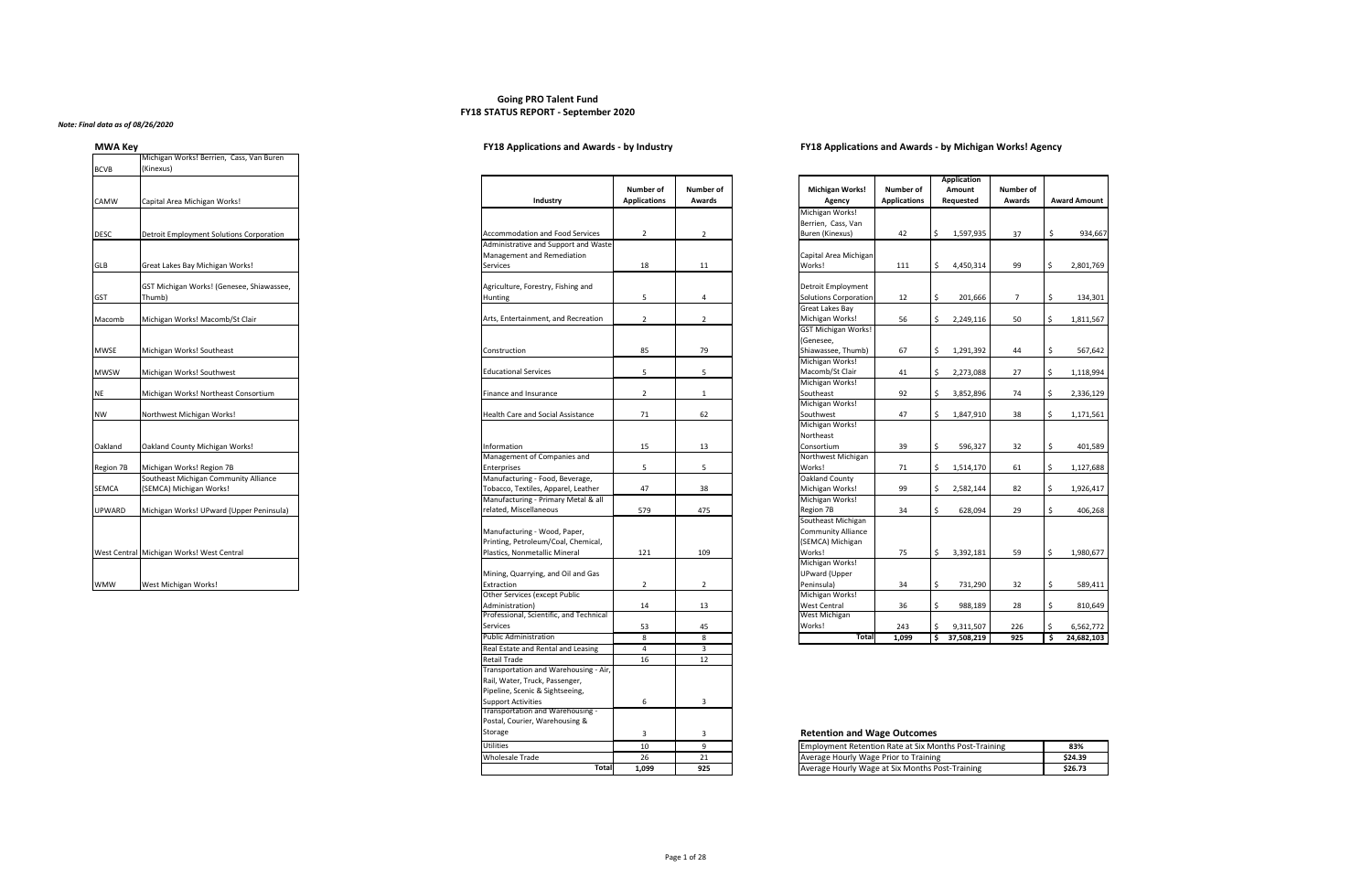|                  | Michigan<br><b>Works!</b><br>Agency |                                                                                                               |                                 |                                |                     |                                                                    | <b>Amount of</b><br><b>Award to</b><br><b>Employer for</b> | <b>Amount for</b>        | <b>Total Award</b>         | <b>Amount of Employer</b>    | <b>Training</b><br><b>Model:</b><br><b>Classroom</b> | Training Model:<br>Apprenticeship | <b>Training</b><br><b>Model:</b><br><b>New Hire</b> | <b>New Hires</b><br>(New Employees)<br>Trained including Trained including Trained including | <b>Current</b><br><b>Employees</b> | <b>Total Number of</b><br><b>Employees</b> | <b>Total Number of</b><br><b>New</b> |
|------------------|-------------------------------------|---------------------------------------------------------------------------------------------------------------|---------------------------------|--------------------------------|---------------------|--------------------------------------------------------------------|------------------------------------------------------------|--------------------------|----------------------------|------------------------------|------------------------------------------------------|-----------------------------------|-----------------------------------------------------|----------------------------------------------------------------------------------------------|------------------------------------|--------------------------------------------|--------------------------------------|
| Award #          | (MWA)                               | <b>Employer Name</b>                                                                                          | <b>City</b>                     | County                         | <b>NAICS or SIC</b> | Industry                                                           | <b>Training</b>                                            | <b>MWA Admin</b>         | Amount                     | <b>Leveraged Funds</b>       | <b>Training</b>                                      | <b>Training</b>                   | <b>Training</b>                                     | New Apprentices   New Apprentices   New Apprentices                                          |                                    |                                            | <b>Apprentices</b>                   |
| 18-973-F         | CAMW                                | Global Orange Development, LLC (aka Biggby<br>Coffee Home Office)                                             | <b>East Lansing</b>             | Ingham                         | 722515              | <b>Accommodation and Food Services</b>                             | \$998.00                                                   | \$49.90                  | \$1,047.90                 | \$15,000.00                  | Yes                                                  | No                                | No                                                  |                                                                                              |                                    |                                            |                                      |
| 18-662           | <b>DESC</b>                         | JCD Detroit Inc dba Green Dot Stables                                                                         | Detroit                         | Wayne                          | 72511               | <b>Accommodation and Food Services</b>                             | \$1,500.00                                                 | \$75.00                  | \$1,575.00                 | \$2,905.00                   | Yes                                                  | No                                | No                                                  | $\Omega$                                                                                     |                                    |                                            | $\Omega$                             |
|                  |                                     |                                                                                                               |                                 |                                |                     | Administrative and Support and Waste                               |                                                            |                          |                            |                              |                                                      |                                   |                                                     |                                                                                              |                                    |                                            |                                      |
| 18-80            | CAMW                                | <b>Workhorse Staffing Company</b>                                                                             | Lansing                         | Ingham                         | 561320              | Management and Remediation<br>Services                             | \$1,100.00                                                 | \$55.00                  | \$1,155.00                 | \$1,976.65                   | Yes                                                  | No                                | No                                                  | $\Omega$                                                                                     |                                    |                                            | $\Omega$                             |
|                  |                                     |                                                                                                               |                                 |                                |                     | Administrative and Support and Waste                               |                                                            |                          |                            |                              |                                                      |                                   |                                                     |                                                                                              |                                    |                                            |                                      |
|                  |                                     |                                                                                                               |                                 |                                |                     | Management and Remediation                                         |                                                            |                          |                            |                              |                                                      |                                   |                                                     |                                                                                              |                                    |                                            |                                      |
| 18-119           | CAMW                                | Peckham, Inc.-MLK                                                                                             | Lansing                         | Ingham                         | 5614                | Services                                                           | \$36,000.00                                                | \$1,800.00               | \$37,800.00                | \$960,705.60                 | No                                                   | Yes                               | No                                                  | $\Omega$                                                                                     | 12                                 | 12                                         | 12                                   |
|                  |                                     |                                                                                                               |                                 |                                |                     | Administrative and Support and Waste<br>Management and Remediation |                                                            |                          |                            |                              |                                                      |                                   |                                                     |                                                                                              |                                    |                                            |                                      |
| 18-156           | CAMW                                | Peckham, Inc. - Grand Rapids                                                                                  | <b>Grand Rapids</b>             | Kent                           | 5614                | Services                                                           | \$9,000.00                                                 | \$450.00                 | \$9,450.00                 | \$1,142,456.00               | No                                                   | Yes                               | No                                                  | $\Omega$                                                                                     |                                    | -3                                         |                                      |
|                  |                                     |                                                                                                               |                                 |                                |                     | Administrative and Support and Waste                               |                                                            |                          |                            |                              |                                                      |                                   |                                                     |                                                                                              |                                    |                                            |                                      |
| 18-838           | <b>DESC</b>                         | Fontenot Landscape Services, LLC                                                                              | Detroit                         | Wayne                          | 561730              | Management and Remediation<br>Services                             | \$1,100.00                                                 | \$55.00                  | \$1,155.00                 | \$3,323.57                   | Yes                                                  | No                                | No                                                  | $\Omega$                                                                                     |                                    |                                            | $\Omega$                             |
|                  |                                     |                                                                                                               |                                 |                                |                     | Administrative and Support and Waste                               |                                                            |                          |                            |                              |                                                      |                                   |                                                     |                                                                                              |                                    |                                            |                                      |
|                  |                                     |                                                                                                               |                                 |                                |                     | Management and Remediation                                         |                                                            |                          |                            |                              |                                                      |                                   |                                                     |                                                                                              |                                    |                                            |                                      |
| 18-20            | <b>GST</b>                          | Gemini Group, Inc                                                                                             | <b>Bad Axe</b>                  | Huron                          | 561110              | Services                                                           | \$7,500.00                                                 | \$375.00                 | \$7,875.00                 | \$14,750.00                  | Yes                                                  | No                                | No                                                  | $\Omega$                                                                                     | 5                                  |                                            |                                      |
|                  |                                     |                                                                                                               |                                 |                                |                     | Administrative and Support and Waste<br>Management and Remediation |                                                            |                          |                            |                              |                                                      |                                   |                                                     |                                                                                              |                                    |                                            |                                      |
| 18-972-A         | <b>GST</b>                          | Gemini Group, Inc                                                                                             | <b>Bad Axe</b>                  | Huron                          | 561110              | Services                                                           | \$1,267.00                                                 | \$63.35                  | \$1,330.35                 | \$1,500.00                   | Yes                                                  | No                                | No                                                  | $\Omega$                                                                                     |                                    | $\overline{\mathbf{3}}$                    |                                      |
|                  |                                     |                                                                                                               |                                 |                                |                     | Administrative and Support and Waste                               |                                                            |                          |                            |                              |                                                      |                                   |                                                     |                                                                                              |                                    |                                            |                                      |
| 18-888           | <b>MWSE</b>                         | Venchurs, Inc                                                                                                 | Adrian                          | Lenawee                        | 561910              | Management and Remediation<br>Services                             | \$5,870.00                                                 | \$293.50                 | \$6,163.50                 | \$7,360.00                   | Yes                                                  | No                                | No                                                  | $\Omega$                                                                                     | 7                                  | $\overline{ }$                             |                                      |
|                  |                                     |                                                                                                               |                                 |                                |                     | Administrative and Support and Waste                               |                                                            |                          |                            |                              |                                                      |                                   |                                                     |                                                                                              |                                    |                                            |                                      |
|                  |                                     |                                                                                                               |                                 |                                |                     | Management and Remediation                                         |                                                            |                          |                            |                              |                                                      |                                   |                                                     |                                                                                              |                                    |                                            |                                      |
| 18-918           | <b>MWSW</b>                         | <b>Taplin Group</b>                                                                                           | Kalamazoo                       | Kalamazoo                      | 562910              | Services<br>Administrative and Support and Waste                   | \$24,633.00                                                | \$1,231.65               | \$25,864.65                | \$96,263.10                  | Yes                                                  | No                                | Yes                                                 | 15                                                                                           | 45                                 | 60                                         |                                      |
|                  |                                     |                                                                                                               |                                 |                                |                     | Management and Remediation                                         |                                                            |                          |                            |                              |                                                      |                                   |                                                     |                                                                                              |                                    |                                            |                                      |
| 18-958-D         | <b>NE</b>                           | Shine Cleaning Services, Inc                                                                                  | Grayling                        | Crawford                       | 561720              | Services                                                           | \$1,500.00                                                 | \$75.00                  | \$1,575.00                 | \$2,840.00                   | Yes                                                  | No                                | No                                                  | $\Omega$                                                                                     |                                    |                                            | $\Omega$                             |
|                  |                                     |                                                                                                               |                                 |                                |                     | Administrative and Support and Waste                               |                                                            |                          |                            |                              |                                                      |                                   |                                                     |                                                                                              |                                    |                                            |                                      |
| 18-13            | Oakland                             | <b>Crystal Employment Services</b>                                                                            | Troy                            | Oakland                        | 561310              | Management and Remediation<br>Services                             | \$22,125.00                                                | \$1,106.25               | \$23,231.25                | \$27,287.50                  | No                                                   | No                                | Yes                                                 | 20                                                                                           |                                    | 20                                         | $\mathbf 0$                          |
|                  |                                     |                                                                                                               |                                 |                                |                     | Administrative and Support and Waste                               |                                                            |                          |                            |                              |                                                      |                                   |                                                     |                                                                                              |                                    |                                            |                                      |
|                  |                                     |                                                                                                               |                                 |                                |                     | Management and Remediation                                         |                                                            |                          |                            |                              |                                                      |                                   |                                                     |                                                                                              |                                    |                                            |                                      |
| 18-218           | Region 7B                           | <b>Central Restoration Inc</b>                                                                                | Clare                           | Clare                          | 562910              | Services<br>Agriculture, Forestry, Fishing and                     | \$3,838.00                                                 | \$191.90                 | \$4,029.90                 | \$13,773.94                  | Yes                                                  | No                                | No                                                  | $\Omega$                                                                                     |                                    |                                            |                                      |
| 18-980-A         | CAMW                                | Koppert Biological Systems, Inc                                                                               | Howell                          | Livingston                     | 112990              | Hunting                                                            | \$2,980.00                                                 | \$149.00                 | \$3,129.00                 | \$5,615.00                   | Yes                                                  | No                                | No                                                  | $\Omega$                                                                                     |                                    |                                            | $\mathbf{0}$                         |
|                  |                                     |                                                                                                               |                                 |                                |                     | Agriculture, Forestry, Fishing and                                 |                                                            |                          |                            |                              |                                                      |                                   |                                                     |                                                                                              |                                    |                                            |                                      |
| 18-141           | <b>GST</b>                          | Robert Brown Dairy Equipment Co., Inc.                                                                        | <b>Bad Axe</b>                  | Huron                          | 11                  | Hunting<br>Agriculture, Forestry, Fishing and                      | \$6,000.00                                                 | \$300.00                 | \$6,300.00                 | \$19,956.80                  | Yes                                                  | No                                | No                                                  | $\Omega$                                                                                     |                                    |                                            | $\Omega$                             |
| 18-795           | <b>MWSE</b>                         | Koppert Biological Systems, Inc                                                                               | Howell                          | Livingston                     | 112990              | Hunting                                                            | \$17,051.00                                                | \$852.55                 | \$17,903.55                | \$34,363.00                  | Yes                                                  | No                                | No                                                  | $\Omega$                                                                                     | 37                                 | 37                                         | $\Omega$                             |
|                  |                                     |                                                                                                               |                                 |                                |                     | Agriculture, Forestry, Fishing and                                 |                                                            |                          |                            |                              |                                                      |                                   |                                                     |                                                                                              |                                    |                                            |                                      |
| 18-392<br>18-291 | <b>WMW</b><br><b>NW</b>             | <b>Herbuck Poultry Ranch</b><br>Great Lakes Children's Museum                                                 | Saranac<br><b>Traverse City</b> | Ionia<br><b>Grand Traverse</b> | 112310<br>712110    | Hunting<br>Arts, Entertainment, and Recreation                     | \$69,500.00<br>\$1,500.00                                  | \$3,475.00<br>\$75.00    | \$72,975.00<br>\$1,575.00  | \$1,277,470.09<br>\$3,550.00 | Yes<br>Yes                                           | Yes<br>No                         | Yes<br>No                                           | 67<br>$\cap$                                                                                 |                                    | 71                                         | $\Omega$                             |
| 18-572           | <b>WMW</b>                          | John Ball Zoo                                                                                                 | <b>Grand Rapids</b>             | Kent                           | 712130              | Arts, Entertainment, and Recreation                                | \$17,790.00                                                | \$889.50                 | \$18,679.50                | \$30,205.69                  | Yes                                                  | No                                | Yes                                                 | $\alpha$                                                                                     |                                    | 13                                         | $\Omega$                             |
| 18-616           | <b>BCVB</b>                         | Pro Services                                                                                                  | Portage                         | Kalamazoo                      | 238990              | Construction                                                       | \$90,000.00                                                | \$4,500.00               | \$94,500.00                | \$322,320.00                 | Yes                                                  | Yes                               | Yes                                                 | 11                                                                                           | 34                                 | 45                                         | 22                                   |
| 18-35<br>18-36   | CAMW<br>CAMW                        | Capital Steel & Wire, Inc.<br><b>Granger Construction Company</b>                                             | Dewitt<br>Lansing               | Clinton<br>Ingham              | 238190<br>236220    | Construction<br>Construction                                       | \$11,680.00<br>\$19,237.00                                 | \$584.00<br>\$961.85     | \$12,264.00<br>\$20,198.85 | \$18,874.00<br>\$34,682.0    | Yes<br>Yes                                           | No<br>No                          | No<br>Yes                                           | $\cap$                                                                                       | 18<br>21                           | 18<br>24                                   | $\Omega$<br>$\overline{0}$           |
|                  |                                     |                                                                                                               |                                 |                                |                     |                                                                    |                                                            |                          |                            |                              |                                                      |                                   |                                                     |                                                                                              |                                    |                                            |                                      |
| 18-66            | CAMW                                | Consolidated Electrical Contractors - Wyoming                                                                 | Wyoming                         | Kent                           | 238210              | Construction                                                       | \$4,105.00                                                 | \$205.25                 | \$4,310.25                 | \$17,537.75                  | Yes                                                  | No                                | No                                                  | $\Omega$                                                                                     |                                    | -5                                         | $\Omega$                             |
|                  |                                     |                                                                                                               |                                 |                                |                     |                                                                    |                                                            |                          |                            |                              |                                                      |                                   |                                                     |                                                                                              |                                    |                                            |                                      |
| 18-68            | CAMW                                | <b>Consolidated Electrical Contractors - Davison</b><br><b>Consolidated Electrical Contractors - Traverse</b> | Davison                         | Genesee                        | 238210              | Construction                                                       | \$4,350.00                                                 | \$217.50                 | \$4,567.50                 | \$5,154.8                    | Yes                                                  | No                                | No                                                  | $\Omega$                                                                                     |                                    |                                            | $\Omega$                             |
| 18-70            | CAMW                                | City                                                                                                          | <b>Traverse City</b>            | <b>Grand Traverse</b>          | 238210              | Construction                                                       | \$3,709.00                                                 | \$185.45                 | \$3,894.45                 | \$2,724.21                   | Yes                                                  | Yes                               | No                                                  |                                                                                              |                                    |                                            |                                      |
|                  |                                     |                                                                                                               |                                 |                                |                     |                                                                    |                                                            |                          |                            |                              |                                                      |                                   |                                                     |                                                                                              |                                    |                                            |                                      |
| 18-73<br>18-221  | CAMW<br>CAMW                        | <b>Consolidated Electrical Contractors - Lansing</b><br>Aire Serv of Michigan                                 | Lansing<br><b>Grand Ledge</b>   | Ingham<br>Eaton                | 238210<br>238220    | Construction<br>Construction                                       | \$29,068.00<br>\$27,923.00                                 | \$1,453.40<br>\$1,396.15 | \$30,521.40<br>\$29,319.15 | \$45,739.62<br>\$60,596.00   | Yes<br>Yes                                           | Yes<br>Yes                        | No<br>Yes                                           | -6                                                                                           | 37<br>10                           | 39<br>16                                   | $\mathcal{R}$                        |
| 18-102           | GLB                                 | <b>Sugar Construction</b>                                                                                     | Midland                         | Midland                        | 236210              | Construction                                                       | \$5,261.00                                                 | \$263.05                 | \$5,524.05                 | \$14,970.66                  | Yes                                                  | No                                | No.                                                 |                                                                                              | 33                                 | 33                                         |                                      |
| 18-311           | GLB                                 | J.E. Johnson                                                                                                  | Midland                         | Midland                        | 236330              | Construction                                                       | \$12,700.00                                                | \$635.00                 | \$13,335.00                | \$36,342.18                  | Yes                                                  | Yes                               | No                                                  |                                                                                              | - 3                                |                                            |                                      |
| 18-386<br>18-498 | GLB<br>GLB                          | <b>Freeland Steel Erectors</b><br><b>GE</b> Insulation                                                        | Midland<br>Sanford              | Midland<br>Midland             | 238120<br>238310    | Construction<br>Construction                                       | \$7,411.00<br>\$8,109.00                                   | \$370.55<br>\$405.45     | \$7,781.55<br>\$8,514.45   | \$15,906.67<br>\$17,940.61   | Yes<br>Yes                                           | No<br>No                          | No<br>No                                            | $\Omega$<br>$\cap$                                                                           | 25<br>47                           | 25<br>47                                   | $\Omega$<br>$\Omega$                 |
| 18-716           | GLB                                 | <b>Three Rivers Corporation</b>                                                                               | Midland                         | Midland                        | 236220              | Construction                                                       | \$216,000.00                                               | \$10,800.00              | \$226,800.00               | \$114,625.69                 | No                                                   | Yes                               | No                                                  | 14                                                                                           | 58                                 | 72                                         | 72                                   |
| 18-979-A         | GLB                                 | <b>Burford Plumbing and Heating</b>                                                                           | Ithaca                          | Gratiot                        | 238220              | Construction                                                       | \$3,750.00                                                 | \$187.50                 | \$3,937.50                 | \$5,909.00                   | Yes                                                  | No                                | No                                                  | $\Omega$                                                                                     | - 5                                | 5.                                         | $\Omega$                             |
| 18-230           | <b>GST</b>                          | WT Stevens Construction, Inc.<br>Niles Industrial Coatings, LLC                                               | Flint                           | Genesee                        | 238220<br>238900    | Construction                                                       | \$7,965.00                                                 | \$398.25                 | \$8,363.25                 | \$20,149.55                  | Yes                                                  | No                                | No                                                  | $\Omega$                                                                                     | 14                                 | 14                                         | $\Omega$                             |
| 18-253<br>18-270 | <b>GST</b><br><b>GST</b>            | <b>Goyette Mechanical</b>                                                                                     | Fenton<br>Flint                 | Genesee<br>Genesee             | 238220              | Construction<br>Construction                                       | \$15,919.00<br>\$30,404.00                                 | \$795.95<br>\$1,520.20   | \$16,714.95<br>\$31,924.20 | \$35,227.12<br>\$115,321.67  | Yes<br>Yes                                           | No<br>No                          | Yes<br>Yes                                          |                                                                                              | 92<br>29                           | 95<br>34                                   | $\Omega$                             |
|                  |                                     |                                                                                                               |                                 |                                |                     |                                                                    |                                                            |                          |                            |                              |                                                      |                                   |                                                     |                                                                                              |                                    |                                            |                                      |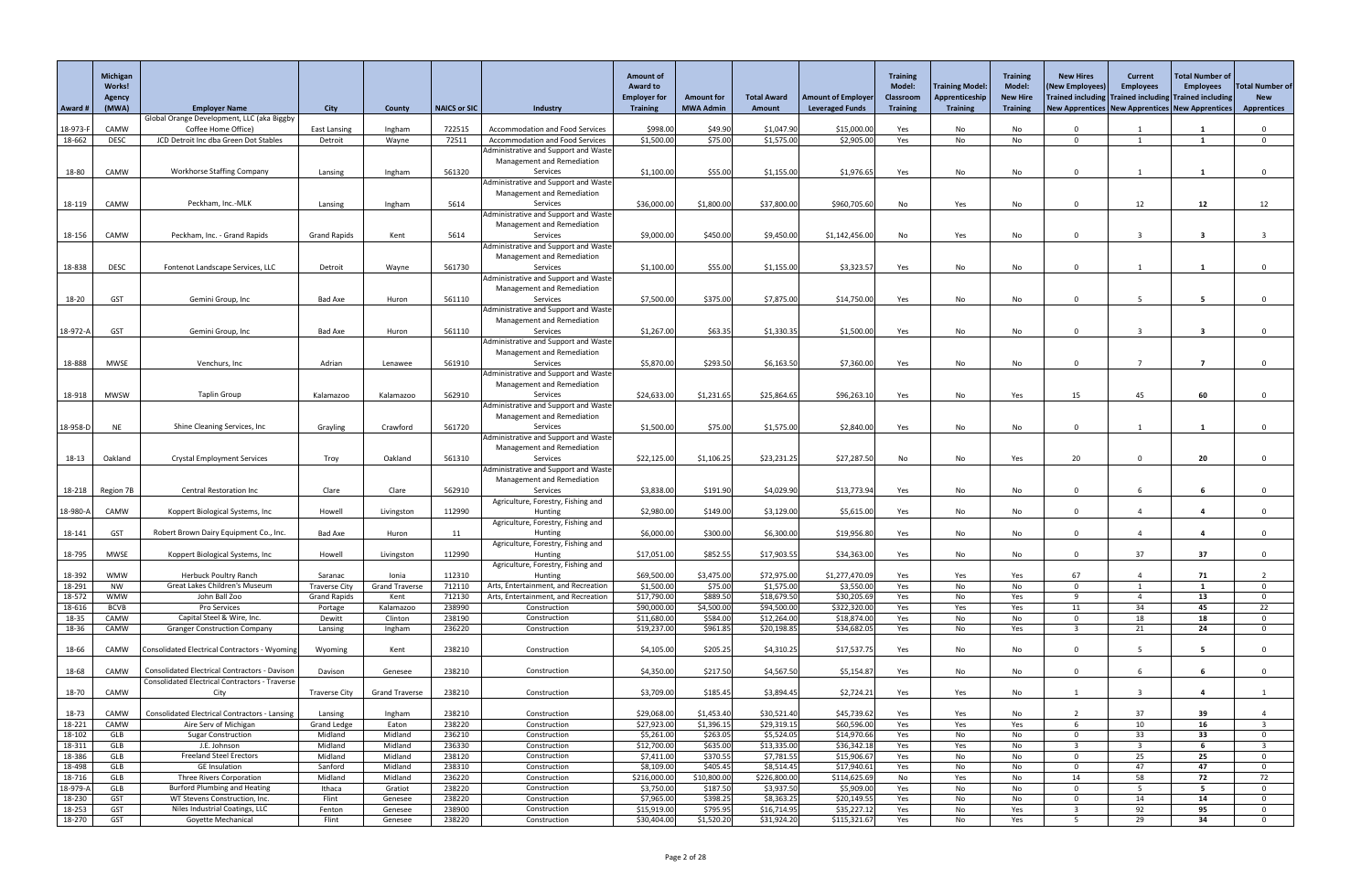|                      | <b>Michigan</b><br><b>Works!</b> |                                                                             |                                   |                                                |                     |                              | <b>Amount of</b><br><b>Award to</b><br><b>Employer for</b> | <b>Amount for</b>      | <b>Total Award</b>          | <b>Amount of Employer</b>    | <b>Training</b><br><b>Model:</b><br><b>Classroom</b> | <b>Training Model:</b><br>Apprenticeship | <b>Training</b><br><b>Model:</b><br><b>New Hire</b> | <b>New Hires</b><br>(New Employees)<br>Trained including Trained including Trained including | <b>Current</b><br><b>Employees</b> | Total Number of<br><b>Employees</b> | <b>Total Number of</b><br><b>New</b> |
|----------------------|----------------------------------|-----------------------------------------------------------------------------|-----------------------------------|------------------------------------------------|---------------------|------------------------------|------------------------------------------------------------|------------------------|-----------------------------|------------------------------|------------------------------------------------------|------------------------------------------|-----------------------------------------------------|----------------------------------------------------------------------------------------------|------------------------------------|-------------------------------------|--------------------------------------|
| Award #              | <b>Agency</b><br>(MWA)           | <b>Employer Name</b>                                                        | <b>City</b>                       | County                                         | <b>NAICS or SIC</b> | Industry                     | <b>Training</b>                                            | <b>MWA Admin</b>       | <b>Amount</b>               | <b>Leveraged Funds</b>       | <b>Training</b>                                      | <b>Training</b>                          | <b>Training</b>                                     | New Apprentices   New Apprentices   New Apprentices                                          |                                    |                                     | <b>Apprentices</b>                   |
| 18-688               | <b>GST</b>                       | Dee Cramer                                                                  | Holly                             | Genesee                                        | 238220              | Construction                 | \$495.00                                                   | \$24.75                | \$519.75                    | \$3,679.79                   | Yes                                                  | No.                                      | No                                                  |                                                                                              |                                    |                                     |                                      |
| 18-279<br>18-469     | Macomb<br>Macomb                 | The Restoration Doctor<br>New Electric                                      | Fraser<br><b>Sterling Heights</b> | Macomb<br>Macomb                               | 236118<br>238210    | Construction<br>Construction | \$798.00<br>\$22,410.00                                    | \$39.90<br>\$1,120.50  | \$837.90<br>\$23,530.50     | \$3,077.32<br>\$139,732.00   | Yes<br>Yes                                           | No<br>Yes                                | No                                                  | റ<br>റ                                                                                       | 13                                 | $\overline{\mathbf{z}}$<br>13       |                                      |
| 18-785               | <b>MWSE</b>                      | Doctor Flue, Inc                                                            | Tecumseh                          | Lenawee                                        | 238140              | Construction                 | \$1,500.00                                                 | \$75.00                | \$1,575.00                  | \$45,387.38                  | Yes                                                  | No                                       | No<br>No                                            | $\Omega$                                                                                     |                                    |                                     | $\Omega$                             |
| 18-818               | <b>MWSE</b>                      | lott Electric                                                               | Deerfield                         | Lenawee                                        | 238210              | Construction                 | \$3,000.00                                                 | \$150.00               | \$3,150.00                  | \$31,580.00                  | No                                                   | Yes                                      | No                                                  | $\cap$                                                                                       |                                    |                                     |                                      |
| 18-859               | <b>MWSE</b>                      | RW Mercer, Co                                                               | Jackson                           | Jackson                                        | 236220              | Construction                 | \$23,320.0                                                 | \$1,166.00             | \$24,486.00                 | \$63,664.80                  | Yes                                                  | No                                       | Yes                                                 |                                                                                              | 24                                 | 26                                  |                                      |
| 18-477               | <b>MWSW</b>                      | <b>Mall City Mechanical</b>                                                 | Kalamazoo                         | Kalamazoo                                      | 238220              | Construction                 | \$83,320.0                                                 | \$4,166.00             | \$87,486.00                 | \$282,086.5                  | Yes                                                  | No                                       | Yes                                                 | 46<br>$\cap$                                                                                 | 45                                 | 91<br>-3                            | $\Omega$<br>$\cap$                   |
| 18-488<br>18-389     | <b>MWSW</b><br><b>NE</b>         | <b>Singh Automation</b><br><b>Bliss Painting</b>                            | Portage<br>Alpena                 | Kalamazoo<br>Alpena                            | 23812<br>238320     | Construction<br>Construction | \$2,350.00<br>\$12,245.00                                  | \$117.50<br>\$612.25   | \$2,467.50<br>\$12,857.25   | \$3,520.00<br>\$12,371.6     | Yes<br>Yes                                           | No<br>No                                 | No<br>Yes                                           |                                                                                              |                                    | 10                                  | $\Omega$                             |
| 18-401               | NE                               | Doyle Roofing                                                               | Cheboygan                         | Cheboygan                                      | 238160              | Construction                 | \$7,443.00                                                 | \$372.15               | \$7,815.15                  | \$18,845.28                  | Yes                                                  | No                                       | No                                                  | $\Omega$                                                                                     |                                    |                                     | $\Omega$                             |
| 18-322               | <b>NW</b>                        | <b>Top Line Electric</b>                                                    | <b>Traverse City</b>              | <b>Grand Traverse</b>                          | 238210              | Construction                 | \$3,000.00                                                 | \$150.00               | \$3,150.00                  | \$21,880.00                  | No                                                   | Yes                                      | No                                                  | $\Omega$                                                                                     |                                    |                                     |                                      |
| 18-436               | <b>NW</b>                        | <b>Distinctive Glass</b><br>Springfield, Inc.                               | <b>Traverse City</b>              | <b>Grand Traverse</b><br><b>Grand Traverse</b> | 238900<br>238160    | Construction<br>Construction | \$300.00                                                   | \$15.00<br>\$180.00    | \$315.00<br>\$3,780.00      | \$2,537.02<br>\$9,360.00     | Yes                                                  | No                                       | No                                                  | $\cap$<br>$\Omega$                                                                           |                                    |                                     | $\Omega$<br>$\Omega$                 |
| 18-970-D<br>18-77    | <b>NW</b><br>Oakland             | SPRAYTEK, INC.                                                              | Kingsley<br>Ferndale              | Oakland                                        | 236210              | Construction                 | \$3,600.00<br>\$12,690.00                                  | \$634.50               | \$13,324.50                 | \$219,227.00                 | Yes<br>Yes                                           | No<br>No                                 | No<br>Yes                                           |                                                                                              |                                    | 14                                  |                                      |
| 18-88-A              | Oakland                          | All City Electrical Contractors Inc                                         | Pontiac                           | Oakland                                        | 238210              | Construction                 | \$13,500.00                                                | \$675.00               | \$14,175.00                 | \$361,830.00                 | No                                                   | Yes                                      | No                                                  | റ                                                                                            |                                    | -5                                  |                                      |
| 18-88-B              | Oakland                          | <b>BONGERO CONSTRUCTION CO.</b>                                             | Livonia                           | Wayne                                          | 238350              | Construction                 | \$3,000.00                                                 | \$150.00               | \$3,150.00                  | \$41,500.00                  | No                                                   | Yes                                      | No                                                  | $\cap$                                                                                       |                                    |                                     |                                      |
| 18-88-C              | Oakland                          | Dotson Electric, Inc.                                                       | South Rockwood                    | Monroe                                         | 238210              | Construction                 | \$6,000.00                                                 | \$300.00               | \$6,300.00                  | \$22,428.80                  | No                                                   | Yes                                      | No                                                  | ຳ                                                                                            |                                    |                                     |                                      |
| 18-88-D              | Oakland                          | Douglas Electric Company, Inc.                                              | Wyandotte                         | Wayne                                          | 238210              | Construction                 | \$19,500.00                                                | \$975.00               | \$20,475.00                 | \$19,530.64                  | No                                                   | Yes                                      | No                                                  |                                                                                              | -5                                 |                                     |                                      |
| 18-88-E              | Oakland                          | Independence Commercial Construction, Inc.                                  | Waterford                         | Oakland                                        | 23                  | Construction                 | \$4,500.00                                                 | \$225.00               | \$4,725.00                  | \$44,500.00                  | No                                                   | Yes                                      | No                                                  |                                                                                              |                                    |                                     |                                      |
| 18-88-G              | Oakland                          | Multi Drywall & Partition, LLC                                              | Novi                              | Oakland                                        | 238350              | Construction                 | \$15,000.00                                                | \$750.00               | \$15,750.00                 | \$65,760.00                  | No                                                   | Yes                                      | No                                                  | $\Omega$                                                                                     |                                    |                                     |                                      |
| 18-88-H              | Oakland                          | O'Donnell Eletric, L.L.C.                                                   | Whitmore Lake                     | Washtenaw                                      | 238210              | Construction                 | \$18,000.00                                                | \$900.00               | \$18,900.00                 | \$45,600.00                  | No                                                   | Yes                                      | No                                                  | റ                                                                                            |                                    |                                     |                                      |
| 18-88-l<br>18-149    | Oakland<br>Oakland               | Quality Aire Systems, Inc.<br>Energy Sciences Resource Partners, LLC        | Ann Arbor<br>Royal Oak            | Washtenaw<br>Oakland                           | 238220<br>236210    | Construction<br>Construction | \$6,000.00<br>\$5,330.00                                   | \$300.00<br>\$266.50   | \$6,300.00<br>\$5,596.50    | \$72,600.00<br>\$9,596.00    | No<br>Yes                                            | Yes<br>No                                | No<br>Yes                                           | റ                                                                                            |                                    |                                     |                                      |
| 18-152               | Oakland                          | Douglas Electric Company, Inc.                                              | Wyandotte                         | Wayne                                          | 238210              | Construction                 | \$9,535.00                                                 | \$476.75               | \$10,011.75                 | \$34,674.00                  | Yes                                                  | No                                       | No                                                  | $\cap$                                                                                       | 14                                 | 14                                  | $\Omega$                             |
| 18-512               | Oakland                          | Lee Contracting                                                             | Pontiac                           | Oakland                                        | 238210              | Construction                 | \$43,207.00                                                | \$2,160.3              | \$45,367.35                 | \$121,893.8                  | Yes                                                  | No                                       | No                                                  | $\cap$                                                                                       | 61                                 | 61                                  | $\Omega$                             |
| 18-517               | Oakland                          | Northern Sign                                                               | Pontiac                           | Oakland                                        | 238980              | Construction                 | \$7,500.00                                                 | \$375.00               | \$7,875.00                  | \$33,012.57                  | Yes                                                  | No                                       | No                                                  | $\Omega$                                                                                     |                                    |                                     |                                      |
| 18-653               | Region 7B                        | Top Notch Electric, Inc                                                     | Prudenville                       | Roscommon                                      | 238210              | Construction                 | \$4,950.00                                                 | \$247.50               | \$5,197.50                  | \$16,772.71                  | Yes                                                  | Yes                                      | No                                                  | $\cap$<br>$\cap$                                                                             |                                    |                                     |                                      |
| 18-115<br>18-248     | SEMCA<br><b>SEMCA</b>            | Wm. Molnar Roofing, Inc.<br>Walbridge                                       | Riverview<br>Detroit              | Wayne<br>Wayne                                 | 238160<br>236220    | Construction<br>Construction | \$21,000.0<br>\$7,500.00                                   | \$1,050.00<br>\$375.00 | \$22,050.00<br>\$7,875.00   | \$106,557.04<br>\$40,916.00  | Yes<br>Yes                                           | Yes<br>No                                | No<br>No.                                           | $\cap$                                                                                       | 10                                 | 10                                  |                                      |
| 18-268               | <b>SEMCA</b>                     | Flo-Aire Heating & Cooling                                                  | Southgate                         | Wayne                                          | 238220              | Construction                 | \$7,500.0                                                  | \$375.00               | \$7,875.00                  | \$20,258.33                  | Yes                                                  | Yes                                      | No                                                  |                                                                                              |                                    |                                     |                                      |
| 18-285               | SEMCA                            | <b>MacDermott Roofing</b>                                                   | Livonia                           | Wayne                                          | 238160              | Construction                 | \$13,500.00                                                | \$675.00               | \$14,175.00                 | \$63,749.32                  | Yes                                                  | Yes                                      | No                                                  | $\cap$                                                                                       | -8                                 |                                     |                                      |
| 18-30                | <b>UPWARD</b>                    | CCI Systems, Inc                                                            | Iron Mountair                     | Dickinson                                      | 237130              | Construction                 | \$15,750.00                                                | \$787.50               | \$16,537.50                 | \$201,538.40                 | No                                                   | No                                       | Yes                                                 | 11                                                                                           | റ                                  | 11                                  |                                      |
| 18-33<br>18-661      | <b>UPWARD</b><br><b>UPWARD</b>   | Erico Electric Inc.<br>Sikora Sheet Metal Inc                               | Hancock<br>Iron Mountair          | Houghton<br>Dickinson                          | 23810<br>238220     | Construction<br>Construction | \$3,000.0<br>\$3,000.0                                     | \$150.00<br>\$150.00   | \$3,150.00<br>\$3,150.00    | \$41,858.00<br>\$31,602.00   | No<br>No                                             | Yes<br>Yes                               | No<br>No                                            | $\cap$                                                                                       |                                    |                                     |                                      |
| 18-829               | West Centra                      | <b>Crossroads Mobile Maintenance</b>                                        | Reed City                         | Osceola                                        | 2371                | Construction                 | \$4,200.00                                                 | \$210.00               | \$4,410.00                  | \$7,290.00                   | Yes                                                  | No                                       | No                                                  | $\cap$                                                                                       | 23                                 | 23                                  |                                      |
| 18-273               | <b>WMW</b>                       | DHE Plumbing and Mechanical                                                 | Hudsonville                       | Ottawa                                         | 238220              | Construction                 | \$19,500.00                                                | \$975.00               | \$20,475.00                 | \$131,022.67                 | No                                                   | Yes                                      | Yes                                                 |                                                                                              |                                    |                                     |                                      |
| 18-622               | <b>WMW</b>                       | Feyen Zylstra                                                               | <b>Grand Rapids</b>               | Kent                                           | 238210              | Construction                 | \$40,500.0                                                 | \$2,025.00             | \$42,525.00                 | \$247,124.48                 | No                                                   | Yes                                      | Yes                                                 | 11                                                                                           |                                    | 19                                  |                                      |
| 18-627<br>18-696     | <b>WMW</b><br><b>WMW</b>         | Welch Tile & Marble Company<br><b>Buist Electric</b>                        | Kent<br><b>Byron Center</b>       | Kent<br>Kent                                   | 238340<br>238210    | Construction<br>Construction | \$18,450.00<br>\$110,980.0                                 | \$922.50<br>\$5,549.00 | \$19,372.50<br>\$116,529.00 | \$79,610.78<br>\$888,532.64  | Yes<br>Yes                                           | Yes<br>Yes                               | No<br>Yes                                           | 20                                                                                           | 24                                 | 10<br>44                            | 31                                   |
| 18-709               | <b>WMW</b>                       | <b>Action Restoration Inc</b>                                               | Jenison                           | Ottawa                                         | 236118              | Construction                 | \$6,000.0                                                  | \$300.00               | \$6,300.00                  | \$28,534.00                  | Yes                                                  | No                                       | Yes                                                 |                                                                                              |                                    |                                     |                                      |
| 18-724               | <b>WMW</b>                       | Windemuller Electric, Inc.                                                  | Wayland                           | Allegan                                        | 237130              | Construction                 | \$80,725.00                                                | \$4,036.2              | \$84,761.25                 | \$478,559.88                 | Yes                                                  | Yes                                      | Yes                                                 | -11                                                                                          | 67                                 | 78                                  | 10                                   |
| 18-734               | <b>WMW</b>                       | <b>GMK Services, Inc</b>                                                    | Portage                           | Kalamazoo                                      | 238290              | Construction                 | \$17,000.0                                                 | \$850.00               | \$17,850.00                 | \$88,049.7                   | Yes                                                  | Yes                                      | Yes                                                 |                                                                                              |                                    |                                     |                                      |
| 18-840<br>18-853     | <b>WMW</b><br><b>WMW</b>         | <b>Kent Companies</b><br>Parkway Electric & Communications, LLC             | <b>Grand Rapids</b><br>Holland    | Kent<br>Ottawa                                 | 238110<br>238210    | Construction<br>Construction | \$19,185.00<br>\$15,000.0                                  | \$959.25<br>\$750.00   | \$20,144.25<br>\$15,750.00  | \$39,193.90<br>\$133,038.    | Yes<br>No                                            | No<br>Yes                                | Yes<br>No                                           | റ                                                                                            | 13                                 | 19                                  |                                      |
| 18-870               | <b>WMW</b>                       | <b>River City Mechanical</b>                                                | <b>Comstock Park</b>              | Kent                                           | 238220              | Construction                 | \$9,000.00                                                 | \$450.00               | \$9,450.00                  | \$41,698.00                  | No                                                   | Yes                                      | No                                                  |                                                                                              |                                    |                                     |                                      |
| 18-881               | <b>WMW</b>                       | Van Haren Electric                                                          | <b>Byron Center</b>               | Kent                                           | 238210              | Construction                 | \$3,000.00                                                 | \$150.00               | \$3,150.00                  | \$22,781.00                  | No                                                   | Yes                                      | No                                                  | $\cap$                                                                                       |                                    |                                     |                                      |
| 18-891               | <b>WMW</b>                       | Perceptive Industries                                                       | Plainwell                         | Allegan                                        | 236210              | Construction                 | \$2,650.0                                                  | \$132.50               | \$2,782.50                  | \$6,901.13                   | Yes                                                  | No                                       | No                                                  |                                                                                              |                                    |                                     |                                      |
| 18-898<br>18-910     | <b>WMW</b><br><b>WMW</b>         | <b>Burgess Concrete Construction</b><br>Elzinga & Volkers Construction Prof | Moline<br>Holland                 | Allegan<br>Ottawa                              | 238110<br>236220    | Construction<br>Construction | \$8,397.00<br>\$21,420.00                                  | \$419.85<br>\$1,071.00 | \$8,816.85<br>\$22,491.00   | \$17,250.00<br>\$40,783.91   | Yes<br>Yes                                           | No<br>Yes                                | Yes<br>Yes                                          | 10                                                                                           |                                    | 14                                  |                                      |
| 18-911               | <b>WMW</b>                       | Town & Country Group                                                        | Zeeland                           | Ottawa                                         | 238210              | Construction                 | \$12,470.00                                                | \$623.50               | \$13,093.50                 | \$27,495.12                  | Yes                                                  | No                                       | No                                                  | റ                                                                                            | 12                                 | 12                                  |                                      |
| 18-955-/             | <b>WMW</b>                       | <b>Buist Electric</b>                                                       | <b>Byron Center</b>               | Kent                                           | 238210              | Construction                 | \$6,000.0                                                  | \$300.00               | \$6,300.00                  | \$98,600.00                  | Yes                                                  | No                                       | No                                                  |                                                                                              |                                    |                                     |                                      |
| 18-955-B             | <b>WMW</b>                       | Feyen Zylstra                                                               | <b>Grand Rapids</b>               | Kent                                           | 238210              | Construction                 | \$9,000.00                                                 | \$450.00               | \$9,450.00                  | \$112,540.00                 | No                                                   | Yes                                      | No                                                  | റ                                                                                            |                                    |                                     |                                      |
| 18-955-C<br>18-955-D | <b>WMW</b><br><b>WMW</b>         | Van Haren Electric<br>Windemuller Electric, Inc                             | <b>Byron Center</b><br>Wayland    | Kent<br>Allegan                                | 238210<br>237130    | Construction<br>Construction | \$12,000.0<br>\$6,000.0                                    | \$600.00<br>\$300.00   | \$12,600.00<br>\$6,300.00   | \$199,280.00<br>\$109,604.00 | No<br>No                                             | Yes<br>Yes                               | No<br>No                                            | റ                                                                                            |                                    |                                     |                                      |
| 18-956-/             | <b>WMW</b>                       | <b>Buist Electric</b>                                                       | <b>Byron Center</b>               | Kent                                           | 238210              | Construction                 | \$6,000.00                                                 | \$300.00               | \$6,300.00                  | \$19,657.0                   | Yes                                                  | No                                       | No                                                  |                                                                                              |                                    |                                     |                                      |
| 18-956-B             | <b>WMW</b>                       | Parkway Electric & Communications, LLC                                      | Holland                           | Ottawa                                         | 238210              | Construction                 | \$7,500.00                                                 | \$375.00               | \$7,875.00                  | \$25,381.2                   | Yes                                                  | No                                       | No                                                  | $\cap$                                                                                       |                                    |                                     |                                      |
| 18-956-C             | <b>WMW</b>                       | Windemuller Electric, Inc                                                   | Wayland                           | Allegan                                        | 237130              | Construction                 | \$4,500.00                                                 | \$225.00               | \$4,725.00                  | \$16,421.00                  | Yes                                                  | No                                       | No                                                  |                                                                                              |                                    |                                     |                                      |
| 18-966-A             | <b>WMW</b>                       | Andy J Egan Company, Inc                                                    | Grand Rapids                      | Kent                                           | 238220              | Construction                 | \$4,350.00                                                 | \$217.50               | \$4,567.50                  | \$8,880.00                   | Yes                                                  | No.                                      | No.                                                 | - 0<br>- റ                                                                                   |                                    | - 3                                 |                                      |
| 18-966-B<br>18-966-D | <b>WMW</b><br><b>WMW</b>         | Armock Mechanical Contractors, Inc<br>Van Dyken Mechanical, Inc             | Sparta<br>Grandville              | Kent<br>Kent                                   | 238220<br>238220    | Construction<br>Construction | \$1,450.00<br>\$1,450.00                                   | \$72.50<br>\$72.50     | \$1,522.50<br>\$1,522.50    | \$5,516.00<br>\$80,000.00    | Yes<br>Yes                                           | No<br>No                                 | No<br>No                                            | - 0                                                                                          |                                    | -1                                  | $\Omega$<br>$\Omega$                 |
| 18-966-F             | <b>WMW</b>                       | Northwest Kent Mechanical                                                   | <b>Cedar Springs</b>              | Kent                                           | 238220              | Construction                 | \$2,900.00                                                 | \$145.00               | \$3,045.00                  | \$8,000.00                   | Yes                                                  | No                                       | No.                                                 | റ                                                                                            |                                    |                                     |                                      |
| 18-966-G             | <b>WMW</b>                       | Kalamazoo Mechanical, Inc                                                   | Kalamazoo                         | Kalamazoo                                      | 238220              | Construction                 | \$2,900.00                                                 | \$145.00               | \$3,045.00                  | \$5,960.00                   | Yes                                                  | No                                       | No                                                  | - 0                                                                                          |                                    | $\overline{2}$                      | $\Omega$                             |
| 18-743               | <b>MWSE</b>                      | Megan Torrance, Inc dba Torrance Learning                                   | Chelsea                           | Washtenaw                                      | 611710              | <b>Educational Services</b>  | \$5,624.00                                                 | \$281.20               | \$5,905.20                  | \$26,542.25                  | Yes                                                  | No                                       | Yes                                                 | -3                                                                                           | -8                                 | 11                                  | $\mathbf{0}$                         |
| 18-960-E             | <b>NE</b>                        | Sawmill Rural Business Incubator and<br>Workspace                           | Roscommon                         | Roscommon                                      | 61                  | <b>Educational Services</b>  | \$1,499.00                                                 | \$74.95                | \$1,573.95                  | \$750.00                     | Yes                                                  | No                                       | No                                                  |                                                                                              |                                    |                                     | 0                                    |
| 18-275               | NW                               | SEEDS                                                                       | <b>Traverse City</b>              | <b>Grand Traverse</b>                          | 61                  | <b>Educational Services</b>  | \$1,618.00                                                 | \$80.90                | \$1,698.90                  | \$21,926.99                  | No                                                   | Yes                                      | Yes                                                 | - 0                                                                                          |                                    |                                     |                                      |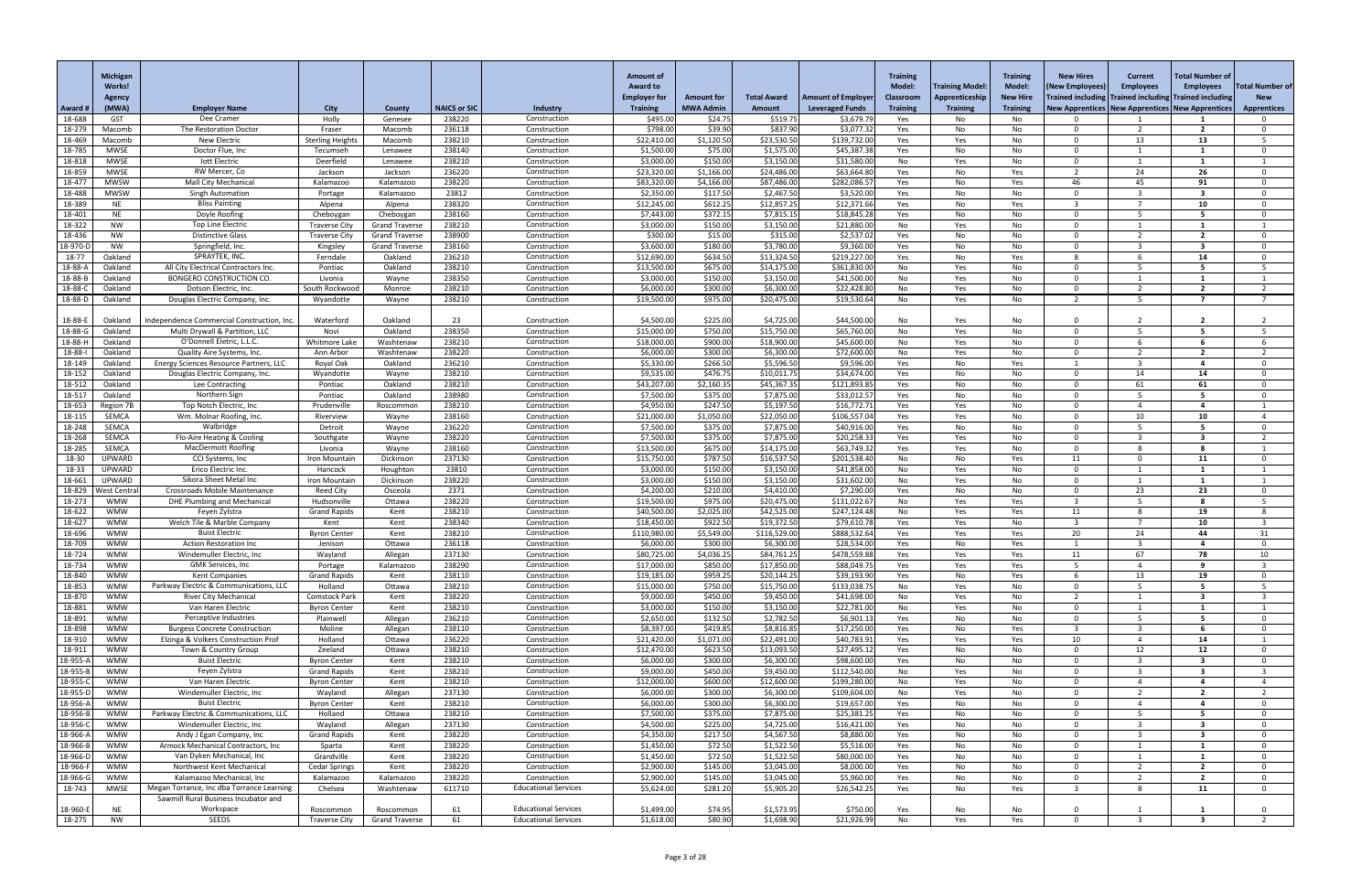|                    | <b>Michigan</b><br><b>Works!</b> |                                                                                    |                                      |                         |                     |                                                                                      | <b>Amount of</b><br><b>Award to</b><br><b>Employer for</b> | <b>Amount for</b>      | <b>Total Award</b>         | <b>Amount of Employer</b>  | <b>Training</b><br><b>Model:</b><br><b>Classroom</b> | <b>Training Model:</b><br>Apprenticeship | <b>Training</b><br><b>Model:</b><br><b>New Hire</b> | <b>New Hires</b><br>(New Employees)<br>Trained including Trained including Trained including | <b>Current</b><br><b>Employees</b> | Total Number of<br><b>Employees</b> | <b>Total Number of</b><br><b>New</b> |
|--------------------|----------------------------------|------------------------------------------------------------------------------------|--------------------------------------|-------------------------|---------------------|--------------------------------------------------------------------------------------|------------------------------------------------------------|------------------------|----------------------------|----------------------------|------------------------------------------------------|------------------------------------------|-----------------------------------------------------|----------------------------------------------------------------------------------------------|------------------------------------|-------------------------------------|--------------------------------------|
| Award #            | <b>Agency</b><br>(MWA)           | <b>Employer Name</b>                                                               | <b>City</b>                          | <b>County</b>           | <b>NAICS or SIC</b> | <b>Industry</b>                                                                      | <b>Training</b>                                            | <b>MWA Admin</b>       | <b>Amount</b>              | <b>Leveraged Funds</b>     | <b>Training</b>                                      | <b>Training</b>                          | <b>Training</b>                                     | New Apprentices   New Apprentices   New Apprentices                                          |                                    |                                     | <b>Apprentices</b>                   |
| 18-328             | NW                               | Interlochen Center for the Arts                                                    | Interlochen                          | <b>Grand Traverse</b>   | 611610              | <b>Educational Services</b>                                                          | \$6,195.00                                                 | \$309.75               | \$6,504.75                 | \$15,955.6                 | Yes                                                  | No.                                      | No                                                  |                                                                                              |                                    |                                     |                                      |
| 18-88-F            | Oakland                          | <b>MAS Electrical Service, INC</b>                                                 | Farmington Hills                     | Oakland                 | 611513              | <b>Educational Services</b>                                                          | \$9,000.00                                                 | \$450.00               | \$9,450.00                 | \$37,800.00                | No                                                   | Yes                                      | No                                                  | റ                                                                                            |                                    | -3                                  |                                      |
| 18-123             | GLB                              | <b>General Agency Company</b>                                                      | <b>Mount Pleasant</b>                | Isabella                | 524210              | Finance and Insurance                                                                | \$30,750.00                                                | \$1,537.50             | \$32,287.50                | \$37,040.5                 | Yes                                                  | No                                       | Yes                                                 |                                                                                              | 40                                 | 41                                  | $\Omega$                             |
| 18-652             | <b>BCVB</b>                      | Richard L. Beckermeyer DDS PC<br>Meadow Woods Nursing & Rehabilitation             | <b>Niles</b>                         | Berrien                 | 62121               | Health Care and Social Assistance                                                    | \$492.00                                                   | \$24.60                | \$516.60                   | \$4,324.35                 | Yes                                                  | No                                       | No                                                  | $\Omega$                                                                                     |                                    | -1                                  | $\mathbf{0}$                         |
| 18-663             | <b>BCVB</b>                      | Center                                                                             | Bloomingdale                         | Van Buren               | 623110              | <b>Health Care and Social Assistance</b>                                             | \$22,500.00                                                | \$1,125.00             | \$23,625.00                | \$48,884.02                | No                                                   | No                                       | Yes                                                 | 15                                                                                           |                                    | 15                                  | $\Omega$                             |
|                    |                                  | Bridgman Care Operating, LLC dba/ West                                             |                                      |                         |                     |                                                                                      |                                                            |                        |                            |                            |                                                      |                                          |                                                     |                                                                                              |                                    |                                     |                                      |
| 18-900             | <b>BCVB</b>                      | Woods of Bridgman                                                                  | Bridgman                             | Berrien                 | 623311              | <b>Health Care and Social Assistance</b>                                             | \$31,161.00                                                | \$1,558.05             | \$32,719.05                | \$41,583.54                | No                                                   | No                                       | Yes                                                 | 27                                                                                           |                                    | 27                                  |                                      |
| 18-640             | CAMW                             | Capital Internal Medicine Associates, PC                                           | Lansing                              | Ingham                  | 621111              | <b>Health Care and Social Assistance</b>                                             | \$16,084.00                                                | \$804.20               | \$16,888.20                | \$25,191.00                | Yes                                                  | No                                       | No                                                  | റ                                                                                            | 15                                 | 15                                  | $\Omega$                             |
| 18-671             | CAMW                             | Trilogy - The Willows at East Lansing                                              | <b>East Lansing</b>                  | Ingham                  | 623110              | <b>Health Care and Social Assistance</b>                                             | \$18,000.00                                                | \$900.00               | \$18,900.00                | \$68,904.6                 | No                                                   | Yes                                      | No                                                  | $\Omega$                                                                                     |                                    |                                     |                                      |
| 18-684             | CAMW<br>CAMW                     | Trilogy - The Willows at Okemos<br>Trilogy - Heather Hills Care Center             | Okemos                               | Ingham                  | 623110              | <b>Health Care and Social Assistance</b><br><b>Health Care and Social Assistance</b> | \$16,500.00<br>\$15,000.00                                 | \$825.00<br>\$750.00   | \$17,325.00<br>\$15,750.00 | \$67,338.5<br>\$58,835.6   | No                                                   | Yes                                      | No                                                  | $\cap$<br>$\cap$                                                                             | 11                                 | 11<br>-5.                           | 11                                   |
| 18-717<br>18-730   | CAMW                             | Trilogy - The Willows at Howell                                                    | <b>Grand Rapids</b><br>Howell        | Kent<br>Livingston      | 623110<br>623110    | <b>Health Care and Social Assistance</b>                                             | \$12,000.00                                                | \$600.00               | \$12,600.00                | \$47,517.76                | No<br>No                                             | Yes<br>Yes                               | No<br>No                                            |                                                                                              |                                    |                                     |                                      |
| 18-738             | CAMW                             | Trilogy - The Oaks at Northpointe Woods                                            | <b>Battle Creek</b>                  | Calhoun                 | 623110              | <b>Health Care and Social Assistance</b>                                             | \$12,000.00                                                | \$600.00               | \$12,600.00                | \$48,365.33                | No                                                   | Yes                                      | No                                                  | $\cap$                                                                                       |                                    | -4                                  |                                      |
| 18-748             | CAMW                             | Trilogy - The Lakes of Novi                                                        | Novi                                 | Oakland                 | 623110              | <b>Health Care and Social Assistance</b>                                             | \$15,000.00                                                | \$750.00               | \$15,750.00                | \$64,017.73                | No                                                   | Yes                                      | No                                                  | $\cap$                                                                                       |                                    | 5                                   |                                      |
| 18-783             | CAMW                             | <b>Trilogy - Orchard Grove</b>                                                     | Romeo                                | Macomb                  | 623110              | <b>Health Care and Social Assistance</b>                                             | \$24,000.00                                                | \$1,200.00             | \$25,200.00                | \$96,243.69                | No                                                   | Yes                                      | No                                                  | $\cap$                                                                                       |                                    |                                     |                                      |
| 18-849             | CAMW                             | Trilogy - Shelby Crossing Health Campus                                            | Macomb                               | Macomb                  | 623110              | <b>Health Care and Social Assistance</b>                                             | \$21,000.00                                                | \$1,050.00             | \$22,050.00                | \$79,544.8                 | No                                                   | Yes                                      | No                                                  | റ                                                                                            |                                    | - 7                                 |                                      |
| 18-862             | CAMW<br>CAMW                     | Trilogy - Stonegate Health Campus<br>Trilogy - The Oaks at Woodfield               | Lapeer<br><b>Grand Blanc</b>         | Lapeer                  | 623110<br>623110    | <b>Health Care and Social Assistance</b><br>Health Care and Social Assistance        | \$18,000.00<br>\$24,000.00                                 | \$900.00<br>\$1,200.00 | \$18,900.00<br>\$25,200.00 | \$65,159.18<br>\$89,837.87 | No                                                   | Yes                                      | No                                                  | $\cap$<br>$\cap$                                                                             |                                    |                                     |                                      |
| 18-876<br>18-887   | CAMW                             | Trilogy - Westlake Health Campus                                                   | Commerce                             | Genesee<br>Oakland      | 623110              | <b>Health Care and Social Assistance</b>                                             | \$15,000.00                                                | \$750.00               | \$15,750.00                | \$55,152.56                | No<br>No                                             | Yes<br>Yes                               | No<br>No                                            |                                                                                              |                                    | -5                                  |                                      |
| 18-963-/           | CAMW                             | Capital Internal Medicine Associates, PC                                           | Lansing                              | Ingham                  | 621111              | <b>Health Care and Social Assistance</b>                                             | \$3,000.00                                                 | \$150.00               | \$3,150.00                 | \$35,746.00                | No                                                   | Yes                                      | No                                                  |                                                                                              | $\cap$                             |                                     |                                      |
| 18-963-B           | CAMW                             | <b>McLaren Greater Lansing</b>                                                     | Lansing                              | Ingham                  | 621111              | Health Care and Social Assistance                                                    | \$6,000.00                                                 | \$300.00               | \$6,300.00                 | \$75,485.00                | No                                                   | Yes                                      | No                                                  |                                                                                              | $\Omega$                           | $\overline{\mathbf{2}}$             |                                      |
| 18-963-C           | CAMW                             | <b>Sparrow Health System</b>                                                       | Lansing                              | Ingham                  | 622210              | <b>Health Care and Social Assistance</b>                                             | \$15,000.00                                                | \$750.00               | \$15,750.00                | \$151,025.00               | No                                                   | Yes                                      | No                                                  | $\cap$                                                                                       |                                    |                                     |                                      |
| 18-973-C           | CAMW                             | Capital Internal Medicine Associates, PC                                           | Lansing                              | Ingham                  | 621111              | <b>Health Care and Social Assistance</b>                                             | \$998.00                                                   | \$49.90                | \$1,047.90                 | \$1,982.00                 | Yes                                                  | No                                       | No                                                  | $\cap$                                                                                       |                                    |                                     | $\Omega$                             |
| 18-973-G           | CAMW<br><b>DESC</b>              | Hayes Green Beach Memorial Hospital<br>Services to Enhance Potential (STEP)        | Charlotte                            | Eaton                   | 622110<br>624120    | Health Care and Social Assistance<br>Health Care and Social Assistance               | \$998.00                                                   | \$49.90<br>\$450.00    | \$1,047.90<br>\$9,450.00   | \$643.0                    | Yes                                                  | No                                       | No                                                  | $\cap$<br>$\Omega$                                                                           |                                    |                                     | $\Omega$<br>$\Omega$                 |
| 18-672             |                                  | Footcare, Inc. DBA The Cobbler Shop Shoes                                          | Dearborn                             | Wayne                   |                     |                                                                                      | \$9,000.00                                                 |                        |                            | \$11,454.00                | Yes                                                  | No                                       | No                                                  |                                                                                              |                                    |                                     |                                      |
| 18-79              | GLB                              | and Pedorthics                                                                     | Alma                                 | Gratiot                 | 621399              | <b>Health Care and Social Assistance</b>                                             | \$1,500.00                                                 | \$75.00                | \$1,575.00                 | \$2,980.0                  | Yes                                                  | No                                       | No                                                  |                                                                                              |                                    |                                     |                                      |
| 18-495             | GLB                              | Mobile Medical Response Inc                                                        | Saginaw                              | Saginaw                 | 621910              | <b>Health Care and Social Assistance</b>                                             | \$48,000.0                                                 | \$2,400.00             | \$50,400.00                | \$212,196.2                | No                                                   | No                                       | Yes                                                 | 53                                                                                           | $\Omega$                           | 53                                  | $\mathbf 0$                          |
|                    |                                  | Physician Coverage Services, DBA Michigan                                          |                                      |                         |                     |                                                                                      |                                                            |                        |                            |                            |                                                      |                                          |                                                     |                                                                                              |                                    |                                     |                                      |
| 18-246             | <b>GST</b>                       | <b>Health Specialists</b>                                                          | Flint                                | Genesee                 | 621111              | <b>Health Care and Social Assistance</b>                                             | \$6,000.0                                                  | \$300.00               | \$6,300.00                 | \$25,304.0                 | Yes                                                  | No                                       | No                                                  |                                                                                              |                                    |                                     |                                      |
| 18-274<br>18-574   | <b>GST</b><br><b>MWSE</b>        | <b>Communities First</b><br>St Joseph Mercy Chelsea Hospital                       | Flint<br>Chelsea                     | Genesee<br>Washtenaw    | 624229<br>622110    | <b>Health Care and Social Assistance</b><br>Health Care and Social Assistance        | \$479.00<br>\$12,270.00                                    | \$23.95<br>\$613.50    | \$502.95<br>\$12,883.50    | \$799.0<br>\$17,315.8      | Yes<br>Yes                                           | No<br>No                                 | No<br>No                                            | $\cap$<br>$\cap$                                                                             | 15                                 | 15                                  | $\Omega$<br>$\Omega$                 |
|                    |                                  | Galaxy Brain and Therapy Center, dba Life                                          |                                      |                         |                     |                                                                                      |                                                            |                        |                            |                            |                                                      |                                          |                                                     |                                                                                              |                                    |                                     |                                      |
| 18-761             | <b>MWSE</b>                      | <b>Skills Community</b>                                                            | Ann Arbor                            | Washtenaw               | 621340              | <b>Health Care and Social Assistance</b>                                             | \$13,664.0                                                 | \$683.20               | \$14,347.20                | \$32,790.3                 | Yes                                                  | No                                       | Yes                                                 |                                                                                              | 10 <sup>°</sup>                    | 12                                  |                                      |
| 18-777             | <b>MWSE</b>                      | Hillsdale Hospital                                                                 | Hillsdale                            | Hillsdale               | 622110              | Health Care and Social Assistance                                                    | \$72,080.0                                                 | \$3,604.00             | \$75,684.00                | \$645,101.0                | Yes                                                  | No                                       | Yes                                                 | 12                                                                                           | 72                                 | 84                                  | $\Omega$                             |
|                    |                                  | Cherub Enterprises dba Visiting                                                    |                                      |                         |                     |                                                                                      |                                                            |                        |                            |                            |                                                      |                                          |                                                     |                                                                                              |                                    |                                     |                                      |
| 18-771             | <b>MWSW</b>                      | Angels, Kalamazoo                                                                  | Kalamazoo                            | Kalamazoo               | 624120              | <b>Health Care and Social Assistance</b>                                             | \$3,870.00                                                 | \$193.50               | \$4,063.50                 | \$14,100.0                 | Yes                                                  | No                                       | No                                                  |                                                                                              |                                    |                                     |                                      |
| 18-960-B<br>18-333 | <b>NE</b><br>NW                  | <b>Children's Assessment Center</b><br>Bear River Health at Walloon Lake           | Roscommon<br><b>Boyne Falls</b>      | Roscommon<br>Charlevoix | 832202<br>621420    | Health Care and Social Assistance<br>Health Care and Social Assistance               | \$1,499.00<br>\$8,038.00                                   | \$74.95<br>\$401.90    | \$1,573.95<br>\$8,439.90   | \$1,201.0<br>\$55,753.7    | Yes<br>Yes                                           | No<br>No                                 | No<br>Yes                                           |                                                                                              | 35                                 | 41                                  | $\Omega$                             |
| 18-649             | <b>NW</b>                        | Cadillac Family Physicians PC                                                      | Cadillac                             | Wexford                 | 62111               | <b>Health Care and Social Assistance</b>                                             | \$5,090.00                                                 | \$254.50               | \$5,344.50                 | \$17,338.16                | Yes                                                  | No                                       | No                                                  | റ                                                                                            | 13                                 | 13                                  | $\Omega$                             |
| 18-98              | <b>SEMCA</b>                     | Rapid Response EMS                                                                 | Romulus                              | Wayne                   | 621910              | <b>Health Care and Social Assistance</b>                                             | \$30,925.0                                                 | \$1,546.25             | \$32,471.25                | \$55,249.0                 | Yes                                                  | No                                       | Yes                                                 | 15                                                                                           |                                    | 23                                  | $\Omega$                             |
| 18-642             | <b>UPWARD</b>                    | Christian Park Health Care Center                                                  | Escanaba                             | Delta                   | 623110              | <b>Health Care and Social Assistance</b>                                             | \$20,156.00                                                | \$1,007.80             | \$21,163.80                | \$21,166.7                 | Yes                                                  | No                                       | Yes                                                 | 10                                                                                           | 19                                 | 29                                  | $\Omega$                             |
| 18-643             | <b>UPWARD</b>                    | <b>Christian Park Village</b>                                                      | Escanaba                             | Delta                   | 623110              | Health Care and Social Assistance                                                    | \$12,300.00                                                | \$615.00               | \$12,915.00                | \$13,580.8                 | Yes                                                  | No                                       | Yes                                                 |                                                                                              | 10                                 | 17                                  | $\Omega$                             |
| 18-368<br>18-482   | <b>WMW</b><br><b>WMW</b>         | Mary Free Bed Rehabilitation Hospital<br>Ely Manor Nursing & Rehabilitation Center | <b>Grand Rapids</b><br>Allegan       | Kent<br>Allegan         | 622310<br>623110    | Health Care and Social Assistance<br><b>Health Care and Social Assistance</b>        | \$69,670.00<br>\$16,875.00                                 | \$3,483.50<br>\$843.75 | \$73,153.50<br>\$17,718.75 | \$245,234.9<br>\$48,815.8  | Yes<br>No                                            | No<br>No                                 | Yes<br>Yes                                          | 50<br>12                                                                                     | 19<br>$\Omega$                     | 69<br>12                            | $\cap$<br>$\Omega$                   |
| 18-563             | <b>WMW</b>                       | Hulst Jepsen Physical Therapy                                                      | <b>Grand Rapids</b>                  | Kent                    | 62134               | Health Care and Social Assistance                                                    | \$35,613.00                                                | \$1,780.65             | \$37,393.65                | \$74,490.7                 | Yes                                                  | No                                       | Yes                                                 |                                                                                              | 30                                 | 35                                  | $\cap$                               |
| 18-635             | <b>WMW</b>                       | Appledorn Assisted Living Center - North                                           | Holland                              | Ottawa                  | 623311              | Health Care and Social Assistance                                                    | \$4,500.00                                                 | \$225.00               | \$4,725.00                 | \$11,666.00                | No                                                   | No                                       | Yes                                                 |                                                                                              |                                    |                                     | $\Omega$                             |
| 18-638             | <b>WMW</b>                       | Appledorn Assisted Living Center - South                                           | Holland                              | Ottawa                  | 623311              | <b>Health Care and Social Assistance</b>                                             | \$3,375.00                                                 | \$168.75               | \$3,543.75                 | \$8,749.5                  | No                                                   | No                                       | Yes                                                 |                                                                                              |                                    |                                     | $\Omega$                             |
| 18-639             | <b>WMW</b>                       | <b>Grand Pines Assisted Living Center</b>                                          | Grand haven                          | Ottawa                  | 623311              | Health Care and Social Assistance                                                    | \$4,500.00                                                 | \$225.00               | \$4,725.00                 | \$11,666.0                 | No                                                   | No                                       | Yes                                                 |                                                                                              | $\cap$                             | $\mathbf{3}$                        | $\Omega$                             |
| 18-645             | <b>WMW</b><br><b>WMW</b>         | Spectrum Health                                                                    | <b>Grand Rapids</b>                  | Kent<br>Kent            | 622110<br>623311    | <b>Health Care and Social Assistance</b><br><b>Health Care and Social Assistance</b> | \$146,200.00                                               | \$7,310.00<br>\$206.25 | \$153,510.00<br>\$4,331.25 | \$550,852.1<br>\$10,693.8  | Yes<br>No                                            | Yes<br>No                                | Yes                                                 | 80                                                                                           | 46                                 | 126<br>-3                           | 12<br>$\Omega$                       |
| 18-648<br>18-678   | <b>WMW</b>                       | Railside Assisted Living Center<br>Seminole Shores Living Center                   | <b>Byron Center</b><br>Norton Shores | Muskegon                | 623311              | <b>Health Care and Social Assistance</b>                                             | \$4,125.00<br>\$3,000.00                                   | \$150.00               | \$3,150.00                 | \$7,777.3                  | No                                                   | No                                       | Yes<br>Yes                                          |                                                                                              | ി                                  | $\overline{\mathbf{2}}$             | $\Omega$                             |
| 18-680             | <b>WMW</b>                       | Sheldon Meadows Assisted Living Center                                             | Hudsonville                          | Ottawa                  | 623311              | <b>Health Care and Social Assistance</b>                                             | \$1,875.00                                                 | \$93.75                | \$1,968.75                 | \$4,860.8                  | No                                                   | No                                       | Yes                                                 |                                                                                              | $\Omega$                           | $\mathbf{3}$                        | $\Omega$                             |
| 18-827             | <b>WMW</b>                       | <b>Rest Haven Homes</b>                                                            | <b>Grand Rapids</b>                  | Kent                    | 623311              | Health Care and Social Assistance                                                    | \$8,908.00                                                 | \$445.40               | \$9,353.40                 | \$14,174.00                | Yes                                                  | No                                       | Yes                                                 |                                                                                              |                                    | 7                                   |                                      |
| 18-832             | <b>WMW</b>                       | Cherry Street Services dba Cherry Health                                           | <b>Grand Rapids</b>                  | Kent                    | 621111              | <b>Health Care and Social Assistance</b>                                             | \$70,250.00                                                | \$3,512.50             | \$73,762.50                | \$221,837.3                | No                                                   | Yes                                      | Yes                                                 | -65                                                                                          |                                    | 65                                  |                                      |
| 18-834             | <b>WMW</b>                       | Mercy Health Grand Rapids                                                          | <b>Grand Rapids</b>                  | Kent                    | 622110              | <b>Health Care and Social Assistance</b>                                             | \$32,608.0                                                 | \$1,630.40             | \$34,238.40                | \$167,803.5                | Yes                                                  | Yes                                      | No                                                  |                                                                                              | 10                                 | 16                                  | 8                                    |
| 18-836<br>$18-837$ | <b>WMW</b>                       | <b>Holland Hospital</b>                                                            | Holland                              | Ottawa                  | 622110              | Health Care and Social Assistance<br>Health Care and Social Assistance               | \$67,038.00                                                | \$3,351.90             | \$70,389.90                | \$134,947.37               | Yes                                                  | No                                       | Yes                                                 | 40                                                                                           | 29                                 | 69                                  |                                      |
|                    | WMW                              | Mercy Health Muskegon                                                              | Muskegon                             | Muskegon                | 622110              |                                                                                      | \$30,000.00                                                | \$1,500.00             | \$31,500.00                | \$228,800.00               | No.                                                  | Yes                                      | No.                                                 | -9                                                                                           |                                    | 10                                  | 10                                   |
| 18-844             | <b>WMW</b>                       | Metro Health - University of Michigan Health                                       | Wyoming                              | Kent                    | 622110              | <b>Health Care and Social Assistance</b>                                             | \$95,750.00                                                | \$4,787.50             | \$100,537.50               | \$422,534.22               | No                                                   | No                                       | Yes                                                 | 97                                                                                           |                                    | 97                                  |                                      |
| 18-860             | <b>WMW</b>                       | <b>Metron of Greenville</b>                                                        | Greenville                           | Montcalm                | 623110              | <b>Health Care and Social Assistance</b>                                             | \$4,500.00                                                 | \$225.00               | \$4,725.00                 | \$12,630.00                | No                                                   | No                                       | Yes                                                 |                                                                                              |                                    | -3                                  | $\Omega$                             |
| 18-861             | <b>WMW</b>                       | Metron of Forest Hills                                                             | <b>Grand Rapids</b>                  | Kent                    | 623110              | Health Care and Social Assistance                                                    | \$1,104.00                                                 | \$55.20                | \$1,159.20                 | \$3,610.82                 | No                                                   | No                                       | Yes                                                 |                                                                                              | $\Omega$                           |                                     | $\Omega$                             |
| 18-863             | <b>WMW</b>                       | Metron of Cedar Springs                                                            | <b>Cedar Springs</b>                 | Kent                    | 623110              | <b>Health Care and Social Assistance</b>                                             | \$6,187.00                                                 | \$309.35               | \$6,496.35                 | \$17,744.32                | No                                                   | No                                       | Yes                                                 |                                                                                              | - 0                                | 5                                   | $\Omega$                             |
| 18-869             | <b>WMW</b>                       | Metron of Belding<br>Metron Integrated Health Systems of Big                       | Belding                              | Ionia                   | 623110              | Health Care and Social Assistance                                                    | \$1,500.00                                                 | \$75.00                | \$1,575.00                 | \$3,961.20                 | No                                                   | No                                       | Yes                                                 |                                                                                              | $\Omega$                           | $\mathbf{1}$                        | $\mathbf 0$                          |
| 18-884             | WMW                              | Rapids                                                                             | <b>Big Rapids</b>                    | Mecosta                 | 623110              | Health Care and Social Assistance                                                    | \$5,841.00                                                 | \$292.05               | \$6,133.05                 | \$15,061.21                | No                                                   | No                                       | Yes                                                 |                                                                                              |                                    |                                     |                                      |
|                    |                                  |                                                                                    |                                      |                         |                     |                                                                                      |                                                            |                        |                            |                            |                                                      |                                          |                                                     |                                                                                              |                                    |                                     |                                      |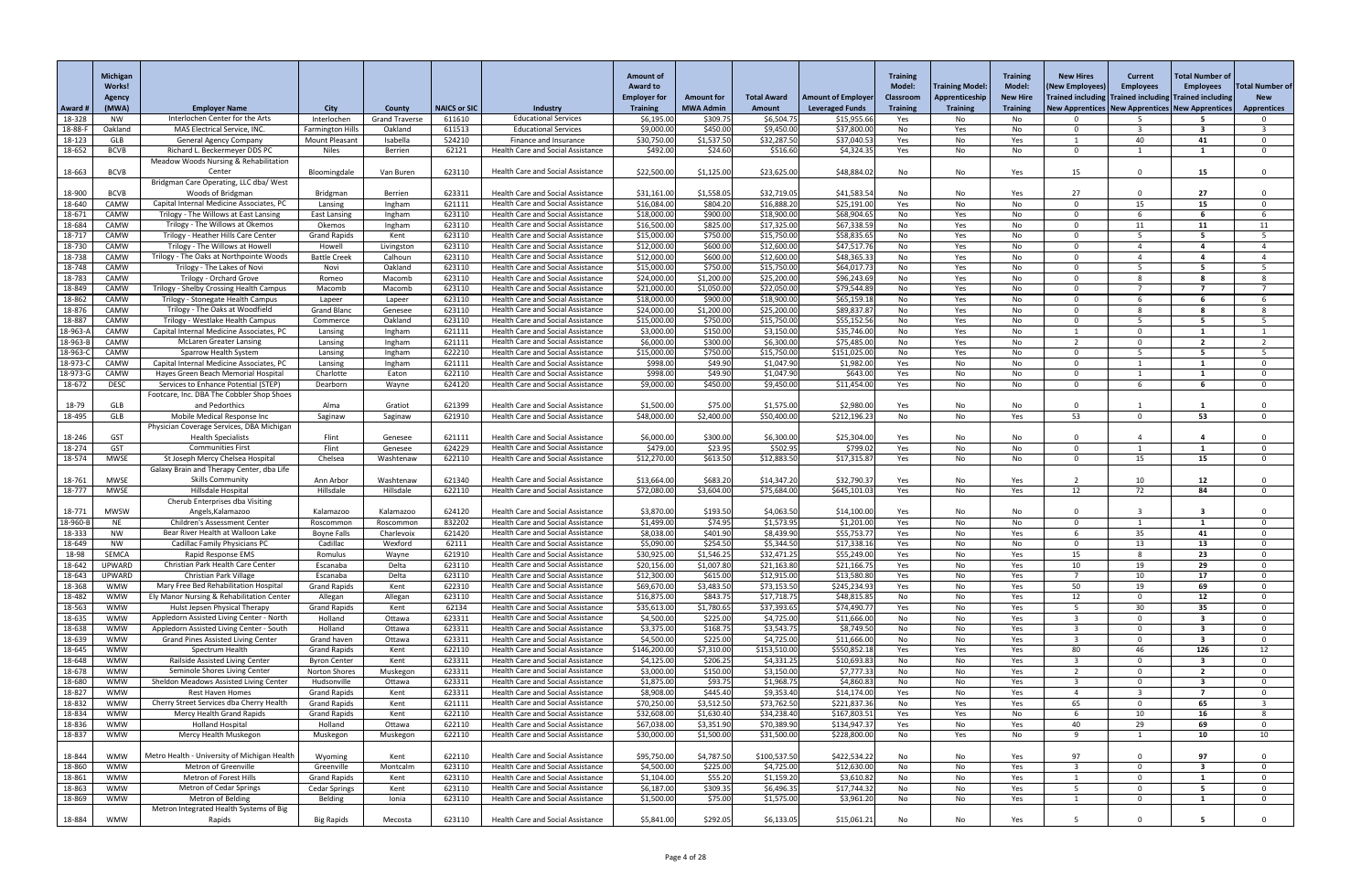|                                  | Michigan<br><b>Works!</b><br><b>Agency</b> |                                               |                                    |                       |                     |                                                                           | <b>Amount of</b><br><b>Award to</b><br><b>Employer for</b> | <b>Amount for</b>    | <b>Total Award</b>        | <b>Amount of Employer</b>  | <b>Training</b><br><b>Model:</b><br><b>Classroom</b> | <b>Training Model:</b><br>Apprenticeship | <b>Training</b><br><b>Model:</b><br><b>New Hire</b> | <b>New Hires</b><br>(New Employees)<br>Trained including Trained including Trained including | <b>Current</b><br><b>Employees</b> | Total Number of<br><b>Employees</b> | <b>Total Number of</b><br><b>New</b> |
|----------------------------------|--------------------------------------------|-----------------------------------------------|------------------------------------|-----------------------|---------------------|---------------------------------------------------------------------------|------------------------------------------------------------|----------------------|---------------------------|----------------------------|------------------------------------------------------|------------------------------------------|-----------------------------------------------------|----------------------------------------------------------------------------------------------|------------------------------------|-------------------------------------|--------------------------------------|
| Award #                          | (MWA)                                      | <b>Employer Name</b><br>Spectrum Health       | <b>City</b><br><b>Grand Rapids</b> | <b>County</b>         | <b>NAICS or SIC</b> | Industry<br>Health Care and Social Assistance                             | <b>Training</b>                                            | <b>MWA Admin</b>     | <b>Amount</b>             | <b>Leveraged Funds</b>     | <b>Training</b>                                      | <b>Training</b>                          | <b>Training</b>                                     | New Apprentices   New Apprentices   New Apprentices                                          |                                    |                                     | <b>Apprentices</b>                   |
| 18-957-<br>18-957-B              | <b>WMW</b><br><b>WMW</b>                   | Health Net of West Michigan                   | <b>Grand Rapids</b>                | Kent<br>Kent          | 622110<br>621999    | <b>Health Care and Social Assistance</b>                                  | \$4,380.0<br>\$1,460.00                                    | \$219.00<br>\$73.00  | \$4,599.00<br>\$1,533.00  | \$5,217.00<br>\$1,584.00   | Yes<br>Yes                                           | No<br>No                                 | No<br>No                                            | $\Omega$                                                                                     |                                    |                                     |                                      |
| 18-965-A                         | <b>WMW</b>                                 | <b>Holland Hospital</b>                       | Holland                            | Ottawa                | 622110              | <b>Health Care and Social Assistance</b>                                  | \$3,000.00                                                 | \$150.00             | \$3,150.00                | \$28,530.00                | No                                                   | Yes                                      | No                                                  | റ                                                                                            |                                    |                                     |                                      |
| 18-965-B                         | <b>WMW</b>                                 | Mercy Health Grand Rapids                     | <b>Grand Rapids</b>                | Kent                  | 622110              | <b>Health Care and Social Assistance</b>                                  | \$6,000.00                                                 | \$300.00             | \$6,300.00                | \$52,941.33                | No                                                   | Yes                                      | No                                                  | $\Omega$                                                                                     | ່າ                                 | $\overline{2}$                      |                                      |
| 18-965-C                         | <b>WMW</b>                                 | Metro Health - University of Michigan Health  | Wyoming                            | Kent                  | 622110              | <b>Health Care and Social Assistance</b>                                  | \$6,000.00                                                 | \$300.00             | \$6,300.00                | \$55,604.00                | No                                                   | Yes                                      | No                                                  | $\cap$                                                                                       |                                    |                                     |                                      |
| 18-965-D                         | <b>WMW</b>                                 | Spectrum Health                               | <b>Grand Rapids</b>                | Kent                  | 622110              | Health Care and Social Assistance                                         | \$3,000.00                                                 | \$150.00             | \$3,150.00                | \$23,330.00                | No                                                   | Yes                                      | No                                                  | - 0                                                                                          |                                    |                                     |                                      |
| 18-251                           | CAMW                                       | MessageMakers, Inc                            | Lansing                            | Ingham                | 512110              | Information                                                               | \$6,000.00                                                 | \$300.00             | \$6,300.00                | \$29,417.00                | Yes                                                  | No                                       | No                                                  | - 0                                                                                          |                                    |                                     | $\Omega$                             |
| 18-973-D<br>18-53                | CAMW<br><b>GST</b>                         | Dewpoint, Inc<br>4D Systems, LLC              | Lansing<br>Flint                   | Ingham<br>Genesee     | 511210<br>514512    | Information<br>Information                                                | \$1,996.00<br>\$12,000.00                                  | \$99.80<br>\$600.00  | \$2,095.80<br>\$12,600.00 | \$5,508.00<br>\$119,506.67 | Yes<br>Yes                                           | No<br>Yes                                | No<br>Yes                                           | $\Omega$                                                                                     | ີ                                  | $\overline{2}$<br>$\overline{7}$    | $\mathbf{0}$                         |
| 18-58                            | <b>GST</b>                                 | Covenant Eyes                                 | Owosso                             | Shiawassee            | 517000              | Information                                                               | \$21,463.00                                                | \$1,073.15           | \$22,536.15               | \$58,325.41                | Yes                                                  | No                                       | Yes                                                 | -11                                                                                          |                                    | 15                                  | $\Omega$                             |
| 18-240                           | <b>GST</b>                                 | <b>Automation Movers Engineering</b>          | Flint                              | Genesee               | 514330              | Information                                                               | \$15,000.0                                                 | \$750.00             | \$15,750.00               | \$123,013.07               | Yes                                                  | No                                       | No                                                  | $\Omega$                                                                                     | 11                                 | 11                                  | $\Omega$                             |
| 18-404                           | <b>NE</b><br><b>NE</b>                     | <b>HB Carbide</b><br>1010 Technology Center   | Lewiston                           | Montmorency<br>Alpena | 514012              | Information<br>Information                                                | \$14,690.00<br>\$3,000.00                                  | \$734.50<br>\$150.00 | \$15,424.50<br>\$3,150.00 | \$86,990.00<br>\$20,836.79 | Yes                                                  | No                                       | Yes                                                 | $\cap$                                                                                       | 18                                 | 24<br>$\overline{2}$                | $\Omega$<br>$\Omega$                 |
| 18-946<br>18-958- <mark>B</mark> | <b>NE</b>                                  | <b>HB Carbide</b>                             | Alpena<br>Lewiston                 | Montmorency           | 518210<br>514012    | Information                                                               | \$1,500.00                                                 | \$75.00              | \$1,575.00                | \$1,361.00                 | Yes<br>Yes                                           | No<br>No                                 | No<br>No                                            | - 0                                                                                          |                                    | $\mathbf{1}$                        | $\Omega$                             |
|                                  |                                            | Northern Michigan Review dba Petoskey News    |                                    |                       |                     |                                                                           |                                                            |                      |                           |                            |                                                      |                                          |                                                     |                                                                                              |                                    |                                     |                                      |
| 18-433                           | <b>NW</b>                                  | Review                                        | Petoskey                           | Emmet                 | 511                 | Information                                                               | \$7,060.00                                                 | \$353.00             | \$7,413.00                | \$27,432.48                | Yes                                                  | No                                       | No                                                  |                                                                                              |                                    |                                     |                                      |
| 18-129<br>18-864                 | Oakland<br><b>Nest Central</b>             | <b>Clear Rate Communications</b><br>Sync Wave | Troy<br>Scottville                 | Oakland<br>Mason      | 517110<br>517210    | Information<br>Information                                                | \$6,000.00<br>\$17,664.00                                  | \$300.00<br>\$883.20 | \$6,300.00<br>\$18,547.20 | \$16,075.00<br>\$52,124.06 | Yes<br>Yes                                           | No<br>No                                 | No<br>No                                            | $\cap$<br>$\Omega$                                                                           | 12                                 | 12                                  | 0<br>$\Omega$                        |
| 18-418                           | <b>WMW</b>                                 | <b>NVINT</b>                                  | Kentwood                           | Kent                  | 518210              | Information                                                               | \$9,000.00                                                 | \$450.00             | \$9,450.00                | \$36,298.00                | Yes                                                  | No                                       | Yes                                                 |                                                                                              |                                    |                                     | $\mathbf{0}$                         |
| 18-584                           | <b>WMW</b>                                 | Sales Pad                                     | <b>Grand Rapids</b>                | Kent                  | 511210              | Information                                                               | \$24,326.00                                                | \$1,216.30           | \$25,542.30               | \$90,158.36                | Yes                                                  | Yes                                      | Yes                                                 | -8                                                                                           | 45                                 | 53                                  |                                      |
| 18-97                            | CAMW                                       | <b>Spartan Motors</b>                         | Charlotte                          | Eaton                 | 551112              | Management of Companies and<br>Enterprises<br>Management of Companies and | \$95,706.00                                                | \$4,785.30           | \$100,491.30              | \$356,118.68               | Yes                                                  | No                                       | Yes                                                 | 12                                                                                           | 112                                | 124                                 | $\Omega$                             |
| 18-952-C                         | CAMW                                       | <b>Spartan Motors</b>                         | Charlotte                          | Eaton                 | 551112              | Enterprises                                                               | \$10,600.00                                                | \$530.00             | \$11,130.00               | \$64,254.00                | Yes                                                  | No                                       | No                                                  | $\Omega$                                                                                     | 10                                 | 10                                  | $\mathbf{0}$                         |
| 18-954-E                         | CAMW                                       | <b>Spartan Motors</b>                         | Charlotte                          | Eaton                 | 551112              | Management of Companies and<br>Enterprises                                | \$6,750.00                                                 | \$337.50             | \$7,087.50                | \$51,215.40                | Yes                                                  | No                                       | No                                                  | 0                                                                                            |                                    | <u>y</u>                            |                                      |
|                                  |                                            |                                               |                                    |                       |                     | Management of Companies and                                               |                                                            |                      |                           |                            |                                                      |                                          |                                                     | $\Omega$                                                                                     |                                    | $\overline{2}$                      |                                      |
| 18-962-K                         | CAMW                                       | <b>Spartan Motors</b>                         | Charlotte                          | Eaton                 | 551112              | Enterprises<br>Management of Companies and                                | \$1,996.00                                                 | \$99.80              | \$2,095.80                | \$23,848.00                | Yes                                                  | No                                       | No                                                  |                                                                                              | $\overline{2}$                     |                                     | $\mathbf{0}$                         |
| 18-974-C                         | <b>NW</b>                                  | <b>Tamarack Holdings</b>                      | <b>Traverse City</b>               | <b>Grand Traverse</b> | 551114              | Enterprises                                                               | \$2,250.00                                                 | \$112.50             | \$2,362.50                | \$5,490.00                 | Yes                                                  | No                                       | No                                                  | $\Omega$                                                                                     |                                    | $\overline{\phantom{a}}$            | $\overline{0}$                       |
|                                  |                                            |                                               |                                    |                       |                     | Manufacturing - Food, Beverage,                                           |                                                            |                      |                           |                            |                                                      |                                          |                                                     |                                                                                              |                                    |                                     |                                      |
| 18-476                           | <b>BCVB</b>                                | Coca-Cola North America                       | Paw Paw                            | Van Buren             | 312111              | Tobacco, Textiles, Apparel, Leather<br>Manufacturing - Food, Beverage,    | \$45,000.00                                                | \$2,250.00           | \$47,250.00               | \$437,832.00               | No                                                   | No                                       | Yes                                                 | 30                                                                                           | $\Omega$                           | 30                                  | $\mathbf{0}$                         |
| 18-613                           | <b>BCVB</b>                                | Knouse Foods                                  | Paw Paw                            | Van Buren             | 311421              | Tobacco, Textiles, Apparel, Leather                                       | \$20,066.00                                                | \$1,003.30           | \$21,069.30               | \$29,192.41                | Yes                                                  | No                                       | Yes                                                 |                                                                                              | 22                                 | 24                                  | $\mathbf{0}$                         |
|                                  |                                            |                                               |                                    |                       |                     | Manufacturing - Food, Beverage,                                           |                                                            |                      |                           |                            |                                                      |                                          |                                                     |                                                                                              |                                    |                                     |                                      |
| 18-928                           | <b>BCVB</b>                                | Flamm Pickle & Packing                        | Eau Claire                         | Berrien               | 311421              | Tobacco, Textiles, Apparel, Leather<br>Manufacturing - Food, Beverage,    | \$3,259.00                                                 | \$162.95             | \$3,421.95                | \$3,853.00                 | Yes                                                  | No                                       | No                                                  | $\Omega$                                                                                     | 6                                  |                                     | $\Omega$                             |
| 18-117                           | CAMW                                       | Peckham, Inc.                                 | Lansing                            | Ingham                | 3152                | Tobacco, Textiles, Apparel, Leather                                       | \$79,330.00                                                | \$3,966.50           | \$83,296.50               | \$876,702.89               | Yes                                                  | Yes                                      | Yes                                                 | 19                                                                                           | 36                                 | 55                                  |                                      |
|                                  |                                            |                                               |                                    |                       |                     | Manufacturing - Food, Beverage,                                           |                                                            |                      |                           |                            |                                                      |                                          |                                                     |                                                                                              |                                    |                                     |                                      |
| 18-961-B                         | CAMW                                       | Peckham, Inc-Capital City Blvd                | Lansing                            | Ingham                | 3152                | Tobacco, Textiles, Apparel, Leather<br>Manufacturing - Food, Beverage,    | \$4,280.00                                                 | \$214.00             | \$4,494.00                | \$803,876.00               | Yes                                                  | No                                       | No                                                  | $\Omega$                                                                                     | 8                                  |                                     | $\mathbf{0}$                         |
| 18-187                           | GLB                                        | Hausbeck Pickle Co.                           | Saginaw                            | Saginaw               | 311421              | Tobacco, Textiles, Apparel, Leather                                       | \$13,500.00                                                | \$675.00             | \$14,175.00               | \$60,066.00                | Yes                                                  | No                                       | No                                                  | $\Omega$                                                                                     | 13                                 | 13                                  | $\mathbf 0$                          |
|                                  |                                            |                                               |                                    |                       |                     | Manufacturing - Food, Beverage,                                           |                                                            |                      |                           |                            |                                                      |                                          |                                                     |                                                                                              |                                    |                                     |                                      |
| 18-448                           | GLB                                        | JRB Personnel                                 | Saginaw                            | Saginaw               | 313320              | Tobacco, Textiles, Apparel, Leather<br>Manufacturing - Food, Beverage,    | \$47,926.00                                                | \$2,396.30           | \$50,322.30               | \$212,156.91               | Yes                                                  | No                                       | No                                                  | $\Omega$                                                                                     | 87                                 | 87                                  | $\mathbf{0}$                         |
| 18-595                           | GLB                                        | Michigan Sugar Company                        | Bay city                           | Bay                   | 311313              | Tobacco, Textiles, Apparel, Leather                                       | \$21,000.00                                                | \$1,050.00           | \$22,050.00               | \$184,050.34               | Yes                                                  | Yes                                      | No                                                  | $\Omega$                                                                                     | 14                                 | 14                                  | q                                    |
|                                  |                                            |                                               |                                    |                       |                     | Manufacturing - Food, Beverage,                                           |                                                            |                      |                           |                            |                                                      |                                          |                                                     |                                                                                              |                                    |                                     |                                      |
| 18-978-C                         | <b>GST</b>                                 | Pinnacle Foods LLC/Vlasic Division            | Imlay City                         | Lapeer                | 3119                | Tobacco, Textiles, Apparel, Leather                                       | \$16,003.00                                                | \$800.15             | \$16,803.15               | \$46,708.77                | Yes                                                  | No                                       | No                                                  | $\Omega$                                                                                     | 19                                 | 19                                  | $\mathbf 0$                          |
| 18-626                           | Macomb                                     | Safie Specialty foods                         | Chesterfield                       | Macomb                | 311421              | Manufacturing - Food, Beverage,<br>Tobacco, Textiles, Apparel, Leather    | \$106,500.00                                               | \$5,325.00           | \$111,825.00              | \$209,095.97               | Yes                                                  | No                                       | Yes                                                 | 19                                                                                           | 52                                 | 71                                  | $\Omega$                             |
|                                  |                                            |                                               |                                    |                       |                     | Manufacturing - Food, Beverage,                                           |                                                            |                      |                           |                            |                                                      |                                          |                                                     |                                                                                              |                                    |                                     |                                      |
| 18-794                           | <b>MWSE</b>                                | <b>GKI Foods LLC</b>                          | Brighton                           | Livingston            | 311352              | Tobacco, Textiles, Apparel, Leather                                       | \$6,000.00                                                 | \$300.00             | \$6,300.00                | \$20,700.00                | Yes                                                  | No                                       | No                                                  | $\Omega$                                                                                     |                                    |                                     | $\Omega$                             |
| 18-975-B                         | <b>MWSE</b>                                | <b>GKI Foods LLC</b>                          | Brighton                           | Livingston            | 311352              | Manufacturing - Food, Beverage,<br>Tobacco, Textiles, Apparel, Leather    | \$998.00                                                   | \$49.90              | \$1,047.90                | \$1,246.35                 | Yes                                                  | No                                       | No                                                  | $\Omega$                                                                                     |                                    |                                     | $\mathbf{0}$                         |
|                                  |                                            |                                               |                                    |                       |                     | Manufacturing - Food, Beverage,                                           |                                                            |                      |                           |                            |                                                      |                                          |                                                     |                                                                                              |                                    |                                     |                                      |
| 18-144                           | <b>MWSW</b>                                | Post Consumer Brands - Battle Creek           | <b>Battle Creek</b>                | Calhoun               | 311230              | Tobacco, Textiles, Apparel, Leather                                       | \$31,128.00                                                | \$1,556.40           | \$32,684.40               | \$157,814.87               | Yes                                                  | No                                       | Yes                                                 |                                                                                              | 16                                 | 21                                  | $\mathbf 0$                          |
| 18-146                           | MWSW                                       | <b>Abbott Nutrition</b>                       | Sturgis                            | St. Joseph            | 311514              | Manufacturing - Food, Beverage,<br>Tobacco, Textiles, Apparel, Leather    | \$42,635.00                                                | \$2,131.75           | \$44,766.75               | \$103,216.71               | Yes                                                  | No                                       | Yes                                                 |                                                                                              | 69                                 | 71                                  |                                      |
|                                  |                                            |                                               |                                    |                       |                     | Manufacturing - Food, Beverage,                                           |                                                            |                      |                           |                            |                                                      |                                          |                                                     |                                                                                              |                                    |                                     |                                      |
| 18-211                           | MWSW                                       | <b>International Paper</b>                    | Three Rivers                       | St. Joseph            | 311900              | Tobacco, Textiles, Apparel, Leather                                       | \$3,500.00                                                 | \$175.00             | \$3,675.00                | \$57,219.44                | Yes                                                  | No                                       | No                                                  | $\Omega$                                                                                     |                                    |                                     | $\mathbf 0$                          |
|                                  | <b>MWSW</b>                                | <b>National Flavors</b>                       | Kalamazoo                          | Kalamazoo             | 311942              | Manufacturing - Food, Beverage,<br>Tobacco, Textiles, Apparel, Leather    | \$9,650.00                                                 | \$482.50             | \$10,132.50               | \$12,037.05                | Yes                                                  | No                                       |                                                     |                                                                                              | 11                                 | 13                                  | $\mathbf 0$                          |
| 18-496                           |                                            |                                               |                                    |                       |                     | Manufacturing - Food, Beverage,                                           |                                                            |                      |                           |                            |                                                      |                                          | Yes                                                 |                                                                                              |                                    |                                     |                                      |
| 18-281                           | <b>NW</b>                                  | Sleeping Bear Apiaries LTD                    | Beluh                              | Benzie                | 311999              | Tobacco, Textiles, Apparel, Leather                                       | \$12,000.00                                                | \$600.00]            | \$12,600.00               | \$184,000.00               | No                                                   | Yes                                      | Yes                                                 | $\mathbf{3}$                                                                                 | 2                                  | - 5                                 | $\mathbf{3}$                         |
|                                  |                                            | Shoreline Fruit LLC                           |                                    |                       | 311423              | Manufacturing - Food, Beverage,<br>Tobacco, Textiles, Apparel, Leather    |                                                            | \$412.50             |                           |                            |                                                      |                                          |                                                     | $\Omega$                                                                                     |                                    |                                     | $\Omega$                             |
| $18-969-B$                       | <b>NW</b>                                  |                                               | <b>Traverse City</b>               | <b>Grand Traverse</b> |                     |                                                                           | \$8,250.00                                                 |                      | \$8,662.50                | \$36,206.00                | Yes                                                  | No                                       | No                                                  |                                                                                              |                                    |                                     |                                      |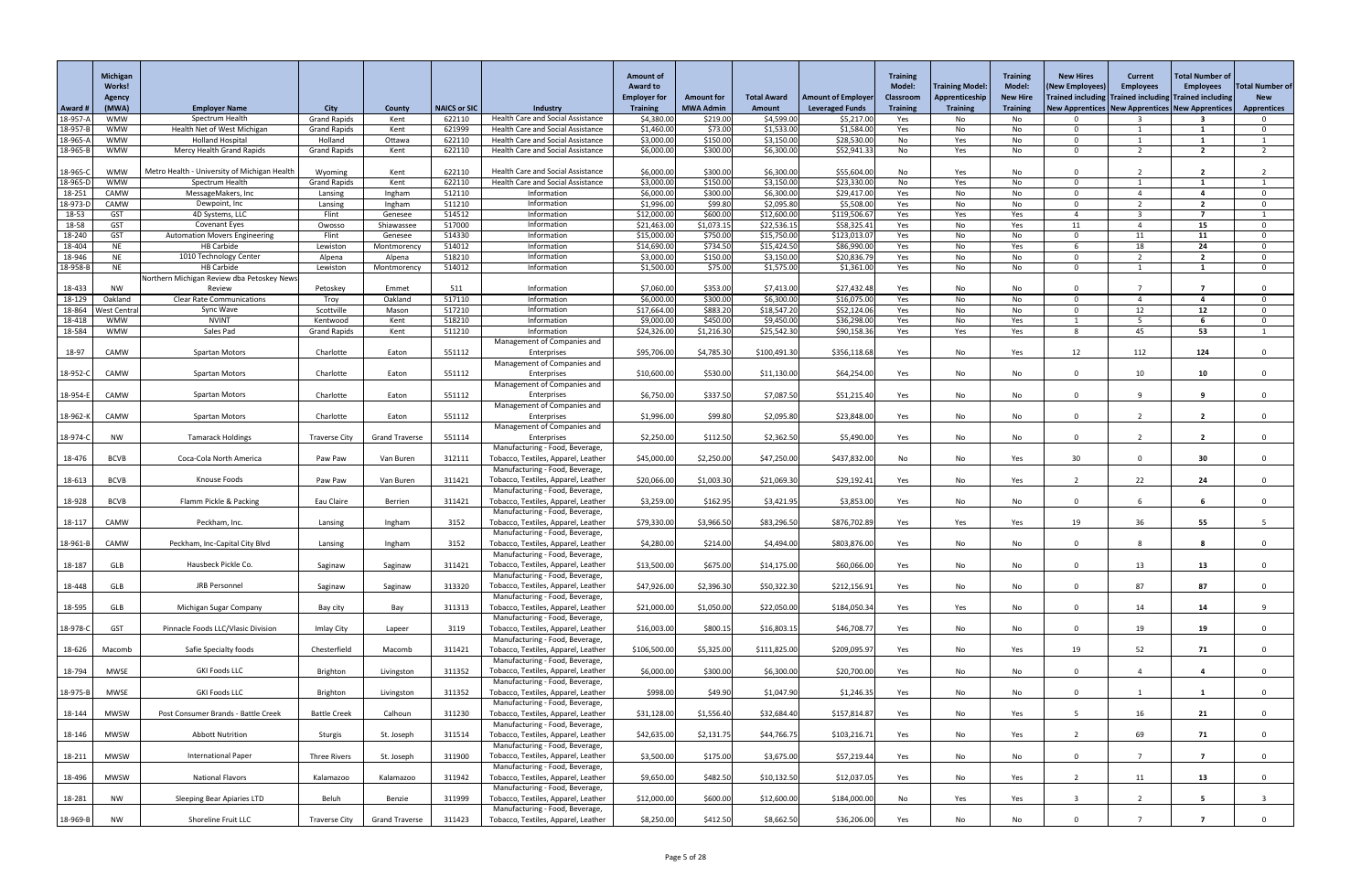|          | Michigan<br><b>Works!</b><br><b>Agency</b><br>(MWA) |                                                 |                      | County  | <b>NAICS or SIC</b> | <b>Industry</b>                                                        | <b>Amount of</b><br><b>Award to</b><br><b>Employer for</b><br><b>Training</b> | <b>Amount for</b><br><b>MWA Admin</b> | <b>Total Award</b><br>Amount | <b>Amount of Employer</b><br><b>Leveraged Funds</b> | <b>Training</b><br><b>Model:</b><br><b>Classroom</b><br><b>Training</b> | <b>Training Model:</b><br>Apprenticeship<br><b>Training</b> | <b>Training</b><br><b>Model:</b><br><b>New Hire</b><br><b>Training</b> | <b>New Hires</b><br>(New Employees)<br>Trained including Trained including Trained including<br>New Apprentices   New Apprentices   New Apprentices | <b>Current</b><br><b>Employees</b> | <b>Total Number of</b><br><b>Employees</b> | <b>Total Number of</b><br><b>New</b><br><b>Apprentices</b> |
|----------|-----------------------------------------------------|-------------------------------------------------|----------------------|---------|---------------------|------------------------------------------------------------------------|-------------------------------------------------------------------------------|---------------------------------------|------------------------------|-----------------------------------------------------|-------------------------------------------------------------------------|-------------------------------------------------------------|------------------------------------------------------------------------|-----------------------------------------------------------------------------------------------------------------------------------------------------|------------------------------------|--------------------------------------------|------------------------------------------------------------|
| Award #  |                                                     | <b>Employer Name</b>                            | <b>City</b>          |         |                     | Manufacturing - Food, Beverage,                                        |                                                                               |                                       |                              |                                                     |                                                                         |                                                             |                                                                        |                                                                                                                                                     |                                    |                                            |                                                            |
| 18-970-A | <b>NW</b>                                           | Armor Express                                   | Central Lake         | Antrim  | 315990              | Tobacco, Textiles, Apparel, Leather                                    | \$6,750.00                                                                    | \$337.50                              | \$7,087.50                   | \$11,400.00                                         | Yes                                                                     | No                                                          | No                                                                     | $\Omega$                                                                                                                                            |                                    |                                            |                                                            |
| 18-974-B | NW                                                  | Food for Thought                                | Honor                | Benzie  | 311422              | Manufacturing - Food, Beverage,<br>Tobacco, Textiles, Apparel, Leather | \$6,750.00                                                                    | \$337.50                              | \$7,087.50                   | \$9,144.00                                          | Yes                                                                     | No                                                          | No                                                                     | $\Omega$                                                                                                                                            | 6                                  | 6                                          |                                                            |
|          |                                                     |                                                 |                      |         |                     | Manufacturing - Food, Beverage,                                        |                                                                               |                                       |                              |                                                     |                                                                         |                                                             |                                                                        |                                                                                                                                                     |                                    |                                            |                                                            |
|          | 18-951-A Region 7B                                  | James Joy dba Four Leaf Brewing                 | Clare                | Clare   | 312120              | Tobacco, Textiles, Apparel, Leather<br>Manufacturing - Food, Beverage, | \$1,300.00                                                                    | \$65.00                               | \$1,365.00                   | \$1,030.00                                          | Yes                                                                     | No                                                          | No                                                                     |                                                                                                                                                     |                                    |                                            |                                                            |
| 18-170   | SEMCA                                               | Ackroyd's Scottish Bakery                       | Redford              | Wayne   | 311811              | Tobacco, Textiles, Apparel, Leather                                    | \$7,655.00                                                                    | \$382.75                              | \$8,037.75                   | \$16,339.42                                         | Yes                                                                     | No                                                          | Yes                                                                    |                                                                                                                                                     |                                    | 10                                         |                                                            |
| 18-611   | SEMCA                                               | <b>FEAST Detroit</b>                            | Inkster              | Wayne   | 311422              | Manufacturing - Food, Beverage,<br>Tobacco, Textiles, Apparel, Leather | \$2,380.00                                                                    | \$119.00                              | \$2,499.00                   | \$5,163.29                                          | Yes                                                                     | No                                                          | No                                                                     | $\Omega$                                                                                                                                            |                                    | $\boldsymbol{4}$                           |                                                            |
|          |                                                     |                                                 |                      |         |                     | Manufacturing - Food, Beverage,                                        |                                                                               |                                       |                              |                                                     |                                                                         |                                                             |                                                                        |                                                                                                                                                     | $\Omega$                           |                                            |                                                            |
| $18-2$   | UPWARD                                              | <b>Crystal Steel House</b>                      | <b>Crystal Falls</b> | Iron    | 313312              | Tobacco, Textiles, Apparel, Leather<br>Manufacturing - Food, Beverage, | \$1,500.00                                                                    | \$75.00                               | \$1,575.00                   | \$14,740.00                                         | No                                                                      | No                                                          | Yes                                                                    |                                                                                                                                                     |                                    |                                            |                                                            |
|          | 18-314   West Central                               | House of Flavors                                | Ludington            | Mason   | 311520              | Tobacco, Textiles, Apparel, Leather<br>Manufacturing - Food, Beverage, | \$3,890.00                                                                    | \$194.50                              | \$4,084.50                   | \$5,226.52                                          | Yes                                                                     | No                                                          | No                                                                     | $\Omega$                                                                                                                                            | 14                                 | 14                                         |                                                            |
| 18-487   | <b>West Central</b>                                 | Nestle - Gerber Products                        | Fremont              | Newaygo | 311422              | Tobacco, Textiles, Apparel, Leather                                    | \$67,749.00                                                                   | \$3,387.45                            | \$71,136.45                  | \$690,300.42                                        | Yes                                                                     | Yes                                                         | No                                                                     | $\Omega$                                                                                                                                            | 43                                 | 43                                         |                                                            |
|          | 18-544   West Central                               | Peterson Farms                                  | Shelby               | Oceana  | 2037                | Manufacturing - Food, Beverage,<br>Tobacco, Textiles, Apparel, Leather | \$24,886.00                                                                   | \$1,244.30                            | \$26,130.30                  | \$125,341.58                                        | Yes                                                                     | No                                                          | No                                                                     | $\Omega$                                                                                                                                            | 28                                 | 28                                         |                                                            |
|          |                                                     |                                                 |                      |         |                     | Manufacturing - Food, Beverage,                                        |                                                                               |                                       |                              |                                                     |                                                                         |                                                             |                                                                        |                                                                                                                                                     |                                    |                                            |                                                            |
|          | 18-606 West Central                                 | Leprino Foods                                   | Remus                | Mecosta | 311513              | Tobacco, Textiles, Apparel, Leather<br>Manufacturing - Food, Beverage, | \$16,576.00                                                                   | \$828.80                              | \$17,404.80                  | \$353,879.25                                        | Yes                                                                     | No                                                          | Yes                                                                    |                                                                                                                                                     | 16                                 | 17                                         | $\Omega$                                                   |
|          | 18-916   West Central                               | Original Footwear                               | <b>Big Rapids</b>    | Mecosta | 316210              | Tobacco, Textiles, Apparel, Leather                                    | \$1,500.00                                                                    | \$75.00                               | \$1,575.00                   | \$46,421.00                                         | Yes                                                                     | No                                                          | No                                                                     | $\Omega$                                                                                                                                            |                                    |                                            |                                                            |
| 18-329   | WMW                                                 | The Goodies Factory                             | Holland              | Allegan | 311919              | Manufacturing - Food, Beverage,<br>Tobacco, Textiles, Apparel, Leather | \$2,685.00                                                                    | \$134.25                              | \$2,819.25                   | \$7,980.00                                          | Yes                                                                     | No                                                          | No                                                                     | $\Omega$                                                                                                                                            |                                    | -3                                         |                                                            |
|          |                                                     |                                                 |                      |         |                     | Manufacturing - Food, Beverage,                                        |                                                                               |                                       |                              |                                                     |                                                                         |                                                             |                                                                        |                                                                                                                                                     | ຳ                                  |                                            |                                                            |
| 18-429   | <b>WMW</b>                                          | Cargill Protein                                 | Lake Odessa          | Ionia   | 311999              | Tobacco, Textiles, Apparel, Leather<br>Manufacturing - Food, Beverage, | \$39,000.00                                                                   | \$1,950.00                            | \$40,950.00                  | \$453,973.00                                        | Yes                                                                     | No                                                          | Yes                                                                    | 30                                                                                                                                                  |                                    | 32                                         | $\Omega$                                                   |
| 18-440   | WMW                                                 | Fairlife                                        | Coopersville         | Ottawa  | 311511              | Tobacco, Textiles, Apparel, Leather<br>Manufacturing - Food, Beverage, | \$34,875.00                                                                   | \$1,743.75                            | \$36,618.75                  | \$224,750.00                                        | No                                                                      | No                                                          | Yes                                                                    | 24                                                                                                                                                  |                                    | 24                                         |                                                            |
| 18-698   | <b>WMW</b>                                          | Litehouse Inc                                   | Lowell               | Kent    | 6504                | Tobacco, Textiles, Apparel, Leather                                    | \$60,296.00                                                                   | \$3,014.80                            | \$63,310.80                  | \$666,950.36                                        | Yes                                                                     | No                                                          | Yes                                                                    | 20                                                                                                                                                  | 37                                 | 57                                         |                                                            |
| 18-825   | <b>WMW</b>                                          | West Thomas Partners LLC dba Gluten Free<br>Bar | <b>Grand Rapids</b>  | Kent    | 311340              | Manufacturing - Food, Beverage,<br>Tobacco, Textiles, Apparel, Leather | \$6,000.00                                                                    | \$300.00                              | \$6,300.00                   | \$16,080.00                                         | No                                                                      | No                                                          | Yes                                                                    |                                                                                                                                                     | $\Omega$                           | $\overline{\mathbf{4}}$                    |                                                            |
|          |                                                     |                                                 |                      |         |                     | Manufacturing - Food, Beverage,                                        |                                                                               |                                       |                              |                                                     |                                                                         |                                                             |                                                                        |                                                                                                                                                     |                                    |                                            |                                                            |
| 18-877   | <b>WMW</b>                                          | Hearthside Food Solutions, LLC                  | Kentwood             | Kent    | 311821              | Tobacco, Textiles, Apparel, Leather<br>Manufacturing - Food, Beverage, | \$36,483.00                                                                   | \$1,824.15                            | \$38,307.15                  | \$82,198.13                                         | Yes                                                                     | No                                                          | Yes                                                                    | 10                                                                                                                                                  | 26                                 | 36                                         |                                                            |
| 18-879   | <b>WMW</b>                                          | Michigan Turkey Producers, Inc.                 | <b>Grand Rapids</b>  | Kent    | 311615              | Tobacco, Textiles, Apparel, Leather                                    | \$23,248.00                                                                   | \$1,162.40                            | \$24,410.40                  | \$141,297.10                                        | Yes                                                                     | No                                                          | Yes                                                                    | 10                                                                                                                                                  | 10                                 | 20                                         |                                                            |
| 18-890   | <b>WMW</b>                                          | Hudsonville Creamery & Ice Cream                | Holland              | Allegan | 311520              | Manufacturing - Food, Beverage,<br>Tobacco, Textiles, Apparel, Leather | \$70,875.00                                                                   | \$3,543.75                            | \$74,418.75                  | \$850,801.22                                        | Yes                                                                     | No                                                          | Yes                                                                    | 22                                                                                                                                                  | 26                                 | 48                                         |                                                            |
| 18-909   | <b>WMW</b>                                          | <b>Butterball Farms</b>                         | <b>Grand Rapids</b>  | Kent    | 3115100             | Manufacturing - Food, Beverage,<br>Tobacco, Textiles, Apparel, Leather | \$53,259.00                                                                   | \$2,662.95                            | \$55,921.95                  | \$253,561.14                                        | No                                                                      | Yes                                                         | Yes                                                                    | 18                                                                                                                                                  | 38                                 | 56                                         | 38                                                         |
|          |                                                     |                                                 |                      |         |                     | Manufacturing - Primary Metal & all                                    |                                                                               |                                       |                              |                                                     |                                                                         |                                                             |                                                                        |                                                                                                                                                     |                                    |                                            |                                                            |
| 18-432   | <b>BCVB</b>                                         | <b>Ausco Products</b>                           | <b>Benton Harbor</b> | Berrien | 333513              | related, Miscellaneous<br>Manufacturing - Primary Metal & all          | \$19,619.00                                                                   | \$980.95                              | \$20,599.95                  | \$1,870,429.21                                      | Yes                                                                     | Yes                                                         | Yes                                                                    |                                                                                                                                                     |                                    | 14                                         |                                                            |
| 18-437   | <b>BCVB</b>                                         | Lakeshore Mold & Die                            | Stevensville         | Berrien | 333511              | related, Miscellaneous                                                 | \$5,578.00                                                                    | \$278.90                              | \$5,856.90                   | \$146,887.33                                        | Yes                                                                     | Yes                                                         | No                                                                     | $\Omega$                                                                                                                                            |                                    |                                            |                                                            |
| 18-439   | <b>BCVB</b>                                         | Accu Die & Mold                                 | Stevensville         | Berrien | 333512              | Manufacturing - Primary Metal & all<br>related, Miscellaneous          | \$1,500.00                                                                    | \$75.00                               | \$1,575.00                   | \$10,940.49                                         | Yes                                                                     | No                                                          | No                                                                     | $\Omega$                                                                                                                                            |                                    |                                            |                                                            |
| 18-442   | <b>BCVB</b>                                         | LECO Corp                                       | St. Joseph           | Berrien | 334516              | Manufacturing - Primary Metal & all<br>related, Miscellaneous          | \$17,990.00                                                                   | \$899.50                              | \$18,889.50                  | \$108,137.00                                        | Yes                                                                     | No                                                          | No                                                                     | $\Omega$                                                                                                                                            | 16                                 | 16                                         |                                                            |
|          |                                                     |                                                 |                      |         |                     | Manufacturing - Primary Metal & all                                    |                                                                               |                                       |                              |                                                     |                                                                         |                                                             |                                                                        |                                                                                                                                                     |                                    |                                            |                                                            |
| 18-443   | <b>BCVB</b>                                         | M&M Die Cast                                    | Bridgman             | Berrien | 331523              | related, Miscellaneous<br>Manufacturing - Primary Metal & all          | \$1,390.00                                                                    | \$69.50                               | \$1,459.50                   | \$4,058.00                                          | Yes                                                                     | No                                                          | No                                                                     | $\Omega$                                                                                                                                            |                                    |                                            |                                                            |
| 18-446   | <b>BCVB</b>                                         | M&I Machine                                     | Coloma               | Berrien | 332721              | related, Miscellaneous                                                 | \$3,658.00                                                                    | \$182.90                              | \$3,840.90                   | \$12,606.00                                         | Yes                                                                     | No                                                          | Yes                                                                    |                                                                                                                                                     |                                    | -3                                         |                                                            |
| 18-450   | <b>BCVB</b>                                         | Hanson Mold                                     | St. Joseph           | Berrien | 333511              | Manufacturing - Primary Metal & all<br>related, Miscellaneous          | \$10,346.00                                                                   | \$517.30                              | \$10,863.30                  | \$108,476.38                                        | Yes                                                                     | Yes                                                         | No                                                                     | $\Omega$                                                                                                                                            | $\Omega$                           | 9                                          |                                                            |
|          |                                                     |                                                 |                      |         |                     | Manufacturing - Primary Metal & all                                    |                                                                               |                                       |                              |                                                     |                                                                         |                                                             |                                                                        |                                                                                                                                                     |                                    |                                            |                                                            |
| 18-451   | <b>BCVB</b>                                         | Freedom Finshing                                | <b>Benton Harbor</b> | Berrien | 332813              | related, Miscellaneous<br>Manufacturing - Primary Metal & all          | \$7,125.00                                                                    | \$356.25                              | \$7,481.25                   | \$29,070.86                                         | No                                                                      | No                                                          | Yes                                                                    |                                                                                                                                                     |                                    | 5                                          |                                                            |
| 18-455   | <b>BCVB</b>                                         | Kay Manufacturing                               | St. Joseph           | Berrien | 332721              | related, Miscellaneous<br>Manufacturing - Primary Metal & all          | \$23,790.00                                                                   | \$1,189.50                            | \$24,979.50                  | \$73,137.57                                         | Yes                                                                     | No                                                          | Yes                                                                    | 14                                                                                                                                                  |                                    | 16                                         |                                                            |
| 18-456   | <b>BCVB</b>                                         | Colson Group USA                                | St. Joseph           | Berrien | 332510              | related, Miscellaneous                                                 | \$51,690.00                                                                   | \$2,584.50                            | \$54,274.50                  | \$104,007.91                                        | Yes                                                                     | Yes                                                         | Yes                                                                    | $\alpha$                                                                                                                                            | 134                                | 143                                        |                                                            |
| 18-459   | <b>BCVB</b>                                         | <b>C&amp;S Machine Products</b>                 | <b>Niles</b>         | Berrien | 332999              | Manufacturing - Primary Metal & all<br>related, Miscellaneous          | \$12,852.00                                                                   | \$642.60                              | \$13,494.60                  | \$38,995.40                                         | Yes                                                                     | No                                                          | No                                                                     | $\cap$                                                                                                                                              | 31                                 | 31                                         |                                                            |
|          |                                                     |                                                 |                      |         |                     | Manufacturing - Primary Metal & all                                    |                                                                               |                                       |                              |                                                     |                                                                         |                                                             |                                                                        |                                                                                                                                                     |                                    |                                            |                                                            |
| 18-466   | <b>BCVB</b>                                         | Kelm Acubar                                     | <b>Benton Harbor</b> | Berrien | 333515              | related, Miscellaneous<br>Manufacturing - Primary Metal & all          | \$714.00                                                                      | \$35.70                               | \$749.70                     | \$2,625.62                                          | Yes                                                                     | No                                                          | No                                                                     | $\Omega$                                                                                                                                            |                                    |                                            | $\mathbf{0}$                                               |
| 18-467   | <b>BCVB</b>                                         | Liberty Steel Fabricating                       | St. Joseph           | Berrien | 33271               | related, Miscellaneous                                                 | \$29,529.00                                                                   | \$1,476.45                            | \$31,005.45                  | \$50,451.99                                         | Yes                                                                     | Yes                                                         | Yes                                                                    |                                                                                                                                                     | 16                                 | 22                                         |                                                            |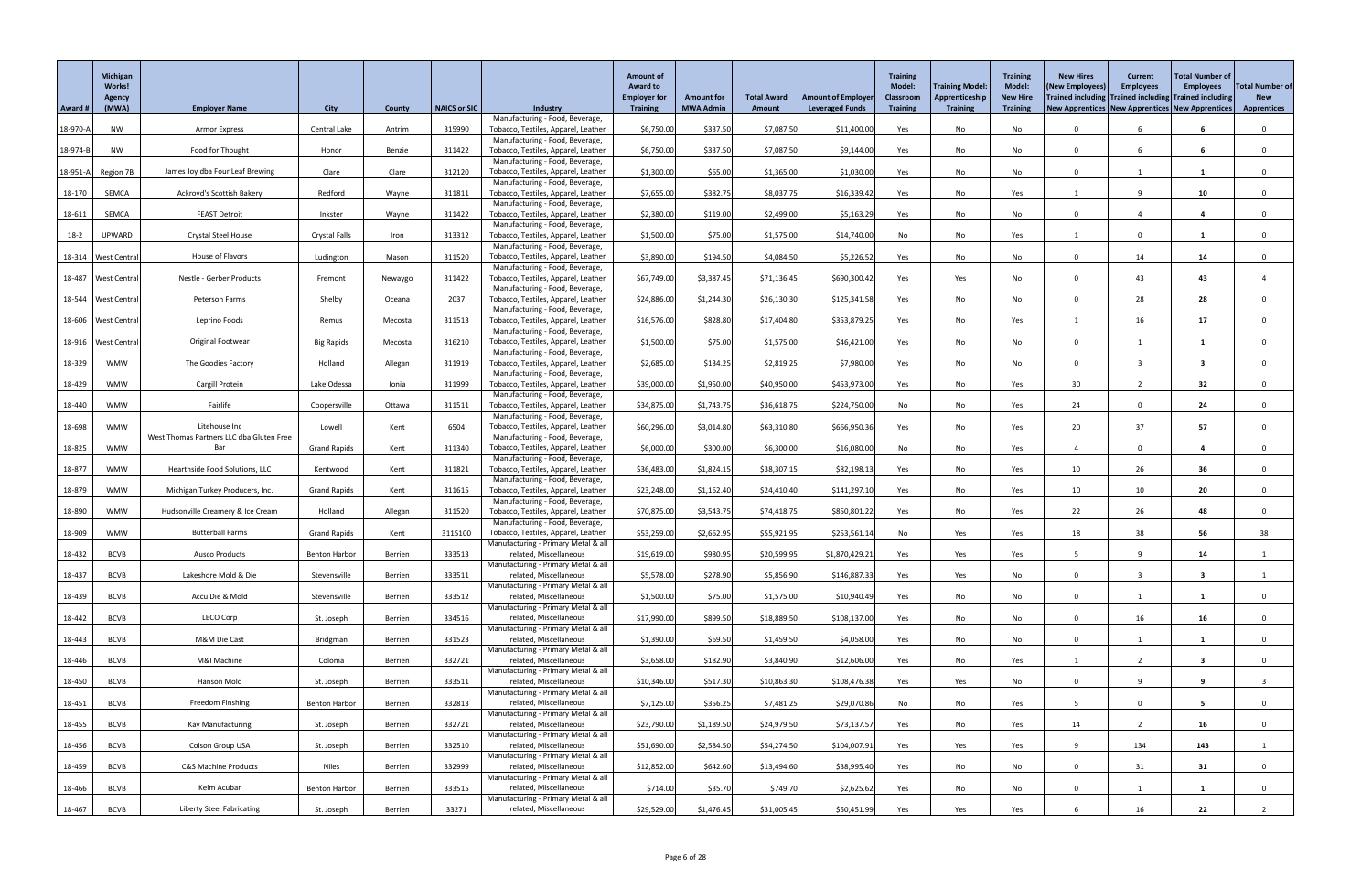|         | Michigan<br>Works!<br>Agency |                                                     |                      |           |                     |                                                               | <b>Amount of</b><br><b>Award to</b><br><b>Employer for</b> | <b>Amount for</b> | <b>Total Award</b> | <b>Amount of Employer</b> | <b>Training</b><br>Model:<br><b>Classroom</b> | <b>Training Model:</b><br>Apprenticeship | <b>Training</b><br><b>Model:</b><br><b>New Hire</b> | <b>New Hires</b><br>(New Employees)<br>Trained including Trained including Trained including | <b>Current</b><br><b>Employees</b> | <b>Total Number of</b><br><b>Employees</b> | <b>Total Number of</b><br><b>New</b> |
|---------|------------------------------|-----------------------------------------------------|----------------------|-----------|---------------------|---------------------------------------------------------------|------------------------------------------------------------|-------------------|--------------------|---------------------------|-----------------------------------------------|------------------------------------------|-----------------------------------------------------|----------------------------------------------------------------------------------------------|------------------------------------|--------------------------------------------|--------------------------------------|
| Award # | (MWA)                        | <b>Employer Name</b>                                | <b>City</b>          | County    | <b>NAICS or SIC</b> | <b>Industry</b><br>Manufacturing - Primary Metal & all        | <b>Training</b>                                            | <b>MWA Admin</b>  | Amount             | <b>Leveraged Funds</b>    | <b>Training</b>                               | <b>Training</b>                          | <b>Training</b>                                     | New Apprentices   New Apprentices   New Apprentices                                          |                                    |                                            | <b>Apprentices</b>                   |
| 18-485  | <b>BCVB</b>                  | Max 3, LLC                                          | <b>Benton Harbor</b> | Berrien   | 333515              | related, Miscellaneous                                        | \$25,916.00                                                | \$1,295.80        | \$27,211.80        | \$88,880.30               | Yes                                           | No                                       | Yes                                                 |                                                                                              | 35                                 | 38                                         | $\Omega$                             |
| 18-492  | <b>BCVB</b>                  | Hanson Systems LLC, dba Eagle Technologies<br>Group | Bridgman             | Berrien   | 333515              | Manufacturing - Primary Metal & all<br>related, Miscellaneous | \$39,790.00                                                | \$1,989.50        | \$41,779.50        | \$1,776,996.56            | Yes                                           | No                                       | Yes                                                 |                                                                                              | 69                                 | 75                                         | $\Omega$                             |
|         |                              |                                                     |                      |           |                     | Manufacturing - Primary Metal & all                           |                                                            |                   |                    |                           |                                               |                                          |                                                     |                                                                                              |                                    |                                            |                                      |
| 18-503  | <b>BCVB</b>                  | <b>Harloff Manufacturing Company</b>                | Paw Paw              | Van Buren | 33211               | related, Miscellaneous<br>Manufacturing - Primary Metal & all | \$18,000.00                                                | \$900.00          | \$18,900.00        | \$24,000.00               | No                                            | No                                       | Yes                                                 | 15                                                                                           | $\Omega$                           | 15                                         | $\Omega$                             |
| 18-505  | <b>BCVB</b>                  | <b>Wolverine Corporation</b>                        | St. Joseph           | Berrien   | 332110              | related, Miscellaneous                                        | \$27,337.00                                                | \$1,366.85        | \$28,703.85        | \$80,381.00               | Yes                                           | Yes                                      | Yes                                                 |                                                                                              | 25                                 | 30                                         |                                      |
| 18-618  | <b>BCVB</b>                  | <b>Tri-Mation Industries</b>                        | Mattawan             | Van Buren | 336413              | Manufacturing - Primary Metal & all<br>related, Miscellaneous | \$8,700.00                                                 | \$435.00          | \$9,135.00         | \$15,629.00               | Yes                                           | No                                       | Yes                                                 |                                                                                              |                                    |                                            | $\Omega$                             |
|         |                              |                                                     |                      |           |                     | Manufacturing - Primary Metal & all                           |                                                            |                   |                    |                           |                                               |                                          |                                                     |                                                                                              |                                    |                                            |                                      |
| 18-729  | <b>BCVB</b>                  | <b>Vickers Engineering</b>                          | New Troy             | Berrien   | 332999              | related, Miscellaneous<br>Manufacturing - Primary Metal & all | \$38,580.00                                                | \$1,929.00        | \$40,509.00        | \$103,766.90              | Yes                                           | No                                       | Yes                                                 | 15                                                                                           | 14                                 | 29                                         | $\Omega$                             |
| 18-731  | <b>BCVB</b>                  | West Michigan Flocking                              | Covert               | Van Buren | 336360              | related, Miscellaneous                                        | \$13,500.00                                                | \$675.00          | \$14,175.00        | \$48,375.00               | No                                            | No                                       | Yes                                                 | 14                                                                                           | $\Omega$                           | 14                                         | $\Omega$                             |
| 18-781  | <b>BCVB</b>                  | Dura Mold, Inc                                      | Stevensville         | Berrien   | 333511              | Manufacturing - Primary Metal & all<br>related, Miscellaneous | \$3,000.00                                                 | \$150.00          | \$3,150.00         | \$62,317.25               | No                                            | No                                       | Yes                                                 |                                                                                              | $\Omega$                           | $\overline{2}$                             |                                      |
| 18-894  | <b>BCVB</b>                  | <b>Gast Manufacturing</b>                           | <b>Benton Harbor</b> | Berrien   | 333912              | Manufacturing - Primary Metal & all<br>related, Miscellaneous | \$20,404.00                                                | \$1,020.20        | \$21,424.20        | \$43,251.9                |                                               | No                                       | No                                                  | $\Omega$                                                                                     | 33                                 | 33                                         | $\Omega$                             |
|         |                              |                                                     |                      |           |                     | Manufacturing - Primary Metal & all                           |                                                            |                   |                    |                           | Yes                                           |                                          |                                                     |                                                                                              |                                    |                                            |                                      |
| 18-922  | <b>BCVB</b>                  | <b>Gaishin Manufacturing</b>                        | <b>Benton Harbor</b> | Berrien   | 332700              | related, Miscellaneous<br>Manufacturing - Primary Metal & all | \$7,500.00                                                 | \$375.00          | \$7,875.00         | \$42,917.68               | No                                            | No                                       | Yes                                                 | -5                                                                                           | $\Omega$                           | -5                                         | $\Omega$                             |
| 18-8    | CAMW                         | Triton Industries, INC.                             | Lansing              | Clinton   | 3732                | related, Miscellaneous                                        | \$29,580.00                                                | \$1,479.00        | \$31,059.00        | \$292,876.32              | Yes                                           | No                                       | Yes                                                 | 12                                                                                           | 15                                 | 27                                         | $\Omega$                             |
| 18-56   | CAMW                         | <b>IMPCO</b>                                        | Lansing              | Ingham    | 3541                | Manufacturing - Primary Metal & all<br>related, Miscellaneous | \$37,163.00                                                | \$1,858.15        | \$39,021.15        | \$163,138.89              | Yes                                           | Yes                                      | Yes                                                 |                                                                                              | 23                                 | 24                                         |                                      |
|         |                              |                                                     |                      |           |                     | Manufacturing - Primary Metal & all                           |                                                            |                   |                    |                           |                                               |                                          |                                                     |                                                                                              |                                    |                                            |                                      |
| 18-59   | CAMW                         | RSDC of Michigan, LLC                               | Holt                 | Ingham    | 3465                | related, Miscellaneous<br>Manufacturing - Primary Metal & all | \$47,720.33                                                | \$2,386.02        | \$50,106.35        | \$201,951.29              | Yes                                           | No                                       | Yes                                                 | 15                                                                                           | 28                                 | 43                                         | $\Omega$                             |
| 18-75   | CAMW                         | Alliance Interiors LLC                              | Lansing              | Eaton     | 33639006            | related, Miscellaneous<br>Manufacturing - Primary Metal & all | \$31,398.00                                                | \$1,569.90        | \$32,967.90        | \$81,453.71               | Yes                                           | No                                       | Yes                                                 |                                                                                              | 12                                 | 15                                         | $\mathbf{0}$                         |
| 18-84   | CAMW                         | <b>Cameron Tool Corporation</b>                     | Lansing              | Ingham    | 333514              | related, Miscellaneous                                        | \$44,363.00                                                | \$2,218.15        | \$46,581.15        | \$251,141.86              | Yes                                           | Yes                                      | Yes                                                 | 10                                                                                           | 17                                 | 27                                         |                                      |
| 18-157  | CAMW                         | H.A. Eckhart & Associates, Inc.                     | Lansing              | Clinton   | 333514              | Manufacturing - Primary Metal & all<br>related, Miscellaneous | \$16,500.00                                                | \$825.00          | \$17,325.00        | \$37,414.67               | No                                            | No                                       | Yes                                                 | 11                                                                                           | $\Omega$                           | 11                                         |                                      |
|         |                              |                                                     |                      |           |                     | Manufacturing - Primary Metal & all                           |                                                            |                   |                    |                           |                                               |                                          |                                                     |                                                                                              |                                    |                                            |                                      |
| 18-176  | CAMW                         | Franchino Mold & Engineering                        | Lansing              | Ingham    | 333514              | related, Miscellaneous<br>Manufacturing - Primary Metal & all | \$78,957.00                                                | \$3,947.85        | \$82,904.85        | \$966,950.00              | Yes                                           | Yes                                      | Yes                                                 | -8                                                                                           | 137                                | 145                                        | 6                                    |
| 18-237  | CAMW                         | Pratt and Whitney Autoair                           | Lansing              | Ingham    | 336412              | related, Miscellaneous                                        | \$76,648.00                                                | \$3,832.40        | \$80,480.40        | \$177,702.12              | Yes                                           | No                                       | No                                                  | $\Omega$                                                                                     | 88                                 | 88                                         |                                      |
| 18-255  | CAMW                         | DexSys (Magna)                                      | Lansing              | Eaton     | 336390              | Manufacturing - Primary Metal & all<br>related, Miscellaneous | \$106,795.00                                               | \$5,339.75        | \$112,134.75       | \$259,525.53              | Yes                                           | Yes                                      | Yes                                                 | 31                                                                                           | 77                                 | 108                                        |                                      |
| 18-256  | CAMW                         | <b>ETM Enterprises</b>                              | <b>Grand Ledge</b>   | Eaton     | 336339              | Manufacturing - Primary Metal & all<br>related, Miscellaneous | \$23,420.00                                                | \$1,171.00        | \$24,591.00        | \$49,029.00               | Yes                                           | No                                       | Yes                                                 |                                                                                              | 11                                 | 17                                         | $\Omega$                             |
|         |                              | Symmetry Medical Manufacturing Inc                  |                      |           |                     | Manufacturing - Primary Metal & all                           |                                                            |                   |                    |                           |                                               |                                          |                                                     |                                                                                              |                                    |                                            |                                      |
| 18-276  | CAMW                         | (Tecomet)                                           | Lansing              | Ingham    | 332112              | related, Miscellaneous<br>Manufacturing - Primary Metal & all | \$52,972.00                                                | \$2,648.60        | \$55,620.60        | \$94,390.95               | Yes                                           | Yes                                      | Yes                                                 | 16                                                                                           | 34                                 | 50                                         |                                      |
| 18-363  | CAMW                         | Lectronix                                           | Lansing              | Ingham    | 334418              | related, Miscellaneous                                        | \$18,169.00                                                | \$908.45          | \$19,077.45        | \$50,158.08               | Yes                                           | No                                       | Yes                                                 |                                                                                              | 17                                 | 19                                         | $\Omega$                             |
| 18-367  | CAMW                         | The Woodbridge Group                                | Lansing              | Eaton     | 336350              | Manufacturing - Primary Metal & all<br>related, Miscellaneous | \$40,868.00                                                | \$2,043.40        | \$42,911.40        | \$84,093.84               | Yes                                           | No                                       | Yes                                                 | 10                                                                                           | 14                                 | 24                                         |                                      |
|         | CAMW                         | THK RHYTHM AUTOMOTIVE MICHIGAN<br>CORPORATION       | Portland             | Ionia     | 336330              | Manufacturing - Primary Metal & all<br>related, Miscellaneous | \$74,285.00                                                | \$3,714.25        | \$77,999.25        | \$140,603.62              |                                               | No                                       |                                                     |                                                                                              | 124                                | 128                                        | $\Omega$                             |
| 18-397  |                              |                                                     |                      |           |                     | Manufacturing - Primary Metal & all                           |                                                            |                   |                    |                           | Yes                                           |                                          | Yes                                                 |                                                                                              |                                    |                                            |                                      |
| 18-402  | CAMW                         | Air Lift Company                                    | Lansing              | Eaton     | 33633               | related, Miscellaneous<br>Manufacturing - Primary Metal & all | \$57,377.00                                                | \$2,868.85        | \$60,245.85        | \$69,539.01               | Yes                                           | No                                       | Yes                                                 | 15                                                                                           | 32                                 | 47                                         | $\Omega$                             |
| 18-425  | CAMW                         | Seeley Inc dba Midway Rotary Die Solutions          | Williamston          | Ingham    | 333514              | related, Miscellaneous                                        | \$51,810.00                                                | \$2,590.50        | \$54,400.50        | \$223,686.63              | Yes                                           | No                                       | Yes                                                 |                                                                                              | 47                                 | 48                                         | $\Omega$                             |
| 18-431  | CAMW                         | Gestamp Mason                                       | Mason                | Ingham    | 336370              | Manufacturing - Primary Metal & all<br>related, Miscellaneous | \$162,732.00                                               | \$8,136.60        | \$170,868.60       | \$6,891,698.85            | Yes                                           | No                                       | Yes                                                 | 42                                                                                           | 124                                | 166                                        | $\Omega$                             |
|         |                              |                                                     |                      |           |                     | Manufacturing - Primary Metal & all                           |                                                            |                   |                    |                           |                                               |                                          |                                                     |                                                                                              |                                    |                                            |                                      |
| 18-463  | CAMW                         | <b>Enprotech Industrial Technologies</b>            | Lansing              | Clinton   | 33513               | related, Miscellaneous<br>Manufacturing - Primary Metal & all | \$45,702.00                                                | \$2,285.10        | \$47,987.10        | \$147,592.51              | Yes                                           | No                                       | Yes                                                 | 10                                                                                           | 28                                 | 38                                         | $\Omega$                             |
| 18-625  | CAMW                         | <b>KTM Industries</b>                               | holt                 | Ingham    | 399999              | related, Miscellaneous<br>Manufacturing - Primary Metal & all | \$5,815.00                                                 | \$290.75          | \$6,105.75         | \$31,939.20               | Yes                                           | No                                       | No                                                  |                                                                                              | 10                                 | 10                                         |                                      |
| 18-654  | CAMW                         | MAHLE Engine Components, USA Inc                    | St. Johns            | Clinton   | 336310              | related, Miscellaneous                                        | \$20,752.00                                                | \$1,037.60        | \$21,789.60        | \$134,845.78              | Yes                                           | No                                       | No                                                  | $\Omega$                                                                                     | 29                                 | 29                                         | $\Omega$                             |
| 18-676  | CAMW                         | <b>Munters Corporation</b>                          | Lansing              | Eaton     | 3564                | Manufacturing - Primary Metal & all<br>related, Miscellaneous | \$8,965.00                                                 | \$448.25          | \$9,413.25         | \$28,987.35               | Yes                                           | No                                       | No                                                  | $\Omega$                                                                                     |                                    | 9                                          | $\mathbf{0}$                         |
|         |                              |                                                     |                      |           |                     | Manufacturing - Primary Metal & all                           |                                                            |                   |                    |                           |                                               |                                          |                                                     |                                                                                              |                                    |                                            |                                      |
| 18-824  | CAMW                         | <b>Bekum American Corporation</b>                   | Williamston          | Ingham    | 333220              | related, Miscellaneous<br>Manufacturing - Primary Metal & all | \$49,343.00                                                | \$2,467.15        | \$51,810.15        | \$300,599.42              | Yes                                           | Yes                                      | Yes                                                 | 12                                                                                           | 21                                 | 33                                         |                                      |
| 18-938  | CAMW                         | <b>Meridian Magnesium Products of America</b>       | Eaton Rapids         | Eaton     | 331523              | related, Miscellaneous                                        | \$51,269.00                                                | \$2,563.45        | \$53,832.45        | \$141,662.58              | Yes                                           | $\operatorname{\mathsf{No}}$             | Yes                                                 | 30                                                                                           | 34                                 | 64                                         | $\mathbf{0}$                         |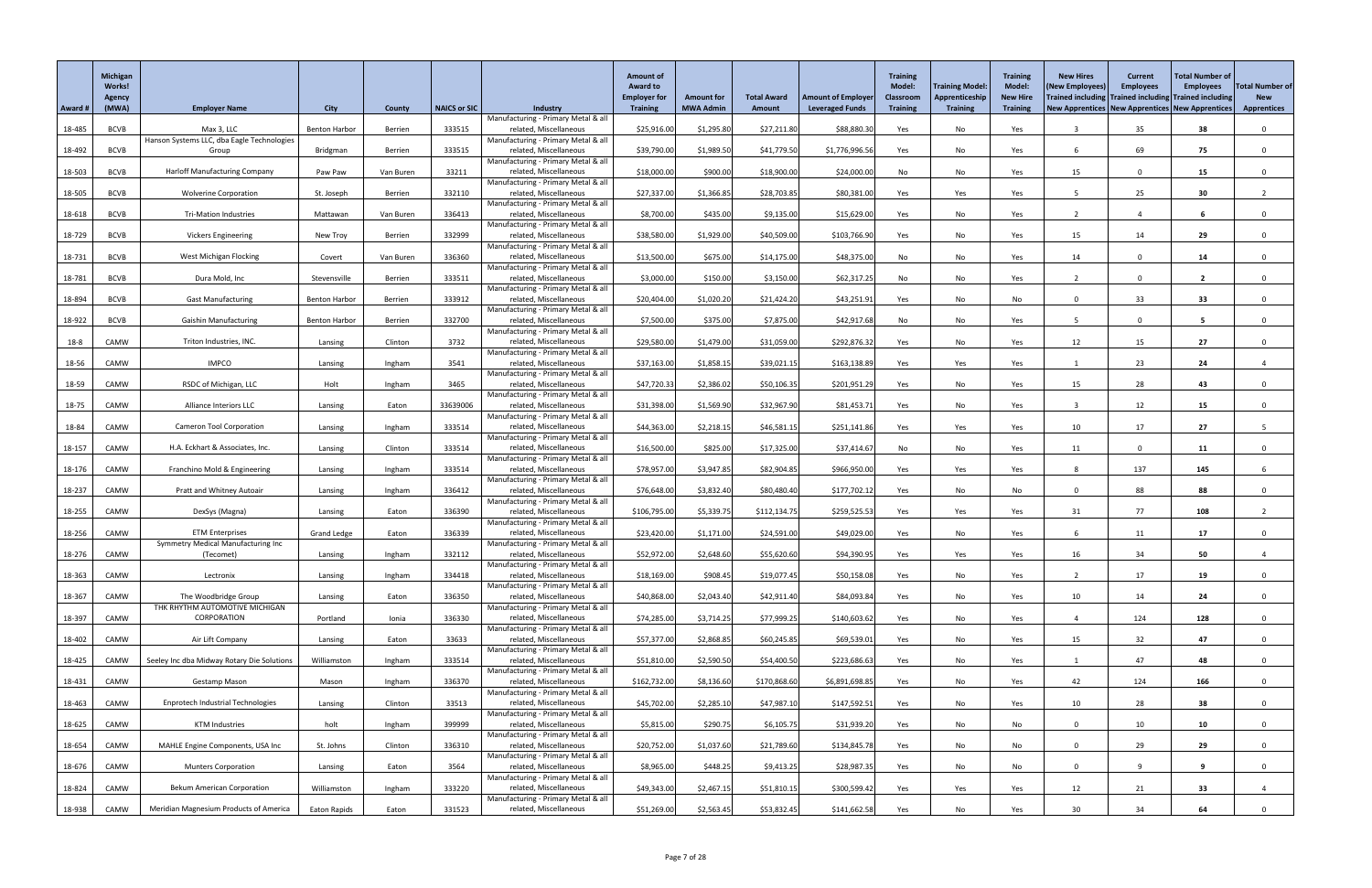|            | Michigan<br><b>Works!</b><br><b>Agency</b> |                                                      |                       |            |                     |                                                               | <b>Amount of</b><br><b>Award to</b><br><b>Employer for</b> | <b>Amount for</b> | <b>Total Award</b> | <b>Amount of Employer</b> | <b>Training</b><br><b>Model:</b><br><b>Classroom</b> | <b>Training Model:</b><br>Apprenticeship | <b>Training</b><br><b>Model:</b><br><b>New Hire</b> | <b>New Hires</b><br>(New Employees)<br>Trained including Trained including Trained including | <b>Current</b><br><b>Employees</b> | <b>Total Number of</b><br><b>Employees</b> | <b>Total Number of</b><br><b>New</b> |
|------------|--------------------------------------------|------------------------------------------------------|-----------------------|------------|---------------------|---------------------------------------------------------------|------------------------------------------------------------|-------------------|--------------------|---------------------------|------------------------------------------------------|------------------------------------------|-----------------------------------------------------|----------------------------------------------------------------------------------------------|------------------------------------|--------------------------------------------|--------------------------------------|
| Award #    | (MWA)                                      | <b>Employer Name</b>                                 | <b>City</b>           | County     | <b>NAICS or SIC</b> | <b>Industry</b>                                               | <b>Training</b>                                            | <b>MWA Admin</b>  | Amount             | <b>Leveraged Funds</b>    | <b>Training</b>                                      | <b>Training</b>                          | <b>Training</b>                                     | New Apprentices   New Apprentices   New Apprentices                                          |                                    |                                            | <b>Apprentices</b>                   |
| 18-944     | CAMW                                       | Barnes Aerospace, Lansing                            | Lansing               | Ingham     | 336412              | Manufacturing - Primary Metal & all<br>related, Miscellaneous | \$13,275.00                                                | \$663.75          | \$13,938.75        | \$58,573.00               | Yes                                                  | No                                       | Yes                                                 |                                                                                              | 12                                 | 14                                         |                                      |
|            |                                            |                                                      |                       |            |                     | Manufacturing - Primary Metal & all                           |                                                            |                   |                    |                           |                                                      |                                          |                                                     | $\Omega$                                                                                     |                                    |                                            |                                      |
| 18-952-A   | CAMW                                       | DexSys (Magna)                                       | Lansing               | Eaton      | 336390              | related, Miscellaneous<br>Manufacturing - Primary Metal & all | \$1,060.00                                                 | \$53.00           | \$1,113.00         | \$4,596.00                | Yes                                                  | No                                       | No                                                  |                                                                                              |                                    | - 1                                        |                                      |
| 18-953-A   | CAMW                                       | <b>Enprotech Industrial Technologies</b>             | Lansing               | Clinton    | 33513               | related, Miscellaneous<br>Manufacturing - Primary Metal & all | \$1,925.00                                                 | \$96.25           | \$2,021.25         | \$10,286.67               | Yes                                                  | No                                       | No                                                  | $\cap$                                                                                       |                                    | -5                                         |                                      |
| 18-954-A   | CAMW                                       | Alliance Interiors LLC                               | Lansing               | Eaton      | 33639006            | related, Miscellaneous                                        | \$2,250.00                                                 | \$112.50          | \$2,362.50         | \$5,716.00                | Yes                                                  | No                                       | No                                                  | $\cap$                                                                                       |                                    | 3                                          |                                      |
| 18-954-B   | CAMW                                       | Dakkota Integrated Systems                           | Lansing               | Clinton    | 336360              | Manufacturing - Primary Metal & all<br>related, Miscellaneous | \$1,500.00                                                 | \$75.00           | \$1,575.00         | \$294,780.00              | Yes                                                  | No                                       | No                                                  | $\Omega$                                                                                     |                                    | $\overline{2}$                             |                                      |
| 18-954-C   | CAMW                                       | <b>Gestamp Mason</b>                                 | Mason                 | Ingham     | 336370              | Manufacturing - Primary Metal & all<br>related, Miscellaneous | \$750.00                                                   | \$37.50           | \$787.50           | \$7,924,696.00            | Yes                                                  | No                                       | No                                                  | $\cap$                                                                                       |                                    |                                            |                                      |
|            |                                            |                                                      |                       |            |                     | Manufacturing - Primary Metal & all                           |                                                            |                   |                    |                           |                                                      |                                          |                                                     |                                                                                              |                                    |                                            |                                      |
| $18-954-D$ | CAMW                                       | Lectronix, Inc<br>Symmetry Medical Manufacturing Inc | Lansing               | Ingham     | 334418              | related, Miscellaneous<br>Manufacturing - Primary Metal & all | \$1,500.00                                                 | \$75.00           | \$1,575.00         | \$4,828.00                | Yes                                                  | No                                       | No                                                  | $\Omega$                                                                                     |                                    | $\overline{2}$                             |                                      |
| 18-954-F   | CAMW                                       | (Tecomet)<br>THK Rhythm Automotive Michigan          | Lansing               | Ingham     | 332112              | related, Miscellaneous<br>Manufacturing - Primary Metal & all | \$8,250.00                                                 | \$412.50          | \$8,662.50         | \$20,210.67               | Yes                                                  | No                                       | No                                                  | $\Omega$                                                                                     | 11                                 | 11                                         |                                      |
| 18-954-G   | CAMW                                       | Corporation                                          | Portland              | Ionia      | 336330              | related, Miscellaneous                                        | \$750.00                                                   | \$37.50           | \$787.50           | \$2,576.00                | Yes                                                  | No                                       | No                                                  | $\Omega$                                                                                     |                                    |                                            |                                      |
| 18-962-A   | CAMW                                       | Alliance Interiors LLC                               | Lansing               | Eaton      | 33639006            | Manufacturing - Primary Metal & all<br>related, Miscellaneous | \$998.00                                                   | \$49.90           | \$1,047.90         | \$19,080.00               | Yes                                                  | No                                       | No                                                  | $\Omega$                                                                                     |                                    | -1                                         |                                      |
| 18-962-B   | CAMW                                       | <b>Bekum America Corporation</b>                     | Williamston           | Ingham     | 333220              | Manufacturing - Primary Metal & all<br>related, Miscellaneous | \$998.00                                                   | \$49.90           | \$1,047.90         | \$2,128.00                | Yes                                                  | No                                       | No                                                  | $\Omega$                                                                                     |                                    |                                            |                                      |
|            |                                            |                                                      |                       |            |                     | Manufacturing - Primary Metal & all                           |                                                            |                   |                    |                           |                                                      |                                          |                                                     |                                                                                              |                                    |                                            |                                      |
| 18-962-C   | CAMW                                       | <b>Centurion Medical Products Corporation</b>        | Howell                | Livingston | 339113              | related, Miscellaneous<br>Manufacturing - Primary Metal & all | \$998.00                                                   | \$49.90           | \$1,047.90         | \$2,590.00                | Yes                                                  | No                                       | No                                                  | $\Omega$                                                                                     |                                    |                                            |                                      |
| 18-962-D   | CAMW                                       | DexSys (Magna)                                       | Lansing               | Eaton      | 336390              | related, Miscellaneous<br>Manufacturing - Primary Metal & all | \$1,996.00                                                 | \$99.80           | \$2,095.80         | \$4,009.33                | Yes                                                  | No                                       | No                                                  | $\cap$                                                                                       |                                    | $\overline{\mathbf{2}}$                    |                                      |
| 18-962-G   | CAMW                                       | <b>Meridian Magnesium Products of America</b>        | <b>Eaton Rapids</b>   | Eaton      | 331523              | related, Miscellaneous                                        | \$1,996.00                                                 | \$99.80           | \$2,095.80         | \$4,160.00                | Yes                                                  | No                                       | No                                                  | $\Omega$                                                                                     |                                    | $\mathbf{2}$                               |                                      |
| 18-962-J   | CAMW                                       | RSDC of Michigan, LLC                                | Holt                  | Ingham     | 3465                | Manufacturing - Primary Metal & all<br>related, Miscellaneous | \$1,996.00                                                 | \$99.80           | \$2,095.80         | \$2,354.00                | Yes                                                  | No                                       | No                                                  | $\Omega$                                                                                     |                                    | $\overline{2}$                             |                                      |
| 18-962-L   | CAMW                                       | Symmetry Medical Manufacturing Inc<br>(Tecomet)      | Lansing               | Ingham     | 332112              | Manufacturing - Primary Metal & all<br>related, Miscellaneous | \$998.00                                                   | \$49.90           | \$1,047.90         | \$1,364.00                | Yes                                                  | No                                       | No                                                  | $\Omega$                                                                                     |                                    |                                            |                                      |
|            |                                            |                                                      |                       |            |                     | Manufacturing - Primary Metal & all                           |                                                            |                   |                    |                           |                                                      |                                          |                                                     |                                                                                              |                                    |                                            |                                      |
| 18-973-A   | CAMW                                       | Air Lift Company                                     | Lansing               | Eaton      | 33633               | related, Miscellaneous<br>Manufacturing - Primary Metal & all | \$998.00                                                   | \$49.90           | \$1,047.90         | \$6,339.00                | Yes                                                  | No                                       | No                                                  | $\Omega$                                                                                     |                                    |                                            |                                      |
| 18-973-B   | CAMW                                       | APEC                                                 | Lake Odessa           | Ionia      | 33290               | related, Miscellaneous<br>Manufacturing - Primary Metal & all | \$998.00                                                   | \$49.90           | \$1,047.90         | \$1,800.00                | Yes                                                  | No                                       | No                                                  | $\Omega$                                                                                     |                                    |                                            |                                      |
| 18-973-E   | CAMW                                       | <b>ETM Enterprises</b>                               | <b>Grand Ledge</b>    | Eaton      | 336339              | related, Miscellaneous                                        | \$998.00                                                   | \$49.90           | \$1,047.90         | \$32,715.00               | Yes                                                  | No                                       | No                                                  | $\Omega$                                                                                     |                                    |                                            |                                      |
| 18-980-B   | CAMW                                       | <b>IMPCO</b>                                         | Lansing               | Ingham     | 3541                | Manufacturing - Primary Metal & all<br>related, Miscellaneous | \$2,840.00                                                 | \$142.00          | \$2,982.00         | \$4,258.81                | Yes                                                  | No                                       | No                                                  | $\Omega$                                                                                     |                                    |                                            |                                      |
| 18-656     | <b>DESC</b>                                | Edw. C. Levy Co.                                     | Dearborn              | Wayne      | 331110              | Manufacturing - Primary Metal & all<br>related, Miscellaneous | \$68,795.00                                                | \$3,439.75        | \$72,234.75        | \$161,782.00              | Yes                                                  | Yes                                      | Yes                                                 | 50                                                                                           | 58                                 | 108                                        |                                      |
|            |                                            |                                                      |                       |            |                     | Manufacturing - Primary Metal & all                           |                                                            |                   |                    |                           |                                                      |                                          |                                                     |                                                                                              |                                    |                                            |                                      |
| 18-873     | <b>DESC</b>                                | Detroit Edge Tool Company                            | Detroit               | Wayne      | 333515              | related, Miscellaneous<br>Manufacturing - Primary Metal & all | \$4,896.00                                                 | \$244.80          | \$5,140.80         | \$165,360.00              | Yes                                                  | No                                       | No                                                  | $\Omega$                                                                                     |                                    |                                            |                                      |
| 18-943     | <b>DESC</b>                                | Disenos Company                                      | Detroit               | Wayne      | 34460               | related, Miscellaneous<br>Manufacturing - Primary Metal & all | \$11,220.00                                                | \$561.00          | \$11,781.00        | \$25,057.26               | Yes                                                  | No                                       | Yes                                                 |                                                                                              | 10                                 | 11                                         |                                      |
| 18-47      | GLB                                        | Amigo Mobility International, Inc                    | Bridgeport            | Saginaw    | 339113              | related, Miscellaneous                                        | \$5,500.00                                                 | \$275.00          | \$5,775.00         | \$20,354.00               | Yes                                                  | No                                       | No                                                  | $\cap$                                                                                       |                                    | -5                                         |                                      |
| 18-83      | GLB                                        | Fullerton Tool Company, Inc.                         | Saginaw               | Saginaw    | 333515              | Manufacturing - Primary Metal & all<br>related, Miscellaneous | \$37,186.00                                                | \$1,859.30        | \$39,045.30        | \$202,300.99              | Yes                                                  | No                                       | No                                                  | $\Omega$                                                                                     | 39                                 | 39                                         |                                      |
| 18-91      | GLB                                        | Cambron Engineering Inc.                             | <b>Bay City</b>       | Bay        | 333514              | Manufacturing - Primary Metal & all<br>related, Miscellaneous | \$2,069.00                                                 | \$103.45          | \$2,172.45         | \$18,252.72               | Yes                                                  | No                                       | No                                                  | $\Omega$                                                                                     |                                    | 3                                          |                                      |
|            |                                            |                                                      |                       |            |                     | Manufacturing - Primary Metal & all                           |                                                            |                   |                    |                           |                                                      |                                          |                                                     |                                                                                              |                                    |                                            |                                      |
| 18-126     | GLB                                        | Avalon & Tahoe Manufacturing, Inc                    | Alma                  | Gratiot    | 336612              | related, Miscellaneous<br>Manufacturing - Primary Metal & all | \$49,617.00                                                | \$2,480.85        | \$52,097.85        | \$220,548.24              | Yes                                                  | No                                       | No                                                  | $\Omega$                                                                                     | 59                                 | 59                                         |                                      |
| 18-155     | GLB                                        | Falcon RME, LLC                                      | Midland               | Midland    | 332312              | related, Miscellaneous<br>Manufacturing - Primary Metal & all | \$9,595.00                                                 | \$479.75          | \$10,074.75        | \$106,952.27              | Yes                                                  | No                                       | No                                                  | $\Omega$                                                                                     | 8                                  | -8                                         |                                      |
| 18-166     | GLB                                        | The Delfield Company - A Division of Welbilt         | <b>Mount Pleasant</b> | Isabella   | 333318              | related, Miscellaneous                                        | \$55,400.00                                                | \$2,770.00        | \$58,170.00        | \$111,531.28              | Yes                                                  | No                                       | No                                                  | 50                                                                                           |                                    | 50                                         |                                      |
| 18-173     | GLB                                        | Kapex Manufacturing, LLC                             | Saginaw               | Saginaw    | 332710              | Manufacturing - Primary Metal & all<br>related, Miscellaneous | \$4,500.00                                                 | \$225.00          | \$4,725.00         | \$5,597.00                | Yes                                                  | No                                       | Yes                                                 |                                                                                              | $\overline{2}$                     | $\overline{\mathbf{3}}$                    | $\Omega$                             |
| 18-189     | GLB                                        | International Engineering & Manufacturing,<br>Inc.   | Hope                  | Midland    | 336999              | Manufacturing - Primary Metal & all<br>related, Miscellaneous | \$21,000.00                                                | \$1,050.00        | \$22,050.00        | \$88,650.80               | Yes                                                  | No                                       | No                                                  | $\Omega$                                                                                     | 14                                 | 14                                         | $\Omega$                             |
|            |                                            |                                                      |                       |            |                     | Manufacturing - Primary Metal & all                           |                                                            |                   |                    |                           |                                                      |                                          |                                                     |                                                                                              |                                    |                                            |                                      |
| 18-210     | GLB                                        | Powell Fabrication & Mfg., Inc                       | St. Louis             | Gratiot    | 333249              | related, Miscellaneous<br>Manufacturing - Primary Metal & all | \$14,060.00                                                | \$703.00          | \$14,763.00        | \$42,026.77               | Yes                                                  | No                                       | No                                                  | $\Omega$                                                                                     | 16                                 | 16                                         | 0                                    |
| 18-231     | GLB                                        | <b>Duperon Corporation</b>                           | Saginaw               | Saginaw    | 333319              | related, Miscellaneous                                        | \$13,516.00                                                | \$675.80          | \$14,191.80        | \$29,815.00               | Yes                                                  | No                                       | No                                                  |                                                                                              | 14                                 | 14                                         |                                      |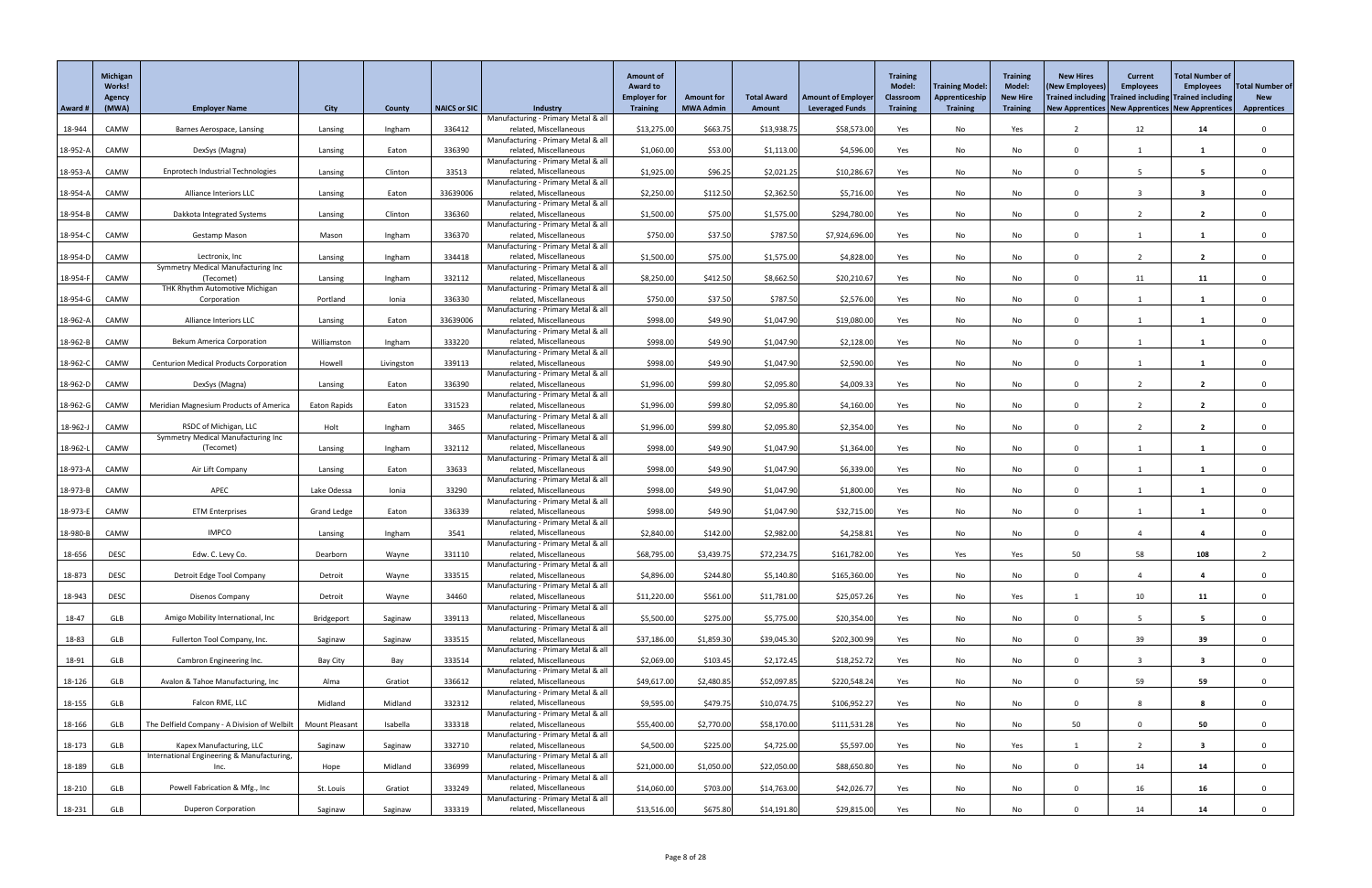|          | Michigan<br><b>Works!</b><br>Agency |                                                                       |                       |               |                     |                                                               | <b>Amount of</b><br><b>Award to</b><br><b>Employer for</b> | <b>Amount for</b> | <b>Total Award</b> | <b>Amount of Employer</b> | <b>Training</b><br><b>Model:</b><br><b>Classroom</b> | <b>Training Model:</b><br>Apprenticeship | <b>Training</b><br><b>Model:</b><br><b>New Hire</b> | <b>New Hires</b><br>(New Employees)<br>Trained including Trained including Trained including | <b>Current</b><br><b>Employees</b> | <b>Total Number of</b><br><b>Employees</b> | <b>Total Number of</b><br><b>New</b> |
|----------|-------------------------------------|-----------------------------------------------------------------------|-----------------------|---------------|---------------------|---------------------------------------------------------------|------------------------------------------------------------|-------------------|--------------------|---------------------------|------------------------------------------------------|------------------------------------------|-----------------------------------------------------|----------------------------------------------------------------------------------------------|------------------------------------|--------------------------------------------|--------------------------------------|
| Award #  | (MWA)                               | <b>Employer Name</b>                                                  | <b>City</b>           | <b>County</b> | <b>NAICS or SIC</b> | <b>Industry</b>                                               | <b>Training</b>                                            | <b>MWA Admin</b>  | Amount             | <b>Leveraged Funds</b>    | <b>Training</b>                                      | <b>Training</b>                          | <b>Training</b>                                     | New Apprentices   New Apprentices   New Apprentices                                          |                                    |                                            | <b>Apprentices</b>                   |
| 18-232   | GLB                                 | Erie Marking, Inc. DBA: Erie Custom Signs                             | Saginaw               | Saginaw       | 339950              | Manufacturing - Primary Metal & all<br>related, Miscellaneous | \$17,520.00                                                | \$876.00          | \$18,396.00        | \$70,754.00               | Yes                                                  | No                                       | No                                                  |                                                                                              | 12                                 | 12                                         |                                      |
|          |                                     |                                                                       |                       |               |                     | Manufacturing - Primary Metal & all                           |                                                            |                   |                    |                           |                                                      |                                          |                                                     |                                                                                              |                                    |                                            |                                      |
| 18-249   | GLB                                 | M. Curry Corporation DBA Endurance Carbide                            | Saginaw               | Saginaw       | 333514              | related, Miscellaneous<br>Manufacturing - Primary Metal & all | \$1,755.00                                                 | \$87.75           | \$1,842.75         | \$17,955.00               | Yes                                                  | No                                       | No                                                  | $\Omega$                                                                                     |                                    | $\overline{\mathbf{3}}$                    |                                      |
| 18-288   | GLB                                 | Ingersoll CM Systems                                                  | Midland               | Midland       | 333517              | related, Miscellaneous<br>Manufacturing - Primary Metal & all | \$13,706.00                                                | \$685.30          | \$14,391.30        | \$29,376.59               | Yes                                                  | No                                       | No                                                  | $\Omega$                                                                                     | 11                                 | 11                                         |                                      |
| 18-312   | GLB                                 | J&T Tool and Die                                                      | <b>Bay City</b>       | Bay           | 333514              | related, Miscellaneous                                        | \$3,000.00                                                 | \$150.00          | \$3,150.00         | \$5,037.00                | No                                                   | Yes                                      | No                                                  | $\Omega$                                                                                     |                                    |                                            |                                      |
| 18-355   | GLB                                 | Modern Machine                                                        | <b>Bay City</b>       | Bay           | 333514              | Manufacturing - Primary Metal & all<br>related, Miscellaneous | \$1,981.00                                                 | \$99.05           | \$2,080.05         | \$15,730.35               | Yes                                                  | No                                       | No                                                  | $\Omega$                                                                                     |                                    | -3                                         |                                      |
| 18-356   | GLB                                 | RWC                                                                   | <b>Bay City</b>       | Bay           | 20478               | Manufacturing - Primary Metal & all<br>related, Miscellaneous | \$8,612.00                                                 | \$430.60          | \$9,042.60         | \$37,797.61               | Yes                                                  | No                                       | No                                                  | $\cap$                                                                                       | $\Omega$                           | 9                                          |                                      |
|          |                                     | Johnson Carbide Products                                              |                       |               |                     | Manufacturing - Primary Metal & all<br>related, Miscellaneous | \$28,667.00                                                |                   | \$30,100.35        | \$189,886.8               |                                                      |                                          |                                                     | $\Omega$                                                                                     | 24                                 | 24                                         |                                      |
| 18-381   | GLB                                 |                                                                       | Saginaw               | Saginaw       | 333515              | Manufacturing - Primary Metal & all                           |                                                            | \$1,433.35        |                    |                           | Yes                                                  | No                                       | No                                                  |                                                                                              |                                    |                                            |                                      |
| 18-399   | <b>GLB</b>                          | Miller Mold Co                                                        | Saginaw               | Saginaw       | 333511              | related, Miscellaneous<br>Manufacturing - Primary Metal & all | \$7,500.00                                                 | \$375.00          | \$7,875.00         | \$19,034.00               | Yes                                                  | No                                       | No                                                  | $\Omega$                                                                                     |                                    | 5                                          |                                      |
| 18-426   | GLB                                 | Saginaw Products inc dba Cignys                                       | Saginaw               | Saginaw       | 332999              | related, Miscellaneous<br>Manufacturing - Primary Metal & all | \$77,899.00                                                | \$3,894.95        | \$81,793.95        | \$1,362,037.84            | Yes                                                  | No                                       | No                                                  | $\Omega$                                                                                     | 141                                | 141                                        |                                      |
| 18-461   | GLB                                 | R&S Cutter Grind                                                      | Saginaw               | Saginaw       | 333517              | related, Miscellaneous                                        | \$4,000.00                                                 | \$200.00          | \$4,200.00         | \$7,203.00                | Yes                                                  | No                                       | No                                                  |                                                                                              | $\Omega$                           | $\overline{\mathbf{4}}$                    |                                      |
| 18-483   | GLB                                 | Tannas Company a division of The Savant<br>Group                      | Midland               | Midland       | 334516              | Manufacturing - Primary Metal & all<br>related, Miscellaneous | \$26,816.00                                                | \$1,340.80        | \$28,156.80        | \$54,512.12               | Yes                                                  | No                                       | Yes                                                 |                                                                                              | 20                                 | 22                                         |                                      |
| 18-551   | GLB                                 | Mistequay Group                                                       | Saginaw               | Saginaw       | 332710              | Manufacturing - Primary Metal & all<br>related, Miscellaneous | \$81,012.00                                                | \$4,050.60        | \$85,062.60        | \$223,232.00              | Yes                                                  | Yes                                      | No                                                  | $\Omega$                                                                                     | 78                                 | 78                                         |                                      |
|          |                                     |                                                                       |                       |               |                     | Manufacturing - Primary Metal & all                           |                                                            |                   |                    |                           |                                                      |                                          |                                                     |                                                                                              |                                    |                                            |                                      |
| 18-559   | GLB                                 | <b>Nexteer Automotive</b>                                             | Saginaw               | Saginaw       | 336399              | related, Miscellaneous<br>Manufacturing - Primary Metal & all | \$266,383.00                                               | \$13,319.15       | \$279,702.15       | \$818,300.72              | Yes                                                  | No                                       | No                                                  |                                                                                              | 305                                | 305                                        |                                      |
| 18-666   | GLB                                 | Merrill Technologies Group                                            | Saginaw               | Saginaw       | 333999              | related, Miscellaneous<br>Manufacturing - Primary Metal & all | \$94,577.00                                                | \$4,728.85        | \$99,305.85        | \$500,413.16              | Yes                                                  | No                                       | Yes                                                 | 22                                                                                           | 105                                | 127                                        |                                      |
| 18-669   | <b>GLB</b>                          | U.S. Graphite, Inc                                                    | Saginaw               | Saginaw       | 335991              | related, Miscellaneous<br>Manufacturing - Primary Metal & all | \$28,691.00                                                | \$1,434.55        | \$30,125.55        | \$112,957.59              | Yes                                                  | No                                       | Yes                                                 |                                                                                              | 34                                 | 38                                         |                                      |
| 18-682   | GLB                                 | Hemlock Semiconductor Operations LLC                                  | Hemlock               | Saginaw       | 331410              | related, Miscellaneous                                        | \$18,615.00                                                | \$930.75          | \$19,545.75        | \$64,044.7                | Yes                                                  | No                                       | No                                                  | $\Omega$                                                                                     | 23                                 | 23                                         |                                      |
| 18-699   | GLB                                 | Means Industries Inc.                                                 | Saginaw               | Saginaw       | 336370              | Manufacturing - Primary Metal & all<br>related, Miscellaneous | \$22,377.00                                                | \$1,118.85        | \$23,495.85        | \$730,398.37              | Yes                                                  | Yes                                      | No                                                  | $\Omega$                                                                                     | 18                                 | 18                                         |                                      |
| 18-979-B | GLB                                 | Bill's Custom Fab, Inc                                                | <b>Mount Pleasant</b> | Isabella      | 331110              | Manufacturing - Primary Metal & all<br>related, Miscellaneous | \$3,000.00                                                 | \$150.00          | \$3,150.00         | \$3,154.00                | Yes                                                  | No                                       | No                                                  | $\Omega$                                                                                     |                                    |                                            |                                      |
|          |                                     |                                                                       |                       |               |                     | Manufacturing - Primary Metal & all                           |                                                            |                   |                    |                           |                                                      |                                          |                                                     |                                                                                              |                                    |                                            |                                      |
| 18-10    | <b>GST</b>                          | d/s Services Inc.                                                     | Cass City             | Tuscola       | 1542                | related, Miscellaneous<br>Manufacturing - Primary Metal & all | \$16,935.00                                                | \$846.75          | \$17,781.75        | \$41,323.22               | Yes                                                  | No                                       | No                                                  | $\Omega$                                                                                     | 18                                 | 18                                         |                                      |
| 18-19    | <b>GST</b>                          | TI Automotive                                                         | Caro                  | Tuscola       | 336390              | related, Miscellaneous<br>Manufacturing - Primary Metal & all | \$9,500.00                                                 | \$475.00          | \$9,975.00         | \$16,998.0                | Yes                                                  | No                                       | No                                                  | $\Omega$                                                                                     |                                    |                                            |                                      |
| 18-37    | <b>GST</b>                          | Tritec Seal, LLC                                                      | <b>Swartz Creek</b>   | Genesee       | 339900              | related, Miscellaneous<br>Manufacturing - Primary Metal & all | \$27,137.00                                                | \$1,356.85        | \$28,493.85        | \$23,892.11               | Yes                                                  | No                                       | Yes                                                 | -6                                                                                           | 14                                 | 20                                         |                                      |
| 18-38    | <b>GST</b>                          | Magna Electronics Technology, Inc                                     | <b>Grand Blanc</b>    | Genesee       | 334418              | related, Miscellaneous                                        | \$34,850.00                                                | \$1,742.50        | \$36,592.50        | \$196,766.78              | Yes                                                  | No                                       | Yes                                                 | 20                                                                                           |                                    | 25                                         |                                      |
| 18-51    | <b>GST</b>                          | D&D Design, Inc                                                       | Clio                  | Genesee       | 332710              | Manufacturing - Primary Metal & all<br>related, Miscellaneous | \$9,185.00                                                 | \$459.25          | \$9,644.25         | \$28,859.15               | Yes                                                  | No                                       | No                                                  | $\Omega$                                                                                     |                                    | $\overline{7}$                             |                                      |
| 18-65    | <b>GST</b>                          | Valley Enterprises, Inc.                                              | Ubly                  | Huron         | 336360              | Manufacturing - Primary Metal & all<br>related, Miscellaneous | \$4,500.00                                                 | \$225.00          | \$4,725.00         | \$8,594.40                | Yes                                                  | No                                       | Yes                                                 |                                                                                              |                                    | -3                                         |                                      |
|          |                                     |                                                                       |                       |               |                     | Manufacturing - Primary Metal & all                           |                                                            |                   |                    |                           |                                                      |                                          |                                                     |                                                                                              |                                    |                                            |                                      |
| 18-67    | <b>GST</b>                          | <b>Tri-Mer Corporation</b>                                            | Owosso                | Shiawassee    | 333411              | related, Miscellaneous<br>Manufacturing - Primary Metal & all | \$7,445.00                                                 | \$372.25          | \$7,817.25         | \$7,324.00                | Yes                                                  | No                                       | No                                                  | $\Omega$                                                                                     |                                    | 5                                          |                                      |
| 18-89    | <b>GST</b>                          | <b>ASCO Numatics</b><br>Huron Casting Inc./Blue Diamond Steel Casting | Sandusky              | Sanilac       | 3492                | related, Miscellaneous<br>Manufacturing - Primary Metal & all | \$12,365.00                                                | \$618.25          | \$12,983.25        | \$61,979.93               | Yes                                                  | No                                       | No                                                  | $\Omega$                                                                                     | 38                                 | 38                                         |                                      |
| 18-105   | <b>GST</b>                          | LLC                                                                   | Pigeon                | Huron         | 33151               | related, Miscellaneous<br>Manufacturing - Primary Metal & all | \$6,000.00                                                 | \$300.00          | \$6,300.00         | \$28,980.00               | No                                                   | Yes                                      | No                                                  | $\Omega$                                                                                     |                                    | $\overline{2}$                             |                                      |
| 18-109   | <b>GST</b>                          | Tower International                                                   | Elkton                | Huron         | 336370              | related, Miscellaneous                                        | \$3,000.00                                                 | \$150.00          | \$3,150.00         | \$14,473.00               | No                                                   | No                                       | Yes                                                 |                                                                                              |                                    | $\overline{2}$                             |                                      |
| 18-112   | <b>GST</b>                          | Aristo-Cast, Inc.                                                     | Almont                | Lapeer        | 331512              | Manufacturing - Primary Metal & all<br>related, Miscellaneous | \$3,000.00                                                 | \$150.00          | \$3,150.00         | \$6,860.00                | Yes                                                  | No                                       | No                                                  |                                                                                              |                                    | ີ າ                                        |                                      |
| 18-116   | <b>GST</b>                          | <b>Allied Motion</b>                                                  | Owosso                | Shiawassee    | 335312              | Manufacturing - Primary Metal & all<br>related, Miscellaneous | \$24,000.00                                                | \$1,200.00        | \$25,200.00        | \$79,125.79               | Yes                                                  | No                                       | Yes                                                 |                                                                                              | 55                                 | 56                                         | $\mathbf{0}$                         |
|          |                                     |                                                                       |                       |               |                     | Manufacturing - Primary Metal & all                           |                                                            |                   |                    |                           |                                                      |                                          |                                                     |                                                                                              |                                    |                                            |                                      |
| 18-118   | <b>GST</b>                          | H&H Tool, Inc.                                                        | Lapeer                | Lapeer        | 336390              | related, Miscellaneous<br>Manufacturing - Primary Metal & all | \$30,843.00                                                | \$1,542.15        | \$32,385.15        | \$467,150.11              | Yes                                                  | No                                       | Yes                                                 |                                                                                              | 45                                 | 46                                         | $\Omega$                             |
| 18-127   | <b>GST</b>                          | ValTec, LLC                                                           | Imlay City            | Lapeer        | 336360              | related, Miscellaneous<br>Manufacturing - Primary Metal & all | \$17,245.00                                                | \$862.25          | \$18,107.25        | \$45,011.75               | Yes                                                  | No                                       | No                                                  | $\Omega$                                                                                     | 17                                 | 17                                         | $\mathbf{0}$                         |
| 18-165   | GST                                 | SAKOR Technologies Inc.                                               | Owosso                | Shiawassee    | 334519              | related, Miscellaneous                                        | \$5,650.00                                                 | \$282.50          | \$5,932.50         | \$5,696.87                | Yes                                                  | No                                       | No                                                  |                                                                                              |                                    |                                            |                                      |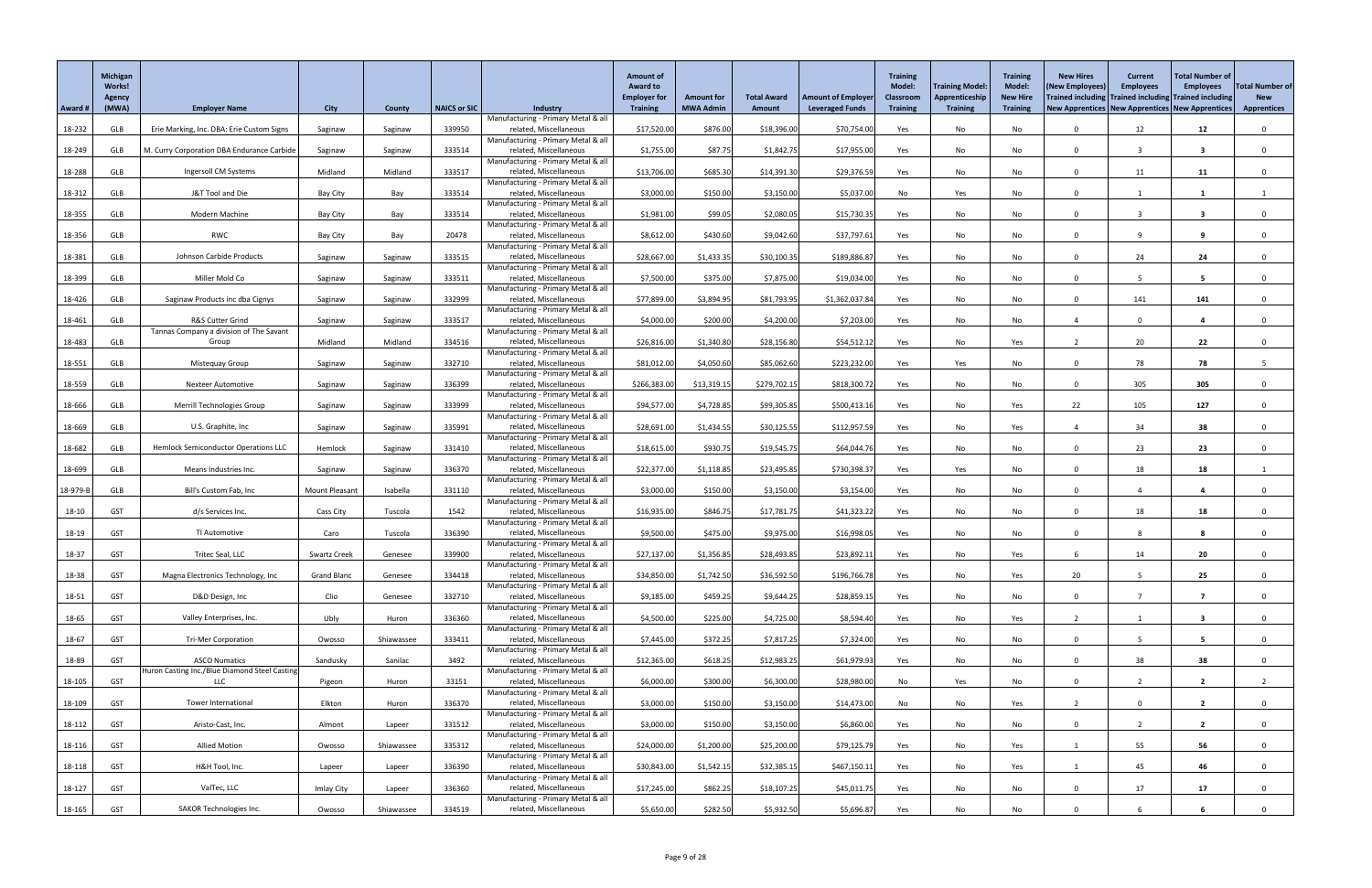|          | Michigan<br><b>Works!</b><br><b>Agency</b> |                                             |                         |           |                     |                                                               | <b>Amount of</b><br><b>Award to</b><br><b>Employer for</b> | <b>Amount for</b> | <b>Total Award</b> | <b>Amount of Employer</b> | <b>Training</b><br><b>Model:</b><br><b>Classroom</b> | <b>Training Model</b><br><b>Apprenticeship</b> | <b>Training</b><br><b>Model:</b><br><b>New Hire</b> | <b>New Hires</b><br>(New Employees)<br>Trained including Trained including Trained including | <b>Current</b><br><b>Employees</b> | <b>Total Number of</b><br><b>Employees</b> | <b>Total Number of</b><br><b>New</b> |
|----------|--------------------------------------------|---------------------------------------------|-------------------------|-----------|---------------------|---------------------------------------------------------------|------------------------------------------------------------|-------------------|--------------------|---------------------------|------------------------------------------------------|------------------------------------------------|-----------------------------------------------------|----------------------------------------------------------------------------------------------|------------------------------------|--------------------------------------------|--------------------------------------|
| Award #  | (MWA)                                      | <b>Employer Name</b>                        | <b>City</b>             | County    | <b>NAICS or SIC</b> | <b>Industry</b><br>Manufacturing - Primary Metal & all        | <b>Training</b>                                            | <b>MWA Admin</b>  | <b>Amount</b>      | <b>Leveraged Funds</b>    | <b>Training</b>                                      | <b>Training</b>                                | <b>Training</b>                                     | New Apprentices   New Apprentices   New Apprentices                                          |                                    |                                            | <b>Apprentices</b>                   |
| 18-171   | <b>GST</b>                                 | Huron Inc.                                  | Lexington               | Sanilac   | 332721              | related, Miscellaneous                                        | \$34,178.00                                                | \$1,708.90        | \$35,886.90        | \$63,478.00               | Yes                                                  | Yes                                            | Yes                                                 | q                                                                                            | 17                                 | 26                                         |                                      |
| 18-239   | <b>GST</b>                                 | Niles Plant Services, LLC                   | <b>Bay City</b>         | Bay       | 332300              | Manufacturing - Primary Metal & all<br>related, Miscellaneous | \$39,461.00                                                | \$1,973.05        | \$41,434.05        | \$51,035.28               | Yes                                                  | No                                             | Yes                                                 | 11                                                                                           | 89                                 | 100                                        | $\Omega$                             |
|          |                                            |                                             |                         |           |                     | Manufacturing - Primary Metal & all                           |                                                            |                   |                    |                           |                                                      |                                                |                                                     |                                                                                              |                                    |                                            |                                      |
| 18-972-C | <b>GST</b>                                 | Valley Enterprises, Inc                     | Ubly                    | Huron     | 336360              | related, Miscellaneous<br>Manufacturing - Primary Metal & all | \$423.00                                                   | \$21.15           | \$444.15           | \$492.00                  | Yes                                                  | No                                             | No                                                  | $\Omega$                                                                                     |                                    |                                            |                                      |
| 18-972-E | <b>GST</b>                                 | Thumb Tool & Engineering, Co.               | <b>Bad Axe</b>          | Huron     | 333514              | related, Miscellaneous                                        | \$423.00                                                   | \$21.15           | \$444.15           | \$549.60                  | Yes                                                  | No                                             | No                                                  | $\cap$                                                                                       |                                    |                                            |                                      |
| 18-972-F | <b>GST</b>                                 | Gemini Precision Machining, Inc.            | Bad Axe                 | Huron     | 332721              | Manufacturing - Primary Metal & all<br>related, Miscellaneous | \$423.00                                                   | \$21.15           | \$444.15           | \$528.00                  | Yes                                                  | No                                             | No                                                  | $\Omega$                                                                                     |                                    |                                            |                                      |
|          |                                            |                                             |                         |           |                     | Manufacturing - Primary Metal & all                           |                                                            |                   |                    |                           |                                                      |                                                |                                                     |                                                                                              |                                    |                                            |                                      |
| 18-57    | Macomb                                     | Paslin                                      | Warren                  | Macomb    | 333514              | related, Miscellaneous<br>Manufacturing - Primary Metal & all | \$13,500.00                                                | \$675.00          | \$14,175.00        | \$25,646.09               | No                                                   | Yes                                            | Yes                                                 |                                                                                              |                                    | -7                                         |                                      |
| 18-74    | Macomb                                     | Magna Powertrain Sterling Height (MPTSH)    | <b>Sterling Heights</b> | Macomb    | 336350              | related, Miscellaneous                                        | \$40,245.00                                                | \$2,012.25        | \$42,257.25        | \$90,271.00               | Yes                                                  | No                                             | Yes                                                 | 14                                                                                           | 24                                 | 38                                         |                                      |
| 18-78    | Macomb                                     | Katech INC                                  | Clinton Twp             | Macomb    | 33                  | Manufacturing - Primary Metal & all<br>related, Miscellaneous | \$2,350.00                                                 | \$117.50          | \$2,467.50         | \$20,672.00               | Yes                                                  | No                                             | No                                                  | $\Omega$                                                                                     |                                    | -1                                         |                                      |
| 18-81    | Macomb                                     | <b>Britt Manufacturing</b>                  | Port Huron              | St. Clair | 332117              | Manufacturing - Primary Metal & all<br>related, Miscellaneous | \$22,785.00                                                | \$1,139.25        | \$23,924.25        | \$31,336.95               | Yes                                                  | No                                             | No                                                  | $\cap$                                                                                       | 22                                 | 22                                         |                                      |
|          |                                            |                                             |                         |           |                     | Manufacturing - Primary Metal & all                           |                                                            |                   |                    |                           |                                                      |                                                |                                                     |                                                                                              |                                    |                                            |                                      |
| 18-87    | Macomb                                     | Diamond Die & Mold Company                  | Clinton Twp             | Macomb    | 333514              | related, Miscellaneous<br>Manufacturing - Primary Metal & all | \$3,000.00                                                 | \$150.00          | \$3,150.00         | \$10,890.00               | Yes                                                  | No                                             | Yes                                                 |                                                                                              |                                    | $\overline{2}$                             |                                      |
| 18-172   | Macomb                                     | PRECISION BORING COMPANY                    | Clinton Twp             | Macomb    | 333514              | related, Miscellaneous                                        | \$12,300.00                                                | \$615.00          | \$12,915.00        | \$40,729.04               | Yes                                                  | No                                             | No                                                  | $\cap$                                                                                       | 10                                 | 10                                         |                                      |
| 18-183   | Macomb                                     | FCA US LLC- Sterling Heights                | <b>Sterling Heights</b> | Macomb    | 336111              | Manufacturing - Primary Metal & all<br>related, Miscellaneous | \$525,000.00                                               | \$26,250.00       | \$551,250.00       | \$22,710,622.00           | No                                                   | No                                             | Yes                                                 | 736                                                                                          |                                    | 736                                        |                                      |
|          |                                            |                                             |                         |           |                     | Manufacturing - Primary Metal & all                           |                                                            |                   |                    |                           |                                                      |                                                |                                                     |                                                                                              |                                    |                                            |                                      |
| 18-193   | Macomb                                     | PTM Corporation                             | Fair Haven              | St. Clair | 336370              | related, Miscellaneous<br>Manufacturing - Primary Metal & all | \$19,560.86                                                | \$978.04          | \$20,538.90        | \$77,538.19               | Yes                                                  | No                                             | No                                                  | $\Omega$                                                                                     | 47                                 | 47                                         |                                      |
| 18-228   | Macomb                                     | Grupo Antolin - St. Clair                   | China Twp               | St. Clair | 33611               | related, Miscellaneous<br>Manufacturing - Primary Metal & all | \$73,365.00                                                | \$3,668.25        | \$77,033.25        | \$85,225.70               | Yes                                                  | No                                             | No                                                  |                                                                                              | 95                                 | 95                                         |                                      |
| 18-263   | Macomb                                     | Autocraft                                   | Algonac                 | St. Clair | 333514              | related, Miscellaneous                                        | \$28,500.00                                                | \$1,425.00        | \$29,925.00        | \$72,224.34               | Yes                                                  | No                                             | Yes                                                 | 15                                                                                           |                                    | 19                                         |                                      |
| 18-265   | Macomb                                     | <b>Ultraform Industries</b>                 | Romeo                   | Macomb    | 336370              | Manufacturing - Primary Metal & all<br>related, Miscellaneous | \$14,752.00                                                | \$737.60          | \$15,489.60        | \$51,210.02               | Yes                                                  | Yes                                            | Yes                                                 |                                                                                              | 12                                 | 15                                         |                                      |
|          |                                            |                                             |                         |           |                     | Manufacturing - Primary Metal & all                           |                                                            |                   |                    |                           |                                                      |                                                |                                                     |                                                                                              |                                    |                                            |                                      |
| 18-382   | Macomb                                     | <b>Choice Mold Components</b>               | Clinton Twp             | Macomb    | 332710              | related, Miscellaneous<br>Manufacturing - Primary Metal & all | \$1,793.00                                                 | \$89.65           | \$1,882.65         | \$2,266.98                | Yes                                                  | No                                             | No                                                  | $\Omega$                                                                                     |                                    | $5\overline{)}$                            |                                      |
| 18-391   | Macomb                                     | <b>Dominion Technologies Group</b>          | Roseville               | Macomb    | 333319              | related, Miscellaneous<br>Manufacturing - Primary Metal & all | \$20,005.00                                                | \$1,000.25        | \$21,005.25        | \$21,787.76               | Yes                                                  | No                                             | Yes                                                 |                                                                                              | 14                                 | 20                                         |                                      |
| 18-395   | Macomb                                     | Tower International                         | Clinton Township        | Macomb    | 336370              | related, Miscellaneous                                        | \$22,666.00                                                | \$1,133.30        | \$23,799.30        | \$39,417.44               | Yes                                                  | No                                             | No                                                  | $\Omega$                                                                                     | 54                                 | 54                                         |                                      |
| 18-398   | Macomb                                     | <b>Punchcraft Machining and Tooling</b>     | Warren                  | Macomb    | 333513              | Manufacturing - Primary Metal & all<br>related, Miscellaneous | \$2,160.00                                                 | \$108.00          | \$2,268.00         | \$6,260.00                | Yes                                                  | No                                             | No                                                  | $\Omega$                                                                                     | $\overline{2}$                     | $\overline{2}$                             |                                      |
|          |                                            |                                             |                         |           |                     | Manufacturing - Primary Metal & all                           |                                                            |                   |                    |                           |                                                      |                                                |                                                     |                                                                                              |                                    |                                            |                                      |
| 18-677   | Macomb                                     | Knight Carbide                              | Chesterfield Twp.       | Macomb    | 7452                | related, Miscellaneous<br>Manufacturing - Primary Metal & all | \$5,500.00                                                 | \$275.00          | \$5,775.00         | \$48,355.21               | Yes                                                  | No                                             | No                                                  |                                                                                              |                                    | -5                                         |                                      |
| 18-690   | Macomb                                     | TK Mold & Engineering, Inc                  | Romeo                   | Macomb    | 333511              | related, Miscellaneous                                        | \$22,280.00                                                | \$1,114.00        | \$23,394.00        | \$323,708.00              | Yes                                                  | Yes                                            | No                                                  | $\Omega$                                                                                     |                                    |                                            |                                      |
| 18-786   | Macomb                                     | Lunar Industries, Inc                       | Clinton Twp             | Macomb    | 333514              | Manufacturing - Primary Metal & all<br>related, Miscellaneous | \$1,500.00                                                 | \$75.00           | \$1,575.00         | \$2,567.33                | Yes                                                  | No                                             | No                                                  | $\Omega$                                                                                     |                                    |                                            |                                      |
| 18-848   | Macomb                                     | HTI Cybernetics Inc                         | <b>Sterling Heights</b> | Macomb    | 332710              | Manufacturing - Primary Metal & all<br>related, Miscellaneous | \$20,739.00                                                | \$1,036.95        | \$21,775.95        | \$72,039.66               | Yes                                                  | No                                             | No                                                  | $\Omega$                                                                                     | 35                                 | 35                                         |                                      |
|          |                                            |                                             |                         |           |                     | Manufacturing - Primary Metal & all                           |                                                            |                   |                    |                           |                                                      |                                                |                                                     |                                                                                              |                                    |                                            |                                      |
| 18-871   | Macomb                                     | Proper Group International                  | Warren                  | Macomb    | 333511              | related, Miscellaneous<br>Manufacturing - Primary Metal & all | \$24,215.00                                                | \$1,210.75        | \$25,425.75        | \$50,297.62               | Yes                                                  | No                                             | No                                                  | $\Omega$                                                                                     | 26                                 | 26                                         | $\Omega$                             |
| 18-929   | Macomb                                     | Magna-Shelby Foam                           | Shelby Township         | Macomb    | 336360              | related, Miscellaneous                                        | \$39,500.00                                                | \$1,975.00        | \$41,475.00        | \$171,044.00              | Yes                                                  | Yes                                            | Yes                                                 | 20                                                                                           | 11                                 | 31                                         |                                      |
| 18-931   | Macomb                                     | Mapal                                       | Port Huron              | St. Clair | 333515              | Manufacturing - Primary Metal & all<br>related, Miscellaneous | \$7,500.00                                                 | \$375.00          | \$7,875.00         | \$45,000.00               | Yes                                                  | No                                             | No                                                  | $\Omega$                                                                                     |                                    | 5                                          |                                      |
|          |                                            | Redall Industries                           |                         | St. Clair |                     | Manufacturing - Primary Metal & all                           |                                                            |                   |                    |                           |                                                      |                                                |                                                     | $\Omega$                                                                                     |                                    | $\boldsymbol{4}$                           |                                      |
| 18-936   | Macomb                                     |                                             | Yale                    |           | 332114              | related, Miscellaneous<br>Manufacturing - Primary Metal & all | \$5,295.00                                                 | \$264.75          | \$5,559.75         | \$18,012.35               | Yes                                                  | No                                             | No                                                  |                                                                                              |                                    |                                            |                                      |
| 18-945   | Macomb                                     | <b>Triton Automation Group</b>              | Port Huron              | St. Clair | 33 <sup>°</sup>     | related, Miscellaneous<br>Manufacturing - Primary Metal & all | \$7,490.00                                                 | \$374.50          | \$7,864.50         | \$24,776.92               | Yes                                                  | No                                             | No                                                  |                                                                                              |                                    |                                            |                                      |
| 18-534   | MWSE                                       | <b>Advanced Turning &amp; Manufacturing</b> | Jackson                 | Jackson   | 336419              | related, Miscellaneous                                        | \$23,030.00                                                | \$1,151.50        | \$24,181.50        | \$67,970.93               | Yes                                                  | No                                             | Yes                                                 | -6                                                                                           | 12                                 | 18                                         | $\mathbf{0}$                         |
| 18-535   | MWSE                                       | <b>American Tooling Center</b>              | Grass Lake              | Jackson   | 336370              | Manufacturing - Primary Metal & all<br>related, Miscellaneous | \$94,624.00                                                | \$4,731.20        | \$99,355.20        | \$343,134.22              | Yes                                                  | Yes                                            | Yes                                                 |                                                                                              | 55                                 | 62                                         |                                      |
|          |                                            |                                             |                         |           |                     | Manufacturing - Primary Metal & all                           |                                                            |                   |                    |                           |                                                      |                                                |                                                     | $\Omega$                                                                                     |                                    |                                            |                                      |
| 18-553   | MWSE                                       | <b>Brembo North America</b>                 | Homer                   | Calhoun   | 336340              | related, Miscellaneous<br>Manufacturing - Primary Metal & all | \$131,782.00                                               | \$6,589.10        | \$138,371.10       | \$1,083,295.96            | Yes                                                  | No                                             | No                                                  |                                                                                              | 158                                | 158                                        | $\mathbf{0}$                         |
| 18-556   | MWSE                                       | <b>Caster Concepts</b>                      | Albion                  | Jackson   | 331221              | related, Miscellaneous                                        | \$12,257.00                                                | \$612.85          | \$12,869.85        | \$53,677.00               | Yes                                                  | No                                             | No                                                  |                                                                                              | 11                                 | 11                                         |                                      |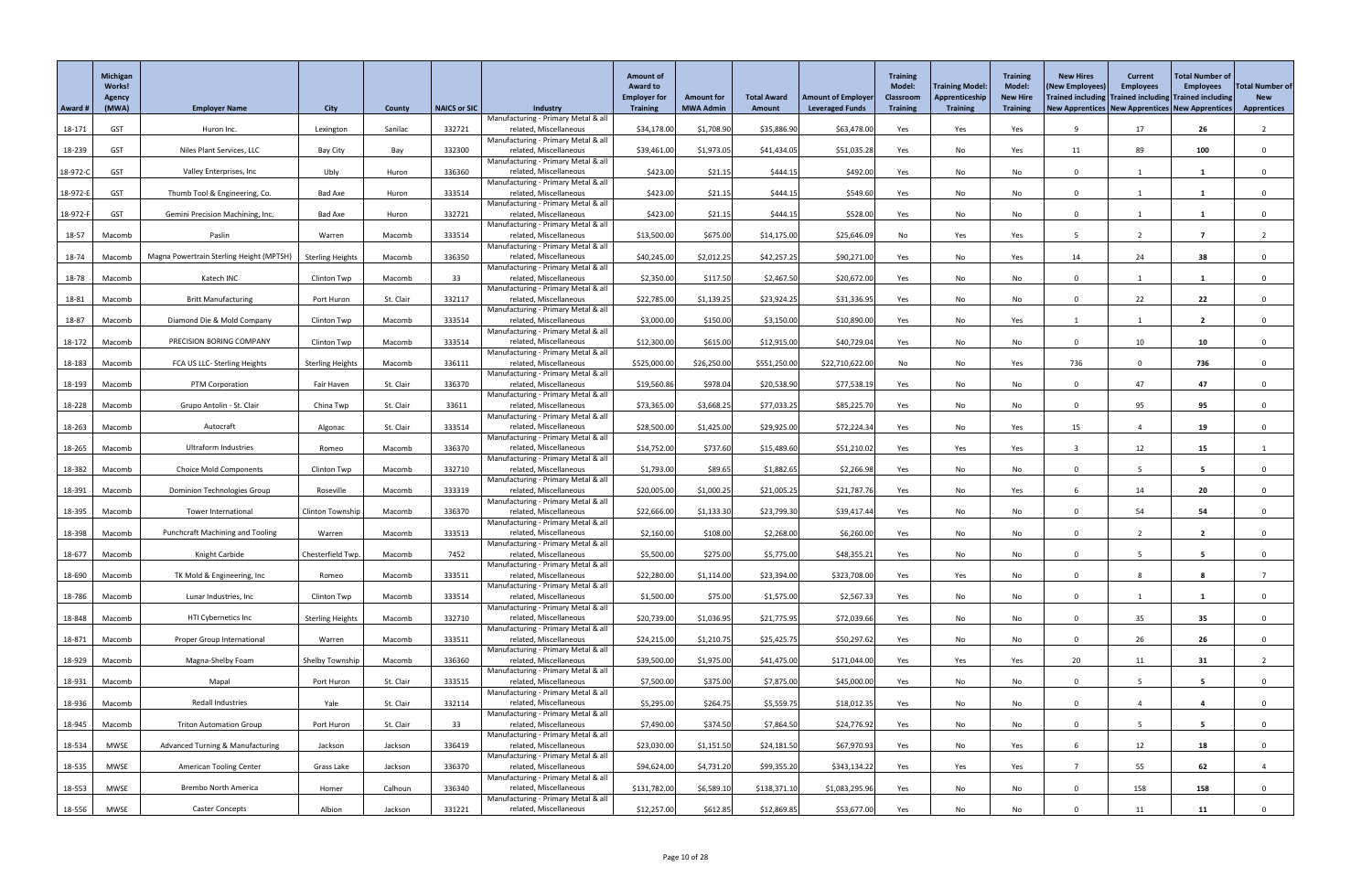| Award # | Michigan<br>Works!<br>Agency<br>(MWA) | <b>Employer Name</b>                                              | <b>City</b>  | County     | <b>NAICS or SIC</b> | <b>Industry</b>                                               | <b>Amount of</b><br><b>Award to</b><br><b>Employer for</b><br><b>Training</b> | <b>Amount for</b><br><b>MWA Admin</b> | <b>Total Award</b><br><b>Amount</b> | <b>Amount of Employer</b><br><b>Leveraged Funds</b> | <b>Training</b><br>Model:<br><b>Classroom</b><br><b>Training</b> | Training Model:<br>Apprenticeship<br><b>Training</b> | <b>Training</b><br><b>Model:</b><br><b>New Hire</b><br><b>Training</b> | <b>New Hires</b><br>(New Employees)<br>Trained including Trained including Trained including<br>New Apprentices   New Apprentices   New Apprentices | <b>Current</b><br><b>Employees</b> | <b>Total Number of</b><br><b>Employees</b> | <b>Total Number of</b><br><b>New</b><br><b>Apprentices</b> |
|---------|---------------------------------------|-------------------------------------------------------------------|--------------|------------|---------------------|---------------------------------------------------------------|-------------------------------------------------------------------------------|---------------------------------------|-------------------------------------|-----------------------------------------------------|------------------------------------------------------------------|------------------------------------------------------|------------------------------------------------------------------------|-----------------------------------------------------------------------------------------------------------------------------------------------------|------------------------------------|--------------------------------------------|------------------------------------------------------------|
|         |                                       |                                                                   |              |            |                     | Manufacturing - Primary Metal & all                           |                                                                               |                                       |                                     |                                                     |                                                                  |                                                      |                                                                        |                                                                                                                                                     |                                    |                                            |                                                            |
| 18-564  | <b>MWSE</b>                           | <b>Diversified Precision Products</b>                             | Spring Arbor | Jackson    | 333515              | related, Miscellaneous<br>Manufacturing - Primary Metal & all | \$10,245.00                                                                   | \$512.25                              | \$10,757.25                         | \$21,722.77                                         | Yes                                                              | No                                                   | No                                                                     | $\Omega$                                                                                                                                            | 9                                  |                                            | $\Omega$                                                   |
| 18-566  | MWSE                                  | <b>Eaton Corporation</b>                                          | Jackson      | Jackson    | 332912              | related, Miscellaneous                                        | \$47,556.00                                                                   | \$2,377.80                            | \$49,933.80                         | \$389,153.32                                        | Yes                                                              | No                                                   | Yes                                                                    | 16                                                                                                                                                  | 19                                 | 35                                         | $\Omega$                                                   |
| 18-567  | <b>MWSE</b>                           | <b>ELCo Enterprises</b>                                           | Jackson      | Jackson    | 333514              | Manufacturing - Primary Metal & all<br>related, Miscellaneous | \$6,250.00                                                                    | \$312.50                              | \$6,562.50                          | \$7,536.00                                          | Yes                                                              | No                                                   | No                                                                     |                                                                                                                                                     |                                    | -5                                         |                                                            |
|         |                                       |                                                                   |              |            |                     | Manufacturing - Primary Metal & all                           |                                                                               |                                       |                                     |                                                     |                                                                  |                                                      |                                                                        |                                                                                                                                                     |                                    |                                            |                                                            |
| 18-569  | <b>MWSE</b>                           | <b>Great Lakes Industry</b>                                       | Jackson      | Jackson    | 333613              | related, Miscellaneous<br>Manufacturing - Primary Metal & all | \$9,844.00                                                                    | \$492.20                              | \$10,336.20                         | \$14,783.52                                         | Yes                                                              | No                                                   | Yes                                                                    |                                                                                                                                                     |                                    |                                            | $\Omega$                                                   |
| 18-571  | <b>MWSE</b>                           | <b>KRT Precision Tool &amp; Manufacturing</b>                     | Jackson      | Jackson    | 332721              | related, Miscellaneous                                        | \$4,500.00                                                                    | \$225.00                              | \$4,725.00                          | \$9,890.15                                          | Yes                                                              | No                                                   | No                                                                     | <sup>n</sup>                                                                                                                                        |                                    | -3                                         | $\Omega$                                                   |
| 18-742  | <b>MWSE</b>                           | Akervall Technologies, Inc                                        | Saline       | Washtenaw  | 339920              | Manufacturing - Primary Metal & all<br>related, Miscellaneous | \$16,044.00                                                                   | \$802.20                              | \$16,846.20                         | \$12,540.00                                         | Yes                                                              | No                                                   | Yes                                                                    |                                                                                                                                                     | 13                                 | 14                                         | $\Omega$                                                   |
| 18-747  | MWSE                                  | Hines Industries, Inc.                                            | Ann Arbor    | Washtenaw  | 333200              | Manufacturing - Primary Metal & all<br>related, Miscellaneous | \$13,205.00                                                                   | \$660.25                              | \$13,865.25                         | \$16,121.21                                         | Yes                                                              | No                                                   | No                                                                     | $\Omega$                                                                                                                                            | O                                  | 9                                          | $\Omega$                                                   |
|         |                                       |                                                                   |              |            |                     | Manufacturing - Primary Metal & all                           |                                                                               |                                       |                                     |                                                     |                                                                  |                                                      |                                                                        |                                                                                                                                                     |                                    |                                            |                                                            |
| 18-749  | <b>MWSE</b>                           | Greene Manufacturing, Inc                                         | Chelsea      | Washtenaw  | 337127              | related, Miscellaneous<br>Manufacturing - Primary Metal & all | \$11,181.00                                                                   | \$559.05                              | \$11,740.05                         | \$34,691.48                                         | Yes                                                              | No                                                   | No                                                                     | $\Omega$                                                                                                                                            | 10                                 | 10                                         |                                                            |
| 18-759  | MWSE                                  | API Inmet, Inc                                                    | Ann Arbor    | Washtenaw  | 334419              | related, Miscellaneous                                        | \$22,943.00                                                                   | \$1,147.15                            | \$24,090.15                         | \$31,711.51                                         | Yes                                                              | No                                                   | No                                                                     | $\Omega$                                                                                                                                            | 85                                 | 85                                         | $\Omega$                                                   |
| 18-762  | <b>MWSE</b>                           | ePack, Inc                                                        | Ann Arbor    | Washtenaw  | 334413              | Manufacturing - Primary Metal & all<br>related, Miscellaneous | \$9,985.00                                                                    | \$499.25                              | \$10,484.25                         | \$14,746.00                                         | Yes                                                              | No                                                   | No                                                                     | $\Omega$                                                                                                                                            |                                    |                                            | $\Omega$                                                   |
|         |                                       |                                                                   |              |            |                     | Manufacturing - Primary Metal & all                           |                                                                               |                                       |                                     |                                                     |                                                                  |                                                      |                                                                        |                                                                                                                                                     |                                    |                                            |                                                            |
| 18-765  | <b>MWSE</b>                           | Leon Hand-Crafted Speakers, Inc                                   | Ann Arbor    | Washtenaw  | 3343                | related, Miscellaneous<br>Manufacturing - Primary Metal & all | \$8,170.00                                                                    | \$408.50                              | \$8,578.50                          | \$38,218.32                                         | Yes                                                              | No                                                   | No                                                                     | $\Omega$                                                                                                                                            |                                    |                                            | $\Omega$                                                   |
| 18-766  | <b>MWSE</b>                           | <b>Hatch Stamping Company</b>                                     | Chelsea      | Washtenaw  | 336370              | related, Miscellaneous                                        | \$44,646.00                                                                   | \$2,232.30                            | \$46,878.30                         | \$92,383.23                                         | Yes                                                              | No                                                   | No                                                                     | $\Omega$                                                                                                                                            | 35                                 | 35                                         | $\mathbf{0}$                                               |
| 18-767  | <b>MWSE</b>                           | Gestamp Washtenaw                                                 | Chelsea      | Washtenaw  | 336370              | Manufacturing - Primary Metal & all<br>related, Miscellaneous | \$22,000.00                                                                   | \$1,100.00                            | \$23,100.00                         | \$45,933.68                                         | No                                                               | No                                                   | Yes                                                                    | 23                                                                                                                                                  | $\Omega$                           | 23                                         | $\Omega$                                                   |
| 18-768  | MWSE                                  | <b>CEI Composite Materials</b>                                    | Manchester   | Washtenaw  | 332323              | Manufacturing - Primary Metal & all<br>related, Miscellaneous | \$10,515.00                                                                   | \$525.75                              | \$11,040.75                         | \$29,852.59                                         |                                                                  |                                                      |                                                                        |                                                                                                                                                     | 10                                 | 12                                         |                                                            |
|         |                                       |                                                                   |              |            |                     | Manufacturing - Primary Metal & all                           |                                                                               |                                       |                                     |                                                     | Yes                                                              | No                                                   | Yes                                                                    |                                                                                                                                                     |                                    |                                            |                                                            |
| 18-769  | <b>MWSE</b>                           | Bosal                                                             | Ypsilanti    | Washtenaw  | 336300              | related, Miscellaneous<br>Manufacturing - Primary Metal & all | \$44,820.00                                                                   | \$2,241.00                            | \$47,061.00                         | \$102,150.31                                        | Yes                                                              | No                                                   | No                                                                     | $\Omega$                                                                                                                                            | 35                                 | 35                                         | $\Omega$                                                   |
| 18-770  | MWSE                                  | Advanced Industries, Inc                                          | Chelsea      | Washtenaw  | 332710              | related, Miscellaneous                                        | \$26,300.00                                                                   | \$1,315.00                            | \$27,615.00                         | \$124,854.19                                        | Yes                                                              | No                                                   | Yes                                                                    |                                                                                                                                                     | 19                                 | 20                                         | $\Omega$                                                   |
| 18-774  | <b>MWSE</b>                           | Acme Mills LLC Fairway Products                                   | Hillsdale    | Hillsdale  | 336360              | Manufacturing - Primary Metal & all<br>related, Miscellaneous | \$17,885.00                                                                   | \$894.25                              | \$18,779.25                         | \$94,401.89                                         | Yes                                                              | No                                                   | Yes                                                                    |                                                                                                                                                     |                                    | 15                                         | $\Omega$                                                   |
|         |                                       | Hi-Lex Controls, Inc                                              | Litchfield   | Hillsdale  | 336390              | Manufacturing - Primary Metal & all                           |                                                                               |                                       |                                     |                                                     |                                                                  |                                                      |                                                                        | $\Omega$                                                                                                                                            |                                    |                                            |                                                            |
| 18-775  | <b>MWSE</b>                           |                                                                   |              |            |                     | related, Miscellaneous<br>Manufacturing - Primary Metal & all | \$59,045.00                                                                   | \$2,952.25                            | \$61,997.25                         | \$1,898,455.00                                      | Yes                                                              | Yes                                                  | No                                                                     |                                                                                                                                                     | 39                                 | 39                                         |                                                            |
| 18-776  | MWSE                                  | American Axle & Manufacturing                                     | Litchfield   | Hillsdale  | 336300              | related, Miscellaneous<br>Manufacturing - Primary Metal & all | \$16,435.00                                                                   | \$821.75                              | \$17,256.75                         | \$151,847.10                                        | No                                                               | Yes                                                  | Yes                                                                    |                                                                                                                                                     |                                    |                                            |                                                            |
| 18-780  | <b>MWSE</b>                           | Paragon Metals                                                    | Hillsdale    | Hillsdale  | 336350              | related, Miscellaneous                                        | \$18,000.00                                                                   | \$900.00                              | \$18,900.00                         | \$252,360.00                                        | No                                                               | Yes                                                  | Yes                                                                    | 10                                                                                                                                                  |                                    | 11                                         |                                                            |
| 18-782  | MWSE                                  | DePierre Industries Inc. dba AGET<br><b>Manufacturing Company</b> | Adrian       | Lenawee    | 333413              | Manufacturing - Primary Metal & all<br>related, Miscellaneous | \$12,295.00                                                                   | \$614.75                              | \$12,909.75                         | \$15,423.48                                         | Yes                                                              | No                                                   | No                                                                     | $\Omega$                                                                                                                                            | 15                                 | 15                                         |                                                            |
|         |                                       |                                                                   |              |            |                     | Manufacturing - Primary Metal & all                           |                                                                               |                                       |                                     |                                                     |                                                                  |                                                      |                                                                        |                                                                                                                                                     |                                    |                                            |                                                            |
| 18-798  | <b>MWSE</b>                           | <b>Brighton NC Machine Corporation (BNC)</b>                      | Brighton     | Livingston | 336312              | related, Miscellaneous<br>Manufacturing - Primary Metal & all | \$50,771.00                                                                   | \$2,538.55                            | \$53,309.55                         | \$61,650.36                                         | Yes                                                              | No                                                   | Yes                                                                    |                                                                                                                                                     | 44                                 | 50                                         | $\Omega$                                                   |
| 18-804  | <b>MWSE</b>                           | AA Gear & Manufacturing                                           | Howell       | Livingston | 33612               | related, Miscellaneous<br>Manufacturing - Primary Metal & all | \$14,995.00                                                                   | \$749.75                              | \$15,744.75                         | \$20,556.00                                         | Yes                                                              | No                                                   | Yes                                                                    | -5                                                                                                                                                  | 8                                  | 13                                         |                                                            |
| 18-806  | <b>MWSE</b>                           | Thai Summit America Corporation                                   | Howell       | Livingston | 336370              | related, Miscellaneous                                        | \$72,836.00                                                                   | \$3,641.80                            | \$76,477.80                         | \$245,128.34                                        | Yes                                                              | No                                                   | No                                                                     | 55                                                                                                                                                  | $\Omega$                           | 55                                         | $\Omega$                                                   |
| 18-812  | MWSE                                  | MS Plastic Welders LLC                                            | Fowlerville  | Livingston | 333992              | Manufacturing - Primary Metal & all<br>related, Miscellaneous | \$6,000.00                                                                    | \$300.00                              | \$6,300.00                          | \$73,440.00                                         | No                                                               | Yes                                                  | No                                                                     |                                                                                                                                                     | $\Omega$                           | $\overline{\mathbf{2}}$                    |                                                            |
|         |                                       |                                                                   |              |            |                     | Manufacturing - Primary Metal & all                           |                                                                               |                                       |                                     |                                                     |                                                                  |                                                      |                                                                        |                                                                                                                                                     |                                    |                                            |                                                            |
| 18-814  | <b>MWSE</b>                           | Eberspaecher North America                                        | Brighton     | Livingston | 336390              | related, Miscellaneous<br>Manufacturing - Primary Metal & all | \$44,514.00                                                                   | \$2,225.70                            | \$46,739.70                         | \$57,137.78                                         | Yes                                                              | No                                                   | Yes                                                                    | 22                                                                                                                                                  | 94                                 | 116                                        |                                                            |
| 18-821  | <b>MWSE</b>                           | <b>Gyro Enterprises</b>                                           | Adrian       | Lenawee    | 332710              | related, Miscellaneous                                        | \$3,000.00                                                                    | \$150.00                              | \$3,150.00                          | \$46,965.00                                         | No                                                               | Yes                                                  | No                                                                     | $\Omega$                                                                                                                                            |                                    |                                            |                                                            |
| 18-831  | <b>MWSE</b>                           | Technique, Inc                                                    | Jackson      | Jackson    | 332110              | Manufacturing - Primary Metal & all<br>related, Miscellaneous | \$65,360.00                                                                   | \$3,268.00                            | \$68,628.00                         | \$170,868.74                                        | Yes                                                              | Yes                                                  | Yes                                                                    | 10                                                                                                                                                  | 48                                 | 58                                         |                                                            |
| 18-835  | MWSE                                  | Northwest Tool & Machine, Inc                                     | Jackson      | Jackson    | 333514              | Manufacturing - Primary Metal & all<br>related, Miscellaneous | \$8,200.00                                                                    | \$410.00                              | \$8,610.00                          | \$56,418.91                                         |                                                                  | Yes                                                  | Yes                                                                    |                                                                                                                                                     |                                    |                                            |                                                            |
|         |                                       |                                                                   |              |            |                     | Manufacturing - Primary Metal & all                           |                                                                               |                                       |                                     |                                                     | Yes                                                              |                                                      |                                                                        |                                                                                                                                                     |                                    |                                            |                                                            |
| 18-843  | <b>MWSE</b>                           | <b>Elm Plating Company</b>                                        | Jackson      | Jackson    | 3328                | related, Miscellaneous<br>Manufacturing - Primary Metal & all | \$59,471.00                                                                   | \$2,973.55                            | \$62,444.55                         | \$745,614.34                                        | Yes                                                              | No                                                   | Yes                                                                    | 52                                                                                                                                                  | 12                                 | 64                                         | $\Omega$                                                   |
| 18-847  | MWSE                                  | Lomar Machine and Tool Company                                    | Horton       | Jackson    | 333293              | related, Miscellaneous                                        | \$45,795.00                                                                   | \$2,289.75                            | \$48,084.75                         | \$1,166,333.25                                      | Yes                                                              | Yes                                                  | Yes                                                                    |                                                                                                                                                     | 20                                 | 22                                         | 11                                                         |
| 18-851  | MWSE                                  | Miller Tool & Die                                                 | Jackson      | Jackson    | 333200              | Manufacturing - Primary Metal & all<br>related, Miscellaneous | \$14,610.00                                                                   | \$730.50                              | \$15,340.50                         | \$41,573.37                                         | Yes                                                              | Yes                                                  | No                                                                     | $\Omega$                                                                                                                                            | 14                                 | 14                                         |                                                            |
|         |                                       |                                                                   |              |            |                     | Manufacturing - Primary Metal & all                           |                                                                               |                                       |                                     |                                                     |                                                                  |                                                      |                                                                        |                                                                                                                                                     |                                    |                                            |                                                            |
| 18-874  | MWSE                                  | <b>Rima Manufacturing Company</b>                                 | Hudson       | Lenawee    | 332721              | related, Miscellaneous                                        | \$66,365.00                                                                   | \$3,318.25                            | \$69,683.25                         | \$147,997.51                                        | Yes                                                              | No                                                   | Yes                                                                    |                                                                                                                                                     | 65                                 | 70                                         | $\mathbf{0}$                                               |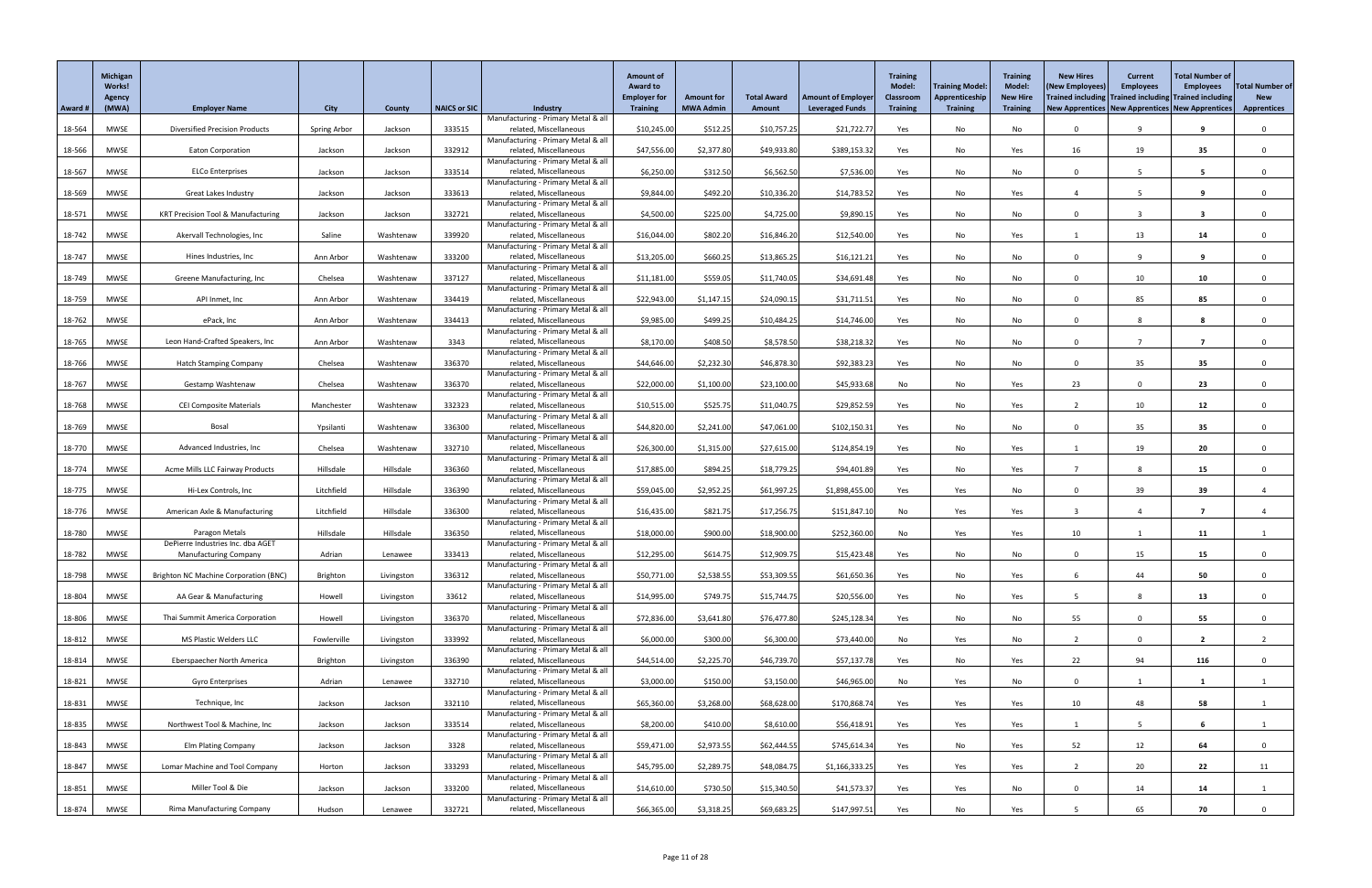|          | Michigan<br><b>Works!</b> |                                                                   |                     |               |                     |                                                               | <b>Amount of</b><br><b>Award to</b><br><b>Employer for</b> | <b>Amount for</b> | <b>Total Award</b> | <b>Amount of Employer</b> | <b>Training</b><br><b>Model:</b><br><b>Classroom</b> | <b>Training Model:</b><br>Apprenticeship | <b>Training</b><br><b>Model:</b><br><b>New Hire</b> | <b>New Hires</b><br>(New Employees)<br>Trained including Trained including Trained including | <b>Current</b><br><b>Employees</b> | <b>Total Number of</b><br><b>Employees</b> | <b>Total Number of</b><br><b>New</b> |
|----------|---------------------------|-------------------------------------------------------------------|---------------------|---------------|---------------------|---------------------------------------------------------------|------------------------------------------------------------|-------------------|--------------------|---------------------------|------------------------------------------------------|------------------------------------------|-----------------------------------------------------|----------------------------------------------------------------------------------------------|------------------------------------|--------------------------------------------|--------------------------------------|
| Award #  | <b>Agency</b><br>(MWA)    | <b>Employer Name</b>                                              | <b>City</b>         | County        | <b>NAICS or SIC</b> | <b>Industry</b>                                               | <b>Training</b>                                            | <b>MWA Admin</b>  | Amount             | <b>Leveraged Funds</b>    | <b>Training</b>                                      | <b>Training</b>                          | <b>Training</b>                                     | New Apprentices   New Apprentices   New Apprentices                                          |                                    |                                            | <b>Apprentices</b>                   |
| 18-964-A | <b>MWSE</b>               | <b>Brembo North America</b>                                       | Homer               | Calhoun       | 336340              | Manufacturing - Primary Metal & all<br>related, Miscellaneous | \$21,050.00                                                | \$1,052.50        | \$22,102.50        | \$71,444.39               | Yes                                                  | No                                       | No                                                  |                                                                                              | 15                                 | 15                                         |                                      |
|          |                           |                                                                   |                     |               |                     | Manufacturing - Primary Metal & all                           |                                                            |                   |                    |                           |                                                      |                                          |                                                     | $\Omega$                                                                                     |                                    | - 7                                        |                                      |
| 18-964-B | <b>MWSE</b>               | Alphi Manufacturing, LLC                                          | Jonesville          | Hillsdale     | 331210              | related, Miscellaneous<br>Manufacturing - Primary Metal & all | \$9,600.00                                                 | \$480.00          | \$10,080.00        | \$262,354.00              | Yes                                                  | No                                       | No                                                  |                                                                                              |                                    |                                            |                                      |
| 18-964-C | MWSE                      | Tenneco                                                           | Litchfield          | Hillsdale     | 336390              | related, Miscellaneous<br>Manufacturing - Primary Metal & all | \$6,000.00                                                 | \$300.00          | \$6,300.00         | \$12,827.00               | Yes                                                  | No                                       | No                                                  | $\Omega$                                                                                     |                                    | -4                                         |                                      |
| 18-964-D | MWSE                      | Livonia Tool & Laser                                              | Litchfield          | Hillsdale     | $\Omega$            | related, Miscellaneous<br>Manufacturing - Primary Metal & all | \$1,275.00                                                 | \$63.75           | \$1,338.75         | \$1,153.00                | Yes                                                  | No                                       | No                                                  | $\Omega$                                                                                     |                                    |                                            |                                      |
| 18-964-E | <b>MWSE</b>               | Hi-Lex Controls, Inc                                              | Litchfield          | Hillsdale     | 336390              | related, Miscellaneous                                        | \$11,475.00                                                | \$573.75          | \$12,048.75        | \$37,113.00               | Yes                                                  | No                                       | No                                                  | $\Omega$                                                                                     | 8                                  | -8                                         |                                      |
| 18-975-D | MWSE                      | March Coatings, Inc                                               | Brighton            | Livingston    | 33218               | Manufacturing - Primary Metal & all<br>related, Miscellaneous | \$998.00                                                   | \$49.90           | \$1,047.90         | \$1,804.55                | Yes                                                  | No                                       | No                                                  | $\cap$                                                                                       |                                    |                                            |                                      |
|          | <b>MWSE</b>               | MS Industrial Administrative LLC (MS Precision<br>Components LLC) | Webberville         |               | 333618              | Manufacturing - Primary Metal & all<br>related, Miscellaneous | \$1,298.00                                                 | \$64.90           | \$1,362.90         | \$2,933.00                |                                                      |                                          |                                                     | $\Omega$                                                                                     |                                    |                                            |                                      |
| 18-975-E |                           |                                                                   |                     | Ingham        |                     | Manufacturing - Primary Metal & all                           |                                                            |                   |                    |                           | Yes                                                  | No                                       | No                                                  |                                                                                              |                                    |                                            |                                      |
| 18-975-F | <b>MWSE</b>               | Flexible Metal, Inc                                               | Hamburg             | Livingston    | 336390              | related, Miscellaneous<br>Manufacturing - Primary Metal & all | \$998.00                                                   | \$49.90           | \$1,047.90         | \$2,524.22                | Yes                                                  | No                                       | No                                                  | $\Omega$                                                                                     |                                    |                                            |                                      |
| 18-982-A | MWSE                      | Main & Company                                                    | Jackson             | Jackson       | 332710              | related, Miscellaneous<br>Manufacturing - Primary Metal & all | \$6,000.00                                                 | \$300.00          | \$6,300.00         | \$28,536.00               | No                                                   | Yes                                      | No                                                  | $\Omega$                                                                                     |                                    | $\overline{2}$                             |                                      |
| 18-982-B | MWSE                      | PDF Manufacturing, Inc                                            | Grass Lake          | Jackson       | 333514              | related, Miscellaneous                                        | \$3,000.00                                                 | \$150.00          | \$3,150.00         | \$23,432.00               | No                                                   | Yes                                      | No                                                  | $\Omega$                                                                                     |                                    |                                            |                                      |
| 18-982-C | <b>MWSE</b>               | American Cooler Technologies                                      | Lawrence            | Van Buren     | 304                 | Manufacturing - Primary Metal & all<br>related, Miscellaneous | \$3,000.00                                                 | \$150.00          | \$3,150.00         | \$21,660.00               | No                                                   | Yes                                      | No                                                  | $\Omega$                                                                                     |                                    |                                            |                                      |
| 18-190   | MWSW                      | Douglas Autotech Corp                                             | Bronson             | <b>Branch</b> | 336330              | Manufacturing - Primary Metal & all<br>related, Miscellaneous | \$24,168.00                                                | \$1,208.40        | \$25,376.40        | \$53,717.85               | Yes                                                  | No                                       | Yes                                                 |                                                                                              | 16                                 | 19                                         |                                      |
|          |                           |                                                                   |                     |               |                     | Manufacturing - Primary Metal & all                           |                                                            |                   |                    |                           |                                                      |                                          |                                                     |                                                                                              |                                    |                                            |                                      |
| 18-209   | <b>MWSW</b>               | <b>Getman Corporation</b>                                         | Bangor              | Van Buren     | 333131              | related, Miscellaneous<br>Manufacturing - Primary Metal & all | \$18,701.00                                                | \$935.05          | \$19,636.05        | \$49,522.00               | Yes                                                  | No                                       | No                                                  |                                                                                              | 44                                 | 44                                         |                                      |
| 18-271   | MWSW                      | XL MACHINE COMPANY, INC                                           | Three Rivers        | St. Joseph    | 332710              | related, Miscellaneous<br>Manufacturing - Primary Metal & all | \$18,000.00                                                | \$900.00          | \$18,900.00        | \$136,008.00              | Yes                                                  | Yes                                      | No                                                  | $\Omega$                                                                                     |                                    | -9                                         |                                      |
| 18-375   | <b>MWSW</b>               | <b>Weber Specialties Company</b>                                  | Schoolcraft         | Kalamazoo     | 332119              | related, Miscellaneous<br>Manufacturing - Primary Metal & all | \$14,440.00                                                | \$722.00          | \$15,162.00        | \$38,676.68               | Yes                                                  | No                                       | Yes                                                 |                                                                                              |                                    | 10                                         |                                      |
| 18-379   | <b>MWSW</b>               | <b>Bleistahl North America</b>                                    | <b>Battle Creek</b> | Calhoun       | 336310              | related, Miscellaneous                                        | \$31,890.00                                                | \$1,594.50        | \$33,484.50        | \$955,508.00              | Yes                                                  | Yes                                      | No                                                  | $\Omega$                                                                                     | 21                                 | 21                                         |                                      |
| 18-411   | <b>MWSW</b>               | <b>Forrest Company</b>                                            | Kalamazoo           | Kalamazoo     | 332710              | Manufacturing - Primary Metal & all<br>related, Miscellaneous | \$5,620.00                                                 | \$281.00          | \$5,901.00         | \$36,400.43               | Yes                                                  | Yes                                      | Yes                                                 |                                                                                              |                                    | -3                                         |                                      |
| 18-414   | <b>MWSW</b>               | BorgWarner Thermal Systems of Michigan                            | Marshall            | Calhoun       | 336300              | Manufacturing - Primary Metal & all<br>related, Miscellaneous | \$15,334.00                                                | \$766.70          | \$16,100.70        | \$39,239.04               | Yes                                                  | No                                       | No                                                  | $\Omega$                                                                                     | 16                                 | 16                                         |                                      |
|          | MWSW                      | <b>Rosler Metal Finishing</b>                                     |                     | Calhoun       | 10998               | Manufacturing - Primary Metal & all<br>related, Miscellaneous |                                                            | \$839.10          |                    | \$128,770.72              |                                                      |                                          |                                                     |                                                                                              | 17                                 |                                            |                                      |
| 18-445   |                           |                                                                   | <b>Battle Creek</b> |               |                     | Manufacturing - Primary Metal & all                           | \$16,782.00                                                |                   | \$17,621.10        |                           | Yes                                                  | No                                       | Yes                                                 |                                                                                              |                                    | 18                                         |                                      |
| 18-447   | <b>MWSW</b>               | WL Molding of Michigan                                            | Portage             | Kalamazoo     | 333249              | related, Miscellaneous<br>Manufacturing - Primary Metal & all | \$9,040.00                                                 | \$452.00          | \$9,492.00         | \$17,293.33               | Yes                                                  | No                                       | Yes                                                 |                                                                                              |                                    | 7                                          |                                      |
| 18-458   | MWSW                      | Sigma Machine                                                     | Kalamazoo           | Kalamazoo     | 331491              | related, Miscellaneous<br>Manufacturing - Primary Metal & all | \$19,255.00                                                | \$962.75          | \$20,217.75        | \$70,782.00               | Yes                                                  | Yes                                      | Yes                                                 | 10                                                                                           |                                    | 12                                         |                                      |
| 18-481   | <b>MWSW</b>               | Isringhausen, Inc                                                 | Galesburg           | Kalamazoo     | 336360              | related, Miscellaneous                                        | \$7,650.00                                                 | \$382.50          | \$8,032.50         | \$10,285.75               | Yes                                                  | No                                       | No                                                  | $\Omega$                                                                                     | 11                                 | 11                                         |                                      |
| 18-499   | <b>MWSW</b>               | Armstrong International                                           | <b>Three Rivers</b> | St. Joseph    | 332911              | Manufacturing - Primary Metal & all<br>related, Miscellaneous | \$43,521.00                                                | \$2,176.05        | \$45,697.05        | \$2,782,401.0             | Yes                                                  | No                                       | Yes                                                 |                                                                                              | 91                                 | 92                                         |                                      |
| 18-510   | <b>MWSW</b>               | <b>Marshall Excelsior</b>                                         | Marshall            | Calhoun       | 332900              | Manufacturing - Primary Metal & all<br>related, Miscellaneous | \$6,475.00                                                 | \$323.75          | \$6,798.75         | \$21,362.00               | Yes                                                  | No                                       | Yes                                                 |                                                                                              |                                    | -6                                         |                                      |
| 18-519   | <b>MWSW</b>               | <b>Denso Manufacturing</b>                                        | <b>Battle Creek</b> | Calhoun       | 336399              | Manufacturing - Primary Metal & all<br>related, Miscellaneous | \$87,921.00                                                | \$4,396.05        | \$92,317.05        | \$866,990.73              | Yes                                                  | Yes                                      |                                                     | 30                                                                                           | 48                                 | 78                                         |                                      |
|          |                           |                                                                   |                     |               |                     | Manufacturing - Primary Metal & all                           |                                                            |                   |                    |                           |                                                      |                                          | Yes                                                 |                                                                                              |                                    |                                            |                                      |
| 18-719   | <b>MWSW</b>               | II Stanley                                                        | <b>Battle Creek</b> | Calhoun       | 3714                | related, Miscellaneous<br>Manufacturing - Primary Metal & all | \$24,054.00                                                | \$1,202.70        | \$25,256.70        | \$130,939.07              | Yes                                                  | No                                       | Yes                                                 | <b>Q</b>                                                                                     | 19                                 | 28                                         |                                      |
| 18-788   | <b>MWSW</b>               | J & L Mfg                                                         | Marshall            | Calhoun       | 332999              | related, Miscellaneous<br>Manufacturing - Primary Metal & all | \$8,571.00                                                 | \$428.55          | \$8,999.55         | \$21,562.80               | Yes                                                  | No                                       | No                                                  | $\Omega$                                                                                     |                                    |                                            |                                      |
| 18-959B  | <b>MWSW</b>               | Maddox Industries, Inc.                                           | Bronson             | <b>Branch</b> | 333514              | related, Miscellaneous                                        | \$1,500.00                                                 | \$75.00           | \$1,575.00         | \$3,470.00                | Yes                                                  | No                                       | No                                                  | $\Omega$                                                                                     |                                    |                                            |                                      |
| 18-959C  | MWSW                      | Plas-Tech Mold & Design, Inc                                      | Plainwell           | Allegan       | 333511              | Manufacturing - Primary Metal & all<br>related, Miscellaneous | \$1,645.00                                                 | \$82.25           | \$1,727.25         | \$2,053.00                | Yes                                                  | No                                       | No                                                  |                                                                                              |                                    | ີ າ                                        |                                      |
| 18-959-D | <b>MWSW</b>               | Travis Creek Tooling, Inc                                         | Plainwell           | Allegan       | 333511              | Manufacturing - Primary Metal & all<br>related, Miscellaneous | \$4,500.00                                                 | \$225.00          | \$4,725.00         | \$34,230.00               | Yes                                                  | No                                       | No                                                  | $\Omega$                                                                                     |                                    | $\overline{\mathbf{3}}$                    | $\Omega$                             |
|          |                           | Dura Mold Inc                                                     |                     |               | 333511              | Manufacturing - Primary Metal & all<br>related, Miscellaneous |                                                            |                   |                    |                           |                                                      |                                          |                                                     | $\Omega$                                                                                     |                                    |                                            | $\Omega$                             |
| 18-959-E | <b>MWSW</b>               |                                                                   | Stevensville        | Berrien       |                     | Manufacturing - Primary Metal & all                           | \$2,820.00                                                 | \$141.00          | \$2,961.00         | \$8,400.00                | Yes                                                  | No                                       | No                                                  |                                                                                              |                                    | 4                                          |                                      |
| 18-959-G | <b>MWSW</b>               | S&K Tool & Die Co., Inc                                           | Portage             | Kalamazoo     | 333511              | related, Miscellaneous<br>Manufacturing - Primary Metal & all | \$7,140.00                                                 | \$357.00          | \$7,497.00         | \$8,608.51                | Yes                                                  | No                                       | No                                                  | $\Omega$                                                                                     |                                    | 9                                          | $\mathbf{0}$                         |
| 18-252   | <b>NE</b>                 | Link Industries                                                   | <b>Indian River</b> | Cheboygan     | 333517              | related, Miscellaneous                                        | \$18,050.00                                                | \$902.50          | \$18,952.50        | \$67,217.63               | Yes                                                  | No                                       | No                                                  |                                                                                              | 13                                 | 13                                         |                                      |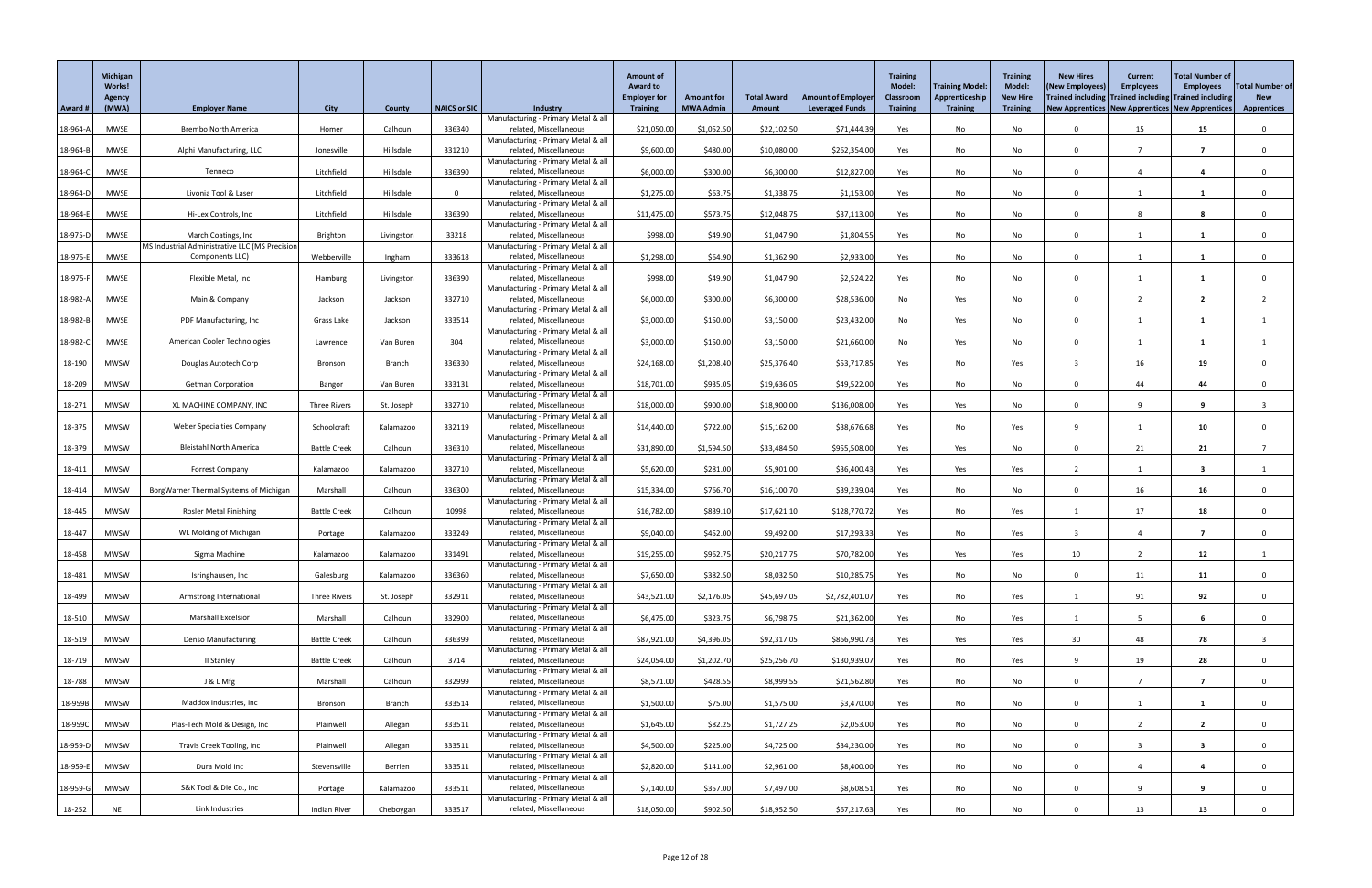|          | Michigan<br><b>Works!</b><br><b>Agency</b> |                                                 |                       |                       |                     |                                                               | <b>Amount of</b><br><b>Award to</b><br><b>Employer for</b> | <b>Amount for</b> | <b>Total Award</b> | <b>Amount of Employer</b> | <b>Training</b><br><b>Model:</b><br><b>Classroom</b> | <b>Training Model:</b><br>Apprenticeship | <b>Training</b><br><b>Model:</b><br><b>New Hire</b> | <b>New Hires</b><br>(New Employees)<br>Trained including Trained including Trained including | <b>Current</b><br><b>Employees</b> | <b>Total Number of</b><br><b>Employees</b> | <b>Total Number of</b><br><b>New</b> |
|----------|--------------------------------------------|-------------------------------------------------|-----------------------|-----------------------|---------------------|---------------------------------------------------------------|------------------------------------------------------------|-------------------|--------------------|---------------------------|------------------------------------------------------|------------------------------------------|-----------------------------------------------------|----------------------------------------------------------------------------------------------|------------------------------------|--------------------------------------------|--------------------------------------|
| Award #  | (MWA)                                      | <b>Employer Name</b>                            | <b>City</b>           | County                | <b>NAICS or SIC</b> | <b>Industry</b><br>Manufacturing - Primary Metal & all        | <b>Training</b>                                            | <b>MWA Admin</b>  | Amount             | <b>Leveraged Funds</b>    | <b>Training</b>                                      | <b>Training</b>                          | <b>Training</b>                                     | New Apprentices   New Apprentices   New Apprentices                                          |                                    |                                            | <b>Apprentices</b>                   |
| 18-405   | <b>NE</b>                                  | IMM                                             | Grayling              | Crawford              | 3441                | related, Miscellaneous                                        | \$12,750.00                                                | \$637.50          | \$13,387.50        | \$16,981.45               | Yes                                                  | No                                       | Yes                                                 |                                                                                              | 18                                 | 20                                         |                                      |
| 18-958-C | <b>NE</b>                                  | Metalfab                                        | Mio                   | Oscoda                | 332312              | Manufacturing - Primary Metal & all<br>related, Miscellaneous | \$6,000.00                                                 | \$300.00          | \$6,300.00         | \$5,173.00                | Yes                                                  | No                                       | No                                                  | $\Omega$                                                                                     | 4                                  | $\overline{\mathbf{4}}$                    |                                      |
| 18-977-A | <b>NE</b>                                  | Airway Automotive                               | Grayling              | Crawford              | 33249               | Manufacturing - Primary Metal & all<br>related, Miscellaneous | \$400.00                                                   | \$20.00           | \$420.00           | \$476.00                  | Yes                                                  | No                                       | No                                                  |                                                                                              |                                    | $\overline{\mathbf{2}}$                    |                                      |
|          |                                            |                                                 |                       |                       |                     | Manufacturing - Primary Metal & all                           |                                                            |                   |                    |                           |                                                      |                                          |                                                     |                                                                                              |                                    |                                            |                                      |
| 18-277   | <b>NW</b>                                  | <b>DCL</b>                                      | Charlevoix            | Charlevoix            | 333131              | related, Miscellaneous<br>Manufacturing - Primary Metal & all | \$1,500.00                                                 | \$75.00           | \$1,575.00         | \$5,982.00                | Yes                                                  | No                                       | No                                                  | $\Omega$                                                                                     |                                    |                                            |                                      |
| 18-284   | NW                                         | <b>AAR Mobility Systems</b>                     | Cadillac              | Wexford               | 332439              | related, Miscellaneous                                        | \$14,223.00                                                | \$711.15          | \$14,934.15        | \$109,744.00              | Yes                                                  | No                                       | Yes                                                 |                                                                                              | 30                                 | 31                                         |                                      |
| 18-286   | <b>NW</b>                                  | <b>B&amp;P Manufacturing</b>                    | Cadillac              | Wexford               | 332999              | Manufacturing - Primary Metal & all<br>related, Miscellaneous | \$10,500.00                                                | \$525.00          | \$11,025.00        | \$15,100.79               | Yes                                                  | No                                       | Yes                                                 | $\Omega$                                                                                     | 24                                 | 24                                         |                                      |
| 18-290   | NW                                         | Petoskey Plastics                               | Petoskey              | Emmet                 | 332710              | Manufacturing - Primary Metal & all<br>related, Miscellaneous | \$31,970.00                                                | \$1,598.50        | \$33,568.50        | \$705,428.92              | Yes                                                  | No                                       | Yes                                                 |                                                                                              | 23                                 | 24                                         |                                      |
|          |                                            |                                                 |                       |                       |                     | Manufacturing - Primary Metal & all                           |                                                            |                   |                    |                           |                                                      |                                          |                                                     |                                                                                              |                                    |                                            |                                      |
| 18-293   | <b>NW</b>                                  | <b>Rec Boat Holdings</b>                        | Cadillac              | Wexford               | 336612              | related, Miscellaneous<br>Manufacturing - Primary Metal & all | \$80,835.00                                                | \$4,041.75        | \$84,876.75        | \$262,237.73              | Yes                                                  | Yes                                      | Yes                                                 | 35                                                                                           | 57                                 | 92                                         |                                      |
| 18-295   | <b>NW</b>                                  | <b>FIAMM Technologies LLC</b>                   | Cadillac              | Wexford               | 33299               | related, Miscellaneous<br>Manufacturing - Primary Metal & all | \$34,545.00                                                | \$1,727.25        | \$36,272.25        | \$181,160.51              | Yes                                                  | Yes                                      | No                                                  |                                                                                              | 34                                 | 35                                         |                                      |
| 18-299   | <b>NW</b>                                  | <b>Century Sun</b>                              | <b>Traverse City</b>  | <b>Grand Traverse</b> | 332811              | related, Miscellaneous                                        | \$130,000.00                                               | \$6,500.00        | \$136,500.00       | \$399,650.25              | Yes                                                  | No                                       | Yes                                                 |                                                                                              | 107                                | 108                                        | $\Omega$                             |
| 18-300   | <b>NW</b>                                  | Master Craft Extrusion Tools,                   | Northport             | Leelanau              | 333514              | Manufacturing - Primary Metal & all<br>related, Miscellaneous | \$2,800.00                                                 | \$140.00          | \$2,940.00         | \$5,496.00                | Yes                                                  | No                                       | No                                                  | $\Omega$                                                                                     | ຳ                                  | $\overline{2}$                             |                                      |
|          |                                            |                                                 |                       |                       | 3399                | Manufacturing - Primary Metal & all<br>related, Miscellaneous |                                                            |                   |                    |                           |                                                      |                                          |                                                     | $\Omega$                                                                                     |                                    |                                            |                                      |
| 18-304   | <b>NW</b>                                  | (Sabertooth Enterprises DBA) Billsby Lumber     | <b>Traverse City</b>  | <b>Grand Traverse</b> |                     | Manufacturing - Primary Metal & all                           | \$14,201.00                                                | \$710.05          | \$14,911.05        | \$43,412.23               | Yes                                                  | No                                       | No                                                  |                                                                                              | 12                                 | 12                                         |                                      |
| 18-305   | <b>NW</b>                                  | Leelanau Industries                             | <b>Traverse City</b>  | <b>Grand Traverse</b> | 332710              | related, Miscellaneous<br>Manufacturing - Primary Metal & all | \$6,600.00                                                 | \$330.00          | \$6,930.00         | \$14,465.00               | Yes                                                  | No                                       | No                                                  | $\Omega$                                                                                     |                                    | 5                                          |                                      |
| 18-306   | NW                                         | Lear Corporation                                | <b>Traverse City</b>  | <b>Grand Traverse</b> | 335931              | related, Miscellaneous                                        | \$9,221.00                                                 | \$461.05          | \$9,682.05         | \$215,346.85              | Yes                                                  | Yes                                      | No                                                  |                                                                                              |                                    | -5                                         |                                      |
| 18-307   | <b>NW</b>                                  | EJ                                              | East Jordan           | Charlevoix            | 331111              | Manufacturing - Primary Metal & all<br>related, Miscellaneous | \$42,934.00                                                | \$2,146.70        | \$45,080.70        | \$4,202,908.84            | Yes                                                  | No                                       | Yes                                                 |                                                                                              | 26                                 | 32                                         |                                      |
| 18-308   | NW                                         | <b>Cone Drive Operations</b>                    | <b>Traverse City</b>  | <b>Grand Traverse</b> | 333612              | Manufacturing - Primary Metal & all<br>related, Miscellaneous | \$67,514.00                                                | \$3,375.70        | \$70,889.70        | \$397,163.79              | Yes                                                  | No                                       | No                                                  | $\Omega$                                                                                     | 69                                 | 69                                         |                                      |
|          |                                            |                                                 |                       |                       |                     | Manufacturing - Primary Metal & all                           |                                                            |                   |                    |                           |                                                      |                                          |                                                     |                                                                                              |                                    | - 7                                        |                                      |
| 18-330   | <b>NW</b>                                  | <b>Precision Edge Surgical Products Company</b> | <b>Boyne City</b>     | Charlevoix            | 339112              | related, Miscellaneous<br>Manufacturing - Primary Metal & all | \$11,157.00                                                | \$557.85          | \$11,714.85        | \$72,384.00               | Yes                                                  | Yes                                      | No                                                  | $\Omega$                                                                                     |                                    |                                            |                                      |
| 18-331   | <b>NW</b>                                  | Wojan Window & Door Corp.                       | Charlevoix            | Charlevoix            | 332321              | related, Miscellaneous<br>Manufacturing - Primary Metal & all | \$31,330.00                                                | \$1,566.50        | \$32,896.50        | \$607,918.48              | Yes                                                  | No                                       | No                                                  | $\Omega$                                                                                     | 46                                 | 46                                         |                                      |
| 18-335   | NW                                         | <b>Bay Motor Products</b>                       | <b>Traverse City</b>  | <b>Grand Traverse</b> | 335312              | related, Miscellaneous                                        | \$10,125.00                                                | \$506.25          | \$10,631.25        | \$16,616.81               | Yes                                                  | No                                       | No                                                  |                                                                                              |                                    |                                            |                                      |
| 18-336   | <b>NW</b>                                  | <b>Central Industrial Manufacturing</b>         | <b>Harbor Springs</b> | Emmet                 | 3336                | Manufacturing - Primary Metal & all<br>related, Miscellaneous | \$2,594.00                                                 | \$129.70          | \$2,723.70         | \$33,323.86               | Yes                                                  | No                                       | No                                                  | $\cap$                                                                                       |                                    | - 7                                        |                                      |
| 18-337   | <b>NW</b>                                  | Rexair LLC                                      | Cadillac              | Wexford               | 335212              | Manufacturing - Primary Metal & all<br>related, Miscellaneous | \$13,295.00                                                | \$664.75          | \$13,959.75        | \$51,961.94               | Yes                                                  | No                                       | Yes                                                 |                                                                                              | 11                                 | 12                                         |                                      |
|          |                                            |                                                 |                       |                       |                     | Manufacturing - Primary Metal & all                           |                                                            |                   |                    |                           |                                                      |                                          |                                                     |                                                                                              |                                    |                                            |                                      |
| 18-338   | <b>NW</b>                                  | Saber Tool                                      | Cadillac              | Wexford               | 332710              | related, Miscellaneous<br>Manufacturing - Primary Metal & all | \$3,000.00                                                 | \$150.00          | \$3,150.00         | \$35,064.00               | Yes                                                  | No                                       | Yes                                                 | $\Omega$                                                                                     |                                    | $\overline{2}$                             |                                      |
| 18-339   | <b>NW</b>                                  | LexaMar - Magna                                 | <b>Boyne City</b>     | Charlevoix            | 336390              | related, Miscellaneous<br>Manufacturing - Primary Metal & all | \$18,033.00                                                | \$901.65          | \$18,934.65        | \$45,456.52               | Yes                                                  | No                                       | No                                                  | $\Omega$                                                                                     | 44                                 | 44                                         |                                      |
| 18-348   | <b>NW</b>                                  | Van Dam Enterprises                             | <b>Boyne City</b>     | Charlevoix            | 336612              | related, Miscellaneous                                        | \$4,155.00                                                 | \$207.75          | \$4,362.75         | \$23,722.86               | Yes                                                  | Yes                                      | No                                                  |                                                                                              |                                    | 4                                          |                                      |
| 18-351   | NW                                         | Redi-Rock International                         | Charlevoix            | Charlevoix            | 333511              | Manufacturing - Primary Metal & all<br>related, Miscellaneous | \$17,575.00                                                | \$878.75          | \$18,453.75        | \$24,690.61               | Yes                                                  | No                                       | No                                                  | $\Omega$                                                                                     | 21                                 | 21                                         |                                      |
| 18-968-A | NW                                         | Great Lakes Stainless, Inc                      | <b>Traverse City</b>  | <b>Grand Traverse</b> | 332312              | Manufacturing - Primary Metal & all<br>related, Miscellaneous | \$6,750.00                                                 | \$337.50          | \$7,087.50         | \$12,191.00               | Yes                                                  | No                                       | No                                                  | $\Omega$                                                                                     |                                    |                                            |                                      |
|          |                                            |                                                 |                       |                       |                     | Manufacturing - Primary Metal & all                           |                                                            |                   |                    |                           |                                                      |                                          |                                                     |                                                                                              |                                    |                                            |                                      |
| 18-969-A | NW                                         | Kalkaska Screw Products, Inc                    | Kalkaska              | Kalkaska              | 332721              | related, Miscellaneous<br>Manufacturing - Primary Metal & all | \$8,250.00                                                 | \$412.50          | \$8,662.50         | \$50,509.13               | Yes                                                  | No                                       | No                                                  | $\Omega$                                                                                     |                                    | - 7                                        |                                      |
| 18-970-B | NW                                         | <b>Bay Motor Products</b>                       | <b>Traverse City</b>  | <b>Grand Traverse</b> | 335312              | related, Miscellaneous<br>Manufacturing - Primary Metal & all | \$2,250.00                                                 | \$112.50          | \$2,362.50         | \$3,004.00                | Yes                                                  | No                                       | No                                                  | $\Omega$                                                                                     |                                    | $\overline{2}$                             |                                      |
| 18-971-A | NW                                         | Hayes Manufacturing, Inc.                       | Fife Lake             | <b>Grand Traverse</b> | 333613              | related, Miscellaneous                                        | \$10,500.00                                                | \$525.00          | \$11,025.00        | \$38,168.67               | Yes                                                  | No                                       | No                                                  |                                                                                              |                                    |                                            |                                      |
| 18-971-B | <b>NW</b>                                  | Great Lakes Trim                                | Williamsburg          | <b>Grand Traverse</b> | 336360              | Manufacturing - Primary Metal & all<br>related, Miscellaneous | \$3,750.00                                                 | \$187.50          | \$3,937.50         | \$384,350.00              | Yes                                                  | No                                       | No                                                  | $\Omega$                                                                                     |                                    | $\overline{\mathbf{3}}$                    | $\Omega$                             |
|          |                                            |                                                 |                       |                       |                     | Manufacturing - Primary Metal & all                           |                                                            |                   |                    |                           |                                                      |                                          |                                                     |                                                                                              |                                    |                                            |                                      |
| 18-22    | Oakland                                    | 3 Dimensional Services                          | Rochester Hills       | Oakland               | 336992              | related, Miscellaneous<br>Manufacturing - Primary Metal & all | \$15,080.00                                                | \$754.00          | \$15,834.00        | \$43,260.00               | Yes                                                  | No                                       | No                                                  | $\Omega$                                                                                     | 19                                 | 19                                         |                                      |
| 18-24    | Oakland                                    | <b>Urgent Design and Manufacturing</b>          | Lapeer                | Lapeer                | 336992              | related, Miscellaneous<br>Manufacturing - Primary Metal & all | \$24,600.00                                                | \$1,230.00        | \$25,830.00        | \$34,498.00               | Yes                                                  | No                                       | No                                                  | $\Omega$                                                                                     | 28                                 | 28                                         | $\mathbf{0}$                         |
| 18-40    | Oakland                                    | Durr Systems, Inc.                              | Southfield            | Oakland               | 333298              | related, Miscellaneous                                        | \$8,923.00                                                 | \$446.15          | \$9,369.15         | \$17,556.00               | Yes                                                  | No                                       | No                                                  |                                                                                              |                                    | -8                                         |                                      |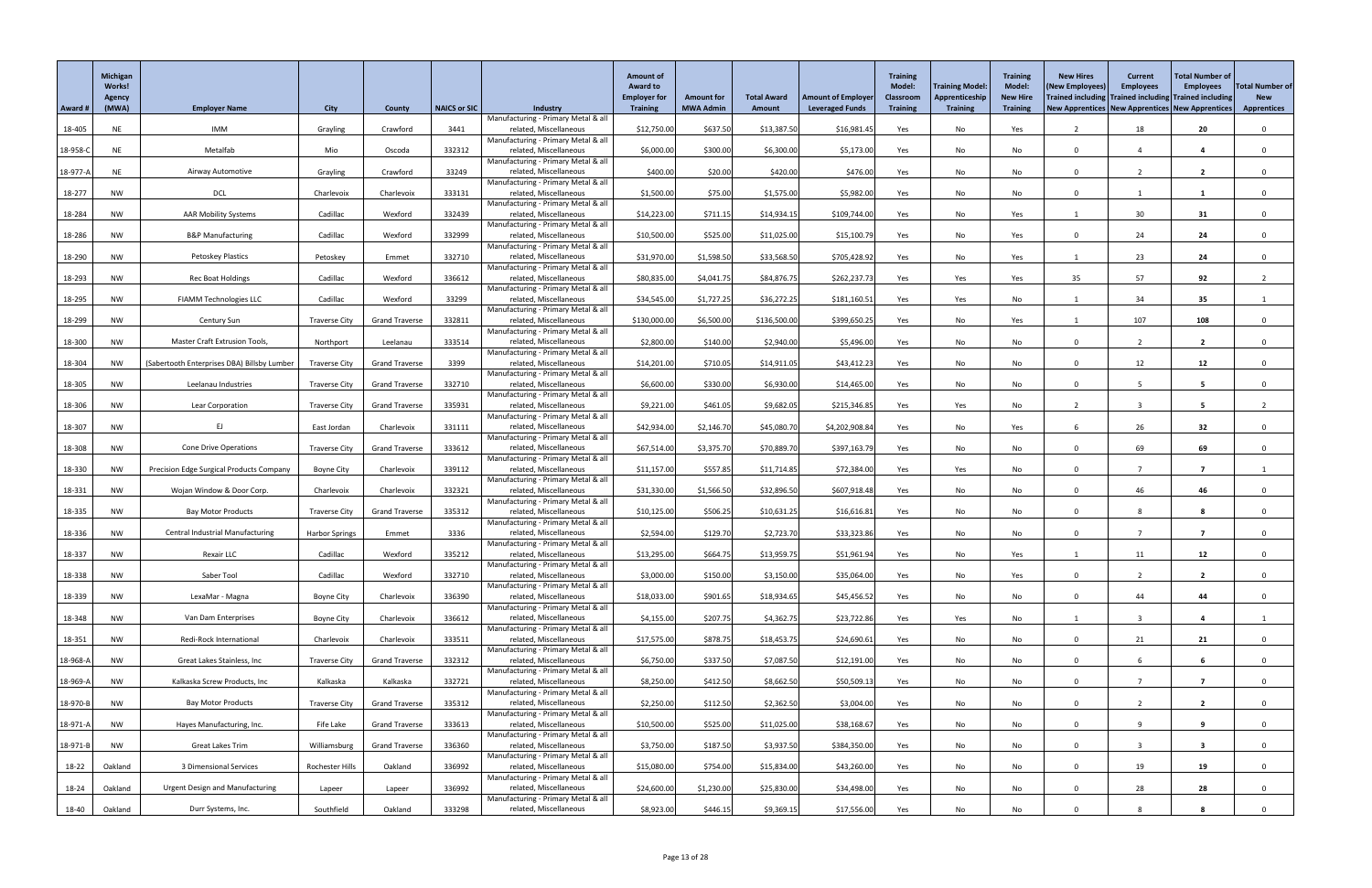|         | Michigan<br>Works!<br>Agency |                                                                         |                         |               |                     |                                                               | <b>Amount of</b><br><b>Award to</b><br><b>Employer for</b> | <b>Amount for</b> | <b>Total Award</b> | <b>Amount of Employer</b> | <b>Training</b><br><b>Model:</b><br><b>Classroom</b> | <b>Training Model:</b><br>Apprenticeship | <b>Training</b><br><b>Model:</b><br><b>New Hire</b> | <b>New Hires</b><br>(New Employees)<br>Trained including Trained including Trained including | <b>Current</b><br><b>Employees</b> | <b>Total Number of</b><br><b>Employees</b> | <b>Total Number of</b><br><b>New</b> |
|---------|------------------------------|-------------------------------------------------------------------------|-------------------------|---------------|---------------------|---------------------------------------------------------------|------------------------------------------------------------|-------------------|--------------------|---------------------------|------------------------------------------------------|------------------------------------------|-----------------------------------------------------|----------------------------------------------------------------------------------------------|------------------------------------|--------------------------------------------|--------------------------------------|
| Award # | (MWA)                        | <b>Employer Name</b>                                                    | <b>City</b>             | <b>County</b> | <b>NAICS or SIC</b> | <b>Industry</b>                                               | <b>Training</b>                                            | <b>MWA Admin</b>  | Amount             | <b>Leveraged Funds</b>    | <b>Training</b>                                      | <b>Training</b>                          | <b>Training</b>                                     | New Apprentices   New Apprentices   New Apprentices                                          |                                    |                                            | <b>Apprentices</b>                   |
| 18-46   | Oakland                      | FCA US LLC                                                              | Auburn Hills            | Oakland       | 336111              | Manufacturing - Primary Metal & all<br>related, Miscellaneous | \$202,284.00                                               | \$10,114.20       | \$212,398.20       | \$382,639.00              | Yes                                                  | No                                       | No                                                  |                                                                                              | 178                                | 178                                        |                                      |
| 18-55   | Oakland                      | Chassix, Inc.                                                           | Southfield              | Oakland       | 336330              | Manufacturing - Primary Metal & all<br>related, Miscellaneous | \$12,000.00                                                | \$600.00          | \$12,600.00        | \$25,651.00               | Yes                                                  | No                                       | No                                                  | $\Omega$                                                                                     | 8                                  | 8                                          |                                      |
|         |                              |                                                                         |                         |               |                     | Manufacturing - Primary Metal & all                           |                                                            |                   |                    |                           |                                                      |                                          |                                                     |                                                                                              |                                    |                                            |                                      |
| 18-61   | Oakland                      | Lear Corporation - Rochester Hills                                      | Rochester Hills         | Oakland       | 336390              | related, Miscellaneous<br>Manufacturing - Primary Metal & all | \$20,865.00                                                | \$1,043.25        | \$21,908.25        | \$50,444.92               | Yes                                                  | No                                       | No                                                  | $\cap$                                                                                       | 19                                 | 19                                         |                                      |
| 18-62   | Oakland                      | Welding Technology Corp.<br>Cadillac Products Automotive Company - Troy | <b>Farmington Hills</b> | Oakland       | 333992              | related, Miscellaneous<br>Manufacturing - Primary Metal & all | \$11,695.00                                                | \$584.75          | \$12,279.75        | \$24,074.00               | Yes                                                  | No                                       | No                                                  | $\Omega$                                                                                     | 10                                 | 10                                         |                                      |
| 18-64   | Oakland                      | Plant                                                                   | Troy                    | Oakland       | 371433              | related, Miscellaneous                                        | \$9,295.00                                                 | \$464.75          | \$9,759.75         | \$29,092.5                | Yes                                                  | No                                       | No                                                  | $\Omega$                                                                                     |                                    | $\overline{\mathbf{z}}$                    |                                      |
| 18-69   | Oakland                      | Fufikura Automotive America, LLC                                        | <b>Farmington Hills</b> | Oakland       | 336320              | Manufacturing - Primary Metal & all<br>related, Miscellaneous | \$9,000.00                                                 | \$450.00          | \$9,450.00         | \$16,828.00               | Yes                                                  | No                                       | No                                                  | $\cap$                                                                                       |                                    |                                            |                                      |
|         |                              | LGE VC Business Center, N.A. - Hazel Park                               | Hazel Park              | Oakland       | 336390              | Manufacturing - Primary Metal & all<br>related, Miscellaneous | \$70,000.00                                                | \$3,500.00        | \$73,500.00        | \$706,376.00              |                                                      | No                                       |                                                     | 70                                                                                           |                                    | 70                                         |                                      |
| 18-71   | Oakland                      |                                                                         |                         |               |                     | Manufacturing - Primary Metal & all                           |                                                            |                   |                    |                           | No                                                   |                                          | Yes                                                 |                                                                                              |                                    |                                            |                                      |
| 18-128  | Oakland                      | <b>Becker Orthopedic</b>                                                | Troy                    | Oakland       | 339113              | related, Miscellaneous<br>Manufacturing - Primary Metal & all | \$24,327.00                                                | \$1,216.35        | \$25,543.35        | \$54,923.00               | Yes                                                  | No                                       | Yes                                                 |                                                                                              | 22                                 | 23                                         |                                      |
| 18-139  | Oakland                      | A Raymond Tinnerman Automotive, Inc.                                    | Rochester Hills         | Oakland       | 33636               | related, Miscellaneous<br>Manufacturing - Primary Metal & all | \$45,340.00                                                | \$2,267.00        | \$47,607.00        | \$143,121.15              | Yes                                                  | No                                       | No                                                  | $\Omega$                                                                                     | 37                                 | 37                                         |                                      |
| 18-140  | Oakland                      | T A Systems, Inc                                                        | Rochester Hills         | Oakland       | 333999              | related, Miscellaneous                                        | \$11,060.00                                                | \$553.00          | \$11,613.00        | \$20,001.00               | Yes                                                  | No                                       | Yes                                                 |                                                                                              | -3                                 | 8                                          | $\Omega$                             |
| 18-197  | Oakland                      | <b>Equitable Engineering Company</b>                                    | Troy                    | Oakland       | 336412              | Manufacturing - Primary Metal & all<br>related, Miscellaneous | \$5,595.00                                                 | \$279.75          | \$5,874.75         | \$50,584.48               | Yes                                                  | No                                       | No                                                  | $\Omega$                                                                                     |                                    | $\overline{\mathbf{4}}$                    |                                      |
| 18-198  | Oakland                      | Gables Services dba GABLETEK                                            | Troy                    | Oakland       | 7378                | Manufacturing - Primary Metal & all<br>related, Miscellaneous | \$12,968.00                                                | \$648.40          | \$13,616.40        | \$19,359.20               | Yes                                                  | No                                       | Yes                                                 |                                                                                              |                                    | 9                                          |                                      |
|         |                              |                                                                         |                         |               |                     | Manufacturing - Primary Metal & all                           |                                                            |                   |                    |                           |                                                      |                                          |                                                     |                                                                                              |                                    |                                            |                                      |
| 18-201  | Oakland                      | LGE VC Business Center N.A.- Troy                                       | Troy                    | Oakland       | 336390              | related, Miscellaneous<br>Manufacturing - Primary Metal & all | \$37,500.00                                                | \$1,875.00        | \$39,375.00        | \$96,900.00               | No                                                   | No                                       | Yes                                                 | 25                                                                                           |                                    | 25                                         |                                      |
| 18-203  | Oakland                      | <b>Maple Mold Technologies</b>                                          | Auburn Hills            | Oakland       | 333514              | related, Miscellaneous<br>Manufacturing - Primary Metal & all | \$5,850.00                                                 | \$292.50          | \$6,142.50         | \$4,945.20                | Yes                                                  | No                                       | No                                                  | $\Omega$                                                                                     |                                    |                                            |                                      |
| 18-372  | Oakland                      | Rayconnect                                                              | Rochester Hills         | Oakland       | 336390              | related, Miscellaneous                                        | \$23,140.00                                                | \$1,157.00        | \$24,297.00        | \$23,702.97               | Yes                                                  | No                                       | Yes                                                 | 15                                                                                           |                                    | 18                                         |                                      |
| 18-415  | Oakland                      | Comau                                                                   | Southfield              | Oakland       | 333249              | Manufacturing - Primary Metal & all<br>related, Miscellaneous | \$75,730.00                                                | \$3,786.50        | \$79,516.50        | \$203,382.35              | Yes                                                  | No                                       | No                                                  | $\Omega$                                                                                     | 51                                 | 51                                         |                                      |
| 18-430  | Oakland                      | <b>Orion Measurement Solutions</b>                                      | Auburn Hills            | Oakland       | 334515              | Manufacturing - Primary Metal & all<br>related, Miscellaneous | \$3,166.00                                                 | \$158.30          | \$3,324.30         | \$8,517.24                | Yes                                                  | No                                       | No                                                  | $\cap$                                                                                       |                                    | -3                                         |                                      |
|         |                              |                                                                         |                         |               |                     | Manufacturing - Primary Metal & all                           |                                                            |                   |                    |                           |                                                      |                                          |                                                     | $\Omega$                                                                                     |                                    |                                            |                                      |
| 18-489  | Oakland                      | <b>Shannon Precicion Fastener LLC</b>                                   | Auburn Hills            | Oakland       | 339900              | related, Miscellaneous<br>Manufacturing - Primary Metal & all | \$3,588.00                                                 | \$179.40          | \$3,767.40         | \$17,929.00               | Yes                                                  | No                                       | No                                                  |                                                                                              |                                    |                                            |                                      |
| 18-494  | Oakland                      | <b>Shannon Precicion Fastener LLC</b>                                   | <b>Madison Heights</b>  | Oakland       | 339900              | related, Miscellaneous<br>Manufacturing - Primary Metal & all | \$11,200.00                                                | \$560.00          | \$11,760.00        | \$21,440.00               | Yes                                                  | No                                       | No                                                  | $\Omega$                                                                                     | 12                                 | 12                                         |                                      |
| 18-497  | Oakland                      | <b>Shannon Precicion Fastener LLC</b>                                   | <b>Madison Heights</b>  | Oakland       | 339900              | related, Miscellaneous<br>Manufacturing - Primary Metal & all | \$7,088.00                                                 | \$354.40          | \$7,442.40         | \$27,299.00               | Yes                                                  | No                                       | No                                                  | $\cap$                                                                                       | 12                                 | 12                                         |                                      |
| 18-502  | Oakland                      | BorgWarner Livonia                                                      | Livonia                 | Wayne         | 336350              | related, Miscellaneous                                        | \$16,000.00                                                | \$800.00          | \$16,800.00        | \$137,063.11              | Yes                                                  | No                                       | No                                                  | $\Omega$                                                                                     | 12                                 | 12                                         |                                      |
| 18-508  | Oakland                      | BorgWarner Auburn Hills                                                 | Auburn Hills            | Oakland       | 336350              | Manufacturing - Primary Metal & all<br>related, Miscellaneous | \$185,165.00                                               | \$9,258.25        | \$194,423.25       | \$714,959.04              | Yes                                                  | No                                       | Yes                                                 | 39                                                                                           | 109                                | 148                                        |                                      |
| 18-514  | Oakland                      | <b>Irvin Automotive Products</b>                                        | Pontiac                 | Oakland       | 336360              | Manufacturing - Primary Metal & all<br>related, Miscellaneous | \$3,796.00                                                 | \$189.80          | \$3,985.80         | \$15,858.00               | Yes                                                  | No                                       | No                                                  | $\Omega$                                                                                     | 5                                  | $5\overline{)}$                            |                                      |
|         |                              |                                                                         |                         |               |                     | Manufacturing - Primary Metal & all                           |                                                            |                   |                    |                           |                                                      |                                          |                                                     |                                                                                              |                                    |                                            |                                      |
| 18-521  | Oakland                      | Vehma International - Magma                                             | Troy                    | Oakland       | 36370               | related, Miscellaneous<br>Manufacturing - Primary Metal & all | \$3,000.00                                                 | \$150.00          | \$3,150.00         | \$127,158.00              | Yes                                                  | No                                       | No                                                  | $\cap$                                                                                       |                                    |                                            |                                      |
| 18-524  | Oakland                      | PK Fabricating Inc                                                      | Ferndale                | Oakland       | 3329                | related, Miscellaneous<br>Manufacturing - Primary Metal & all | \$3,000.00                                                 | \$150.00          | \$3,150.00         | \$3,916.00                | Yes                                                  | No                                       | No                                                  | $\Omega$                                                                                     |                                    | $\overline{2}$                             |                                      |
| 18-525  | Oakland                      | Valeo America-Auburn Hills                                              | Auburn Hills            | Oakland       | 336300              | related, Miscellaneous                                        | \$9,000.00                                                 | \$450.00          | \$9,450.00         | \$19,170.00               | No                                                   | No                                       | Yes                                                 |                                                                                              |                                    |                                            |                                      |
| 18-526  | Oakland                      | Valeo America-Troy                                                      | Troy                    | Oakland       | 336300              | Manufacturing - Primary Metal & all<br>related, Miscellaneous | \$56,957.00                                                | \$2,847.85        | \$59,804.85        | \$125,776.15              | No                                                   | No                                       | Yes                                                 | 40                                                                                           |                                    | 40                                         |                                      |
| 18-538  | Oakland                      | <b>Marquardt Switches</b>                                               | Rochester Hills         | Oakland       | 333514              | Manufacturing - Primary Metal & all<br>related, Miscellaneous | \$28,240.00                                                | \$1,412.00        | \$29,652.00        | \$36,209.38               | Yes                                                  | No                                       | Yes                                                 | 10                                                                                           | $\Omega$                           | 19                                         |                                      |
| 18-542  | Oakland                      | Preh                                                                    | Novi                    | Oakland       | 336320              | Manufacturing - Primary Metal & all<br>related, Miscellaneous | \$42,900.00                                                | \$2,145.00        | \$45,045.00        | \$69,130.01               |                                                      |                                          |                                                     |                                                                                              | 29                                 | 29                                         |                                      |
|         |                              |                                                                         |                         |               |                     | Manufacturing - Primary Metal & all                           |                                                            |                   |                    |                           | Yes                                                  | No                                       | No                                                  |                                                                                              |                                    |                                            |                                      |
| 18-547  | Oakland                      | Richard Tool & Die                                                      | New Hudson              | Oakland       | 333514              | related, Miscellaneous<br>Manufacturing - Primary Metal & all | \$13,500.00                                                | \$675.00          | \$14,175.00        | \$42,487.58               | Yes                                                  | Yes                                      | No                                                  | $\Omega$                                                                                     | 10                                 | 10                                         |                                      |
| 18-549  | Oakland                      | Trijicon                                                                | Wixom                   | Oakland       | 333314              | related, Miscellaneous<br>Manufacturing - Primary Metal & all | \$31,892.00                                                | \$1,594.60        | \$33,486.60        | \$97,201.82               | Yes                                                  | Yes                                      | No                                                  | $\Omega$                                                                                     | 51                                 | 51                                         |                                      |
| 18-554  | Oakland                      | NOG Heller                                                              | Milford                 | Oakland       | 332721              | related, Miscellaneous                                        | \$7,835.00                                                 | \$391.75          | \$8,226.75         | \$119,713.00              | Yes                                                  | No                                       | No                                                  | $\Omega$                                                                                     | 8                                  | 8                                          | $\mathbf{0}$                         |
| 18-558  | Oakland                      | <b>Automation &amp; Modular Componets</b>                               | Davisburg               | Oakland       | 333922              | Manufacturing - Primary Metal & all<br>related, Miscellaneous | \$16,802.00                                                | \$840.10          | \$17,642.10        | \$173,442.00              | Yes                                                  | No                                       | No                                                  |                                                                                              | 17                                 | 17                                         |                                      |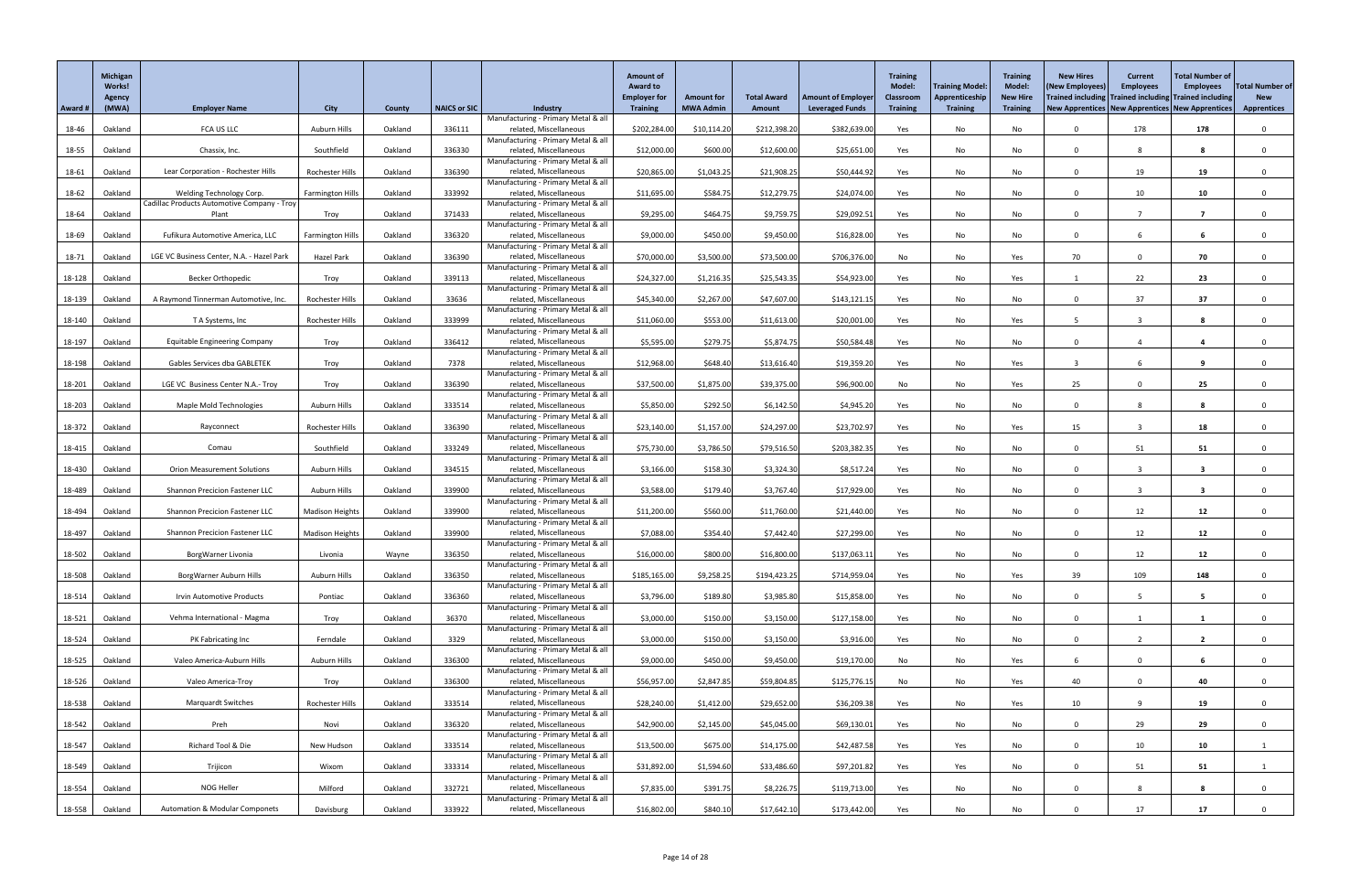|          | Michigan<br><b>Works!</b><br><b>Agency</b> |                                           |                         |          |              |                                                               | <b>Amount of</b><br><b>Award to</b><br><b>Employer for</b> | <b>Amount for</b> | <b>Total Award</b> | <b>Amount of Employer</b> | <b>Training</b><br><b>Model:</b><br><b>Classroom</b> | <b>Training Model:</b><br>Apprenticeship | <b>Training</b><br>Model:<br><b>New Hire</b> | <b>New Hires</b><br>(New Employees)                 | <b>Current</b><br><b>Employees</b> | <b>Total Number of</b><br><b>Employees</b><br>Trained including Trained including Trained including | <b>Total Number of</b><br><b>New</b> |
|----------|--------------------------------------------|-------------------------------------------|-------------------------|----------|--------------|---------------------------------------------------------------|------------------------------------------------------------|-------------------|--------------------|---------------------------|------------------------------------------------------|------------------------------------------|----------------------------------------------|-----------------------------------------------------|------------------------------------|-----------------------------------------------------------------------------------------------------|--------------------------------------|
| Award #  | (MWA)                                      | <b>Employer Name</b>                      | <b>City</b>             | County   | NAICS or SIC | <b>Industry</b><br>Manufacturing - Primary Metal & all        | <b>Training</b>                                            | <b>MWA Admin</b>  | <b>Amount</b>      | <b>Leveraged Funds</b>    | <b>Training</b>                                      | <b>Training</b>                          | <b>Training</b>                              | New Apprentices   New Apprentices   New Apprentices |                                    |                                                                                                     | <b>Apprentices</b>                   |
| 18-562   | Oakland                                    | Mando Ameirca C                           | Novi                    | Oakland  | 336320       | related, Miscellaneous                                        | \$28,923.00                                                | \$1,446.15        | \$30,369.15        | \$139,662.93              | Yes                                                  | No                                       | No                                           |                                                     | 52                                 | 52                                                                                                  |                                      |
| 18-565   | Oakland                                    | Marada Industries - Magna                 | New Hudson              | Oakland  | 336370       | Manufacturing - Primary Metal & all<br>related, Miscellaneous | \$51,163.00                                                | \$2,558.1         | \$53,721.15        | \$140,586.9               | Yes                                                  | No                                       | Yes                                          | 47                                                  | 11                                 | 58                                                                                                  |                                      |
| 18-634   | Oakland                                    | Ushin America, Inc                        | Novi                    | Oakland  | 335999       | Manufacturing - Primary Metal & all<br>related, Miscellaneous |                                                            | \$75.00           | \$1,575.00         | \$6,573.00                |                                                      |                                          |                                              |                                                     |                                    |                                                                                                     |                                      |
|          |                                            | Cadillac Products Automotive Company -    |                         |          |              | Manufacturing - Primary Metal & all                           | \$1,500.00                                                 |                   |                    |                           | Yes                                                  | No                                       | No                                           |                                                     |                                    |                                                                                                     |                                      |
| 18-644   | Oakland                                    | Roseville                                 | Roseville               | Macomb   | 371433       | related, Miscellaneous<br>Manufacturing - Primary Metal & all | \$16,620.00                                                | \$831.00          | \$17,451.00        | \$45,204.00               | Yes                                                  | No                                       | No                                           |                                                     | 15                                 | 15                                                                                                  |                                      |
| 18-660   | Oakland                                    | Cadillac Products Automotive Company - HQ | Troy                    | Oakland  | 37143        | related, Miscellaneous                                        | \$4,500.00                                                 | \$225.00          | \$4,725.00         | \$11,439.00               | Yes                                                  | No                                       | No                                           |                                                     |                                    | 3                                                                                                   |                                      |
| 18-235   | Region 7B                                  | Ossineke Industries                       | Ossineke                | Alpena   | 333515       | Manufacturing - Primary Metal & all<br>related, Miscellaneous | \$1,500.00                                                 | \$75.00           | \$1,575.00         | \$5,515.32                | Yes                                                  | No                                       | No                                           |                                                     |                                    |                                                                                                     |                                      |
|          |                                            |                                           |                         |          |              | Manufacturing - Primary Metal & all                           |                                                            |                   |                    |                           |                                                      |                                          |                                              |                                                     |                                    |                                                                                                     |                                      |
| 18-243   | Region 7B                                  | Northern Tool                             | <b>Farmington Hills</b> | Oakland  | 333515       | related, Miscellaneous<br>Manufacturing - Primary Metal & all | \$3,000.00                                                 | \$150.00          | \$3,150.00         | \$4,740.00                | Yes                                                  | No                                       | No                                           |                                                     |                                    | $\overline{2}$                                                                                      |                                      |
| 18-250   | Region 7B                                  | <b>Star Cutter Company</b>                | <b>Farmington Hills</b> | Oakland  | 333515       | related, Miscellaneous<br>Manufacturing - Primary Metal & all | \$2,825.00                                                 | \$141.25          | \$2,966.25         | \$9,353.47                | Yes                                                  | No                                       | No                                           |                                                     |                                    | -8                                                                                                  |                                      |
| $18-254$ | Region 7B                                  | Robotic Welded Parts, Inc                 | Clare                   | Clare    | 332710       | related, Miscellaneous                                        | \$5,100.00                                                 | \$255.00          | \$5,355.00         | \$27,520.00               | Yes                                                  | No                                       | No                                           |                                                     | -5                                 | 5                                                                                                   |                                      |
|          | 18-257-A Region 7B                         | JD Metalworks, Inc.                       | Clare                   | Isabella | 332710       | Manufacturing - Primary Metal & all<br>related, Miscellaneous | \$81,450.00                                                | \$4,072.50        | \$85,522.50        | \$72,726.97               | Yes                                                  | No                                       | No                                           |                                                     | 56                                 | 56                                                                                                  |                                      |
|          | 18-257-B Region 7B                         | StageRight                                | Clare                   | Clare    | 339999       | Manufacturing - Primary Metal & all<br>related, Miscellaneous | \$57,150.00                                                | \$2,857.50        | \$60,007.50        | \$26,117.28               | Yes                                                  | No                                       | Yes                                          |                                                     | 58                                 | 65                                                                                                  |                                      |
|          |                                            |                                           |                         |          |              | Manufacturing - Primary Metal & all                           |                                                            |                   |                    |                           |                                                      |                                          |                                              |                                                     |                                    |                                                                                                     |                                      |
| 18-269   | Region 7B                                  | <b>Modern Machinery</b>                   | Beaverton               | Gladwin  | 333249       | related, Miscellaneous<br>Manufacturing - Primary Metal & all | \$9,690.00                                                 | \$484.50          | \$10,174.50        | \$55,166.00               | Yes                                                  | No                                       | No                                           |                                                     | 8                                  | 8                                                                                                   |                                      |
| 18-303   | Region 7B                                  | Federal Broach & Machine Company, LLC     | Harrison                | Clare    | 333517       | related, Miscellaneous                                        | \$7,200.00                                                 | \$360.00          | \$7,560.00         | \$36,000.00               | Yes                                                  | No                                       | No                                           |                                                     | 8                                  | 8                                                                                                   |                                      |
| 18-866   | Region 7B                                  | Bopp Busch Mfg                            | AuGres                  | Arenac   | 332116       | Manufacturing - Primary Metal & all<br>related, Miscellaneous | \$20,953.00                                                | \$1,047.65        | \$22,000.65        | \$42,145.00               | Yes                                                  | No                                       | No                                           |                                                     | 20                                 | 20                                                                                                  |                                      |
|          | 18-983-A Region 7B                         | Mistequay Group                           | Standish                | Arenac   | 332710       | Manufacturing - Primary Metal & all<br>related, Miscellaneous | \$5,200.00                                                 | \$260.00          | \$5,460.00         | \$5,719.00                | Yes                                                  | No                                       | No                                           |                                                     |                                    | 8                                                                                                   |                                      |
|          |                                            |                                           |                         |          |              | Manufacturing - Primary Metal & all                           |                                                            |                   |                    |                           |                                                      |                                          |                                              |                                                     |                                    |                                                                                                     |                                      |
|          | 18-983-B Region 7B                         | Globe Fire Sprinkler                      | Standish                | Arenac   | 33299        | related, Miscellaneous<br>Manufacturing - Primary Metal & all | \$3,000.00                                                 | \$150.00          | \$3,150.00         | \$4,266.00                | Yes                                                  | No                                       | No                                           |                                                     |                                    | 4                                                                                                   |                                      |
|          | 18-985-A Region 7B                         | Lear Corporation - Farwell Plant          | Farwell                 | Clare    | 336360       | related, Miscellaneous<br>Manufacturing - Primary Metal & all | \$1,638.00                                                 | \$81.90           | \$1,719.90         | \$718.03                  | Yes                                                  | No                                       | No                                           |                                                     |                                    |                                                                                                     |                                      |
|          | 18-985-B Region 7B                         | <b>Melling Products North LLC</b>         | Farwell                 | Clare    | 336370       | related, Miscellaneous                                        | \$4,224.00                                                 | \$211.20          | \$4,435.20         | \$8,737.00                | Yes                                                  | No                                       | No                                           |                                                     | 12                                 | 12                                                                                                  |                                      |
| 18-6     | SEMCA                                      | Lear Corporation - Taylor Plant           | Taylor                  | Wayne    | 334417       | Manufacturing - Primary Metal & all<br>related, Miscellaneous | \$9,575.00                                                 | \$478.75          | \$10,053.75        | \$40,261.73               | Yes                                                  | No                                       | No                                           |                                                     |                                    | 9                                                                                                   |                                      |
| $18-17$  | SEMCA                                      | nanoMAG, LLC                              | Livonia                 | Wayne    | 331491       | Manufacturing - Primary Metal & all<br>related, Miscellaneous | \$1,285.00                                                 | \$64.25           | \$1,349.25         | \$2,941.22                | Yes                                                  | No                                       | Yes                                          |                                                     |                                    |                                                                                                     |                                      |
|          |                                            |                                           |                         |          |              | Manufacturing - Primary Metal & all                           |                                                            |                   |                    |                           |                                                      |                                          |                                              |                                                     |                                    |                                                                                                     |                                      |
| 18-26    | SEMCA                                      | Lincoln Park Die & Tool Co., Inc.         | Brownstown              | Wayne    | 332111       | related, Miscellaneous<br>Manufacturing - Primary Metal & all | \$16,345.00                                                | \$817.25          | \$17,162.25        | \$35,182.52               | Yes                                                  | No                                       | Yes                                          |                                                     | 18                                 | 20                                                                                                  |                                      |
| 18-27    | SEMCA                                      | Hi-Vol Products                           | Livonia                 | Wayne    | 332722       | related, Miscellaneous<br>Manufacturing - Primary Metal & all | \$24,490.00                                                | \$1,224.50        | \$25,714.50        | \$139,576.96              | Yes                                                  | No                                       | No                                           |                                                     | 46                                 | 46                                                                                                  |                                      |
| 18-29    | SEMCA                                      | <b>General Motors Flint Assembly</b>      | Flint                   | Genesee  | 336111       | related, Miscellaneous                                        | \$31,125.00                                                | \$1,556.25        | \$32,681.25        | \$63,178.28               | Yes                                                  | No                                       | No                                           |                                                     | 26                                 | 26                                                                                                  |                                      |
| 18-50    | <b>SEMCA</b>                               | Fluid Equipment Development Company       | Monroe                  | Monroe   | 333911       | Manufacturing - Primary Metal & all<br>related, Miscellaneous | \$28,162.00                                                | \$1,408.10        | \$29,570.10        | \$56,342.88               | Yes                                                  | No                                       | No                                           |                                                     | 35                                 | 35                                                                                                  |                                      |
| 18-90    | SEMCA                                      | 4M Industries, Inc                        | Livonia                 | Wayne    | 332710       | Manufacturing - Primary Metal & all<br>related, Miscellaneous | \$38,834.00                                                | \$1,941.70        | \$40,775.70        | \$79,685.08               | Yes                                                  | No                                       | Yes                                          |                                                     | 29                                 | 30 <sub>o</sub>                                                                                     |                                      |
|          |                                            |                                           |                         |          |              | Manufacturing - Primary Metal & all                           |                                                            |                   |                    |                           |                                                      |                                          |                                              |                                                     |                                    |                                                                                                     |                                      |
| 18-93    | SEMCA                                      | Talent Ind. Inc.                          | Redford                 | Wayne    | 332710       | related, Miscellaneous<br>Manufacturing - Primary Metal & all | \$4,500.00                                                 | \$225.00          | \$4,725.00         | \$12,356.00               | Yes                                                  | No                                       | No                                           |                                                     |                                    | 3                                                                                                   |                                      |
| 18-94    | SEMCA                                      | Sigma International                       | Livonia                 | Wayne    | 336111       | related, Miscellaneous<br>Manufacturing - Primary Metal & all | \$9,962.00                                                 | \$498.10          | \$10,460.10        | \$20,363.0                | Yes                                                  | No                                       | Yes                                          |                                                     | 8                                  | 9                                                                                                   |                                      |
| 18-95    | SEMCA                                      | SAMES KREMLIN INC.                        | Plymouth                | Wayne    | 333200       | related, Miscellaneous                                        | \$42,393.00                                                | \$2,119.65        | \$44,512.65        | \$124,427.84              | Yes                                                  | No                                       | Yes                                          |                                                     | 52                                 | 53                                                                                                  |                                      |
| 18-96    | SEMCA                                      | <b>Sidley Diamond Tool</b>                | Garden City             | Wayne    | 333517       | Manufacturing - Primary Metal & all<br>related, Miscellaneous | \$2,716.00                                                 | \$135.80          | \$2,851.80         | \$4,939.00                | Yes                                                  | No                                       | No                                           |                                                     |                                    | $\overline{2}$                                                                                      |                                      |
| 18-99    | SEMCA                                      | <b>Ford Sterling Axle Plant</b>           | <b>Sterling Heights</b> | Macomb   | 336350       | Manufacturing - Primary Metal & all<br>related, Miscellaneous | \$49,516.00                                                | \$2,475.80        | \$51,991.80        | \$916,497.00              | Yes                                                  | No                                       | No                                           | $\cap$                                              | 55                                 | 55                                                                                                  |                                      |
|          |                                            |                                           |                         |          |              | Manufacturing - Primary Metal & all                           |                                                            |                   |                    |                           |                                                      |                                          |                                              |                                                     |                                    |                                                                                                     |                                      |
| 18-103   | SEMCA                                      | AK Steel Corporation                      | Dearborn                | Wayne    | 331110       | related, Miscellaneous<br>Manufacturing - Primary Metal & all | \$110,883.00                                               | \$5,544.15        | \$116,427.15       | \$902,474.39              | Yes                                                  | Yes                                      | No                                           | 37                                                  | 25                                 | 62                                                                                                  | 37                                   |
| 18-122   | SEMCA                                      | Globe Tech LLC                            | Plymouth                | Wayne    | 333514       | related, Miscellaneous<br>Manufacturing - Primary Metal & all | \$5,770.00                                                 | \$288.50          | \$6,058.50         | \$12,143.00               | Yes                                                  | No                                       | No                                           |                                                     | 11                                 | 11                                                                                                  |                                      |
| 18-132   | SEMCA                                      | Link Engineering Company                  | Dearborn                | Wayne    | 333517       | related, Miscellaneous                                        | \$38,560.00                                                | \$1,928.00        | \$40,488.00        | \$76,181.75               | Yes                                                  | No                                       | Yes                                          |                                                     | 79                                 | 85                                                                                                  |                                      |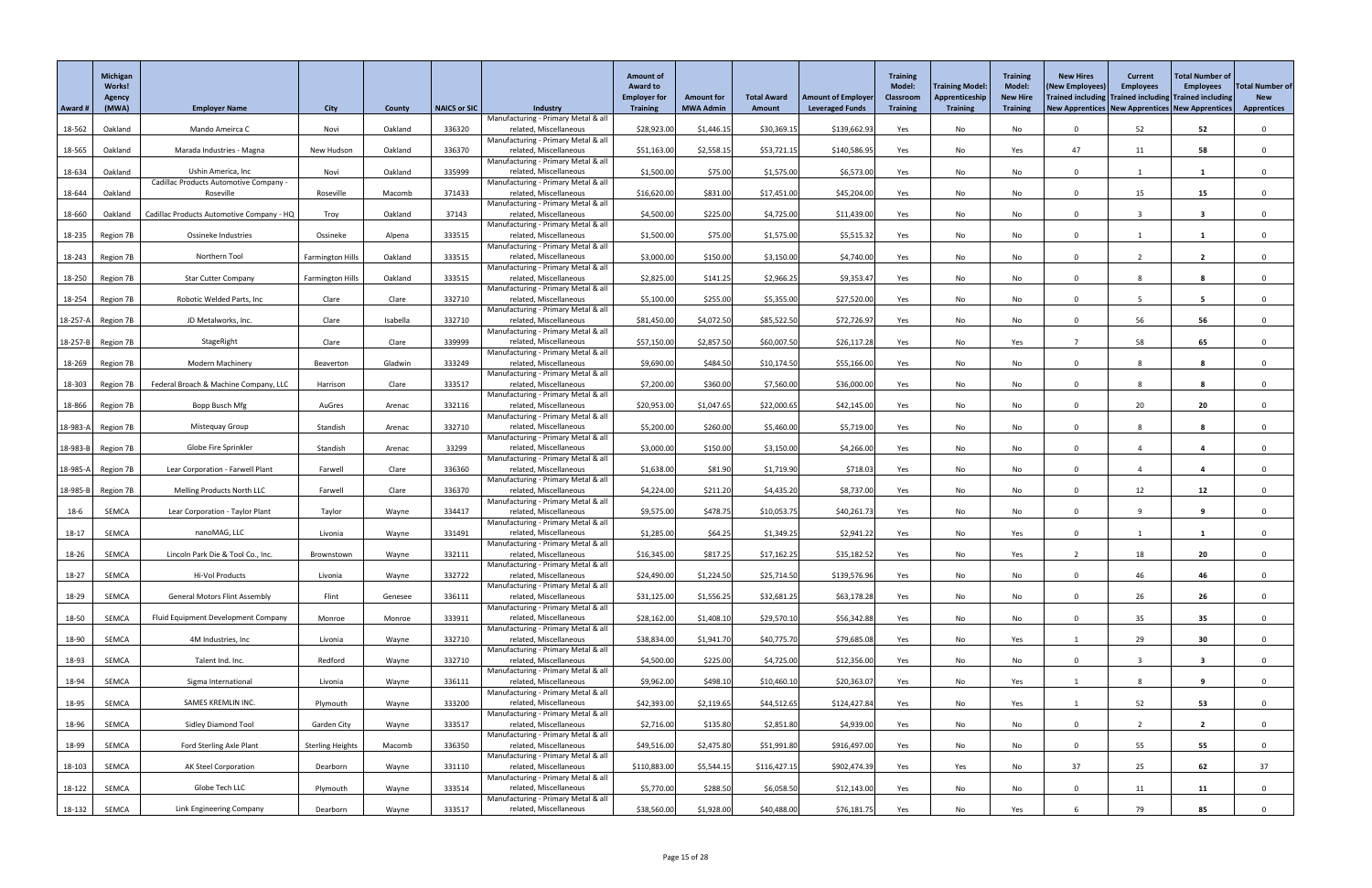|         | Michigan<br><b>Works!</b><br><b>Agency</b> |                                                              |                  |           |                     |                                                               | <b>Amount of</b><br><b>Award to</b><br><b>Employer for</b> | <b>Amount for</b> | <b>Total Award</b> | <b>Amount of Employer</b> | <b>Training</b><br><b>Model:</b><br>Classroom | <b>Training Model</b><br>Apprenticeship | <b>Training</b><br><b>Model:</b><br><b>New Hire</b> | <b>New Hires</b><br>(New Employees)<br>Trained including Trained including Trained including | <b>Current</b><br><b>Employees</b> | <b>Total Number of</b><br><b>Employees</b> | <b>Total Number of</b><br><b>New</b> |
|---------|--------------------------------------------|--------------------------------------------------------------|------------------|-----------|---------------------|---------------------------------------------------------------|------------------------------------------------------------|-------------------|--------------------|---------------------------|-----------------------------------------------|-----------------------------------------|-----------------------------------------------------|----------------------------------------------------------------------------------------------|------------------------------------|--------------------------------------------|--------------------------------------|
| Award # | (MWA)                                      | <b>Employer Name</b>                                         | <b>City</b>      | County    | <b>NAICS or SIC</b> | <b>Industry</b><br>Manufacturing - Primary Metal & all        | <b>Training</b>                                            | <b>MWA Admin</b>  | Amount             | <b>Leveraged Funds</b>    | <b>Training</b>                               | <b>Training</b>                         | <b>Training</b>                                     | New Apprentices   New Apprentices   New Apprentices                                          |                                    |                                            | <b>Apprentices</b>                   |
| 18-159  | SEMCA                                      | E&E Manufacturing Company, Inc.                              | Plymouth         | Wayne     | 336370              | related, Miscellaneous                                        | \$56,573.00                                                | \$2,828.65        | \$59,401.65        | \$127,536.89              | Yes                                           | Yes                                     | No                                                  | $\Omega$                                                                                     | 77                                 | 77                                         |                                      |
| 18-184  | SEMCA                                      | <b>General Motors- Flint Engine Operations</b>               | Flint            | Genesee   | 336111              | Manufacturing - Primary Metal & all<br>related, Miscellaneous | \$42,000.00                                                | \$2,100.00        | \$44,100.00        | \$775,998.00              | Yes                                           | No                                      | No                                                  | $\cap$                                                                                       | 36                                 | 36                                         | $\Omega$                             |
|         |                                            |                                                              |                  |           |                     | Manufacturing - Primary Metal & all                           |                                                            |                   |                    |                           |                                               |                                         |                                                     |                                                                                              |                                    |                                            |                                      |
| 18-217  | SEMCA                                      | <b>General Motors Technical Center</b>                       | Warren           | Macomb    | 3361                | related, Miscellaneous<br>Manufacturing - Primary Metal & all | \$47,880.00                                                | \$2,394.00        | \$50,274.00        | \$1,013,512.31            | Yes                                           | Yes                                     | No                                                  | Q                                                                                            | 40                                 | 49                                         |                                      |
| 18-219  | SEMCA                                      | <b>Hella Electronics Corporation</b>                         | Plymouth Twp     | Wayne     | 3363                | related, Miscellaneous<br>Manufacturing - Primary Metal & all | \$37,588.00                                                | \$1,879.40        | \$39,467.40        | \$96,938.11               | Yes                                           | No                                      | No                                                  | $\cap$                                                                                       | 32                                 | 32                                         |                                      |
| 18-220  | SEMCA                                      | JCGibbons MFG Inc                                            | Livonia          | Wayne     | 332721              | related, Miscellaneous                                        | \$9,289.00                                                 | \$464.45          | \$9,753.45         | \$34,161.00               | Yes                                           | No                                      | No                                                  | $\Omega$                                                                                     | 11                                 | 11                                         |                                      |
| 18-223  | SEMCA                                      | McLaren Performance Technologies                             | Livonia          | Wayne     | 336211              | Manufacturing - Primary Metal & all<br>related, Miscellaneous | \$40,095.00                                                | \$2,004.75        | \$42,099.75        | \$159,356.19              | Yes                                           | Yes                                     | Yes                                                 | $\Omega$                                                                                     | 47                                 | 47                                         |                                      |
|         |                                            |                                                              |                  |           |                     | Manufacturing - Primary Metal & all                           |                                                            |                   |                    |                           |                                               |                                         |                                                     | $\Omega$                                                                                     |                                    |                                            |                                      |
| 18-225  | SEMCA                                      | National Metal Sales, Inc.                                   | Romulus          | Wayne     | 332322              | related, Miscellaneous<br>Manufacturing - Primary Metal & all | \$3,000.00                                                 | \$150.00          | \$3,150.00         | \$26,105.00               | Yes                                           | No                                      | No                                                  |                                                                                              |                                    | $\overline{2}$                             |                                      |
| 18-234  | SEMCA                                      | Ford Motor Company-Wayne                                     | Dearborn         | Wayne     | 336111              | related, Miscellaneous<br>Manufacturing - Primary Metal & all | \$170,645.00                                               | \$8,532.25        | \$179,177.25       | \$661,617.48              | Yes                                           | No                                      | No                                                  | $\Omega$                                                                                     | 126                                | 126                                        |                                      |
| 18-244  | SEMCA                                      | <b>CW Bearing</b>                                            | Northville       | Wayne     | 332991              | related, Miscellaneous                                        | \$30,095.00                                                | \$1,504.75        | \$31,599.75        | \$55,825.46               | Yes                                           | No                                      | Yes                                                 |                                                                                              | 29                                 | 31                                         |                                      |
| 18-358  | SEMCA                                      | AMI Livonia                                                  | Livonia          | Wayne     | 336370              | Manufacturing - Primary Metal & all<br>related, Miscellaneous | \$11,570.00                                                | \$578.50          | \$12,148.50        | \$376,683.90              | Yes                                           | No                                      | No                                                  | $\Omega$                                                                                     | 12                                 | 12                                         |                                      |
|         |                                            | Ventower Industries                                          |                  | Monroe    | 332312              | Manufacturing - Primary Metal & all<br>related, Miscellaneous |                                                            | \$2,532.50        | \$53,182.50        | \$210,608.49              |                                               |                                         |                                                     | 10                                                                                           | 38                                 | 48                                         |                                      |
| 18-359  | SEMCA                                      |                                                              | Monroe           |           |                     | Manufacturing - Primary Metal & all                           | \$50,650.00                                                |                   |                    |                           | Yes                                           | No                                      | Yes                                                 |                                                                                              |                                    |                                            |                                      |
| 18-361  | SEMCA                                      | <b>Premier Industries Corporation</b>                        | Monroe           | Monroe    | 3599                | related, Miscellaneous<br>Manufacturing - Primary Metal & all | \$3,000.00                                                 | \$150.00          | \$3,150.00         | \$18,585.00               | Yes                                           | No                                      | No                                                  | $\Omega$                                                                                     |                                    |                                            |                                      |
| 18-383  | SEMCA                                      | L&W Engineering- Axis Plant                                  | Dundee           | Monroe    | 336370              | related, Miscellaneous                                        | \$1,933.00                                                 | \$96.65           | \$2,029.65         | \$46,264.42               | Yes                                           | No                                      | No                                                  | $\Omega$                                                                                     |                                    | $\overline{2}$                             |                                      |
| 18-387  | SEMCA                                      | Jaytec                                                       | Milan            | Washtenaw | 336370              | Manufacturing - Primary Metal & all<br>related, Miscellaneous | \$9,600.00                                                 | \$480.00          | \$10,080.00        | \$206,123.89              | Yes                                           | No                                      | No                                                  |                                                                                              |                                    |                                            |                                      |
| 18-388  | SEMCA                                      | L&W Engineering- Tech Center                                 | New Boston       | Wayne     | 336370              | Manufacturing - Primary Metal & all<br>related, Miscellaneous | \$17,510.00                                                | \$875.50          | \$18,385.50        | \$471,015.20              | Yes                                           | No                                      | No                                                  | 22                                                                                           |                                    | 22                                         |                                      |
|         |                                            |                                                              |                  |           |                     | Manufacturing - Primary Metal & all                           |                                                            |                   |                    |                           |                                               |                                         |                                                     |                                                                                              |                                    |                                            |                                      |
| 18-531  | SEMCA                                      | <b>Ringmasters Manufacturing</b>                             | Wayne            | Wayne     | 33211               | related, Miscellaneous<br>Manufacturing - Primary Metal & all | \$8,750.00                                                 | \$437.50          | \$9,187.50         | \$20,433.03               | Yes                                           | No                                      | No                                                  | $\cap$                                                                                       |                                    | 7                                          |                                      |
| 18-598  | SEMCA                                      | YAPP USA- Romulus                                            | Romulus          | Wayne     | 36219               | related, Miscellaneous<br>Manufacturing - Primary Metal & all | \$9,665.00                                                 | \$483.25          | \$10,148.25        | \$558,563.24              | Yes                                           | No                                      | Yes                                                 |                                                                                              |                                    | 10                                         |                                      |
| 18-600  | SEMCA                                      | YAPP USA- Troy                                               | Troy             | Oakland   | 36219               | related, Miscellaneous                                        | \$21,000.00                                                | \$1,050.00        | \$22,050.00        | \$790,402.12              | Yes                                           | No                                      | Yes                                                 |                                                                                              | 12                                 | 14                                         |                                      |
| 18-601  | SEMCA                                      | Tower International                                          | Plymouth         | Wayne     | 336370              | Manufacturing - Primary Metal & all<br>related, Miscellaneous | \$40,355.00                                                | \$2,017.75        | \$42,372.75        | \$81,481.51               | No                                            | No                                      | Yes                                                 | 35                                                                                           |                                    | 35                                         |                                      |
| 18-700  | SEMCA                                      | Clips & Clamps Industries                                    | Plymouth         | Wayne     | 336370              | Manufacturing - Primary Metal & all<br>related, Miscellaneous | \$5,607.00                                                 | \$280.35          | \$5,887.35         | \$28,139.23               | Yes                                           | No                                      | No                                                  | $\Omega$                                                                                     | ٥                                  | 9                                          |                                      |
|         |                                            |                                                              |                  |           |                     | Manufacturing - Primary Metal & all                           |                                                            |                   |                    |                           |                                               |                                         |                                                     |                                                                                              |                                    |                                            |                                      |
| 18-856  | SEMCA                                      | Dundee Manufacturing Co.                                     | Dundee           | Monroe    | 333517              | related, Miscellaneous<br>Manufacturing - Primary Metal & all | \$31,926.00                                                | \$1,596.30        | \$33,522.30        | \$54,288.82               | Yes                                           | No                                      | Yes                                                 |                                                                                              | 30                                 | 33                                         |                                      |
| 18-913  | SEMCA                                      | The Armored Group                                            | Dearborn Heights | Wayne     | 33611               | related, Miscellaneous                                        | \$4,500.00                                                 | \$225.00          | \$4,725.00         | \$24,722.70               | Yes                                           | No                                      | No                                                  | $\Omega$                                                                                     |                                    | 3                                          |                                      |
| $18-1$  | UPWARD                                     | <b>Engineered Machined Products</b>                          | Escanaba         | Delta     | 332900              | Manufacturing - Primary Metal & all<br>related, Miscellaneous | \$3,000.00                                                 | \$150.00          | \$3,150.00         | \$45,211.00               | No                                            | Yes                                     | No                                                  | $\Omega$                                                                                     |                                    |                                            |                                      |
| 18-15   | UPWARD                                     | L'Anse Manufacturing & Technology, Inc.                      | L'Anse           | Baraga    | 336412              | Manufacturing - Primary Metal & all<br>related, Miscellaneous | \$4,500.00                                                 | \$225.00          | \$4,725.00         | \$26,752.00               | Yes                                           | Yes                                     | No                                                  | $\Omega$                                                                                     |                                    | $\overline{2}$                             |                                      |
|         |                                            |                                                              |                  |           |                     | Manufacturing - Primary Metal & all                           |                                                            |                   |                    |                           |                                               |                                         |                                                     |                                                                                              |                                    |                                            |                                      |
| 18-31   | UPWARD                                     | <b>Superior Fabrication Company LLC</b>                      | Kincheloe        | Chippewa  | 333120              | related, Miscellaneous<br>Manufacturing - Primary Metal & all | \$20,465.00                                                | \$1,023.25        | \$21,488.25        | \$34,003.97               | Yes                                           | No                                      | Yes                                                 |                                                                                              | 18                                 | 20                                         |                                      |
| 18-32   | UPWARD                                     | <b>Stewart Manufacturing LLC</b>                             | Hermansville     | Menominee | 332710              | related, Miscellaneous<br>Manufacturing - Primary Metal & all | \$27,595.00                                                | \$1,379.75        | \$28,974.75        | \$111,535.32              | Yes                                           | No                                      | Yes                                                 | 15                                                                                           | 10                                 | 25                                         |                                      |
| 18-48   | UPWARD                                     | Marble's Gun Sights, Inc                                     | Gladstone        | Delta     | 332210              | related, Miscellaneous                                        | \$24,016.00                                                | \$1,200.80        | \$25,216.80        | \$151,971.48              | Yes                                           | No                                      | Yes                                                 |                                                                                              | 22                                 | 26                                         |                                      |
| 18-49   | UPWARD                                     | Anderson Welding & Mfg., Inc                                 | Chassell         | Houghton  | 332312              | Manufacturing - Primary Metal & all<br>related, Miscellaneous | \$2,850.00                                                 | \$142.50          | \$2,992.50         | \$4,370.00                | Yes                                           | No                                      | No                                                  | $\Omega$                                                                                     |                                    | 3                                          |                                      |
| 18-76   | UPWARD                                     | Northern Wings Repair                                        | Luce             | Newberry  | 336413              | Manufacturing - Primary Metal & all<br>related, Miscellaneous | \$2,400.00                                                 | \$120.00          | \$2,520.00         | \$5,125.89                | Yes                                           | No                                      | No                                                  |                                                                                              |                                    | $\mathbf{z}$                               |                                      |
|         |                                            |                                                              |                  |           |                     | Manufacturing - Primary Metal & all                           |                                                            |                   |                    |                           |                                               |                                         |                                                     |                                                                                              |                                    |                                            |                                      |
| 18-113  | UPWARD                                     | <b>Systems Control</b>                                       | Iron Mountain    | Dickinson | 335313              | related, Miscellaneous<br>Manufacturing - Primary Metal & all | \$81,474.00                                                | \$4,073.70        | \$85,547.70        | \$647,208.00              | Yes                                           | No                                      | Yes                                                 | 47                                                                                           | 13                                 | 60                                         | $\Omega$                             |
| 18-121  | UPWARD                                     | <b>Advanced Blending Solutions</b>                           | Wallace          | Menominee | 333249              | related, Miscellaneous<br>Manufacturing - Primary Metal & all | \$7,500.00                                                 | \$375.00          | \$7,875.00         | \$61,380.00               | No                                            | No                                      | Yes                                                 |                                                                                              |                                    | 5 <sup>5</sup>                             | $\Omega$                             |
| 18-227  | UPWARD                                     | Extreme Tool & Engineering                                   | Wakefield        | Gogebic   | 333514              | related, Miscellaneous                                        | \$7,150.00                                                 | \$357.50          | \$7,507.50         | \$23,688.00               | Yes                                           | No                                      | No                                                  | $\Omega$                                                                                     |                                    | 8                                          | $\Omega$                             |
| 18-366  | UPWARD                                     | Precision Edge Surgical Products Company-<br>Sault Ste Marie | Sault Ste Marie  | Chippewa  | 339112              | Manufacturing - Primary Metal & all<br>related, Miscellaneous | \$19,200.00                                                | \$960.00          | \$20,160.00        | \$122,407.44              | Yes                                           | No                                      | No                                                  |                                                                                              | 13                                 | 13                                         |                                      |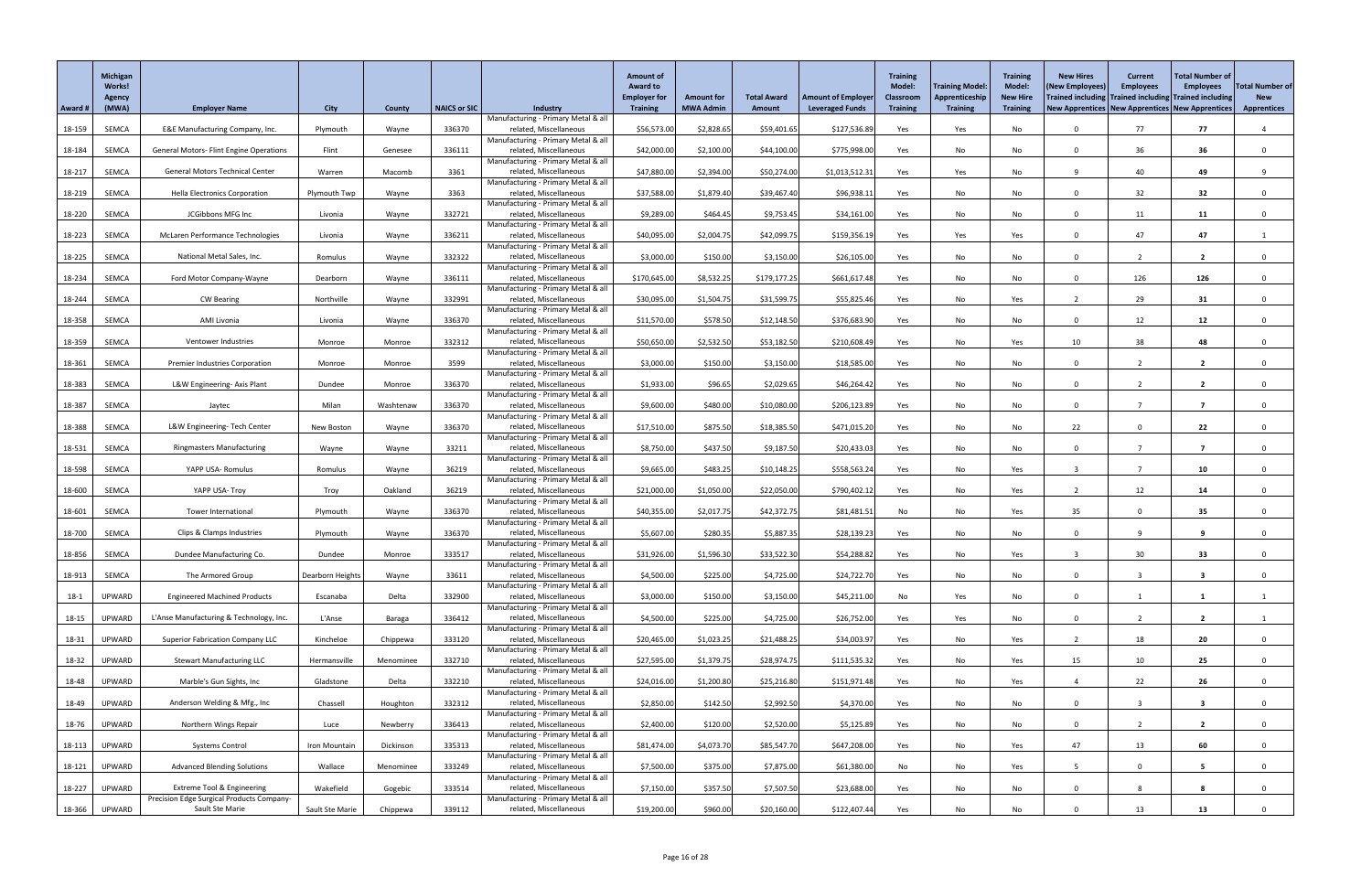|         | Michigan<br><b>Works!</b><br>Agency |                                                                    |                     |          |                     |                                                               | <b>Amount of</b><br><b>Award to</b><br><b>Employer for</b> | <b>Amount for</b> | <b>Total Award</b> | <b>Amount of Employer</b> | <b>Training</b><br><b>Model:</b><br><b>Classroom</b> | <b>Training Model:</b><br>Apprenticeship | <b>Training</b><br><b>Model:</b><br><b>New Hire</b> | <b>New Hires</b><br>(New Employees)<br>Trained including Trained including Trained including | <b>Current</b><br><b>Employees</b> | <b>Total Number of</b><br><b>Employees</b> | <b>Total Number of</b><br><b>New</b> |
|---------|-------------------------------------|--------------------------------------------------------------------|---------------------|----------|---------------------|---------------------------------------------------------------|------------------------------------------------------------|-------------------|--------------------|---------------------------|------------------------------------------------------|------------------------------------------|-----------------------------------------------------|----------------------------------------------------------------------------------------------|------------------------------------|--------------------------------------------|--------------------------------------|
| Award # | (MWA)                               | <b>Employer Name</b>                                               | <b>City</b>         | County   | <b>NAICS or SIC</b> | <b>Industry</b><br>Manufacturing - Primary Metal & all        | <b>Training</b>                                            | <b>MWA Admin</b>  | Amount             | <b>Leveraged Funds</b>    | <b>Training</b>                                      | <b>Training</b>                          | <b>Training</b>                                     | <b>New Apprentices   New Apprentices   New Apprentices</b>                                   |                                    |                                            | <b>Apprentices</b>                   |
| 18-772  | UPWARD                              | U.P. Fabricating Co., Inc                                          | Rock                | Delta    | 332312              | related, Miscellaneous                                        | \$1,400.00                                                 | \$70.00           | \$1,470.00         | \$2,718.17                | Yes                                                  | No                                       | No                                                  | $\Omega$                                                                                     |                                    | $\overline{\mathbf{a}}$                    |                                      |
|         | 18-260   West Central               | Metalworks                                                         | Ludington           | Mason    | 337214              | Manufacturing - Primary Metal & all<br>related, Miscellaneous | \$88,000.00                                                | \$4,400.00        | \$92,400.00        | \$360,263.88              | Yes                                                  | No                                       | No                                                  | $\Omega$                                                                                     | 64                                 | 64                                         | $\Omega$                             |
|         |                                     |                                                                    |                     | Manistee | 337214              | Manufacturing - Primary Metal & all                           |                                                            |                   |                    |                           |                                                      |                                          |                                                     |                                                                                              | 34                                 |                                            |                                      |
|         | 18-267 West Central                 | Fab-Lite                                                           | Manistee            |          |                     | related, Miscellaneous<br>Manufacturing - Primary Metal & all | \$52,250.00                                                | \$2,612.50        | \$54,862.50        | \$214,678.56              | Yes                                                  | No                                       | Yes                                                 |                                                                                              |                                    | 38                                         |                                      |
|         | 18-272   West Central               | <b>Valley City Metal Products</b>                                  | Shelby              | Oceana   | 333514              | related, Miscellaneous<br>Manufacturing - Primary Metal & all | \$6,528.00                                                 | \$326.40          | \$6,854.40         | \$12,767.44               | Yes                                                  | No                                       | No                                                  | $\Omega$                                                                                     | 17                                 | 17                                         |                                      |
|         |                                     | 18-491   West Central   UACJ Automotive Group/Whitehall Industries | Ludington           | Mason    | 336390              | related, Miscellaneous                                        | \$60,000.00                                                | \$3,000.00        | \$63,000.00        | \$699,583.0               | Yes                                                  | No                                       | No                                                  | $\Omega$                                                                                     | 66                                 | 66                                         |                                      |
|         | 18-506 West Central                 | Peacock Industries                                                 | Baldwin             | Lake     | 332999              | Manufacturing - Primary Metal & all<br>related, Miscellaneous | \$13,500.00                                                | \$675.00          | \$14,175.00        | \$34,603.00               | Yes                                                  | No                                       | No                                                  | $\Omega$                                                                                     | 10                                 | 10                                         |                                      |
|         |                                     |                                                                    |                     |          |                     | Manufacturing - Primary Metal & all                           |                                                            |                   |                    |                           |                                                      |                                          |                                                     |                                                                                              |                                    |                                            |                                      |
|         | 18-605   West Centra                | Magna Mirrors of America (Newaygo)                                 | Newaygo             | Newaygo  | 336390              | related, Miscellaneous<br>Manufacturing - Primary Metal & all | \$71,600.00                                                | \$3,580.00        | \$75,180.00        | \$540,886.98              | Yes                                                  | Yes                                      | Yes                                                 | 44                                                                                           | 17                                 | 61                                         |                                      |
| 18-607  | <b>West Central</b>                 | H&R Screw Machine Products                                         | <b>Reed City</b>    | Osceola  | 332721              | related, Miscellaneous                                        | \$22,070.00                                                | \$1,103.50        | \$23,173.50        | \$50,734.00               | Yes                                                  | No                                       | No                                                  | $\Omega$                                                                                     | 39                                 | 39                                         |                                      |
|         | 18-610   West Central               | Logic Plus                                                         | Reed City           | Osceola  | 339999              | Manufacturing - Primary Metal & all<br>related, Miscellaneous | \$7,500.00                                                 | \$375.00          | \$7,875.00         | \$27,150.83               | Yes                                                  | No                                       | No                                                  | $\Omega$                                                                                     | -5                                 | $5\overline{)}$                            |                                      |
|         |                                     |                                                                    |                     |          |                     | Manufacturing - Primary Metal & all                           |                                                            |                   |                    |                           |                                                      |                                          |                                                     | $\Omega$                                                                                     |                                    |                                            |                                      |
|         | 18-612   West Central               | Reed City Tool                                                     | <b>Reed City</b>    | Osceola  | 333511              | related, Miscellaneous<br>Manufacturing - Primary Metal & all | \$58,375.00                                                | \$2,918.7         | \$61,293.75        | \$413,175.00              | Yes                                                  | Yes                                      | No                                                  |                                                                                              | 36                                 | 36                                         |                                      |
|         | 18-620 West Central                 | Ventra Evart LLC                                                   | Evart               | Osceola  | 336399              | related, Miscellaneous<br>Manufacturing - Primary Metal & all | \$23,506.00                                                | \$1,175.30        | \$24,681.30        | \$272,366.96              | No                                                   | Yes                                      | No                                                  | $\Omega$                                                                                     | 8                                  |                                            |                                      |
|         | 18-787   West Central               | Kaines West Michigan                                               | Ludington           | Mason    | 332618              | related, Miscellaneous                                        | \$38,500.00                                                | \$1,925.00        | \$40,425.00        | \$110,262.00              | Yes                                                  | No                                       | No                                                  | $\Omega$                                                                                     | 32                                 | 32                                         |                                      |
|         | 18-796 West Central                 | <b>CAM Sales</b>                                                   | Ludington           | Mason    | 332618              | Manufacturing - Primary Metal & all<br>related, Miscellaneous | \$12,000.00                                                | \$600.00          | \$12,600.00        | \$50,575.00               | Yes                                                  | No                                       | No                                                  | $\Omega$                                                                                     | $\Omega$                           | 8                                          |                                      |
|         |                                     |                                                                    |                     |          |                     | Manufacturing - Primary Metal & all                           |                                                            |                   |                    |                           |                                                      |                                          |                                                     |                                                                                              |                                    |                                            |                                      |
|         | 18-845   West Central               | <b>AMG Operations LLC</b>                                          | Reed City           | Osceola  | 332710              | related, Miscellaneous<br>Manufacturing - Primary Metal & all | \$2,500.00                                                 | \$125.00          | \$2,625.00         | \$1,889.00                | Yes                                                  | No                                       | No                                                  |                                                                                              |                                    |                                            |                                      |
| 18-204  | <b>WMW</b>                          | ArtiFlex                                                           | <b>Grand Rapids</b> | Kent     | 333514              | related, Miscellaneous<br>Manufacturing - Primary Metal & all | \$66,145.00                                                | \$3,307.25        | \$69,452.25        | \$224,992.04              | Yes                                                  | Yes                                      | Yes                                                 | 23                                                                                           | 26                                 | 49                                         |                                      |
| 18-208  | <b>WMW</b>                          | Walker Tool & Die, Inc.                                            | <b>Grand Rapids</b> | Kent     | 333514              | related, Miscellaneous                                        | \$10,500.00                                                | \$525.00          | \$11,025.00        | \$78,004.89               | No                                                   | Yes                                      | Yes                                                 |                                                                                              | -3                                 | $\overline{\mathbf{4}}$                    |                                      |
| 18-213  | <b>WMW</b>                          | <b>Camcar Plastics Inc</b>                                         | Muskegon            | Muskegon | 333249              | Manufacturing - Primary Metal & all<br>related, Miscellaneous | \$10,500.00                                                | \$525.00          | \$11,025.00        | \$32,575.00               | Yes                                                  | No                                       | No                                                  | $\Omega$                                                                                     |                                    | - 7                                        |                                      |
|         |                                     |                                                                    |                     |          |                     | Manufacturing - Primary Metal & all                           |                                                            |                   |                    |                           |                                                      |                                          |                                                     |                                                                                              |                                    |                                            |                                      |
| 18-214  | <b>WMW</b>                          | The Challenge Machinery Company                                    | Norton Shores       | Muskegon | 339900              | related, Miscellaneous<br>Manufacturing - Primary Metal & all | \$13,293.00                                                | \$664.65          | \$13,957.65        | \$45,058.59               | Yes                                                  | No                                       | Yes                                                 | $\cap$                                                                                       | 16                                 | 16                                         |                                      |
| 18-215  | <b>WMW</b>                          | Digital Tool & Die, Inc.                                           | Grandville          | Kent     | 3335514             | related, Miscellaneous                                        | \$112,250.00                                               | \$5,612.50        | \$117,862.50       | \$547,729.70              | Yes                                                  | Yes                                      | Yes                                                 |                                                                                              | 76                                 | 79                                         |                                      |
| 18-313  | <b>WMW</b>                          | Porter Corp.                                                       | Holland             | Ottawa   | 332311              | Manufacturing - Primary Metal & all<br>related, Miscellaneous | \$12,526.00                                                | \$626.30          | \$13,152.30        | \$65,415.56               | Yes                                                  | Yes                                      | Yes                                                 |                                                                                              | 16                                 | 18                                         |                                      |
| 18-316  | <b>WMW</b>                          | Howmet Corporation (aka Arconic)                                   | Whitehall           | Muskegon | 33641               | Manufacturing - Primary Metal & all<br>related, Miscellaneous | \$110,284.00                                               | \$5,514.20        | \$115,798.20       | \$283,129.49              | Yes                                                  | No                                       | Yes                                                 | 46                                                                                           | 38                                 | 84                                         |                                      |
|         |                                     |                                                                    |                     |          |                     | Manufacturing - Primary Metal & all                           |                                                            |                   |                    |                           |                                                      |                                          |                                                     |                                                                                              |                                    |                                            |                                      |
| 18-317  | <b>WMW</b>                          | <b>Quality Tool and Stamping</b>                                   | Muskegon Heights    | Muskegon | 332119              | related, Miscellaneous<br>Manufacturing - Primary Metal & all | \$3,000.00                                                 | \$150.00          | \$3,150.00         | \$32,571.00               | No                                                   | Yes                                      | No                                                  |                                                                                              |                                    |                                            |                                      |
| 18-318  | <b>WMW</b>                          | JOST International                                                 | <b>Grand Haven</b>  | Ottawa   | 336390              | related, Miscellaneous                                        | \$43,770.00                                                | \$2,188.50        | \$45,958.50        | \$183,857.33              | Yes                                                  | No                                       | Yes                                                 |                                                                                              | 52                                 | 54                                         |                                      |
| 18-319  | <b>WMW</b>                          | <b>Altron Automation</b>                                           | Hudsonville         | Ottawa   | 333999              | Manufacturing - Primary Metal & all<br>related, Miscellaneous | \$44,742.00                                                | \$2,237.10        | \$46,979.10        | \$177,295.36              | Yes                                                  | Yes                                      | Yes                                                 | 10                                                                                           | 27                                 | 37                                         |                                      |
|         |                                     |                                                                    |                     |          |                     | Manufacturing - Primary Metal & all                           |                                                            |                   |                    |                           |                                                      |                                          |                                                     |                                                                                              |                                    |                                            |                                      |
| 18-321  | <b>WMW</b>                          | Multi-Lab                                                          | Spring Lake         | Ottawa   | 337127              | related, Miscellaneous<br>Manufacturing - Primary Metal & all | \$13,219.00                                                | \$660.95          | \$13,879.95        | \$39,307.73               | Yes                                                  | No                                       | Yes                                                 |                                                                                              |                                    | 11                                         |                                      |
| 18-325  | <b>WMW</b>                          | Port City Group                                                    | Muskegon            | Muskegon | 331523              | related, Miscellaneous<br>Manufacturing - Primary Metal & all | \$58,368.00                                                | \$2,918.40        | \$61,286.40        | \$1,103,889.09            | Yes                                                  | No                                       | Yes                                                 | 24                                                                                           | 55                                 | 79                                         |                                      |
| 18-326  | <b>WMW</b>                          | Tiara Yachts                                                       | Holland             | Allegan  | 336612              | related, Miscellaneous                                        | \$47,000.00                                                | \$2,350.00        | \$49,350.00        | \$346,465.20              | No                                                   | No                                       | Yes                                                 | 49                                                                                           | $\Omega$                           | 49                                         | $\mathbf{0}$                         |
| 18-327  | <b>WMW</b>                          | Greenville Tool & Die                                              | Greenville          | Montcalm | 333514              | Manufacturing - Primary Metal & all<br>related, Miscellaneous | \$34,500.00                                                | \$1,725.00        | \$36,225.00        | \$260,603.14              | No                                                   | Yes                                      | Yes                                                 |                                                                                              | 10                                 | 13                                         | 10 <sup>°</sup>                      |
|         |                                     |                                                                    |                     |          |                     | Manufacturing - Primary Metal & all                           |                                                            |                   |                    |                           |                                                      |                                          |                                                     |                                                                                              |                                    |                                            |                                      |
| 18-332  | WMW                                 | Koops, Inc                                                         | Holland             | Allegan  | 333200              | related, Miscellaneous<br>Manufacturing - Primary Metal & all | \$32,680.00                                                | \$1,634.00        | \$34,314.00        | \$164,732.82              | Yes                                                  | Yes                                      | Yes                                                 | 12                                                                                           |                                    | 20                                         |                                      |
| 18-334  | <b>WMW</b>                          | Freedom Tool and Manufacturing                                     | Muskegon            | Muskegon | 333514              | related, Miscellaneous<br>Manufacturing - Primary Metal & all | \$4,932.00                                                 | \$246.60          | \$5,178.60         | \$28,809.78               | Yes                                                  | Yes                                      | No                                                  | $\Omega$                                                                                     |                                    | $\overline{\mathbf{3}}$                    |                                      |
| 18-365  | <b>WMW</b>                          | General Die & Engineering                                          | <b>Grand Rapids</b> | Kent     | 333511              | related, Miscellaneous                                        | \$3,740.00                                                 | \$187.00          | \$3,927.00         | \$10,870.93               | No                                                   | No                                       | Yes                                                 |                                                                                              |                                    | 3                                          | $\Omega$                             |
| 18-400  | <b>WMW</b>                          | Star Crane & Hoist                                                 | Allendale           | Ottawa   | 333923              | Manufacturing - Primary Metal & all<br>related, Miscellaneous | \$23,500.00                                                | \$1,175.00        | \$24,675.00        | \$155,537.10              | Yes                                                  | Yes                                      | Yes                                                 |                                                                                              | 26                                 | 31                                         |                                      |
|         |                                     |                                                                    |                     |          |                     | Manufacturing - Primary Metal & all                           |                                                            |                   |                    |                           |                                                      |                                          |                                                     |                                                                                              |                                    |                                            |                                      |
| 18-412  | <b>WMW</b>                          | Fogg Filler                                                        | Holland             | Ottawa   | 333993              | related, Miscellaneous                                        | \$104,967.00                                               | \$5,248.35        | \$110,215.35       | \$212,782.43              | Yes                                                  | No                                       | Yes                                                 | 14                                                                                           | 144                                | 158                                        |                                      |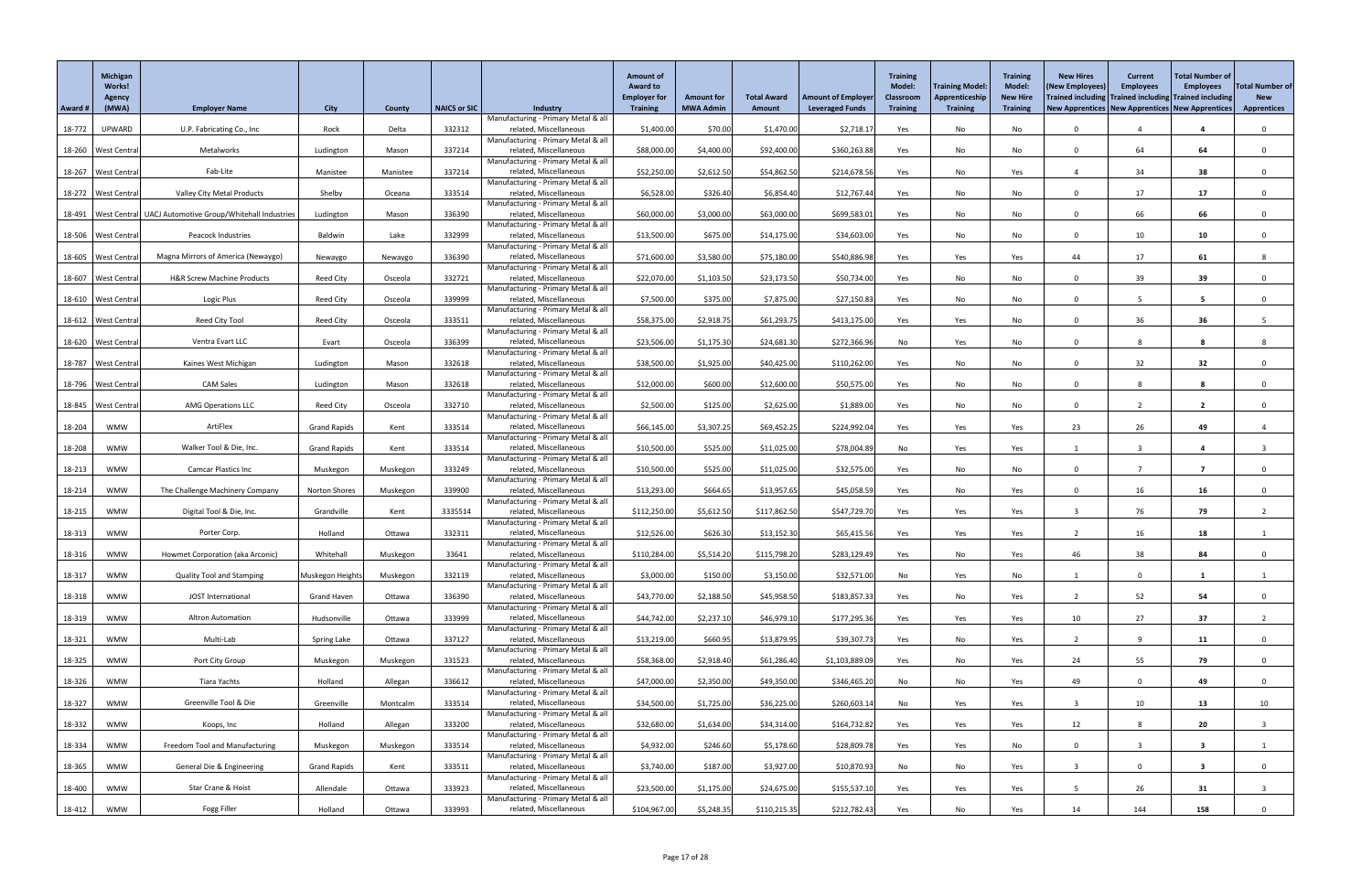|         | Michigan<br><b>Works!</b><br><b>Agency</b> |                                               |                      |          |                     |                                                               | <b>Amount of</b><br><b>Award to</b><br><b>Employer for</b> | <b>Amount for</b> | <b>Total Award</b> | <b>Amount of Employer</b> | <b>Training</b><br><b>Model:</b><br><b>Classroom</b> | <b>Training Model:</b><br>Apprenticeship | <b>Training</b><br><b>Model:</b><br><b>New Hire</b> | <b>New Hires</b><br>(New Employees)<br>Trained including Trained including Trained including | <b>Current</b><br><b>Employees</b> | <b>Total Number of</b><br><b>Employees</b> | <b>Total Number of</b><br><b>New</b> |
|---------|--------------------------------------------|-----------------------------------------------|----------------------|----------|---------------------|---------------------------------------------------------------|------------------------------------------------------------|-------------------|--------------------|---------------------------|------------------------------------------------------|------------------------------------------|-----------------------------------------------------|----------------------------------------------------------------------------------------------|------------------------------------|--------------------------------------------|--------------------------------------|
| Award # | (MWA)                                      | <b>Employer Name</b>                          | <b>City</b>          | County   | <b>NAICS or SIC</b> | <b>Industry</b><br>Manufacturing - Primary Metal & all        | <b>Training</b>                                            | <b>MWA Admin</b>  | Amount             | <b>Leveraged Funds</b>    | <b>Training</b>                                      | <b>Training</b>                          | <b>Training</b>                                     | New Apprentices   New Apprentices   New Apprentices                                          |                                    |                                            | <b>Apprentices</b>                   |
| 18-419  | <b>WMW</b>                                 | Ranir                                         | <b>Grand Rapids</b>  | Kent     | 339994              | related, Miscellaneous                                        | \$39,309.00                                                | \$1,965.45        | \$41,274.45        | \$80,235.16               | Yes                                                  | No                                       | Yes                                                 | 10                                                                                           | 20                                 | 30 <sub>o</sub>                            | $\mathbf{0}$                         |
| 18-449  | <b>WMW</b>                                 | <b>K&amp;W Tool and Machine</b>               | Greenville           | Montcalm | 332710              | Manufacturing - Primary Metal & all<br>related, Miscellaneous | \$9,750.00                                                 | \$487.50          | \$10,237.50        | \$64,584.00               | No                                                   | Yes                                      | Yes                                                 |                                                                                              | $\overline{2}$                     | 5                                          |                                      |
|         |                                            |                                               |                      |          |                     | Manufacturing - Primary Metal & all                           |                                                            |                   |                    |                           |                                                      |                                          |                                                     |                                                                                              |                                    |                                            |                                      |
| 18-457  | <b>WMW</b>                                 | Nuvar                                         | Holland              | Allegan  | 337214              | related, Miscellaneous<br>Manufacturing - Primary Metal & all | \$22,500.00                                                | \$1,125.00        | \$23,625.00        | \$74,346.32               | Yes                                                  | No                                       | Yes                                                 | 15                                                                                           |                                    | 19                                         |                                      |
| 18-468  | <b>WMW</b>                                 | Ropes Courses                                 | Allegan              | Allegan  | 332312              | related, Miscellaneous                                        | \$34,195.00                                                | \$1,709.75        | \$35,904.75        | \$79,794.37               | Yes                                                  | No                                       | Yes                                                 | 14                                                                                           | 10                                 | 24                                         |                                      |
| 18-475  | <b>WMW</b>                                 | <b>Trans-Matic Mfg Co</b>                     | Holland              | Allegan  | 336370              | Manufacturing - Primary Metal & all<br>related, Miscellaneous | \$26,920.00                                                | \$1,346.00        | \$28,266.00        | \$75,812.00               | Yes                                                  | No                                       | Yes                                                 | $\Omega$                                                                                     | 22                                 | 22                                         |                                      |
|         |                                            |                                               |                      |          | 332710              | Manufacturing - Primary Metal & all<br>related, Miscellaneous |                                                            | \$225.00          |                    |                           |                                                      |                                          |                                                     |                                                                                              |                                    |                                            |                                      |
| 18-479  | <b>WMW</b>                                 | JSK Specialties, Inc                          | Zeeland              | Ottawa   |                     | Manufacturing - Primary Metal & all                           | \$4,500.00                                                 |                   | \$4,725.00         | \$11,253.00               | Yes                                                  | No                                       | Yes                                                 |                                                                                              |                                    | 4                                          |                                      |
| 18-486  | <b>WMW</b>                                 | <b>ADAC Automotive</b>                        | Muskegon             | Muskegon | 336399              | related, Miscellaneous<br>Manufacturing - Primary Metal & all | \$31,085.00                                                | \$1,554.25        | \$32,639.25        | \$99,802.64               | Yes                                                  | Yes                                      | Yes                                                 |                                                                                              | 33                                 | 36                                         |                                      |
| 18-493  | <b>WMW</b>                                 | MEC                                           | <b>Byron Center</b>  | Kent     | 3531                | related, Miscellaneous                                        | \$38,759.00                                                | \$1,937.95        | \$40,696.95        | \$77,534.85               | Yes                                                  | Yes                                      | Yes                                                 | 19                                                                                           | 23                                 | 42                                         |                                      |
| 18-507  | <b>WMW</b>                                 | Koppel Industries                             | <b>Norton Shores</b> | Muskegon | 332710              | Manufacturing - Primary Metal & all<br>related, Miscellaneous | \$6,663.50                                                 | \$333.18          | \$6,996.68         | \$13,810.48               | Yes                                                  | No                                       | No                                                  | $\Omega$                                                                                     |                                    | 4                                          |                                      |
|         |                                            |                                               |                      |          |                     | Manufacturing - Primary Metal & all                           |                                                            |                   |                    |                           |                                                      |                                          |                                                     |                                                                                              |                                    |                                            |                                      |
| 18-511  | <b>WMW</b>                                 | <b>Bradford White</b>                         | Middleville          | Barry    | 335228              | related, Miscellaneous<br>Manufacturing - Primary Metal & all | \$86,250.00                                                | \$4,312.50        | \$90,562.50        | \$236,325.00              | No                                                   | No                                       | Yes                                                 | 68                                                                                           |                                    | 68                                         | $\Omega$                             |
| 18-516  | <b>WMW</b>                                 | Firstronic                                    | <b>Grand Rapids</b>  | Kent     | 334418              | related, Miscellaneous<br>Manufacturing - Primary Metal & all | \$84,375.00                                                | \$4,218.75        | \$88,593.75        | \$29,273.77               | Yes                                                  | No                                       | Yes                                                 | 29                                                                                           | 38                                 | 67                                         |                                      |
| 18-520  | <b>WMW</b>                                 | <b>Metal Flow</b>                             | Holland              | Ottawa   | 332111              | related, Miscellaneous                                        | \$16,380.00                                                | \$819.00          | \$17,199.00        | \$94,397.33               | Yes                                                  | Yes                                      | No                                                  | $\Omega$                                                                                     | 28                                 | 28                                         |                                      |
| 18-527  | <b>WMW</b>                                 | <b>TNR Machine</b>                            | Dowling              | Barry    | 332312              | Manufacturing - Primary Metal & all<br>related, Miscellaneous | \$10,538.00                                                | \$526.90          | \$11,064.90        | \$69,994.25               | Yes                                                  | No                                       | Yes                                                 |                                                                                              | $\Omega$                           | 9                                          |                                      |
|         |                                            |                                               |                      |          |                     | Manufacturing - Primary Metal & all                           |                                                            |                   |                    |                           |                                                      |                                          |                                                     |                                                                                              |                                    |                                            |                                      |
| 18-532  | WMW                                        | <b>Portland Products</b>                      | Portland             | Ionia    | 336370              | related, Miscellaneous<br>Manufacturing - Primary Metal & all | \$25,070.00                                                | \$1,253.50        | \$26,323.50        | \$50,211.69               | Yes                                                  | No                                       | Yes                                                 | 13                                                                                           |                                    | 22                                         |                                      |
| 18-537  | <b>WMW</b>                                 | The Eagle Group                               | Greenville           | Montcalm | 332420              | related, Miscellaneous<br>Manufacturing - Primary Metal & all | \$11,370.00                                                | \$568.50          | \$11,938.50        | \$22,790.09               | Yes                                                  | No                                       | Yes                                                 |                                                                                              |                                    | 12                                         |                                      |
| 18-539  | <b>WMW</b>                                 | Material Transfer & Storage                   | Allegan              | Allegan  | 3339222             | related, Miscellaneous                                        | \$28,500.00                                                | \$1,425.00        | \$29,925.00        | \$138,321.8               | Yes                                                  | No                                       | Yes                                                 |                                                                                              | 15                                 | 19                                         |                                      |
| 18-541  | <b>WMW</b>                                 | Die-Tech + Engineering                        | <b>Grand Rapids</b>  | Kent     | 333514              | Manufacturing - Primary Metal & all<br>related, Miscellaneous | \$22,500.00                                                | \$1,125.00        | \$23,625.00        | \$175,500.00              | No                                                   | Yes                                      | Yes                                                 |                                                                                              |                                    |                                            |                                      |
|         |                                            |                                               |                      |          |                     | Manufacturing - Primary Metal & all                           |                                                            |                   |                    |                           |                                                      |                                          |                                                     |                                                                                              |                                    |                                            |                                      |
| 18-543  | <b>WMW</b>                                 | Titan Tool + Die                              | <b>Norton Shores</b> | Muskegon | 333514              | related, Miscellaneous<br>Manufacturing - Primary Metal & all | \$9,000.00                                                 | \$450.00          | \$9,450.00         | \$98,686.00               | No                                                   | Yes                                      | No                                                  |                                                                                              |                                    | -3                                         |                                      |
| 18-550  | <b>WMW</b>                                 | <b>Reliance Finishing</b>                     | <b>Grand Rapids</b>  | Kent     | 332812              | related, Miscellaneous<br>Manufacturing - Primary Metal & all | \$4,826.00                                                 | \$241.30          | \$5,067.30         | \$15,879.40               | Yes                                                  | No                                       | No                                                  |                                                                                              |                                    |                                            |                                      |
| 18-561  | <b>WMW</b>                                 | Fleetwood Group                               | Holland              | Ottawa   | 337127              | related, Miscellaneous                                        | \$8,495.00                                                 | \$424.75          | \$8,919.75         | \$23,338.94               | Yes                                                  | No                                       | No                                                  | $\cap$                                                                                       | 6                                  |                                            |                                      |
| 18-568  | <b>WMW</b>                                 | Swoboda                                       | Kentwood             | Kent     | 336310              | Manufacturing - Primary Metal & all<br>related, Miscellaneous | \$22,590.00                                                | \$1,129.50        | \$23,719.50        | \$105,485.25              | Yes                                                  | Yes                                      | Yes                                                 |                                                                                              | 18                                 | 22                                         |                                      |
|         |                                            |                                               |                      |          |                     | Manufacturing - Primary Metal & all                           |                                                            |                   |                    |                           |                                                      |                                          |                                                     |                                                                                              |                                    |                                            |                                      |
| 18-570  | <b>WMW</b>                                 | Pridgeon and Clay                             | <b>Grand Rapids</b>  | Kent     | 336370              | related, Miscellaneous<br>Manufacturing - Primary Metal & all | \$67,875.00                                                | \$3,393.75        | \$71,268.75        | \$209,259.91              | No                                                   | No                                       | Yes                                                 | 47                                                                                           |                                    | 47                                         |                                      |
| 18-575  | <b>WMW</b>                                 | Anderson Global                               | Muskegon Heights     | Muskegon | 332721              | related, Miscellaneous<br>Manufacturing - Primary Metal & all | \$84,000.00                                                | \$4,200.00        | \$88,200.00        | \$473,652.96              | Yes                                                  | Yes                                      | Yes                                                 |                                                                                              | 54                                 | 59                                         |                                      |
| 18-576  | <b>WMW</b>                                 | <b>Micron Manufacturing</b>                   | <b>Grand Rapids</b>  | Kent     | 332721              | related, Miscellaneous                                        | \$33,112.00                                                | \$1,655.60        | \$34,767.60        | \$101,105.52              | Yes                                                  | Yes                                      | Yes                                                 |                                                                                              | 27                                 | 31                                         |                                      |
| 18-579  | <b>WMW</b>                                 | ODL                                           | Zeeland              | Ottawa   | 339900              | Manufacturing - Primary Metal & all<br>related, Miscellaneous | \$36,000.00                                                | \$1,800.00        | \$37,800.00        | \$107,838.30              | Yes                                                  | No                                       | Yes                                                 |                                                                                              | 39                                 | 40                                         |                                      |
|         |                                            |                                               |                      |          |                     | Manufacturing - Primary Metal & all                           |                                                            |                   |                    |                           |                                                      |                                          |                                                     |                                                                                              |                                    |                                            |                                      |
| 18-580  | <b>WMW</b>                                 | Chassix, Inc                                  | Montague             | Muskegon | 336330              | related, Miscellaneous<br>Manufacturing - Primary Metal & all | \$17,754.00                                                | \$887.70          | \$18,641.70        | \$116,085.00              | Yes                                                  | Yes                                      | No                                                  | $\Omega$                                                                                     | 12                                 | 12                                         |                                      |
| 18-581  | <b>WMW</b>                                 | <b>Aspen Surgical Products</b>                | Caledonia            | Kent     | 3391                | related, Miscellaneous<br>Manufacturing - Primary Metal & all | \$72,915.00                                                | \$3,645.75        | \$76,560.75        | \$148,547.0               | Yes                                                  | No                                       | Yes                                                 | 29                                                                                           | 26                                 | 55                                         | $\Omega$                             |
| 18-582  | WMW                                        | Metal Technologies-Ravenna Ductile Iron Plant | Ravenna              | Muskegon | 331511              | related, Miscellaneous                                        | \$18,000.00                                                | \$900.00          | \$18,900.00        | \$43,264.00               | No                                                   | Yes                                      | Yes                                                 | 10                                                                                           |                                    | 11                                         |                                      |
| 18-583  | <b>WMW</b>                                 | K-Line Industries                             | Holland              | Ottawa   | 332999              | Manufacturing - Primary Metal & all<br>related, Miscellaneous | \$14,946.00                                                | \$747.30          | \$15,693.30        | \$43,124.00               | Yes                                                  | No                                       | No                                                  |                                                                                              | 12                                 | 12                                         |                                      |
|         |                                            |                                               |                      |          |                     | Manufacturing - Primary Metal & all                           |                                                            |                   |                    |                           |                                                      |                                          |                                                     |                                                                                              |                                    |                                            |                                      |
| 18-586  | <b>WMW</b>                                 | Johnson Technology                            | Muskegon             | Muskegon | 336412              | related, Miscellaneous<br>Manufacturing - Primary Metal & all | \$56,040.00                                                | \$2,802.00        | \$58,842.00        | \$314,674.54              | Yes                                                  | Yes                                      | Yes                                                 | 20                                                                                           | 30                                 | 50                                         |                                      |
| 18-588  | <b>WMW</b>                                 | <b>Gentex Corporation</b>                     | Zeeland              | Ottawa   | 335310              | related, Miscellaneous<br>Manufacturing - Primary Metal & all | \$49,500.00                                                | \$2,475.00        | \$51,975.00        | \$315,315.77              | Yes                                                  | Yes                                      | Yes                                                 | 10                                                                                           | 16                                 | 26                                         |                                      |
| 18-589  | <b>WMW</b>                                 | Jireh Metal Products                          | Grandville           | Kent     | 332119              | related, Miscellaneous                                        | \$11,000.00                                                | \$550.00          | \$11,550.00        | \$22,697.40               | Yes                                                  | Yes                                      | No                                                  |                                                                                              | 8                                  | 9                                          |                                      |
| 18-603  | <b>WMW</b>                                 | <b>Crandall Office Furniture</b>              | Greenville           | Montcalm | 337214              | Manufacturing - Primary Metal & all<br>related, Miscellaneous | \$5,405.00                                                 | \$270.25          | \$5,675.25         | \$65,897.00               | Yes                                                  | No                                       | No                                                  |                                                                                              |                                    | -5                                         |                                      |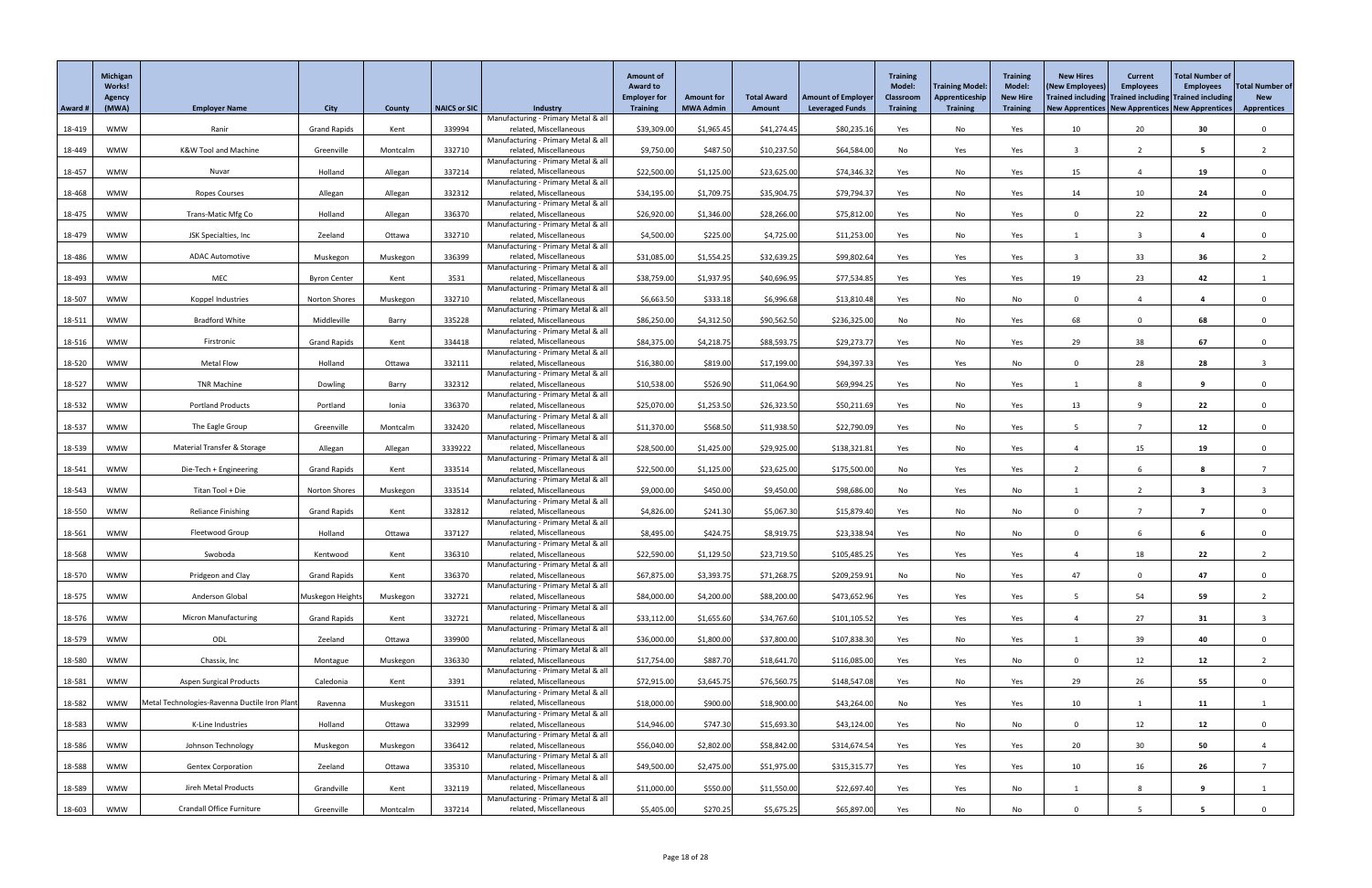|         | Michigan<br>Works!<br><b>Agency</b> |                                           |                     |           |                     |                                                               | <b>Amount of</b><br><b>Award to</b><br><b>Employer for</b> | <b>Amount for</b> | <b>Total Award</b> | <b>Amount of Employer</b> | <b>Training</b><br><b>Model:</b><br><b>Classroom</b> | Training Model:<br>Apprenticeship | <b>Training</b><br><b>Model:</b><br><b>New Hire</b> | <b>New Hires</b><br>(New Employees)<br>Trained including Trained including Trained including | <b>Current</b><br><b>Employees</b> | <b>Total Number of</b><br><b>Employees</b> | <b>Total Number of</b><br><b>New</b> |
|---------|-------------------------------------|-------------------------------------------|---------------------|-----------|---------------------|---------------------------------------------------------------|------------------------------------------------------------|-------------------|--------------------|---------------------------|------------------------------------------------------|-----------------------------------|-----------------------------------------------------|----------------------------------------------------------------------------------------------|------------------------------------|--------------------------------------------|--------------------------------------|
| Award # | (MWA)                               | <b>Employer Name</b>                      | <b>City</b>         | County    | <b>NAICS or SIC</b> | <b>Industry</b><br>Manufacturing - Primary Metal & all        | <b>Training</b>                                            | <b>MWA Admin</b>  | <b>Amount</b>      | <b>Leveraged Funds</b>    | <b>Training</b>                                      | <b>Training</b>                   | <b>Training</b>                                     | New Apprentices   New Apprentices   New Apprentices                                          |                                    |                                            | <b>Apprentices</b>                   |
| 18-604  | <b>WMW</b>                          | <b>Next Level Manufacturing</b>           | Jenison             | Ottawa    | 333517              | related, Miscellaneous                                        | \$12,607.00                                                | \$630.35          | \$13,237.35        | \$127,808.5               | Yes                                                  | Yes                               | No                                                  | $\Omega$                                                                                     | 14                                 | 14                                         |                                      |
| 18-617  | <b>WMW</b>                          | Scherdel Sales & Technology               | Muskegon            | Muskegon  | 332613              | Manufacturing - Primary Metal & all<br>related, Miscellaneous | \$30,776.00                                                | \$1,538.80        | \$32,314.80        | \$164,354.15              | Yes                                                  | No                                | Yes                                                 | -8                                                                                           | 45                                 | 53                                         | $\Omega$                             |
|         |                                     |                                           |                     |           |                     | Manufacturing - Primary Metal & all                           |                                                            |                   |                    |                           |                                                      |                                   |                                                     |                                                                                              |                                    |                                            |                                      |
| 18-621  | <b>WMW</b>                          | <b>Dynamic Conveyor Corporation</b>       | Muskegon            | Muskegon  | 3535                | related, Miscellaneous<br>Manufacturing - Primary Metal & all | \$12,180.00                                                | \$609.00          | \$12,789.00        | \$26,179.88               | Yes                                                  | No                                | Yes                                                 |                                                                                              | q                                  | 11                                         | $\Omega$                             |
| 18-630  | <b>WMW</b>                          | <b>Emerald Corporation</b>                | <b>Grand Rapids</b> | Kent      | 336300              | related, Miscellaneous                                        | \$10,617.00                                                | \$530.85          | \$11,147.85        | \$47,308.50               | Yes                                                  | No                                | Yes                                                 |                                                                                              |                                    |                                            | $\Omega$                             |
| 18-631  | <b>WMW</b>                          | Lakeland Finishing Corp.                  | <b>Grand Rapids</b> | Kent      | 336360              | Manufacturing - Primary Metal & all<br>related, Miscellaneous | \$11,409.00                                                | \$570.45          | \$11,979.45        | \$26,211.18               | Yes                                                  | No                                | Yes                                                 |                                                                                              |                                    | 10                                         |                                      |
|         | <b>WMW</b>                          |                                           |                     |           |                     | Manufacturing - Primary Metal & all<br>related, Miscellaneous |                                                            | \$725.50          |                    |                           |                                                      |                                   |                                                     |                                                                                              |                                    |                                            |                                      |
| 18-633  |                                     | <b>Stone Fox Staffing</b>                 | <b>Grand Rapids</b> | Kent      | 333515              | Manufacturing - Primary Metal & all                           | \$14,510.00                                                |                   | \$15,235.50        | \$51,361.46               | Yes                                                  | No                                | Yes                                                 |                                                                                              |                                    | 11                                         | $\Omega$                             |
| 18-636  | <b>WMW</b>                          | Parker Hannifin Corporation               | Otsego              | Allegan   | 332912              | related, Miscellaneous<br>Manufacturing - Primary Metal & all | \$3,000.00                                                 | \$150.00          | \$3,150.00         | \$42,728.00               | No                                                   | Yes                               | No                                                  |                                                                                              | $\Omega$                           |                                            |                                      |
| 18-637  | WMW                                 | <b>Parker Hannifin Corporation</b>        | Richland            | Kalamazoo | 332912              | related, Miscellaneous                                        | \$3,000.00                                                 | \$150.00          | \$3,150.00         | \$45,686.50               | No                                                   | Yes                               | No                                                  | $\Omega$                                                                                     |                                    |                                            |                                      |
| 18-641  | <b>WMW</b>                          | <b>Grand Rapids Chair Company</b>         | <b>Byron Center</b> | Kent      | 337127              | Manufacturing - Primary Metal & all<br>related, Miscellaneous | \$26,396.00                                                | \$1,319.80        | \$27,715.80        | \$51,227.41               | Yes                                                  | No                                | Yes                                                 |                                                                                              | 33                                 | 40                                         | $\Omega$                             |
|         |                                     |                                           |                     |           |                     | Manufacturing - Primary Metal & all                           |                                                            |                   |                    |                           |                                                      |                                   |                                                     |                                                                                              |                                    |                                            |                                      |
| 18-646  | <b>WMW</b>                          | Action Mold and Machining Inc             | <b>Grand Rapids</b> | Kent      | 333514              | related, Miscellaneous<br>Manufacturing - Primary Metal & all | \$22,300.00                                                | \$1,115.00        | \$23,415.00        | \$125,607.55              | Yes                                                  | No                                | Yes                                                 |                                                                                              | 17                                 | 19                                         | $\Omega$                             |
| 18-647  | <b>WMW</b>                          | Middleville Tool & Die                    | Middleville         | Barry     | 333514              | related, Miscellaneous                                        | \$44,029.00                                                | \$2,201.45        | \$46,230.45        | \$163,878.95              | Yes                                                  | Yes                               | Yes                                                 | 31                                                                                           | 14                                 | 45                                         |                                      |
| 18-650  | <b>WMW</b>                          | DeWys Manufacturing Inc                   | Marne               | Ottawa    | 332321              | Manufacturing - Primary Metal & all<br>related, Miscellaneous | \$23,152.00                                                | \$1,157.60        | \$24,309.60        | \$195,149.19              | Yes                                                  | No                                | Yes                                                 |                                                                                              | 24                                 | 30                                         |                                      |
| 18-668  | <b>WMW</b>                          | Shape Corp.                               | <b>Grand Haven</b>  | Ottawa    | 332312              | Manufacturing - Primary Metal & all<br>related, Miscellaneous | \$38,768.00                                                | \$1,938.40        | \$40,706.40        | \$290,101.98              | Yes                                                  | Yes                               | Yes                                                 |                                                                                              | 50                                 | 56                                         |                                      |
|         |                                     |                                           |                     |           |                     | Manufacturing - Primary Metal & all                           |                                                            |                   |                    |                           |                                                      |                                   |                                                     |                                                                                              |                                    |                                            |                                      |
| 18-673  | <b>WMW</b>                          | <b>Bucher Hydraulics</b>                  | <b>Grand Rapids</b> | Kent      | 333996              | related, Miscellaneous<br>Manufacturing - Primary Metal & all | \$22,520.00                                                | \$1,126.00        | \$23,646.00        | \$142,980.20              | Yes                                                  | No                                | Yes                                                 |                                                                                              | 15                                 | 22                                         |                                      |
| 18-675  | <b>WMW</b>                          | Michigan Spring and Stamping              | Muskegon            | Muskegon  | 3495                | related, Miscellaneous                                        | \$50,983.00                                                | \$2,549.15        | \$53,532.15        | \$162,713.12              | Yes                                                  | Yes                               | Yes                                                 |                                                                                              | 59                                 | 64                                         |                                      |
| 18-679  | <b>WMW</b>                          | Eclipse Tool & Die, Inc                   | Wayland             | Allegan   | 333511              | Manufacturing - Primary Metal & all<br>related, Miscellaneous | \$6,303.00                                                 | \$315.15          | \$6,618.15         | \$46,856.05               | Yes                                                  | Yes                               | Yes                                                 |                                                                                              |                                    |                                            |                                      |
| 18-685  | <b>WMW</b>                          | <b>Specialty Tooling Systems</b>          | <b>Grand Rapids</b> | Kent      | 333518              | Manufacturing - Primary Metal & all<br>related, Miscellaneous | \$37,890.00                                                | \$1,894.50        | \$39,784.50        | \$73,778.13               | No                                                   | No                                | Yes                                                 | 26                                                                                           | $\Omega$                           | 26                                         | $\Omega$                             |
|         |                                     |                                           |                     |           |                     | Manufacturing - Primary Metal & all                           |                                                            |                   |                    |                           |                                                      |                                   |                                                     |                                                                                              |                                    |                                            |                                      |
| 18-691  | <b>WMW</b>                          | <b>High Point Electric</b>                | Belmont             | Kent      | 335999              | related, Miscellaneous<br>Manufacturing - Primary Metal & all | \$12,000.00                                                | \$600.00          | \$12,600.00        | \$110,165.71              | No                                                   | Yes                               | No                                                  | $\Omega$                                                                                     |                                    |                                            |                                      |
| 18-692  | <b>WMW</b>                          | <b>Engineered Tooling Systems</b>         | Walker              | Kent      | 333514              | related, Miscellaneous                                        | \$4,500.00                                                 | \$225.00          | \$4,725.00         | \$30,000.00               | No                                                   | No                                | Yes                                                 |                                                                                              | $\Omega$                           |                                            |                                      |
| 18-693  | <b>WMW</b>                          | Medbio, Inc                               | <b>Grand Rapids</b> | Kent      | 333220              | Manufacturing - Primary Metal & all<br>related, Miscellaneous | \$26,200.00                                                | \$1,310.00        | \$27,510.00        | \$45,711.70               | Yes                                                  | No                                | Yes                                                 | 12                                                                                           | 12                                 | 24                                         | $\Omega$                             |
|         |                                     |                                           |                     |           |                     | Manufacturing - Primary Metal & all                           |                                                            |                   |                    |                           |                                                      |                                   |                                                     | $\Omega$                                                                                     | $\Omega$                           |                                            |                                      |
| 18-702  | <b>WMW</b>                          | <b>BCN Techincal Services, inc</b>        | Hastings            | Barry     | 333518              | related, Miscellaneous<br>Manufacturing - Primary Metal & all | \$12,750.00                                                | \$637.50          | \$13,387.50        | \$38,930.00               | No                                                   | No                                | Yes                                                 |                                                                                              |                                    |                                            |                                      |
| 18-705  | <b>WMW</b>                          | <b>TGW Systems</b>                        | <b>Grand Rapids</b> | Kent      | 333922              | related, Miscellaneous<br>Manufacturing - Primary Metal & all | \$18,000.00                                                | \$900.00          | \$18,900.00        | \$82,729.71               | No                                                   | Yes                               | Yes                                                 | 11                                                                                           | $\Omega$                           | 11                                         |                                      |
| 18-707  | <b>WMW</b>                          | Lacks Enterprises, inc                    | <b>Grand Rapids</b> | Kent      | 336390              | related, Miscellaneous                                        | \$64,556.00                                                | \$3,227.80        | \$67,783.80        | \$74,854.29               | Yes                                                  | No                                | Yes                                                 | 40                                                                                           | 58                                 | 98                                         | $\Omega$                             |
| 18-711  | <b>WMW</b>                          | Thierica, inc                             | <b>Grand Rapids</b> | Kent      | 336399              | Manufacturing - Primary Metal & all<br>related, Miscellaneous | \$49,875.00                                                | \$2,493.75        | \$52,368.75        | \$108,482.28              | Yes                                                  | No                                | Yes                                                 | 29                                                                                           | 17                                 | 46                                         | $\Omega$                             |
|         |                                     |                                           |                     |           |                     | Manufacturing - Primary Metal & all                           |                                                            |                   |                    |                           |                                                      |                                   |                                                     |                                                                                              |                                    |                                            |                                      |
| 18-712  | <b>WMW</b>                          | <b>Autocam Precision Components Group</b> | Kentwood            | Kent      | 332721              | related, Miscellaneous<br>Manufacturing - Primary Metal & all | \$33,371.00                                                | \$1,668.55        | \$35,039.55        | \$247,537.57              | Yes                                                  | Yes                               | No                                                  | $\Omega$                                                                                     | 11                                 | 20                                         | 9                                    |
| 18-718  | <b>WMW</b>                          | <b>Genzink Steel</b>                      | Holland             | Allegan   | 332312              | related, Miscellaneous<br>Manufacturing - Primary Metal & all | \$69,894.00                                                | \$3,494.70        | \$73,388.70        | \$161,082.9               | Yes                                                  | No                                | Yes                                                 | 11                                                                                           | 60                                 | 71                                         |                                      |
| 18-720  | <b>WMW</b>                          | ITW Powertrain Metals (ITW Drawform)      | Zeeland             | Ottawa    | 336370              | related, Miscellaneous                                        | \$40,876.00                                                | \$2,043.80        | \$42,919.80        | \$549,277.08              | Yes                                                  | Yes                               | Yes                                                 |                                                                                              | 39                                 | 46                                         |                                      |
| 18-725  | <b>WMW</b>                          | Yanfeng                                   | Holland             | Allegan   | 336360              | Manufacturing - Primary Metal & all<br>related, Miscellaneous | \$16,680.00                                                | \$834.00          | \$17,514.00        | \$103,806.18              | Yes                                                  | No                                | Yes                                                 |                                                                                              | Q                                  | 14                                         | $\Omega$                             |
|         |                                     |                                           |                     |           |                     | Manufacturing - Primary Metal & all                           |                                                            |                   |                    |                           |                                                      |                                   |                                                     |                                                                                              |                                    |                                            |                                      |
| 18-726  | <b>WMW</b>                          | L-3 Combat Propulsion Systems             | Muskegon            | Muskegon  | 336992              | related, Miscellaneous<br>Manufacturing - Primary Metal & all | \$39,232.00                                                | \$1,961.60        | \$41,193.60        | \$79,564.40               | Yes                                                  | No                                | Yes                                                 |                                                                                              | 64                                 | 69                                         |                                      |
| 18-733  | <b>WMW</b>                          | Cascade Die Casting Group - Great Lakes   | Sparta              | Kent      | 331523              | related, Miscellaneous                                        | \$9,474.00                                                 | \$473.70          | \$9,947.70         | \$63,804.72               | Yes                                                  | No                                | Yes                                                 |                                                                                              |                                    | 9                                          | $\Omega$                             |
| 18-736  | <b>WMW</b>                          | Autodie LLC                               | <b>Grand Rapids</b> | Kent      | 332721              | Manufacturing - Primary Metal & all<br>related, Miscellaneous | \$68,378.00                                                | \$3,418.90        | \$71,796.90        | \$229,145.18              | Yes                                                  | Yes                               | Yes                                                 | 6                                                                                            | 47                                 | 53                                         | 5                                    |
| 18-741  | <b>WMW</b>                          | Key Gas Components, Inc                   | Allegan             | Allegan   | 332996              | Manufacturing - Primary Metal & all<br>related, Miscellaneous | \$15,370.00                                                | \$768.50          | \$16,138.50        | \$41,695.52               | Yes                                                  | No                                | Yes                                                 |                                                                                              | 20                                 | 25                                         | $\Omega$                             |
|         |                                     | Stampede Die and Engineering (Stampeded   |                     |           |                     | Manufacturing - Primary Metal & all                           |                                                            |                   |                    |                           |                                                      |                                   |                                                     |                                                                                              |                                    |                                            |                                      |
| 18-807  | <b>WMW</b>                          | Die Corp)                                 | Wayland             | Allegan   | 332900              | related, Miscellaneous                                        | \$21,567.00                                                | \$1,078.35        | \$22,645.35        | \$90,954.15               | Yes                                                  | No                                | Yes                                                 | 12                                                                                           |                                    | 16                                         | 0                                    |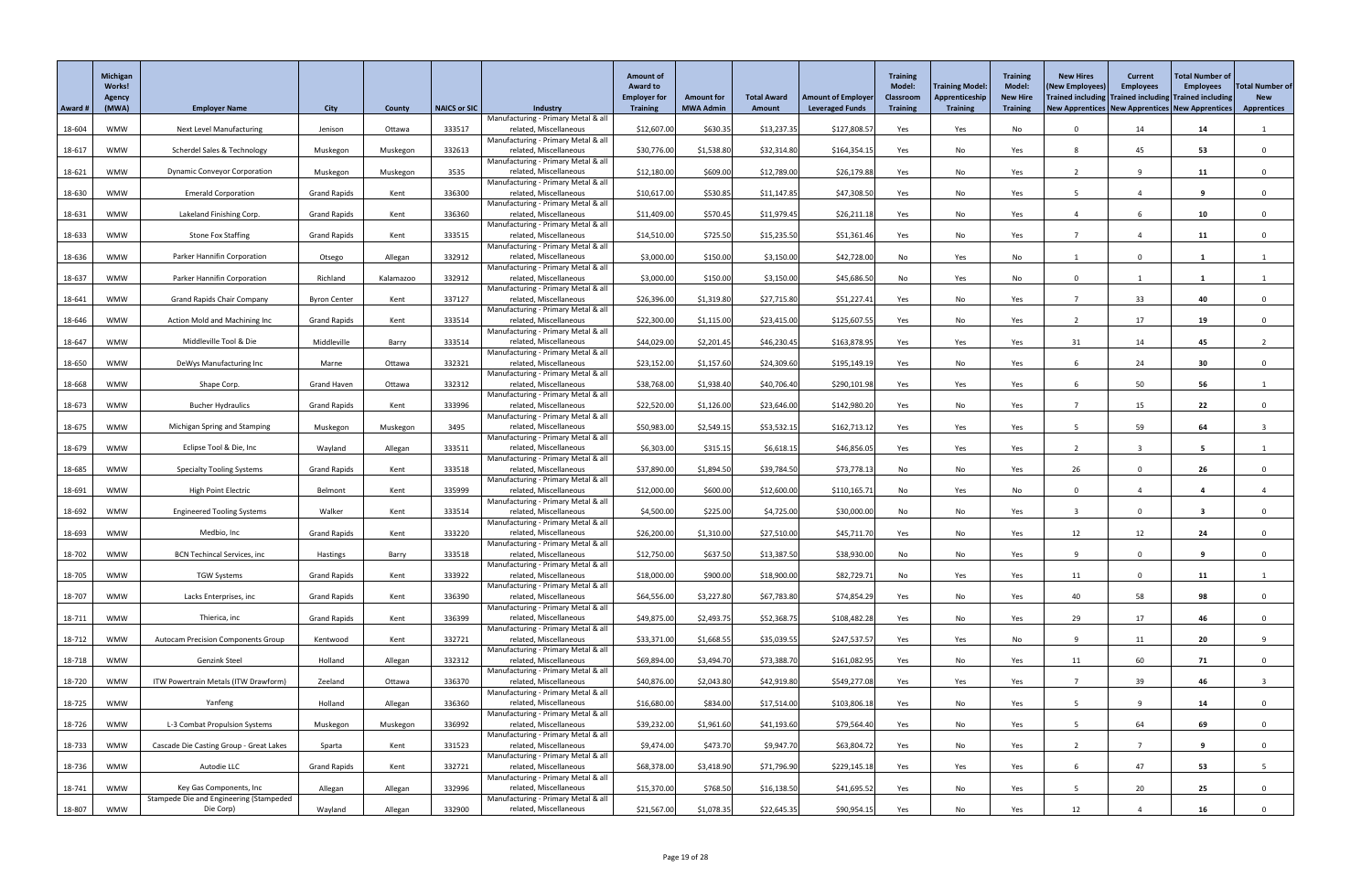|          | Michigan<br><b>Works!</b> |                                             |                         |               |                     |                                                               | <b>Amount of</b><br><b>Award to</b>    |                                       |                              |                                                     | <b>Training</b><br><b>Model:</b>    | <b>Training Model:</b>            | <b>Training</b><br><b>Model:</b>   | <b>New Hires</b><br>(New Employees)                                                                          | <b>Current</b><br><b>Employees</b> | <b>Total Number of</b><br><b>Employees</b> | <b>Total Number of</b>           |
|----------|---------------------------|---------------------------------------------|-------------------------|---------------|---------------------|---------------------------------------------------------------|----------------------------------------|---------------------------------------|------------------------------|-----------------------------------------------------|-------------------------------------|-----------------------------------|------------------------------------|--------------------------------------------------------------------------------------------------------------|------------------------------------|--------------------------------------------|----------------------------------|
| Award #  | <b>Agency</b><br>(MWA)    | <b>Employer Name</b>                        | <b>City</b>             | <b>County</b> | <b>NAICS or SIC</b> | <b>Industry</b>                                               | <b>Employer for</b><br><b>Training</b> | <b>Amount for</b><br><b>MWA Admin</b> | <b>Total Award</b><br>Amount | <b>Amount of Employer</b><br><b>Leveraged Funds</b> | <b>Classroom</b><br><b>Training</b> | Apprenticeship<br><b>Training</b> | <b>New Hire</b><br><b>Training</b> | Trained including Trained including Trained including<br>New Apprentices   New Apprentices   New Apprentices |                                    |                                            | <b>New</b><br><b>Apprentices</b> |
| 18-808   | <b>WMW</b>                | <b>Advanced Tooling Systems</b>             | <b>Comstock Park</b>    | Kent          | 333514              | Manufacturing - Primary Metal & all<br>related, Miscellaneous | \$21,750.00                            | \$1,087.50                            | \$22,837.50                  | \$182,488.61                                        | No                                  | Yes                               | Yes                                |                                                                                                              |                                    | 13                                         |                                  |
|          |                           | CTC Acquisition Company, LLC dba Grand      |                         |               |                     | Manufacturing - Primary Metal & all                           |                                        |                                       |                              |                                                     |                                     |                                   |                                    |                                                                                                              |                                    |                                            |                                  |
| 18-810   | <b>WMW</b>                | Rapids Controls, LLC                        | Rockford                | Kent          | 336360              | related, Miscellaneous<br>Manufacturing - Primary Metal & all | \$18,130.00                            | \$906.50                              | \$19,036.50                  | \$95,024.0                                          | Yes                                 | No                                | Yes                                |                                                                                                              | 10                                 | 15                                         |                                  |
| 18-815   | <b>WMW</b>                | Cascade Die Casting Group - Mid State       | <b>Grand Rapids</b>     | Kent          | 331523              | related, Miscellaneous<br>Manufacturing - Primary Metal & all | \$9,360.00                             | \$468.00                              | \$9,828.00                   | \$24,333.30                                         | Yes                                 | No                                | Yes                                |                                                                                                              |                                    | - 7                                        |                                  |
| 18-819   | <b>WMW</b>                | L & W Engineering (Plant 3)                 | Holland                 | Ottawa        | 336370              | related, Miscellaneous                                        | \$5,388.00                             | \$269.40                              | \$5,657.40                   | \$247,691.00                                        | Yes                                 | No                                | Yes                                |                                                                                                              |                                    |                                            |                                  |
| 18-820   | <b>WMW</b>                | DME - Milacron                              | Greenville              | Montcalm      | 333511              | Manufacturing - Primary Metal & all<br>related, Miscellaneous | \$107,475.00                           | \$5,373.75                            | \$112,848.75                 | \$385,856.30                                        | Yes                                 | No                                | Yes                                | 18                                                                                                           | 62                                 | 80                                         |                                  |
| 18-823   | <b>WMW</b>                | <b>Comfort Research</b>                     | <b>Grand Rapids</b>     | Kent          | 337121              | Manufacturing - Primary Metal & all<br>related, Miscellaneous | \$129,465.00                           | \$6,473.25                            | \$135,938.25                 | \$346,886.34                                        | Yes                                 | No                                | Yes                                |                                                                                                              | 93                                 | 95                                         |                                  |
|          |                           | Magna Mirrors of American Inc. dba Mirrors  |                         |               |                     | Manufacturing - Primary Metal & all                           |                                        |                                       |                              |                                                     |                                     |                                   |                                    |                                                                                                              |                                    |                                            |                                  |
| 18-828   | <b>WMW</b>                | Holland                                     | Holland                 | Ottawa        | 336399              | related, Miscellaneous<br>Manufacturing - Primary Metal & all | \$26,000.00                            | \$1,300.00                            | \$27,300.00                  | \$45,404.74                                         | No                                  | No                                | Yes                                | 29                                                                                                           |                                    | 29                                         |                                  |
| 18-830   | <b>WMW</b>                | Mico Industries                             | Kentwood                | Kent          | 332116              | related, Miscellaneous<br>Manufacturing - Primary Metal & all | \$25,188.00                            | \$1,259.40                            | \$26,447.40                  | \$65,331.10                                         | Yes                                 | Yes                               | Yes                                |                                                                                                              | 13                                 | 21                                         |                                  |
| 18-842   | <b>WMW</b>                | <b>Guo Ji Tooling Systems</b>               | <b>Grand Rapids</b>     | Kent          | 333514              | related, Miscellaneous                                        | \$1,500.00                             | \$75.00                               | \$1,575.00                   | \$4,860.00                                          | No                                  | No                                | Yes                                |                                                                                                              | $\Omega$                           |                                            |                                  |
| 18-846   | <b>WMW</b>                | Federal Mogul, LLC                          | Greenville              | Montcalm      | 336310              | Manufacturing - Primary Metal & all<br>related, Miscellaneous | \$38,000.00                            | \$1,900.00                            | \$39,900.00                  | \$76,569.89                                         | Yes                                 | Yes                               | Yes                                | 11                                                                                                           | 15                                 | 26                                         |                                  |
| 18-850   | <b>WMW</b>                | Inglass USA Inc                             | <b>Byron Center</b>     | Kent          | 333511              | Manufacturing - Primary Metal & all<br>related, Miscellaneous | \$21,190.00                            | \$1,059.50                            | \$22,249.50                  | \$44,276.01                                         | Yes                                 | No                                | Yes                                | 12                                                                                                           |                                    | 15                                         |                                  |
|          |                           |                                             |                         |               |                     | Manufacturing - Primary Metal & all                           |                                        |                                       |                              |                                                     |                                     |                                   |                                    |                                                                                                              |                                    |                                            |                                  |
| 18-865   | <b>WMW</b>                | <b>ESPEC North America</b>                  | Hudsonville             | Ottawa        | 334515              | related, Miscellaneous<br>Manufacturing - Primary Metal & all | \$92,642.00                            | \$4,632.10                            | \$97,274.10                  | \$356,428.16                                        | Yes                                 | No                                | Yes                                | 13                                                                                                           | 63                                 | 76                                         | $\mathbf{0}$                     |
| 18-868   | <b>WMW</b>                | Rapid-Line, Inc.                            | Wyoming                 | Kent          | 332710              | related, Miscellaneous<br>Manufacturing - Primary Metal & all | \$39,941.00                            | \$1,997.05                            | \$41,938.05                  | \$58,500.46                                         | Yes                                 | No                                | Yes                                |                                                                                                              | 37                                 | 40                                         |                                  |
| 18-880   | WMW                       | SoundOff Signal                             | Hudsonville             | Kent          | 336321              | related, Miscellaneous                                        | \$91,197.00                            | \$4,559.85                            | \$95,756.85                  | \$249,968.85                                        | Yes                                 | No                                | Yes                                |                                                                                                              | 69                                 | 74                                         |                                  |
| 18-883   | <b>WMW</b>                | Commercial Tool & Die                       | <b>Comstock Park</b>    | Kent          | 333511              | Manufacturing - Primary Metal & all<br>related, Miscellaneous | \$13,500.00                            | \$675.00                              | \$14,175.00                  | \$51,148.13                                         | Yes                                 | Yes                               | No                                 | $\Omega$                                                                                                     | $\Omega$                           | -9                                         |                                  |
| 18-889   | <b>WMW</b>                | Herman Miller                               | Zeeland                 | Ottawa        | 337211              | Manufacturing - Primary Metal & all<br>related, Miscellaneous | \$212,230.00                           | \$10,611.50                           | \$222,841.50                 | \$849,262.22                                        | Yes                                 | Yes                               | Yes                                | 69                                                                                                           | 108                                | 177                                        |                                  |
|          |                           |                                             |                         |               |                     | Manufacturing - Primary Metal & all                           |                                        |                                       |                              |                                                     |                                     |                                   |                                    |                                                                                                              |                                    |                                            |                                  |
| 18-892   | <b>WMW</b>                | <b>Steel Craft Technologies</b>             | Plainfield Twp          | Kent          | 333514              | related, Miscellaneous<br>Manufacturing - Primary Metal & all | \$15,000.00                            | \$750.00                              | \$15,750.00                  | \$41,547.37                                         | No                                  | No                                | Yes                                | 10                                                                                                           |                                    | 10                                         |                                  |
| 18-893   | <b>WMW</b>                | <b>Nucraft Furniture Company</b>            | <b>Comstock Park</b>    | Kent          | 337211              | related, Miscellaneous<br>Manufacturing - Primary Metal & all | \$25,802.00                            | \$1,290.10                            | \$27,092.10                  | \$253,105.63                                        | Yes                                 | No                                | Yes                                |                                                                                                              | 29                                 | 33                                         |                                  |
| 18-895   | <b>WMW</b>                | <b>Challenge MFG</b>                        | Walker                  | Kent          | 336370              | related, Miscellaneous                                        | \$52,250.00                            | \$2,612.50                            | \$54,862.50                  | \$193,529.28                                        | Yes                                 | No                                | Yes                                | 41                                                                                                           |                                    | 50                                         |                                  |
| 18-899   | <b>WMW</b>                | <b>Williams Tooling &amp; Manufacturing</b> | Dorr                    | Allegan       | 333514              | Manufacturing - Primary Metal & all<br>related, Miscellaneous | \$6,000.00                             | \$300.00                              | \$6,300.00                   | \$40,199.58                                         | No                                  | Yes                               | Yes                                |                                                                                                              |                                    | -3                                         |                                  |
| 18-902   | <b>WMW</b>                | <b>Hot Stamp Tooling Systems</b>            | <b>Grand Rapids</b>     | Kent          | 333514              | Manufacturing - Primary Metal & all<br>related, Miscellaneous | \$3,000.00                             | \$150.00                              | \$3,150.00                   | \$22,813.33                                         | No                                  | No                                | Yes                                |                                                                                                              |                                    | $\overline{2}$                             |                                  |
|          |                           |                                             |                         |               |                     | Manufacturing - Primary Metal & all                           |                                        |                                       |                              |                                                     |                                     |                                   |                                    |                                                                                                              |                                    |                                            |                                  |
| 18-903   | WMW                       | Meridian, Inc                               | Spring Lake             | Ottawa        | 337214              | related, Miscellaneous<br>Manufacturing - Primary Metal & all | \$103,164.00                           | \$5,158.20                            | \$108,322.20                 | \$889,114.83                                        | Yes                                 | Yes                               | Yes                                | 10                                                                                                           | 110                                | 120                                        |                                  |
| 18-904   | <b>WMW</b>                | Eagle Industrial Group                      | <b>Comstock Park</b>    | Kent          | 333514              | related, Miscellaneous<br>Manufacturing - Primary Metal & all | \$3,000.00                             | \$150.00                              | \$3,150.00                   | \$7,613.33                                          | No                                  | No                                | Yes                                |                                                                                                              | $\Omega$                           | $\overline{2}$                             |                                  |
| 18-905   | <b>WMW</b>                | <b>Ultimate Gaging Systems</b>              | <b>Grand Rapids</b>     | Kent          | 333514              | related, Miscellaneous                                        | \$12,371.00                            | \$618.55                              | \$12,989.55                  | \$83,311.09                                         | No                                  | Yes                               | Yes                                |                                                                                                              |                                    | -9                                         |                                  |
| 18-906   | <b>WMW</b>                | <b>Rapid Tooling Systems</b>                | <b>Grand Rapids</b>     | Kent          | 333514              | Manufacturing - Primary Metal & all<br>related, Miscellaneous | \$3,000.00                             | \$150.00                              | \$3,150.00                   | \$21,153.00                                         | No                                  | No                                | Yes                                |                                                                                                              |                                    | $\overline{2}$                             |                                  |
| 18-914   | <b>WMW</b>                | Magna Engineered Glass                      | <b>Holland Township</b> | Ottawa        | 336390              | Manufacturing - Primary Metal & all<br>related, Miscellaneous | \$63,548.00                            | \$3,177.40                            | \$66,725.40                  | \$142,512.59                                        | Yes                                 | No                                | Yes                                | 42                                                                                                           | 16                                 | 58                                         |                                  |
|          |                           |                                             |                         |               |                     | Manufacturing - Primary Metal & all                           |                                        |                                       |                              |                                                     |                                     |                                   |                                    |                                                                                                              |                                    |                                            |                                  |
| 18-919   | <b>WMW</b>                | <b>Concept Tooling Systems</b>              | <b>Grand Rapids</b>     | Kent          | 33514               | related, Miscellaneous<br>Manufacturing - Primary Metal & all | \$1,500.00                             | \$75.00                               | \$1,575.00                   | \$7,660.00                                          | No                                  | No                                | Yes                                |                                                                                                              |                                    |                                            |                                  |
| 18-920   | <b>WMW</b>                | <b>Competition Engineering</b>              | Marne                   | Ottawa        | 333514              | related, Miscellaneous<br>Manufacturing - Primary Metal & all | \$6,000.00                             | \$300.00                              | \$6,300.00                   | \$33,420.00                                         | No                                  | Yes                               | Yes                                |                                                                                                              |                                    | -3                                         |                                  |
| 18-927   | <b>WMW</b>                | <b>Benteler Automotive</b>                  | <b>Grand Rapids</b>     | Kent          | 332999              | related, Miscellaneous                                        | \$5,968.00                             | \$298.40                              | \$6,266.40                   | \$71,055.88                                         | Yes                                 | No                                | No                                 |                                                                                                              | 27                                 | 27                                         |                                  |
| 18-932   | <b>WMW</b>                | NPR of America                              | <b>Grand Haven</b>      | Ottawa        | 332710              | Manufacturing - Primary Metal & all<br>related, Miscellaneous | \$19,305.00                            | \$965.25                              | \$20,270.25                  | \$39,002.49                                         | Yes                                 | No                                | Yes                                | 6                                                                                                            | 14                                 | 20                                         | $\mathbf{0}$                     |
| 18-941   | <b>WMW</b>                | Autocam Medical                             | Kentwood                | Kent          | 339112              | Manufacturing - Primary Metal & all<br>related, Miscellaneous | \$30,000.00                            | \$1,500.00                            | \$31,500.00                  | \$280,480.00                                        | No                                  | Yes                               | No                                 | $\Omega$                                                                                                     | 10                                 | 10                                         | 10                               |
|          |                           |                                             |                         |               |                     | Manufacturing - Primary Metal & all                           |                                        |                                       |                              |                                                     |                                     |                                   |                                    |                                                                                                              |                                    |                                            |                                  |
| 18-966-C | <b>WMW</b>                | Universal Spiral Air                        | Walker                  | Kent          | 332322              | related, Miscellaneous<br>Manufacturing - Primary Metal & all | \$7,250.00                             | \$362.50                              | \$7,612.50                   | \$24,000.00                                         | Yes                                 | No                                | No                                 | $\Omega$                                                                                                     | -5                                 | 5 <sub>5</sub>                             | $\mathbf{0}$                     |
| 18-966-E | <b>WMW</b>                | Zinger Sheet Metal Company                  | <b>Grand Rapids</b>     | Kent          | 332322              | related, Miscellaneous                                        | \$2,900.00                             | \$145.00                              | \$3,045.00                   | \$4,759.00                                          | Yes                                 | No                                | No                                 |                                                                                                              |                                    | $\overline{\mathbf{2}}$                    |                                  |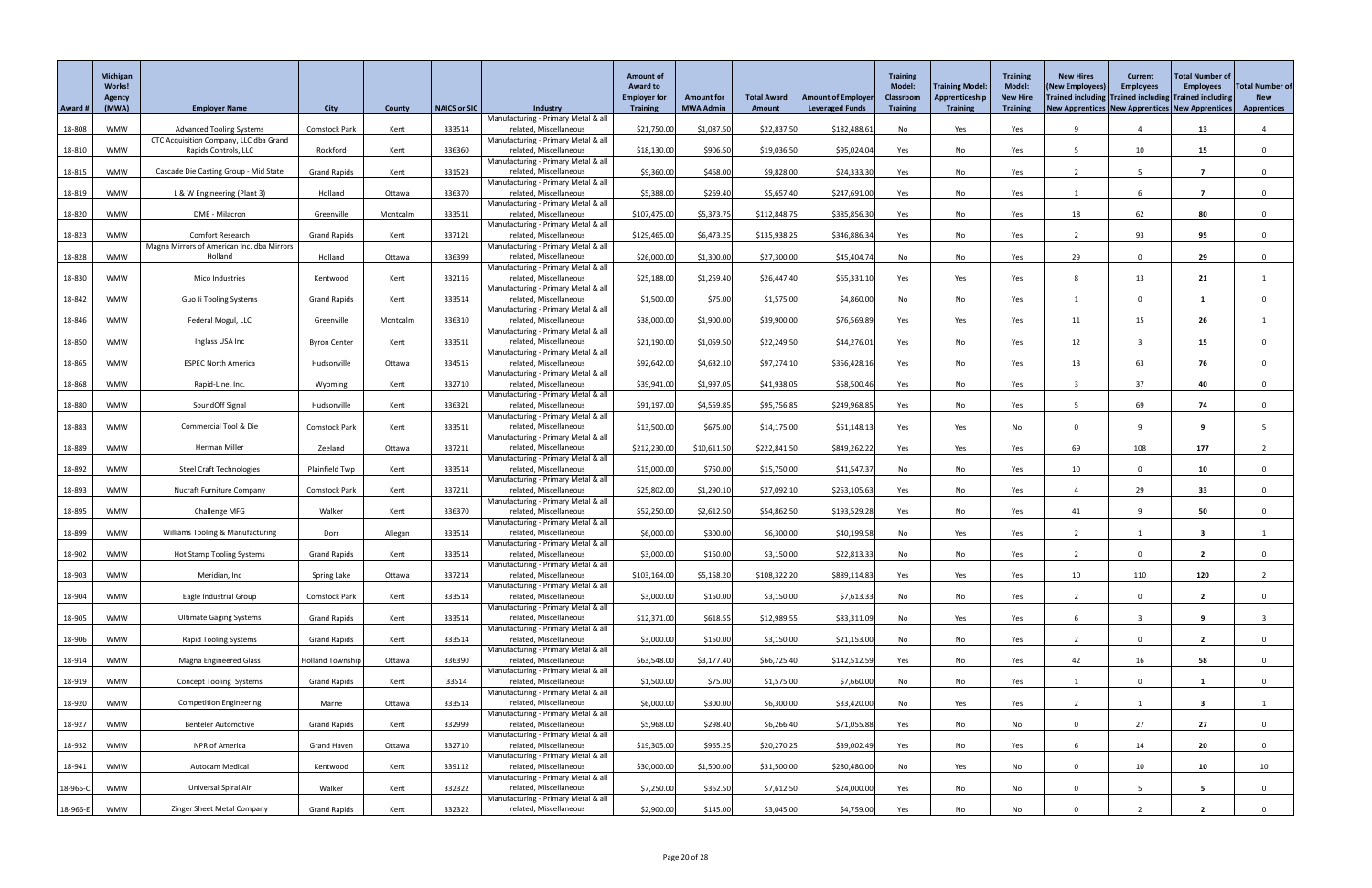|          | Michigan<br><b>Works!</b><br><b>Agency</b> |                                               |                       |           |              |                                                                      | <b>Amount of</b><br><b>Award to</b><br><b>Employer for</b> | <b>Amount for</b> | <b>Total Award</b> | <b>Amount of Employer</b> | <b>Training</b><br>Model:<br>Classroom | Training Model:<br>Apprenticeship | <b>Training</b><br><b>Model:</b><br><b>New Hire</b> | <b>New Hires</b><br>(New Employees)<br>Trained including Trained including Trained including | <b>Current</b><br><b>Employees</b> | <b>Total Number of</b><br><b>Employees</b> | <b>Total Number of</b><br><b>New</b> |
|----------|--------------------------------------------|-----------------------------------------------|-----------------------|-----------|--------------|----------------------------------------------------------------------|------------------------------------------------------------|-------------------|--------------------|---------------------------|----------------------------------------|-----------------------------------|-----------------------------------------------------|----------------------------------------------------------------------------------------------|------------------------------------|--------------------------------------------|--------------------------------------|
| Award #  | (MWA)                                      | <b>Employer Name</b>                          | <b>City</b>           | County    | NAICS or SIC | <b>Industry</b><br>Manufacturing - Wood, Paper,                      | <b>Training</b>                                            | <b>MWA Admin</b>  | Amount             | <b>Leveraged Funds</b>    | <b>Training</b>                        | <b>Training</b>                   | <b>Training</b>                                     | New Apprentices   New Apprentices   New Apprentices                                          |                                    |                                            | <b>Apprentices</b>                   |
|          |                                            |                                               |                       |           |              | Printing, Petroleum/Coal, Chemical                                   |                                                            |                   |                    |                           |                                        |                                   |                                                     |                                                                                              |                                    |                                            |                                      |
| 18-462   | <b>BCVB</b>                                | <b>TriStar Molding</b>                        | Marcellus             | Cass      | 326199       | Plastics, Nonmetallic Mineral                                        | \$14,548.00                                                | \$727.40          | \$15,275.40        | \$34,958.00               | Yes                                    | No                                | No                                                  | $\Omega$                                                                                     | 13                                 | 13                                         | $\Omega$                             |
|          |                                            |                                               |                       |           |              | Manufacturing - Wood, Paper,                                         |                                                            |                   |                    |                           |                                        |                                   |                                                     |                                                                                              |                                    |                                            |                                      |
| 18-464   | <b>BCVB</b>                                | Pilkington NSG                                | <b>Niles</b>          | Berrien   | 3211         | Printing, Petroleum/Coal, Chemical<br>Plastics, Nonmetallic Mineral  | \$85,500.00                                                | \$4,275.00        | \$89,775.00        | \$2,176,583.33            | Yes                                    | Yes                               | Yes                                                 | 39                                                                                           | 15                                 | 54                                         |                                      |
|          |                                            |                                               |                       |           |              | Manufacturing - Wood, Paper,                                         |                                                            |                   |                    |                           |                                        |                                   |                                                     |                                                                                              |                                    |                                            |                                      |
|          |                                            |                                               |                       |           |              | Printing, Petroleum/Coal, Chemical                                   |                                                            |                   |                    |                           |                                        |                                   |                                                     |                                                                                              |                                    |                                            |                                      |
| 18-471   | <b>BCVB</b>                                | <b>Albemarle Corporation</b>                  | South Haven           | Van Buren | 325412       | Plastics, Nonmetallic Mineral                                        | \$54,752.00                                                | \$2,737.60        | \$57,489.60        | \$441,921.43              | Yes                                    | No                                | Yes                                                 |                                                                                              | 78                                 | 81                                         | $\Omega$                             |
|          |                                            |                                               |                       |           |              | Manufacturing - Wood, Paper,<br>Printing, Petroleum/Coal, Chemical   |                                                            |                   |                    |                           |                                        |                                   |                                                     |                                                                                              |                                    |                                            |                                      |
| 18-472   | <b>BCVB</b>                                | <b>Bangor Plastics Inc</b>                    | Bangor                | Van Buren | 326130       | Plastics, Nonmetallic Mineral                                        | \$9,485.00                                                 | \$474.25          | \$9,959.25         | \$18,318.36               | Yes                                    | No                                | Yes                                                 |                                                                                              |                                    |                                            |                                      |
|          |                                            |                                               |                       |           |              | Manufacturing - Wood, Paper,                                         |                                                            |                   |                    |                           |                                        |                                   |                                                     |                                                                                              |                                    |                                            |                                      |
| 18-615   | <b>BCVB</b>                                | <b>Quality Assured Plastics</b>               | Lawrence              | Van Buren | 326199       | Printing, Petroleum/Coal, Chemical<br>Plastics, Nonmetallic Mineral  | \$9,708.00                                                 | \$485.40          | \$10,193.40        | \$10,735.78               | Yes                                    | No                                | Yes                                                 |                                                                                              | 10                                 | 11                                         | $\Omega$                             |
|          |                                            |                                               |                       |           |              | Manufacturing - Wood, Paper,                                         |                                                            |                   |                    |                           |                                        |                                   |                                                     |                                                                                              |                                    |                                            |                                      |
|          |                                            |                                               |                       |           |              | Printing, Petroleum/Coal, Chemical                                   |                                                            |                   |                    |                           |                                        |                                   |                                                     |                                                                                              |                                    |                                            |                                      |
| 18-233   | CAMW                                       | <b>Neogen Corporation</b>                     | Lansing               | Ingham    | 32532        | Plastics, Nonmetallic Mineral                                        | \$355,011.00                                               | \$17,750.55       | \$372,761.55       | \$760,592.02              | Yes                                    | Yes                               | Yes                                                 | 57                                                                                           | 243                                | 300                                        |                                      |
|          |                                            |                                               |                       |           |              | Manufacturing - Wood, Paper,<br>Printing, Petroleum/Coal, Chemical   |                                                            |                   |                    |                           |                                        |                                   |                                                     |                                                                                              |                                    |                                            |                                      |
| 18-283   | CAMW                                       | <b>Orchid Orthopedic Solutions</b>            | Holt                  | Ingham    | 322291       | Plastics, Nonmetallic Mineral                                        | \$47,977.00                                                | \$2,398.85        | \$50,375.85        | \$172,009.19              | No                                     | Yes                               | Yes                                                 | 30                                                                                           |                                    | 31                                         |                                      |
|          |                                            |                                               |                       |           |              | Manufacturing - Wood, Paper,                                         |                                                            |                   |                    |                           |                                        |                                   |                                                     |                                                                                              |                                    |                                            |                                      |
|          |                                            |                                               |                       |           |              | Printing, Petroleum/Coal, Chemical                                   |                                                            |                   |                    |                           |                                        |                                   |                                                     |                                                                                              |                                    |                                            |                                      |
| 18-301   | CAMW                                       | Williamston Products, Inc                     | Williamston           | Ingham    | 326199       | Plastics, Nonmetallic Mineral<br>Manufacturing - Wood, Paper,        | \$67,537.00                                                | \$3,376.85        | \$70,913.85        | \$103,371.93              | Yes                                    | No                                | Yes                                                 | 20                                                                                           | 32                                 | 52                                         |                                      |
|          |                                            |                                               |                       |           |              | Printing, Petroleum/Coal, Chemical                                   |                                                            |                   |                    |                           |                                        |                                   |                                                     |                                                                                              |                                    |                                            |                                      |
| 18-364   | CAMW                                       | 21st Century Plastics Corporation             | Potterville           | Eaton     | 326199       | Plastics, Nonmetallic Mineral                                        | \$16,220.00                                                | \$811.00          | \$17,031.00        | \$34,415.00               | Yes                                    | No                                | No                                                  |                                                                                              | ΤO                                 | 16                                         |                                      |
|          |                                            |                                               |                       |           |              | Manufacturing - Wood, Paper,<br>Printing, Petroleum/Coal, Chemical   |                                                            |                   |                    |                           |                                        |                                   |                                                     |                                                                                              |                                    |                                            |                                      |
| 18-632   | CAMW                                       | COG Marketers LTD - dba AgroLiquid            | St. Johns             | Clinton   | 325314       | Plastics, Nonmetallic Mineral                                        | \$17,990.00                                                | \$899.50          | \$18,889.50        | \$44,398.96               | Yes                                    | No                                | No                                                  | $\Omega$                                                                                     | 21                                 | 21                                         | $\Omega$                             |
|          |                                            |                                               |                       |           |              | Manufacturing - Wood, Paper,                                         |                                                            |                   |                    |                           |                                        |                                   |                                                     |                                                                                              |                                    |                                            |                                      |
|          |                                            |                                               |                       |           |              | Printing, Petroleum/Coal, Chemical                                   |                                                            |                   |                    |                           |                                        |                                   |                                                     |                                                                                              |                                    |                                            |                                      |
| 18-953-C | CAMW                                       | <b>Neogen Corporation</b>                     | Lansing               | Ingham    | 32532        | Plastics, Nonmetallic Mineral<br>Manufacturing - Wood, Paper,        | \$10,395.00                                                | \$519.75          | \$10,914.75        | \$31,251.00               | Yes                                    | No                                | No                                                  | $\Omega$                                                                                     | 27                                 | 27                                         |                                      |
|          |                                            |                                               |                       |           |              | Printing, Petroleum/Coal, Chemical                                   |                                                            |                   |                    |                           |                                        |                                   |                                                     |                                                                                              |                                    |                                            |                                      |
| 18-954-H | CAMW                                       | Williamston Products, Inc                     | Williamston           | Ingham    | 326199       | Plastics, Nonmetallic Mineral                                        | \$2,250.00                                                 | \$112.50          | \$2,362.50         | \$5,211.00                | Yes                                    | No                                | No                                                  | $\Omega$                                                                                     | ు                                  | 3                                          | $\Omega$                             |
|          |                                            |                                               |                       |           |              | Manufacturing - Wood, Paper,                                         |                                                            |                   |                    |                           |                                        |                                   |                                                     |                                                                                              |                                    |                                            |                                      |
| 18-962-H | CAMW                                       | <b>Neogen Corporation</b>                     | Lansing               | Ingham    | 32532        | Printing, Petroleum/Coal, Chemical<br>Plastics, Nonmetallic Mineral  | \$6,986.00                                                 | \$349.30          | \$7,335.30         | \$12,177.00               | Yes                                    | No                                | No                                                  | $\Omega$                                                                                     |                                    |                                            |                                      |
|          |                                            |                                               |                       |           |              | Manufacturing - Wood, Paper,                                         |                                                            |                   |                    |                           |                                        |                                   |                                                     |                                                                                              |                                    |                                            |                                      |
|          |                                            |                                               |                       |           |              | Printing, Petroleum/Coal, Chemical                                   |                                                            |                   |                    |                           |                                        |                                   |                                                     |                                                                                              |                                    |                                            |                                      |
| 18-962-M | CAMW                                       | Williamston Products, Inc                     | Williamston           | Ingham    | 326199       | Plastics, Nonmetallic Mineral<br>Manufacturing - Wood, Paper,        | \$1,996.00                                                 | \$99.80           | \$2,095.80         | \$3,236.00                | Yes                                    | No                                | No                                                  | $\Omega$                                                                                     |                                    |                                            |                                      |
|          |                                            |                                               |                       |           |              | Printing, Petroleum/Coal, Chemical                                   |                                                            |                   |                    |                           |                                        |                                   |                                                     |                                                                                              |                                    |                                            |                                      |
| 18-44    | GLB                                        | ADVANCED TEX SCREEN PRINTING, INC             | <b>Bay City</b>       | Bay       | 323113       | Plastics, Nonmetallic Mineral                                        | \$19,189.00                                                | \$959.45          | \$20,148.45        | \$73,551.00               | Yes                                    | No                                | No                                                  |                                                                                              | 23                                 | 23                                         | $\Omega$                             |
|          |                                            |                                               |                       |           |              | Manufacturing - Wood, Paper,                                         |                                                            |                   |                    |                           |                                        |                                   |                                                     |                                                                                              |                                    |                                            |                                      |
| 18-245   | GLB                                        | Dayco Products, LLC                           | <b>Mount Pleasant</b> | Isabella  | 326220       | Printing, Petroleum/Coal, Chemical<br>Plastics, Nonmetallic Mineral  | \$31,685.00                                                | \$1,584.25        | \$33,269.25        | \$423,677.00              | Yes                                    | No                                | No                                                  | $\Omega$                                                                                     | 26                                 | 26                                         | $\Omega$                             |
|          |                                            |                                               |                       |           |              | Manufacturing - Wood, Paper,                                         |                                                            |                   |                    |                           |                                        |                                   |                                                     |                                                                                              |                                    |                                            |                                      |
|          |                                            |                                               |                       |           |              | Printing, Petroleum/Coal, Chemical                                   |                                                            |                   |                    |                           |                                        |                                   |                                                     |                                                                                              |                                    |                                            |                                      |
| 18-353   | GLB                                        | Northern Concrete Pipe                        | <b>Bay City</b>       | Bay       | 327300       | Plastics, Nonmetallic Mineral<br>Manufacturing - Wood, Paper,        | \$25,707.00                                                | \$1,285.35        | \$26,992.35        | \$263,887.00              | Yes                                    | No                                | No                                                  | $\Omega$                                                                                     | 33                                 | 33                                         | $\Omega$                             |
|          |                                            |                                               |                       |           |              | Printing, Petroleum/Coal, Chemical                                   |                                                            |                   |                    |                           |                                        |                                   |                                                     |                                                                                              |                                    |                                            |                                      |
| 18-354   | GLB                                        | <b>Rock Products</b>                          | Saginaw               | Saginaw   | 327320       | Plastics, Nonmetallic Mineral                                        | \$3,465.00                                                 | \$173.25          | \$3,638.25         | \$7,609.64                | Yes                                    | No                                | No                                                  | $\Omega$                                                                                     |                                    |                                            | $\Omega$                             |
|          |                                            |                                               |                       |           |              | Manufacturing - Wood, Paper,                                         |                                                            |                   |                    |                           |                                        |                                   |                                                     |                                                                                              |                                    |                                            |                                      |
| 18-594   | GLB                                        | Renosol Corp                                  | Bay city              | Bay       | 326150       | Printing, Petroleum/Coal, Chemical<br>Plastics, Nonmetallic Mineral  | \$6,428.00                                                 | \$321.40          | \$6,749.40         | \$12,025.71               | Yes                                    | No                                | No                                                  | $\Omega$                                                                                     | $\overline{\phantom{a}}$           | $\overline{\mathbf{z}}$                    | $\Omega$                             |
|          |                                            |                                               |                       |           |              | Manufacturing - Wood, Paper,                                         |                                                            |                   |                    |                           |                                        |                                   |                                                     |                                                                                              |                                    |                                            |                                      |
|          |                                            |                                               |                       |           |              | Printing, Petroleum/Coal, Chemical,                                  |                                                            |                   |                    |                           |                                        |                                   |                                                     |                                                                                              |                                    |                                            |                                      |
| 18-608   | GLB                                        | Dow Chemical Company                          | Midland               | Midland   | 325100       | Plastics, Nonmetallic Mineral                                        | \$159,411.00                                               | \$7,970.55        | \$167,381.55       | \$472,101.19              | Yes                                    | Yes                               | No                                                  | $\Omega$                                                                                     | 520                                | 520                                        |                                      |
|          |                                            |                                               |                       |           |              | Manufacturing - Wood, Paper,<br>Printing, Petroleum/Coal, Chemical,  |                                                            |                   |                    |                           |                                        |                                   |                                                     |                                                                                              |                                    |                                            |                                      |
| 18-45    | <b>GST</b>                                 | Pepro Enterprises d.b.a. Gemini Plastics, Inc | Ubly                  | Huron     | 326199       | Plastics, Nonmetallic Mineral                                        | \$16,605.00                                                | \$830.25          | \$17,435.25        | \$71,552.86               | Yes                                    | No                                | Yes                                                 |                                                                                              | 22                                 | 23                                         | $\Omega$                             |
|          |                                            |                                               |                       |           |              | Manufacturing - Wood, Paper,                                         |                                                            |                   |                    |                           |                                        |                                   |                                                     |                                                                                              |                                    |                                            |                                      |
| 18-135   | <b>GST</b>                                 | Thumb Plastics, Inc.                          | <b>Bad Axe</b>        | Huron     | 326199       | Printing, Petroleum/Coal, Chemical,<br>Plastics, Nonmetallic Mineral | \$17,499.00                                                | \$874.95          | \$18,373.95        | \$26,498.29               | Yes                                    | No                                | Yes                                                 |                                                                                              | 11                                 | 15                                         | $\mathbf{0}$                         |
|          |                                            |                                               |                       |           |              |                                                                      |                                                            |                   |                    |                           |                                        |                                   |                                                     |                                                                                              |                                    |                                            |                                      |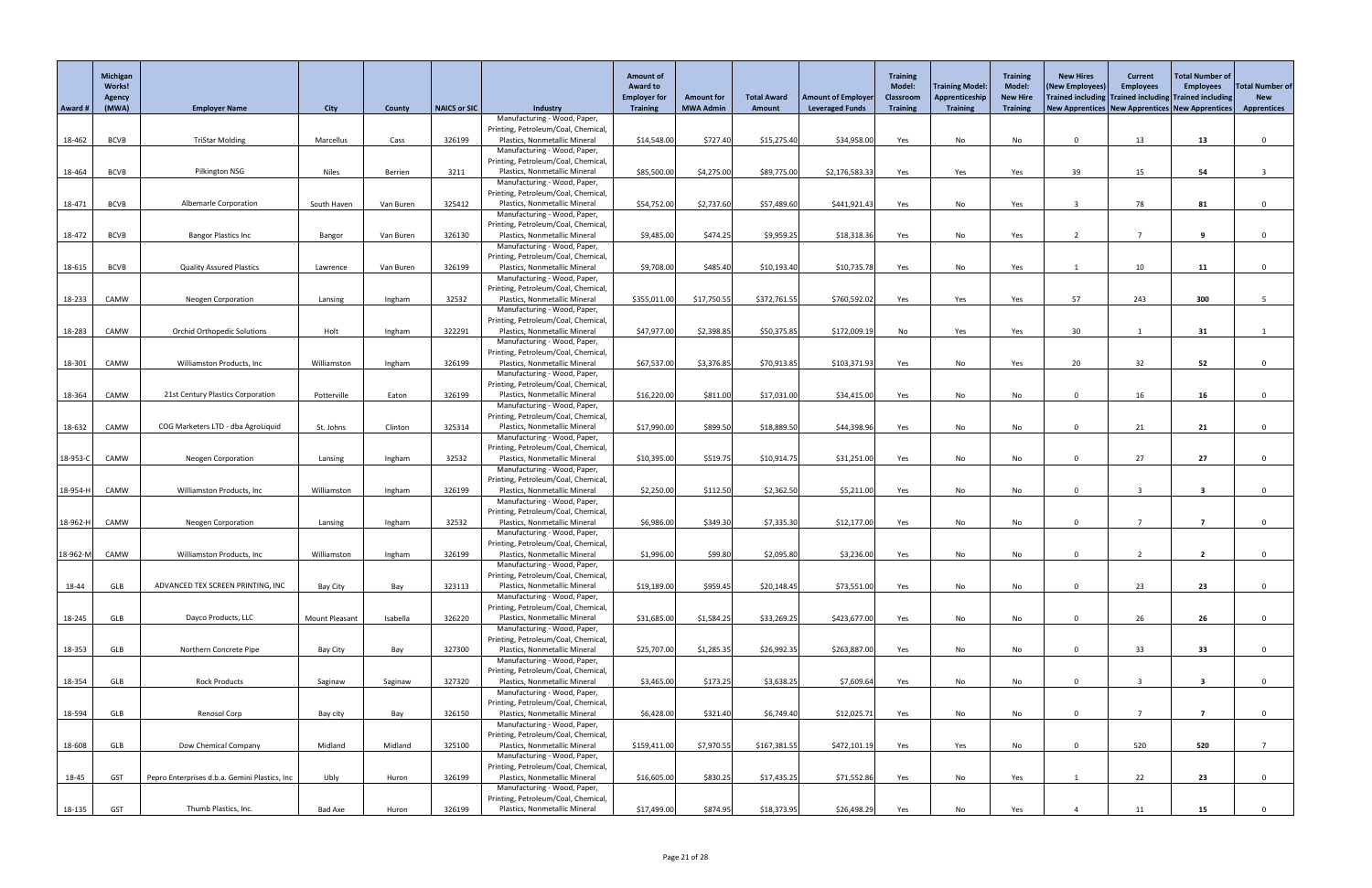|          | Michigan<br>Works!<br>Agency |                                            |                     |            |              |                                                                     | <b>Amount of</b><br><b>Award to</b><br><b>Employer for</b> | <b>Amount for</b> | <b>Total Award</b> | <b>Amount of Employer</b> | <b>Training</b><br><b>Model:</b><br><b>Classroom</b> | <b>Training Model:</b><br>Apprenticeship | <b>Training</b><br><b>Model:</b><br><b>New Hire</b> | <b>New Hires</b><br>(New Employees)<br>Trained including Trained including Trained including | <b>Current</b><br><b>Employees</b> | <b>Total Number of</b><br><b>Employees</b> | <b>Total Number of</b><br><b>New</b> |
|----------|------------------------------|--------------------------------------------|---------------------|------------|--------------|---------------------------------------------------------------------|------------------------------------------------------------|-------------------|--------------------|---------------------------|------------------------------------------------------|------------------------------------------|-----------------------------------------------------|----------------------------------------------------------------------------------------------|------------------------------------|--------------------------------------------|--------------------------------------|
| Award #  | (MWA)                        | <b>Employer Name</b>                       | <b>City</b>         | County     | NAICS or SIC | <b>Industry</b>                                                     | <b>Training</b>                                            | <b>MWA Admin</b>  | Amount             | <b>Leveraged Funds</b>    | <b>Training</b>                                      | <b>Training</b>                          | <b>Training</b>                                     | New Apprentices   New Apprentices   New Apprentices                                          |                                    |                                            | <b>Apprentices</b>                   |
|          |                              |                                            |                     |            |              | Manufacturing - Wood, Paper,                                        |                                                            |                   |                    |                           |                                                      |                                          |                                                     |                                                                                              |                                    |                                            |                                      |
| 18-191   | <b>GST</b>                   | Regency Plastics, Inc                      | Ubly                | Huron      | 326199       | Printing, Petroleum/Coal, Chemical<br>Plastics, Nonmetallic Mineral | \$34,720.00                                                | \$1,736.00        | \$36,456.00        | \$55,732.71               | Yes                                                  | No                                       | Yes                                                 |                                                                                              | 42                                 | 46                                         | $\Omega$                             |
|          |                              |                                            |                     |            |              | Manufacturing - Wood, Paper,                                        |                                                            |                   |                    |                           |                                                      |                                          |                                                     |                                                                                              |                                    |                                            |                                      |
|          |                              |                                            |                     |            |              | Printing, Petroleum/Coal, Chemical<br>Plastics, Nonmetallic Mineral |                                                            |                   | \$444.15           |                           |                                                      |                                          |                                                     | $\Omega$                                                                                     |                                    |                                            |                                      |
| 18-972-B | <b>GST</b>                   | Pepro Enterprises dba Gemini Plastics, Inc | Ubly                | Huron      | 326199       | Manufacturing - Wood, Paper,                                        | \$423.00                                                   | \$21.15           |                    | \$560.40                  | Yes                                                  | No                                       | No                                                  |                                                                                              |                                    |                                            |                                      |
|          |                              |                                            |                     |            |              | Printing, Petroleum/Coal, Chemical                                  |                                                            |                   |                    |                           |                                                      |                                          |                                                     |                                                                                              |                                    |                                            |                                      |
| 18-972-D | <b>GST</b>                   | Regency Plastics, Inc.                     | Ubly                | Huron      | 326199       | Plastics, Nonmetallic Mineral<br>Manufacturing - Wood, Paper,       | \$423.00                                                   | \$21.15           | \$444.15           | \$470.00                  | Yes                                                  | No                                       | No                                                  | $\Omega$                                                                                     |                                    |                                            | $\Omega$                             |
|          |                              |                                            |                     |            |              | Printing, Petroleum/Coal, Chemical                                  |                                                            |                   |                    |                           |                                                      |                                          |                                                     |                                                                                              |                                    |                                            |                                      |
| 18-972-G | <b>GST</b>                   | Thumb Plastics, Inc.                       | <b>Bad Axe</b>      | Huron      | 326199       | Plastics, Nonmetallic Mineral                                       | \$423.00                                                   | \$21.15           | \$444.15           | \$534.00                  | Yes                                                  | No                                       | No                                                  | $\cap$                                                                                       |                                    |                                            |                                      |
|          |                              |                                            |                     |            |              | Manufacturing - Wood, Paper,<br>Printing, Petroleum/Coal, Chemical  |                                                            |                   |                    |                           |                                                      |                                          |                                                     |                                                                                              |                                    |                                            |                                      |
| 18-976-A | <b>GST</b>                   | <b>Advanced Auto Trends Inc</b>            | Metamora            | Oakland    | 326199       | Plastics, Nonmetallic Mineral                                       | \$6,250.00                                                 | \$312.50          | \$6,562.50         | \$14,160.00               | Yes                                                  | No                                       | No                                                  | $\Omega$                                                                                     | 10                                 | 10                                         | $\Omega$                             |
|          |                              |                                            |                     |            |              | Manufacturing - Wood, Paper,                                        |                                                            |                   |                    |                           |                                                      |                                          |                                                     |                                                                                              |                                    |                                            |                                      |
| 18-976-B | <b>GST</b>                   | Vintech Industries                         | Imlay City          | Lapeer     | 326121       | Printing, Petroleum/Coal, Chemical<br>Plastics, Nonmetallic Mineral | \$3,300.00                                                 | \$165.00          | \$3,465.00         | \$6,292.00                | Yes                                                  | No                                       | No                                                  | $\Omega$                                                                                     |                                    |                                            |                                      |
|          |                              |                                            |                     |            |              | Manufacturing - Wood, Paper,                                        |                                                            |                   |                    |                           |                                                      |                                          |                                                     |                                                                                              |                                    |                                            |                                      |
|          |                              |                                            |                     |            |              | Printing, Petroleum/Coal, Chemical                                  |                                                            |                   |                    |                           |                                                      |                                          |                                                     |                                                                                              |                                    |                                            |                                      |
| 18-978-A | <b>GST</b>                   | <b>Advanced Auto Trends Inc</b>            | Metamora            | Oakland    | 326199       | Plastics, Nonmetallic Mineral<br>Manufacturing - Wood, Paper,       | \$25,605.00                                                | \$1,280.25        | \$26,885.25        | \$64,726.74               | Yes                                                  | No                                       | No                                                  | $\Omega$                                                                                     | 58                                 | 58                                         | $\Omega$                             |
|          |                              |                                            |                     |            |              | Printing, Petroleum/Coal, Chemical                                  |                                                            |                   |                    |                           |                                                      |                                          |                                                     |                                                                                              |                                    |                                            |                                      |
| 18-801   | MWSE                         | Anderson Development Company               | Adrian              | Lenawee    | 325900       | Plastics, Nonmetallic Mineral                                       | \$18,860.00                                                | \$943.00          | \$19,803.00        | \$29,901.54               | Yes                                                  | No                                       | Yes                                                 |                                                                                              | 56                                 | 57                                         |                                      |
|          |                              | TG (Toyoda Gosei) Fluid System, USA        |                     |            |              | Manufacturing - Wood, Paper,<br>Printing, Petroleum/Coal, Chemical  |                                                            |                   |                    |                           |                                                      |                                          |                                                     |                                                                                              |                                    |                                            |                                      |
| 18-803   | <b>MWSE</b>                  | Corporation                                | Brighton            | Livingston | 326199       | Plastics, Nonmetallic Mineral                                       | \$21,000.00                                                | \$1,050.00        | \$22,050.00        | \$49,478.80               | No                                                   | No                                       | Yes                                                 | 19                                                                                           |                                    | 19                                         |                                      |
|          |                              |                                            |                     |            |              | Manufacturing - Wood, Paper,                                        |                                                            |                   |                    |                           |                                                      |                                          |                                                     |                                                                                              |                                    |                                            |                                      |
| 18-805   | <b>MWSE</b>                  | W2Fuel LLC                                 | Adrian              | Lenawee    | 324110       | Printing, Petroleum/Coal, Chemical<br>Plastics, Nonmetallic Mineral | \$15,371.00                                                | \$768.55          | \$16,139.55        | \$14,568.92               | Yes                                                  | No                                       | No                                                  | $\cap$                                                                                       | 12                                 | 12                                         | $\Omega$                             |
|          |                              |                                            |                     |            |              | Manufacturing - Wood, Paper,                                        |                                                            |                   |                    |                           |                                                      |                                          |                                                     |                                                                                              |                                    |                                            |                                      |
|          |                              |                                            |                     |            |              | Printing, Petroleum/Coal, Chemical                                  |                                                            |                   |                    |                           |                                                      |                                          |                                                     |                                                                                              |                                    |                                            |                                      |
| 18-855   | <b>MWSE</b>                  | Diversified Engineering & Plastics         | Jackson             | Jackson    | 3261         | Plastics, Nonmetallic Mineral<br>Manufacturing - Wood, Paper,       | \$6,218.00                                                 | \$310.90          | \$6,528.90         | \$11,218.82               | Yes                                                  | No                                       | Yes                                                 |                                                                                              |                                    |                                            |                                      |
|          |                              | TG (Toyoda Gosei) Fluid System, USA        |                     |            |              | Printing, Petroleum/Coal, Chemical                                  |                                                            |                   |                    |                           |                                                      |                                          |                                                     |                                                                                              |                                    |                                            |                                      |
| 18-975-C | <b>MWSE</b>                  | Corporation                                | Brighton            | Livingston | 326199       | Plastics, Nonmetallic Mineral                                       | \$998.00                                                   | \$49.90           | \$1,047.90         | \$3,179.30                | Yes                                                  | No                                       | No                                                  | $\Omega$                                                                                     |                                    |                                            |                                      |
|          |                              |                                            |                     |            |              | Manufacturing - Wood, Paper,<br>Printing, Petroleum/Coal, Chemical  |                                                            |                   |                    |                           |                                                      |                                          |                                                     |                                                                                              |                                    |                                            |                                      |
| 18-175   | <b>MWSW</b>                  | Eimo Technologies                          | Vicksburg           | Kalamazoo  | 326199       | Plastics, Nonmetallic Mineral                                       | \$3,000.00                                                 | \$150.00          | \$3,150.00         | \$6,638.26                | Yes                                                  | No                                       | No                                                  | $\Omega$                                                                                     |                                    | $\overline{2}$                             | $\Omega$                             |
|          |                              |                                            |                     |            |              | Manufacturing - Wood, Paper,                                        |                                                            |                   |                    |                           |                                                      |                                          |                                                     |                                                                                              |                                    |                                            |                                      |
| 18-264   | <b>MWSW</b>                  | Coveris                                    | <b>Battle Creek</b> | Calhoun    | 326112       | Printing, Petroleum/Coal, Chemical<br>Plastics, Nonmetallic Mineral | \$3,000.00                                                 | \$150.00          | \$3,150.00         | \$23,805.33               | No                                                   | Yes                                      | No                                                  |                                                                                              | $\Omega$                           |                                            |                                      |
|          |                              |                                            |                     |            |              | Manufacturing - Wood, Paper,                                        |                                                            |                   |                    |                           |                                                      |                                          |                                                     |                                                                                              |                                    |                                            |                                      |
|          | <b>MWSW</b>                  | Zoetis                                     |                     | Kalamazoo  | 325412       | Printing, Petroleum/Coal, Chemical<br>Plastics, Nonmetallic Mineral |                                                            | \$1,589.75        |                    |                           |                                                      |                                          |                                                     |                                                                                              | 26                                 |                                            |                                      |
| 18-384   |                              |                                            | Kalamazoo           |            |              | Manufacturing - Wood, Paper,                                        | \$31,795.00                                                |                   | \$33,384.75        | \$6,113,168.46            | Yes                                                  | Yes                                      | Yes                                                 |                                                                                              |                                    | 28                                         |                                      |
|          |                              |                                            |                     |            |              | Printing, Petroleum/Coal, Chemical                                  |                                                            |                   |                    |                           |                                                      |                                          |                                                     |                                                                                              |                                    |                                            |                                      |
| 18-504   | <b>MWSW</b>                  | Toda America                               | <b>Battle Creek</b> | Calhoun    | 325180       | Plastics, Nonmetallic Mineral<br>Manufacturing - Wood, Paper,       | \$20,024.00                                                | \$1,001.20        | \$21,025.20        | \$57,683.38               | Yes                                                  | No                                       | No                                                  | $\cap$                                                                                       | 24                                 | 24                                         |                                      |
|          |                              |                                            |                     |            |              | Printing, Petroleum/Coal, Chemical                                  |                                                            |                   |                    |                           |                                                      |                                          |                                                     |                                                                                              |                                    |                                            |                                      |
| 18-800   | <b>MWSW</b>                  | Pfizer Inc                                 | Kalamazoo           | Kalamazoo  | 325412       | Plastics, Nonmetallic Mineral                                       | \$265,296.00                                               | \$13,264.80       | \$278,560.80       | \$1,630,637.51            | Yes                                                  | Yes                                      | Yes                                                 | 131                                                                                          | 117                                | 248                                        | $\mathbf{Q}$                         |
|          |                              |                                            |                     |            |              | Manufacturing - Wood, Paper,<br>Printing, Petroleum/Coal, Chemical  |                                                            |                   |                    |                           |                                                      |                                          |                                                     |                                                                                              |                                    |                                            |                                      |
| 18-897   | <b>MWSW</b>                  | <b>Graphic Packaging International</b>     | Kalamazoo           | Kalamazoo  | 322212       | Plastics, Nonmetallic Mineral                                       | \$96,389.00                                                | \$4,819.45        | \$101,208.45       | \$195,414.20              | Yes                                                  | No                                       | Yes                                                 | 33                                                                                           | 109                                | 142                                        | $\Omega$                             |
|          |                              |                                            |                     |            |              | Manufacturing - Wood, Paper,                                        |                                                            |                   |                    |                           |                                                      |                                          |                                                     |                                                                                              |                                    |                                            |                                      |
| 18-377   | <b>NE</b>                    | Arauco                                     | Grayling            | Crawford   | 3212         | Printing, Petroleum/Coal, Chemical<br>Plastics, Nonmetallic Mineral | \$178,250.00                                               | \$8,912.50        | \$187,162.50       | \$16,742,061.25           | Yes                                                  | Yes                                      | Yes                                                 | 153                                                                                          | $\overline{5}$                     | 158                                        | 8                                    |
|          |                              |                                            |                     |            |              | Manufacturing - Wood, Paper,                                        |                                                            |                   |                    |                           |                                                      |                                          |                                                     |                                                                                              |                                    |                                            |                                      |
|          |                              | North East Michigan Rehabilitation and     |                     |            |              | Printing, Petroleum/Coal, Chemical,                                 |                                                            |                   |                    |                           |                                                      |                                          |                                                     |                                                                                              |                                    |                                            |                                      |
| 18-417   | <b>NE</b>                    | <b>Opportunity Center</b>                  | Alpena              | Alpena     | 321113       | Plastics, Nonmetallic Mineral<br>Manufacturing - Wood, Paper,       | \$7,903.00                                                 | \$395.15          | \$8,298.15         | \$10,124.00               | Yes                                                  | No                                       | No                                                  | 19                                                                                           | $\mathbf 0$                        | 19                                         | $\Omega$                             |
|          |                              |                                            |                     |            |              | Printing, Petroleum/Coal, Chemical,                                 |                                                            |                   |                    |                           |                                                      |                                          |                                                     |                                                                                              |                                    |                                            |                                      |
| 18-423   | <b>NE</b>                    | Weyerhaeuser                               | Grayling            | Crawford   | 321219       | Plastics, Nonmetallic Mineral                                       | \$47,800.00                                                | \$2,390.00        | \$50,190.00        | \$938,297.78              | Yes                                                  | No                                       | Yes                                                 |                                                                                              | 45                                 | 46                                         | $\Omega$                             |
|          |                              |                                            |                     |            |              | Manufacturing - Wood, Paper,<br>Printing, Petroleum/Coal, Chemical, |                                                            |                   |                    |                           |                                                      |                                          |                                                     |                                                                                              |                                    |                                            |                                      |
| 18-921   | <b>NE</b>                    | Panel Processing of Coldwater              | Coldwater           | Branch     | 321211       | Plastics, Nonmetallic Mineral                                       | \$6,000.00                                                 | \$300.00          | \$6,300.00         | \$21,419.00               | Yes                                                  | No                                       | No                                                  |                                                                                              | 12                                 | 12                                         | $\mathbf 0$                          |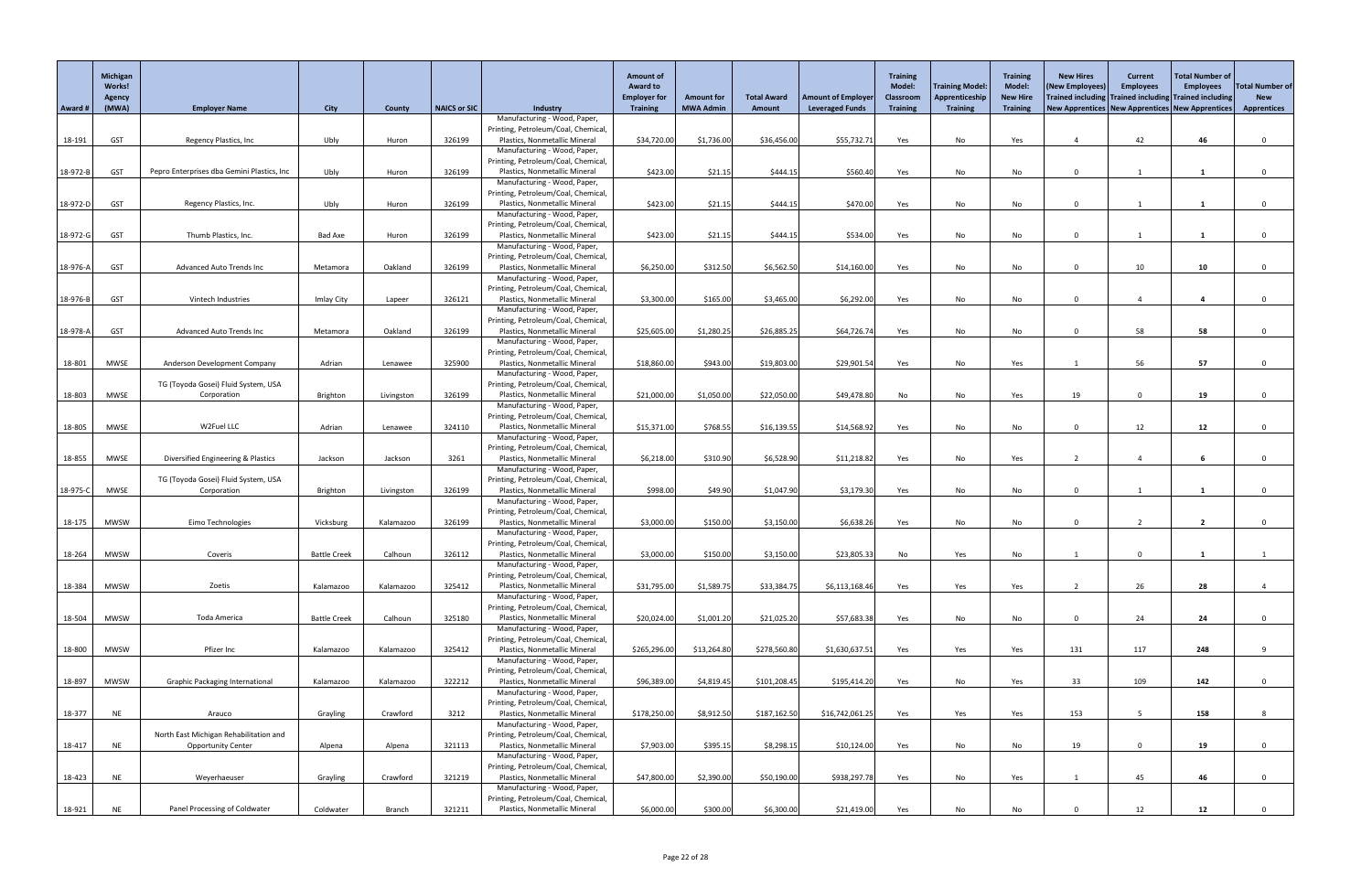|            | Michigan<br>Works!<br>Agency |                                             |                         |            |              |                                                                      | <b>Amount of</b><br><b>Award to</b><br><b>Employer for</b> | <b>Amount for</b> | <b>Total Award</b> | <b>Amount of Employer</b> | <b>Training</b><br><b>Model:</b><br><b>Classroom</b> | <b>Training Model:</b><br>Apprenticeship | <b>Training</b><br><b>Model:</b><br><b>New Hire</b> | <b>New Hires</b><br>(New Employees)<br>Trained including Trained including Trained including | <b>Current</b><br><b>Employees</b> | Total Number of<br><b>Employees</b> | <b>Total Number of</b><br><b>New</b> |
|------------|------------------------------|---------------------------------------------|-------------------------|------------|--------------|----------------------------------------------------------------------|------------------------------------------------------------|-------------------|--------------------|---------------------------|------------------------------------------------------|------------------------------------------|-----------------------------------------------------|----------------------------------------------------------------------------------------------|------------------------------------|-------------------------------------|--------------------------------------|
| Award #    | (MWA)                        | <b>Employer Name</b>                        | <b>City</b>             | County     | NAICS or SIC | <b>Industry</b>                                                      | <b>Training</b>                                            | <b>MWA Admin</b>  | Amount             | <b>Leveraged Funds</b>    | <b>Training</b>                                      | <b>Training</b>                          | <b>Training</b>                                     | New Apprentices   New Apprentices   New Apprentices                                          |                                    |                                     | <b>Apprentices</b>                   |
|            |                              |                                             |                         |            |              | Manufacturing - Wood, Paper,                                         |                                                            |                   |                    |                           |                                                      |                                          |                                                     |                                                                                              |                                    |                                     |                                      |
| 18-947     | <b>NE</b>                    | <b>Holland Panels Products</b>              | Holland                 | Ottawa     | 32199928     | Printing, Petroleum/Coal, Chemical<br>Plastics, Nonmetallic Mineral  | \$3,000.00                                                 | \$150.00          | \$3,150.00         | \$10,649.00               | Yes                                                  | No                                       | No                                                  | $\Omega$                                                                                     | 6                                  |                                     |                                      |
|            |                              |                                             |                         |            |              | Manufacturing - Wood, Paper,                                         |                                                            |                   |                    |                           |                                                      |                                          |                                                     |                                                                                              |                                    |                                     |                                      |
|            |                              |                                             |                         |            |              | Printing, Petroleum/Coal, Chemical                                   |                                                            |                   |                    |                           |                                                      |                                          |                                                     | $\Omega$                                                                                     |                                    |                                     |                                      |
| 18-958-A   | <b>NE</b>                    | AJD Forest Products LP                      | Grayling                | Crawford   | 321113       | Plastics, Nonmetallic Mineral<br>Manufacturing - Wood, Paper,        | \$1,500.00                                                 | \$75.00           | \$1,575.00         | \$1,761.00                | Yes                                                  | No                                       | No                                                  |                                                                                              |                                    |                                     |                                      |
|            |                              |                                             |                         |            |              | Printing, Petroleum/Coal, Chemical                                   |                                                            |                   |                    |                           |                                                      |                                          |                                                     |                                                                                              |                                    |                                     |                                      |
| 18-958-E   | <b>NE</b>                    | <b>Springs Window Fashions</b>              | Grayling                | Crawford   | 321113       | Plastics, Nonmetallic Mineral<br>Manufacturing - Wood, Paper,        | \$3,000.00                                                 | \$150.00          | \$3,150.00         | \$1,911.00                | Yes                                                  | No                                       | No                                                  | $\Omega$                                                                                     |                                    | $\overline{2}$                      | $\Omega$                             |
|            |                              |                                             |                         |            |              | Printing, Petroleum/Coal, Chemical                                   |                                                            |                   |                    |                           |                                                      |                                          |                                                     |                                                                                              |                                    |                                     |                                      |
| 18-958-F   | <b>NE</b>                    | Weyerhaeuser                                | Grayling                | Crawford   | 321219       | Plastics, Nonmetallic Mineral                                        | \$4,500.00                                                 | \$225.00          | \$4,725.00         | \$5,160.00                | Yes                                                  | No                                       | No                                                  | $\cap$                                                                                       |                                    | -3                                  |                                      |
|            |                              |                                             |                         |            |              | Manufacturing - Wood, Paper,                                         |                                                            |                   |                    |                           |                                                      |                                          |                                                     |                                                                                              |                                    |                                     |                                      |
| 18-977-D   | <b>NE</b>                    | <b>Springs Window Fashions</b>              | Grayling                | Crawford   | 321113       | Printing, Petroleum/Coal, Chemical<br>Plastics, Nonmetallic Mineral  | \$200.00                                                   | \$10.00           | \$210.00           | \$279.00                  | Yes                                                  | No                                       | No                                                  | $\Omega$                                                                                     |                                    |                                     | $\Omega$                             |
|            |                              |                                             |                         |            |              | Manufacturing - Wood, Paper,                                         |                                                            |                   |                    |                           |                                                      |                                          |                                                     |                                                                                              |                                    |                                     |                                      |
|            |                              | AJD Forest Products                         |                         |            |              | Printing, Petroleum/Coal, Chemical<br>Plastics, Nonmetallic Mineral  |                                                            |                   |                    |                           |                                                      |                                          |                                                     | $\Omega$                                                                                     |                                    |                                     |                                      |
| 18-981-A   | <b>NE</b>                    |                                             | Grayling                | Crawford   | 321113       | Manufacturing - Wood, Paper,                                         | \$1,500.00                                                 | \$75.00           | \$1,575.00         | \$11,965.00               | Yes                                                  | No                                       | No                                                  |                                                                                              |                                    |                                     |                                      |
|            |                              |                                             |                         |            |              | Printing, Petroleum/Coal, Chemical                                   |                                                            |                   |                    |                           |                                                      |                                          |                                                     |                                                                                              |                                    |                                     |                                      |
| 18-981-B   | <b>NE</b>                    | (Sabertooth Enterprises DBA) Billsby Lumber | Harrison                | Clare      | 321113       | Plastics, Nonmetallic Mineral                                        | \$1,500.00                                                 | \$75.00           | \$1,575.00         | \$15,010.00               | Yes                                                  | No                                       | No                                                  | $\Omega$                                                                                     |                                    |                                     |                                      |
|            |                              |                                             |                         |            |              | Manufacturing - Wood, Paper,<br>Printing, Petroleum/Coal, Chemical   |                                                            |                   |                    |                           |                                                      |                                          |                                                     |                                                                                              |                                    |                                     |                                      |
| 18-981-C   | <b>NE</b>                    | <b>Maples Sawmill</b>                       | Hessel                  | Mackinac   | 321113       | Plastics, Nonmetallic Mineral                                        | \$3,000.00                                                 | \$150.00          | \$3,150.00         | \$19,965.00               | Yes                                                  | No                                       | No                                                  | $\Omega$                                                                                     | $\overline{2}$                     | $\overline{2}$                      |                                      |
|            |                              |                                             |                         |            |              | Manufacturing - Wood, Paper,<br>Printing, Petroleum/Coal, Chemical   |                                                            |                   |                    |                           |                                                      |                                          |                                                     |                                                                                              |                                    |                                     |                                      |
| $18-981-E$ | <b>NE</b>                    | Silver Leaf Sawmill                         | Elmira                  | Otsego     | 321113       | Plastics, Nonmetallic Mineral                                        | \$1,500.00                                                 | \$75.00           | \$1,575.00         | \$11,940.00               | Yes                                                  | No                                       | No                                                  |                                                                                              |                                    |                                     |                                      |
|            |                              |                                             |                         |            |              | Manufacturing - Wood, Paper,                                         |                                                            |                   |                    |                           |                                                      |                                          |                                                     |                                                                                              |                                    |                                     |                                      |
|            |                              | <b>Springs Window Fashions</b>              |                         | Crawford   | 321113       | Printing, Petroleum/Coal, Chemical,<br>Plastics, Nonmetallic Mineral | \$3,000.00                                                 | \$150.00          | \$3,150.00         | \$18,805.00               |                                                      |                                          |                                                     | $\Omega$                                                                                     |                                    | $\mathbf{z}$                        | $\Omega$                             |
| 18-981-F   | <b>NE</b>                    |                                             | Grayling                |            |              | Manufacturing - Wood, Paper,                                         |                                                            |                   |                    |                           | Yes                                                  | No                                       | No                                                  |                                                                                              |                                    |                                     |                                      |
|            |                              |                                             |                         |            |              | Printing, Petroleum/Coal, Chemical                                   |                                                            |                   |                    |                           |                                                      |                                          |                                                     |                                                                                              |                                    |                                     |                                      |
| 18-280     | <b>NW</b>                    | <b>Spencer Plastics</b>                     | Cadillac                | Wexford    | 326199       | Plastics, Nonmetallic Mineral                                        | \$44,175.00                                                | \$2,208.75        | \$46,383.75        | \$233,255.63              | Yes                                                  | No                                       | No                                                  |                                                                                              | 31                                 | 31                                  | $\Omega$                             |
|            |                              |                                             |                         |            |              | Manufacturing - Wood, Paper,<br>Printing, Petroleum/Coal, Chemical   |                                                            |                   |                    |                           |                                                      |                                          |                                                     |                                                                                              |                                    |                                     |                                      |
| 18-282     | <b>NW</b>                    | A.L.P. Lighting Componets                   | Charlevoix              | Charlevoix | 326199       | Plastics, Nonmetallic Mineral                                        | \$17,130.00                                                | \$856.50          | \$17,986.50        | \$28,858.00               | Yes                                                  | No                                       | Yes                                                 | $\Omega$                                                                                     | 21                                 | 21                                  |                                      |
|            |                              |                                             |                         |            |              | Manufacturing - Wood, Paper,<br>Printing, Petroleum/Coal, Chemical   |                                                            |                   |                    |                           |                                                      |                                          |                                                     |                                                                                              |                                    |                                     |                                      |
| 18-296     | <b>NW</b>                    | Saint-Gobain                                | Williamsburg            | Antrim     | 326199       | Plastics, Nonmetallic Mineral                                        | \$3,000.00                                                 | \$150.00          | \$3,150.00         | \$10,905.00               | Yes                                                  | No                                       | No                                                  | $\Omega$                                                                                     |                                    | $\overline{2}$                      | $\Omega$                             |
|            |                              |                                             |                         |            |              | Manufacturing - Wood, Paper,                                         |                                                            |                   |                    |                           |                                                      |                                          |                                                     |                                                                                              |                                    |                                     |                                      |
| 18-302     | <b>NW</b>                    | M R Products                                | Copemish                | Manistee   | 3261699      | Printing, Petroleum/Coal, Chemical<br>Plastics, Nonmetallic Mineral  | \$15,000.00                                                | \$750.00          | \$15,750.00        | \$81,948.71               | No                                                   | Yes                                      | Yes                                                 | -8                                                                                           |                                    |                                     |                                      |
|            |                              |                                             |                         |            |              | Manufacturing - Wood, Paper,                                         |                                                            |                   |                    |                           |                                                      |                                          |                                                     |                                                                                              |                                    |                                     |                                      |
|            |                              |                                             |                         |            |              | Printing, Petroleum/Coal, Chemical                                   |                                                            |                   |                    |                           |                                                      |                                          |                                                     |                                                                                              |                                    |                                     |                                      |
| 18-340     | <b>NW</b>                    | <b>Avon Protection Systems</b>              | Cadillac                | Wexford    | 326299       | Plastics, Nonmetallic Mineral<br>Manufacturing - Wood, Paper,        | \$70,544.00                                                | \$3,527.20        | \$74,071.20        | \$906,850.73              | Yes                                                  | No                                       | No                                                  | $\Omega$                                                                                     | 88                                 | 88                                  | $\Omega$                             |
|            |                              |                                             |                         |            |              | Printing, Petroleum/Coal, Chemical                                   |                                                            |                   |                    |                           |                                                      |                                          |                                                     |                                                                                              |                                    |                                     |                                      |
| 18-341     | <b>NW</b>                    | Avon Automotive                             | Cadillac                | Wexford    | 326220       | Plastics, Nonmetallic Mineral                                        | \$92,916.00                                                | \$4,645.80        | \$97,561.80        | \$345,288.23              | Yes                                                  | No                                       | Yes                                                 | 10                                                                                           | 351                                | 361                                 |                                      |
|            |                              |                                             |                         |            |              | Manufacturing - Wood, Paper,<br>Printing, Petroleum/Coal, Chemical   |                                                            |                   |                    |                           |                                                      |                                          |                                                     |                                                                                              |                                    |                                     |                                      |
| 18-349     | <b>NW</b>                    | Manthei Veneer                              | Petoskey                | Emmet      | 321211       | Plastics, Nonmetallic Mineral                                        | \$40,665.00                                                | \$2,033.25        | \$42,698.25        | \$239,183.61              | Yes                                                  | No                                       | Yes                                                 |                                                                                              | 36                                 | 41                                  | $\Omega$                             |
|            |                              |                                             |                         |            |              | Manufacturing - Wood, Paper,                                         |                                                            |                   |                    |                           |                                                      |                                          |                                                     |                                                                                              |                                    |                                     |                                      |
| 18-350     | <b>NW</b>                    | <b>MDC Contracting</b>                      | Charlevoix              | Charlevoix | 327331       | Printing, Petroleum/Coal, Chemical<br>Plastics, Nonmetallic Mineral  | \$40,815.00                                                | \$2,040.75        | \$42,855.75        | \$100,171.44              | Yes                                                  | No                                       | Yes                                                 |                                                                                              | 36                                 | 39                                  | $\Omega$                             |
|            |                              |                                             |                         |            |              | Manufacturing - Wood, Paper,                                         |                                                            |                   |                    |                           |                                                      |                                          |                                                     |                                                                                              |                                    |                                     |                                      |
|            |                              |                                             |                         |            |              | Printing, Petroleum/Coal, Chemical,                                  |                                                            |                   |                    |                           |                                                      |                                          |                                                     |                                                                                              |                                    |                                     |                                      |
| 18-11      | Oakland                      | Axson Tech US, Inc.                         | <b>Madison Heights</b>  | Oakland    | 325520       | Plastics, Nonmetallic Mineral<br>Manufacturing - Wood, Paper,        | \$6,545.00                                                 | \$327.25          | \$6,872.25         | \$6,300.00                | Yes                                                  | No                                       | No                                                  | $\Omega$                                                                                     | 8                                  |                                     | $\Omega$                             |
|            |                              |                                             |                         |            |              | Printing, Petroleum/Coal, Chemical,                                  |                                                            |                   |                    |                           |                                                      |                                          |                                                     |                                                                                              |                                    |                                     |                                      |
| 18-23      | Oakland                      | <b>Urgent Plastic Services</b>              | Rochester Hills         | Oakland    | 326199       | Plastics, Nonmetallic Mineral                                        | \$27,885.00                                                | \$1,394.25        | \$29,279.25        | \$45,890.83               | Yes                                                  | No                                       | No                                                  | $\Omega$                                                                                     | 39                                 | 39                                  | $\Omega$                             |
|            |                              |                                             |                         |            |              | Manufacturing - Wood, Paper,<br>Printing, Petroleum/Coal, Chemical,  |                                                            |                   |                    |                           |                                                      |                                          |                                                     |                                                                                              |                                    |                                     |                                      |
| 18-42      | Oakland                      | Kay Automotive Graphics                     | Lake Orion              | Oakland    | 323113       | Plastics, Nonmetallic Mineral                                        | \$22,726.00                                                | \$1,136.30        | \$23,862.30        | \$76,189.06               | Yes                                                  | No                                       | No                                                  | $\Omega$                                                                                     | 118                                | 118                                 | $\mathbf{0}$                         |
|            |                              |                                             |                         |            |              | Manufacturing - Wood, Paper,                                         |                                                            |                   |                    |                           |                                                      |                                          |                                                     |                                                                                              |                                    |                                     |                                      |
| 18-380     | Oakland                      | <b>Exotic Automation &amp; Supply</b>       | <b>Farmington Hills</b> | Oakland    | 326199       | Printing, Petroleum/Coal, Chemical,<br>Plastics, Nonmetallic Mineral | \$1,500.00                                                 | \$75.00           | \$1,575.00         | \$4,360.00                | Yes                                                  | No                                       | No                                                  |                                                                                              |                                    |                                     | $\Omega$                             |
|            |                              |                                             |                         |            |              |                                                                      |                                                            |                   |                    |                           |                                                      |                                          |                                                     |                                                                                              |                                    |                                     |                                      |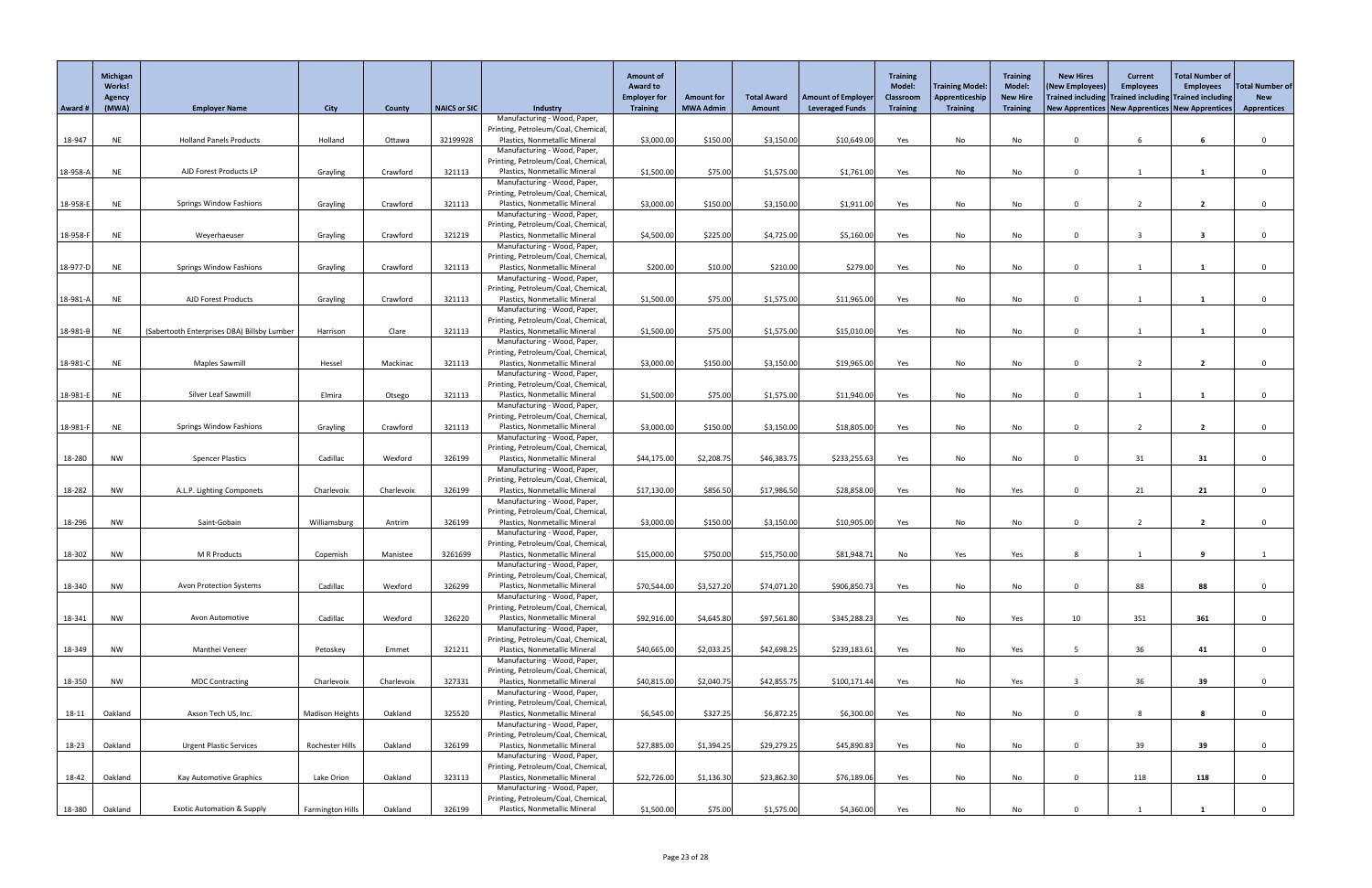|         | Michigan<br><b>Works!</b><br>Agency |                                          |                         |             |                     |                                                                      | <b>Amount of</b><br><b>Award to</b><br><b>Employer for</b> | <b>Amount for</b> | <b>Total Award</b> | <b>Amount of Employer</b> | <b>Training</b><br><b>Model:</b><br><b>Classroom</b> | Training Model:<br>Apprenticeship | <b>Training</b><br><b>Model:</b><br><b>New Hire</b> | <b>New Hires</b><br>(New Employees)<br>Trained including Trained including Trained including | <b>Current</b><br><b>Employees</b> | <b>Total Number of</b><br><b>Employees</b> | Total Number of<br><b>New</b> |
|---------|-------------------------------------|------------------------------------------|-------------------------|-------------|---------------------|----------------------------------------------------------------------|------------------------------------------------------------|-------------------|--------------------|---------------------------|------------------------------------------------------|-----------------------------------|-----------------------------------------------------|----------------------------------------------------------------------------------------------|------------------------------------|--------------------------------------------|-------------------------------|
| Award # | (MWA)                               | <b>Employer Name</b>                     | <b>City</b>             | County      | <b>NAICS or SIC</b> | <b>Industry</b>                                                      | <b>Training</b>                                            | <b>MWA Admin</b>  | Amount             | <b>Leveraged Funds</b>    | <b>Training</b>                                      | <b>Training</b>                   | <b>Training</b>                                     | New Apprentices   New Apprentices   New Apprentices                                          |                                    |                                            | <b>Apprentices</b>            |
|         |                                     |                                          |                         |             |                     | Manufacturing - Wood, Paper,                                         |                                                            |                   |                    |                           |                                                      |                                   |                                                     |                                                                                              |                                    |                                            |                               |
|         |                                     |                                          |                         |             |                     | Printing, Petroleum/Coal, Chemical                                   |                                                            |                   |                    |                           |                                                      |                                   |                                                     | $\Omega$                                                                                     |                                    |                                            |                               |
| 18-390  | Oakland                             | Avon Automotive                          | <b>Farmington Hills</b> | Oakland     | 326220              | Plastics, Nonmetallic Mineral<br>Manufacturing - Wood, Paper,        | \$6,805.00                                                 | \$340.25          | \$7,145.25         | \$18,135.76               | Yes                                                  | No                                | No                                                  |                                                                                              | 12                                 | 12                                         | $\Omega$                      |
|         |                                     |                                          |                         |             |                     | Printing, Petroleum/Coal, Chemical                                   |                                                            |                   |                    |                           |                                                      |                                   |                                                     |                                                                                              |                                    |                                            |                               |
| 18-533  | Oakland                             | Peter-Lacke USA                          | Troy                    | Oakland     | 325510              | Plastics, Nonmetallic Mineral                                        | \$2,625.00                                                 | \$131.25          | \$2,756.25         | \$3,877.13                | No                                                   | No                                | Yes                                                 |                                                                                              | $\Omega$                           | $\overline{2}$                             |                               |
|         |                                     |                                          |                         |             |                     | Manufacturing - Wood, Paper,                                         |                                                            |                   |                    |                           |                                                      |                                   |                                                     |                                                                                              |                                    |                                            |                               |
|         |                                     |                                          |                         |             |                     | Printing, Petroleum/Coal, Chemical                                   |                                                            |                   |                    |                           |                                                      |                                   |                                                     |                                                                                              |                                    |                                            |                               |
| 18-667  | Oakland                             | Lawrence Plastics, LLC                   | Clarkston               | Oakland     | 326199              | Plastics, Nonmetallic Mineral<br>Manufacturing - Wood, Paper,        | \$19,875.00                                                | \$993.75          | \$20,868.75        | \$33,514.22               | No                                                   | No                                | Yes                                                 | 14                                                                                           | $\Omega$                           | 14                                         | $\Omega$                      |
|         |                                     |                                          |                         |             |                     | Printing, Petroleum/Coal, Chemical                                   |                                                            |                   |                    |                           |                                                      |                                   |                                                     |                                                                                              |                                    |                                            |                               |
| 18-360  | Region 7B                           | Saint-Gobain-Beaverton                   | Beaverton               | Gladwin     | 326220              | Plastics, Nonmetallic Mineral                                        | \$75,106.00                                                | \$3,755.30        | \$78,861.30        | \$242,660.24              | Yes                                                  | No                                | No                                                  | $\Omega$                                                                                     | 81                                 | 81                                         |                               |
|         |                                     |                                          |                         |             |                     | Manufacturing - Wood, Paper,                                         |                                                            |                   |                    |                           |                                                      |                                   |                                                     |                                                                                              |                                    |                                            |                               |
|         |                                     |                                          |                         |             |                     | Printing, Petroleum/Coal, Chemical                                   |                                                            |                   |                    |                           |                                                      |                                   |                                                     |                                                                                              |                                    |                                            |                               |
| 18-926  | Region 7B                           | <b>Airpark Plastics</b>                  | Standish                | Arenac      | 326100              | Plastics, Nonmetallic Mineral<br>Manufacturing - Wood, Paper,        | \$29,100.00                                                | \$1,455.00        | \$30,555.00        | \$4,453.07                | Yes                                                  | No                                | No                                                  | $\Omega$                                                                                     | 21                                 | 21                                         | $\Omega$                      |
|         |                                     |                                          |                         |             |                     | Printing, Petroleum/Coal, Chemical                                   |                                                            |                   |                    |                           |                                                      |                                   |                                                     |                                                                                              |                                    |                                            |                               |
| 18-107  | SEMCA                               | <b>Resinate Material Group</b>           | Plymouth                | Wayne       | 325211              | Plastics, Nonmetallic Mineral                                        | \$21,425.00                                                | \$1,071.25        | \$22,496.25        | \$43,503.56               | Yes                                                  | No                                | No                                                  | $\cap$                                                                                       | 16                                 | 16                                         |                               |
|         |                                     |                                          |                         |             |                     | Manufacturing - Wood, Paper,                                         |                                                            |                   |                    |                           |                                                      |                                   |                                                     |                                                                                              |                                    |                                            |                               |
|         |                                     |                                          |                         |             |                     | Printing, Petroleum/Coal, Chemical                                   |                                                            |                   |                    |                           |                                                      |                                   |                                                     |                                                                                              |                                    |                                            |                               |
| 18-655  | SEMCA                               | Fortech Products                         | Brighton                | Livingston  | 325510              | Plastics, Nonmetallic Mineral                                        | \$2,645.00                                                 | \$132.25          | \$2,777.25         | \$9,180.43                | Yes                                                  | No                                | No                                                  | $\Omega$                                                                                     |                                    | $\overline{\mathbf{3}}$                    | $\Omega$                      |
|         |                                     |                                          |                         |             |                     | Manufacturing - Wood, Paper,<br>Printing, Petroleum/Coal, Chemical   |                                                            |                   |                    |                           |                                                      |                                   |                                                     |                                                                                              |                                    |                                            |                               |
| $18-7$  | UPWARD                              | Northern Hardwoods Lumber, LLC           | South Range             | Houghton    | 321113              | Plastics, Nonmetallic Mineral                                        | \$1,882.00                                                 | \$94.10           | \$1,976.10         | \$3,149.84                | Yes                                                  | No                                | No                                                  | $\Omega$                                                                                     |                                    |                                            |                               |
|         |                                     |                                          |                         |             |                     | Manufacturing - Wood, Paper,                                         |                                                            |                   |                    |                           |                                                      |                                   |                                                     |                                                                                              |                                    |                                            |                               |
|         |                                     |                                          |                         |             |                     | Printing, Petroleum/Coal, Chemical                                   |                                                            |                   |                    |                           |                                                      |                                   |                                                     |                                                                                              |                                    |                                            |                               |
| 18-9    | UPWARD                              | Neenah Paper                             | Munising                | Alger       | 322121              | Plastics, Nonmetallic Mineral                                        | \$51,000.00                                                | \$2,550.00        | \$53,550.00        | \$75,914.00               | Yes                                                  | No                                | Yes                                                 | 10                                                                                           | 24                                 | 34                                         |                               |
|         |                                     |                                          |                         |             |                     | Manufacturing - Wood, Paper,<br>Printing, Petroleum/Coal, Chemical,  |                                                            |                   |                    |                           |                                                      |                                   |                                                     |                                                                                              |                                    |                                            |                               |
| 18-14   | UPWARD                              | Louisiana Pacific Corporation            | Newberry                | Luce        | 2493321219          | Plastics, Nonmetallic Mineral                                        | \$2,001.00                                                 | \$100.05          | \$2,101.05         | \$4,569.39                | Yes                                                  | No                                | No                                                  | $\Omega$                                                                                     |                                    |                                            |                               |
|         |                                     |                                          |                         |             |                     | Manufacturing - Wood, Paper,                                         |                                                            |                   |                    |                           |                                                      |                                   |                                                     |                                                                                              |                                    |                                            |                               |
|         |                                     |                                          |                         |             |                     | Printing, Petroleum/Coal, Chemical                                   |                                                            |                   |                    |                           |                                                      |                                   |                                                     |                                                                                              |                                    |                                            |                               |
| 18-34   | UPWARD                              | Argonics, Inc.                           | Gwinn                   | Marquette   | 325211              | Plastics, Nonmetallic Mineral                                        | \$8,590.00                                                 | \$429.50          | \$9,019.50         | \$19,518.63               | Yes                                                  | No                                | No                                                  | $\Omega$                                                                                     |                                    |                                            |                               |
|         |                                     |                                          |                         |             |                     | Manufacturing - Wood, Paper,<br>Printing, Petroleum/Coal, Chemical   |                                                            |                   |                    |                           |                                                      |                                   |                                                     |                                                                                              |                                    |                                            |                               |
| 18-43   | UPWARD                              | Verso Corporation -- Verso Quinnesec LLC | Quinnesec               | Dickinson   | 322100              | Plastics, Nonmetallic Mineral                                        | \$6,000.00                                                 | \$300.00          | \$6,300.00         | \$26,059.00               | No                                                   | No                                | Yes                                                 |                                                                                              | $\Omega$                           |                                            | $\Omega$                      |
|         |                                     |                                          |                         |             |                     | Manufacturing - Wood, Paper,                                         |                                                            |                   |                    |                           |                                                      |                                   |                                                     |                                                                                              |                                    |                                            |                               |
|         |                                     |                                          |                         |             |                     | Printing, Petroleum/Coal, Chemical                                   |                                                            |                   |                    |                           |                                                      |                                   |                                                     |                                                                                              |                                    |                                            |                               |
| 18-110  | UPWARD                              | <b>Wilson Enterprises</b>                | Wilson                  | Menominee   | 321999              | Plastics, Nonmetallic Mineral                                        | \$9,750.00                                                 | \$487.50          | \$10,237.50        | \$13,650.00               | No                                                   | No                                | Yes                                                 | 8                                                                                            | $\Omega$                           |                                            | $\Omega$                      |
|         |                                     |                                          |                         |             |                     | Manufacturing - Wood, Paper,<br>Printing, Petroleum/Coal, Chemical   |                                                            |                   |                    |                           |                                                      |                                   |                                                     |                                                                                              |                                    |                                            |                               |
| 18-130  | UPWARD                              | Hurley Marine Inc                        | Escanaba                | Delta       | 3089                | Plastics, Nonmetallic Mineral                                        | \$3,000.00                                                 | \$150.00          | \$3,150.00         | \$29,133.41               | No                                                   | No                                | Yes                                                 |                                                                                              |                                    |                                            |                               |
|         |                                     |                                          |                         |             |                     | Manufacturing - Wood, Paper,                                         |                                                            |                   |                    |                           |                                                      |                                   |                                                     |                                                                                              |                                    |                                            |                               |
|         |                                     |                                          |                         |             |                     | Printing, Petroleum/Coal, Chemical                                   |                                                            |                   |                    |                           |                                                      |                                   |                                                     |                                                                                              |                                    |                                            |                               |
| 18-167  | UPWARD                              | UP Paper, LLC.                           | Manistique              | Schoolcraft | 322121              | Plastics, Nonmetallic Mineral                                        | \$28,670.00                                                | \$1,433.50        | \$30,103.50        | \$56,193.13               | Yes                                                  | Yes                               | Yes                                                 | 8                                                                                            | 40                                 | 48                                         |                               |
|         |                                     |                                          |                         |             |                     | Manufacturing - Wood, Paper,<br>Printing, Petroleum/Coal, Chemical   |                                                            |                   |                    |                           |                                                      |                                   |                                                     |                                                                                              |                                    |                                            |                               |
| 18-194  | UPWARD                              | <b>Verso Corporation</b>                 | Escanaba                | Delta       | 322121              | Plastics, Nonmetallic Mineral                                        | \$110,637.00                                               | \$5,531.85        | \$116,168.85       | \$184,850.48              | Yes                                                  | No                                | Yes                                                 | 23                                                                                           | 93                                 | 116                                        |                               |
|         |                                     |                                          |                         |             |                     | Manufacturing - Wood, Paper,                                         |                                                            |                   |                    |                           |                                                      |                                   |                                                     |                                                                                              |                                    |                                            |                               |
|         |                                     |                                          |                         |             |                     | Printing, Petroleum/Coal, Chemical                                   |                                                            |                   |                    |                           |                                                      |                                   |                                                     |                                                                                              |                                    |                                            |                               |
| 18-292  | UPWARD                              | <b>Connor Sports Flooring</b>            | Amasa                   | Iron        | 321918              | Plastics, Nonmetallic Mineral                                        | \$6,000.00                                                 | \$300.00          | \$6,300.00         | \$11,486.67               | Yes                                                  | No                                | Yes                                                 |                                                                                              |                                    | 4                                          | $\Omega$                      |
|         |                                     |                                          |                         |             |                     | Manufacturing - Wood, Paper,                                         |                                                            |                   |                    |                           |                                                      |                                   |                                                     |                                                                                              |                                    |                                            |                               |
| 18-376  | UPWARD                              | CertainTeed Corporation                  | L'anse                  | Baraga      | 327993              | Printing, Petroleum/Coal, Chemical<br>Plastics, Nonmetallic Mineral  | \$21,000.00                                                | \$1,050.00        | \$22,050.00        | \$98,134.62               | Yes                                                  | Yes                               | Yes                                                 | 11                                                                                           |                                    | 12                                         |                               |
|         |                                     |                                          |                         |             |                     | Manufacturing - Wood, Paper,                                         |                                                            |                   |                    |                           |                                                      |                                   |                                                     |                                                                                              |                                    |                                            |                               |
|         |                                     |                                          |                         |             |                     | Printing, Petroleum/Coal, Chemical                                   |                                                            |                   |                    |                           |                                                      |                                   |                                                     |                                                                                              |                                    |                                            |                               |
|         | 18-294   West Centra                | <b>Occidental Chemical Corporation</b>   | Ludington               | Mason       | 325180              | Plastics, Nonmetallic Mineral                                        | \$48,578.00                                                | \$2,428.90        | \$51,006.90        | \$694,379.32              | Yes                                                  | No                                | No                                                  | $\Omega$                                                                                     | 60                                 | 60                                         | $\Omega$                      |
|         |                                     |                                          |                         |             |                     | Manufacturing - Wood, Paper,                                         |                                                            |                   |                    |                           |                                                      |                                   |                                                     |                                                                                              |                                    |                                            |                               |
|         |                                     | FloraCraft                               |                         |             | 326150              | Printing, Petroleum/Coal, Chemical,<br>Plastics, Nonmetallic Mineral |                                                            | \$1,606.25        |                    | \$166,951.00              |                                                      |                                   |                                                     | $\Omega$                                                                                     |                                    |                                            |                               |
|         | 18-528   West Central               |                                          | Ludington               | Mason       |                     | Manufacturing - Wood, Paper,                                         | \$32,125.00                                                |                   | \$33,731.25        |                           | Yes                                                  | Yes                               | No                                                  |                                                                                              | 21                                 | 21                                         |                               |
|         |                                     |                                          |                         |             |                     | Printing, Petroleum/Coal, Chemical,                                  |                                                            |                   |                    |                           |                                                      |                                   |                                                     |                                                                                              |                                    |                                            |                               |
|         | 18-602   West Central               | <b>GM Wood Products</b>                  | Newaygo                 | Newaygo     | 321911              | Plastics, Nonmetallic Mineral                                        | \$12,000.00                                                | \$600.00          | \$12,600.00        | \$340,593.00              | Yes                                                  | No                                | No                                                  | $\Omega$                                                                                     | 8                                  |                                            | $\Omega$                      |
|         |                                     |                                          |                         |             |                     | Manufacturing - Wood, Paper,                                         |                                                            |                   |                    |                           |                                                      |                                   |                                                     |                                                                                              |                                    |                                            |                               |
|         |                                     |                                          |                         |             |                     | Printing, Petroleum/Coal, Chemical,                                  |                                                            |                   |                    |                           |                                                      |                                   |                                                     |                                                                                              |                                    |                                            |                               |
|         | 18-624   West Centra                | Vitro Evart                              | Evart                   | Osceola     | 327212              | Plastics, Nonmetallic Mineral                                        | \$45,000.00                                                | \$2,250.00        | \$47,250.00        | \$52,260.00               | Yes                                                  | No                                | No                                                  |                                                                                              | 30                                 | 30                                         | 0                             |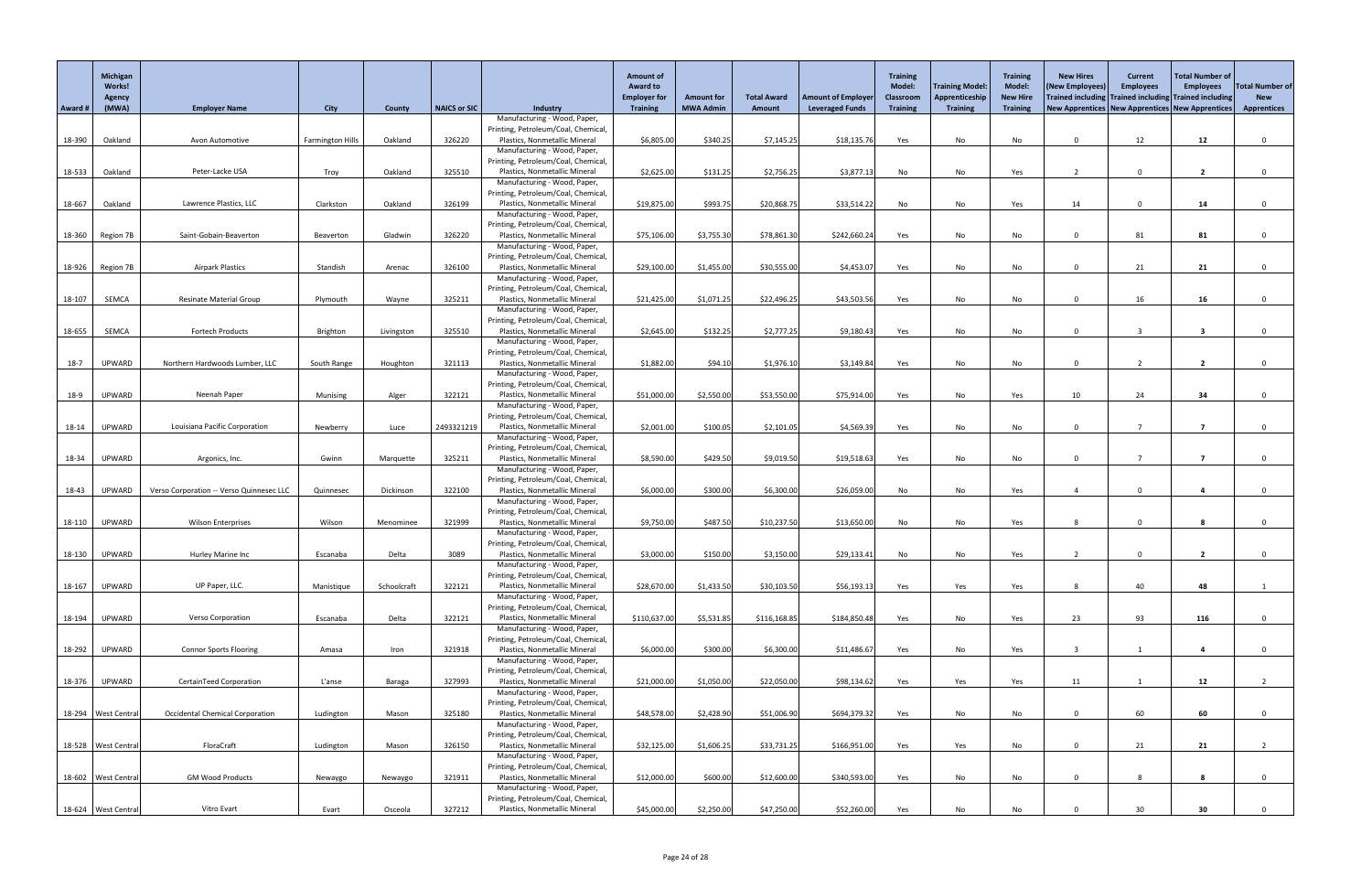|                  | Michigan<br><b>Works!</b><br>Agency |                                                                   |                     |                    |                     |                                                                                                      | <b>Amount of</b><br><b>Award to</b><br><b>Employer for</b> | <b>Amount for</b> | <b>Total Award</b>        | <b>Amount of Employer</b> | <b>Training</b><br><b>Model:</b><br>Classroom | Training Model:<br>Apprenticeship | <b>Training</b><br><b>Model:</b><br><b>New Hire</b> | <b>New Hires</b><br>(New Employees)<br>Trained including Trained including Trained including | <b>Current</b><br><b>Employees</b> | <b>Total Number of</b><br><b>Employees</b> | <b>Total Number of</b><br><b>New</b> |
|------------------|-------------------------------------|-------------------------------------------------------------------|---------------------|--------------------|---------------------|------------------------------------------------------------------------------------------------------|------------------------------------------------------------|-------------------|---------------------------|---------------------------|-----------------------------------------------|-----------------------------------|-----------------------------------------------------|----------------------------------------------------------------------------------------------|------------------------------------|--------------------------------------------|--------------------------------------|
| Award #          | (MWA)                               | <b>Employer Name</b>                                              | <b>City</b>         | County             | <b>NAICS or SIC</b> | <b>Industry</b>                                                                                      | <b>Training</b>                                            | <b>MWA Admin</b>  | Amount                    | <b>Leveraged Funds</b>    | <b>Training</b>                               | <b>Training</b>                   | <b>Training</b>                                     | New Apprentices   New Apprentices   New Apprentices                                          |                                    |                                            | <b>Apprentices</b>                   |
| 18-852           | <b>West Centra</b>                  | <b>Safety Decals</b>                                              | Ludington           | Mason              | 323111              | Manufacturing - Wood, Paper,<br>Printing, Petroleum/Coal, Chemical<br>Plastics, Nonmetallic Mineral  | \$19,950.00                                                | \$997.50          | \$20,947.50               | \$59,150.00               | Yes                                           | No                                | Yes                                                 |                                                                                              | 10                                 | 14                                         | $\Omega$                             |
| 18-907           | <b>West Centra</b>                  | Harbison Walker International                                     | White Cloud         | Newaygo            | 327100              | Manufacturing - Wood, Paper,<br>Printing, Petroleum/Coal, Chemical<br>Plastics, Nonmetallic Mineral  | \$12,000.00                                                | \$600.00          | \$12,600.00               | \$377,254.00              | No                                            | Yes                               | No                                                  |                                                                                              |                                    |                                            |                                      |
| 18-259           | <b>WMW</b>                          | Seabrook Plastics, Inc                                            | Muskegon            | Muskegon           | 326199              | Manufacturing - Wood, Paper,<br>Printing, Petroleum/Coal, Chemical<br>Plastics, Nonmetallic Mineral  | \$12,298.00                                                | \$614.90          | \$12,912.90               | \$25,438.03               | Yes                                           | No                                | No                                                  | $\Omega$                                                                                     | 21                                 | 21                                         | $\Omega$                             |
| 18-373           | <b>WMW</b>                          | Flexfab                                                           | Hastings            | Barry              | 32622               | Manufacturing - Wood, Paper,<br>Printing, Petroleum/Coal, Chemical<br>Plastics, Nonmetallic Mineral  | \$15,000.00                                                | \$750.00          | \$15,750.00               | \$29,800.00               | No                                            | No                                | Yes                                                 | 10                                                                                           | $\Omega$                           | 10                                         |                                      |
| 18-413           | <b>WMW</b>                          | Holland Plastics Corporation d/b/a Anderson<br>Technologies, Inc. | Grand haven         | Ottawa             | 326199              | Manufacturing - Wood, Paper,<br>Printing, Petroleum/Coal, Chemical<br>Plastics, Nonmetallic Mineral  | \$10,790.00                                                | \$539.50          | \$11,329.50               | \$29,842.99               | Yes                                           | No                                | No                                                  | $\Omega$                                                                                     | 11                                 | 11                                         | $\Omega$                             |
| 18-545           | <b>WMW</b>                          | Mark-Maker                                                        | Wyoming             | Kent               | 323122              | Manufacturing - Wood, Paper,<br>Printing, Petroleum/Coal, Chemical<br>Plastics, Nonmetallic Mineral  | \$33,000.00                                                | \$1,650.00        | \$34,650.00               | \$114,791.60              | Yes                                           | Yes                               | Yes                                                 |                                                                                              | 18                                 | 21                                         |                                      |
| 18-546           | <b>WMW</b>                          | SoundTech                                                         | <b>Grand Rapids</b> | Kent               | 327993              | Manufacturing - Wood, Paper,<br>Printing, Petroleum/Coal, Chemical<br>Plastics, Nonmetallic Mineral  | \$34,049.00                                                | \$1,702.45        | \$35,751.45               | \$88,335.56               | Yes                                           | No                                | Yes                                                 |                                                                                              | 44                                 | 50                                         | $\Omega$                             |
| 18-548           | <b>WMW</b>                          | Lauren Manufacturing                                              | Spring Lake         | Ottawa             | 32619               | Manufacturing - Wood, Paper,<br>Printing, Petroleum/Coal, Chemical<br>Plastics, Nonmetallic Mineral  | \$9,338.00                                                 | \$466.90          | \$9,804.90                | \$155,970.43              | Yes                                           | No                                | Yes                                                 |                                                                                              | 23                                 | 28                                         |                                      |
| 18-555           | <b>WMW</b>                          |                                                                   | Sheridan            |                    | 32166               | Manufacturing - Wood, Paper,<br>Printing, Petroleum/Coal, Chemical<br>Plastics, Nonmetallic Mineral  |                                                            | \$210.00          |                           |                           |                                               |                                   |                                                     |                                                                                              |                                    |                                            |                                      |
|                  | <b>WMW</b>                          | Wright Plastic Products Co, LLC<br>Royal Technologies             | Hudsonville         | Montcalm<br>Ottawa | 326199              | Manufacturing - Wood, Paper,<br>Printing, Petroleum/Coal, Chemical<br>Plastics, Nonmetallic Mineral  | \$4,200.00<br>\$29,250.00                                  | \$1,462.50        | \$4,410.00<br>\$30,712.50 | \$8,422.97<br>\$55,575.00 | Yes                                           | No                                | No                                                  | 20                                                                                           | 11<br>$\Omega$                     | 11<br>20                                   |                                      |
| 18-557           | <b>WMW</b>                          | Hastings Fiber Glass Products, Inc                                |                     |                    | 326199              | Manufacturing - Wood, Paper,<br>Printing, Petroleum/Coal, Chemical<br>Plastics, Nonmetallic Mineral  | \$1,293.00                                                 | \$64.65           | \$1,357.65                | \$42,569.00               | No                                            | No                                | Yes                                                 | $\Omega$                                                                                     |                                    |                                            | $\Omega$                             |
| 18-591<br>18-681 | <b>WMW</b>                          | Perrigo Company - Allegan                                         | Hastings<br>Allegan | Barry<br>Allegan   | 325412              | Manufacturing - Wood, Paper,<br>Printing, Petroleum/Coal, Chemical<br>Plastics, Nonmetallic Mineral  | \$106,584.00                                               | \$5,329.20        | \$111,913.20              | \$347,118.42              | Yes<br>Yes                                    | No<br>Yes                         | No<br>Yes                                           | 84                                                                                           | 33                                 | 117                                        |                                      |
| 18-686           | <b>WMW</b>                          | Perrigo Company - Holland                                         | Holland             | Ottawa             | 325312              | Manufacturing - Wood, Paper,<br>Printing, Petroleum/Coal, Chemical<br>Plastics, Nonmetallic Mineral  | \$39,750.00                                                | \$1,987.50        | \$41,737.50               | \$64,842.19               | No                                            | No                                | Yes                                                 | 28                                                                                           | $\mathbf 0$                        | 28                                         |                                      |
| 18-703           | <b>WMW</b>                          | Carbon Green BioEnergy, LLC                                       | Lake Odessa         | Barry              | 325193              | Manufacturing - Wood, Paper,<br>Printing, Petroleum/Coal, Chemical<br>Plastics, Nonmetallic Mineral  | \$6,000.00                                                 | \$300.00          | \$6,300.00                | \$11,310.00               | Yes                                           | No                                | Yes                                                 |                                                                                              |                                    |                                            |                                      |
| 18-735           | <b>WMW</b>                          | Hutchinson Antivibration Systesm, inc                             | <b>Grand Rapids</b> | Kent               | 326299              | Manufacturing - Wood, Paper,<br>Printing, Petroleum/Coal, Chemical<br>Plastics, Nonmetallic Mineral  | \$41,449.00                                                | \$2,072.45        | \$43,521.45               | \$347,669.43              | Yes                                           | No                                | Yes                                                 | 10                                                                                           | 52                                 | 62                                         | $\Omega$                             |
| 18-739           | <b>WMW</b>                          | WPI, LLC                                                          | Spring Lake         | Ottawa             | 326199              | Manufacturing - Wood, Paper,<br>Printing, Petroleum/Coal, Chemical<br>Plastics, Nonmetallic Mineral  | \$15,955.00                                                | \$797.75          | \$16,752.75               | \$32,050.47               | Yes                                           | No                                | No                                                  | $\Omega$                                                                                     | 13                                 | 13                                         |                                      |
| 18-813           | <b>WMW</b>                          | CUP Acquistion LLC dba Custom Profile                             | <b>Grand Rapids</b> | Kent               | 326121              | Manufacturing - Wood, Paper,<br>Printing, Petroleum/Coal, Chemical<br>Plastics, Nonmetallic Mineral  | \$25,865.00                                                | \$1,293.25        | \$27,158.25               | \$194,837.70              | Yes                                           | Yes                               | Yes                                                 |                                                                                              |                                    | 14                                         |                                      |
| 18-841           | <b>WMW</b>                          | <b>Belmont Engineered Plastics</b>                                | Belmont             | Kent               | 326199              | Manufacturing - Wood, Paper,<br>Printing, Petroleum/Coal, Chemical<br>Plastics, Nonmetallic Mineral  | \$22,580.00                                                | \$1,129.00        | \$23,709.00               | \$46,886.02               | No                                            | No                                | Yes                                                 | 25                                                                                           | $\Omega$                           | 25                                         | $\Omega$                             |
| 18-854           | <b>WMW</b>                          | Monroe, LLC                                                       | <b>Grand Rapids</b> | Kent               | 325211              | Manufacturing - Wood, Paper,<br>Printing, Petroleum/Coal, Chemical<br>Plastics, Nonmetallic Mineral  | \$27,887.00                                                | \$1,394.35        | \$29,281.35               | \$172,953.90              | Yes                                           | No                                | Yes                                                 |                                                                                              | 22                                 | 25                                         | $\Omega$                             |
| 18-858           | <b>WMW</b>                          | <b>Flow-Rite Controls LLC</b>                                     | <b>Byron Center</b> | Kent               | 326199              | Manufacturing - Wood, Paper,<br>Printing, Petroleum/Coal, Chemical,<br>Plastics, Nonmetallic Mineral | \$7,500.00                                                 | \$375.00          | \$7,875.00                | \$15,900.00               | No                                            | No                                | Yes                                                 | -5.                                                                                          | $\mathbf 0$                        | $5^{\circ}$                                | $\Omega$                             |
| 18-912           | <b>WMW</b>                          | Great Lakes Triad Packaging Co                                    | Kentwood            | Kent               | 322211              | Manufacturing - Wood, Paper,<br>Printing, Petroleum/Coal, Chemical,<br>Plastics, Nonmetallic Mineral | \$10,500.00                                                | \$525.00          | \$11,025.00               | \$2,364,275.00            | Yes                                           | No                                | No                                                  | $\Omega$                                                                                     |                                    | $\overline{7}$                             | $\mathbf{0}$                         |
| 18-396           | <b>NE</b>                           | Carmeuse Lime & Stone                                             | Rogers City         | Presque Isle       | 212312              | Mining, Quarrying, and Oil and Gas<br>Extraction<br>Mining, Quarrying, and Oil and Gas               | \$33,340.00                                                | \$1,667.00        | \$35,007.00               | \$39,434.52               | Yes                                           | No                                | Yes                                                 |                                                                                              | 23                                 | 27                                         | $\Omega$                             |
| 18-18            | UPWARD                              | Carmeuse Lime & Stone - ON Minerals                               | Gulliver            | Schoolcraft        | 212312              | Extraction                                                                                           | \$19,398.00                                                | \$969.90          | \$20,367.90               | \$70,201.94               | Yes                                           | No                                | Yes                                                 |                                                                                              | 27                                 | 30                                         | $\Omega$                             |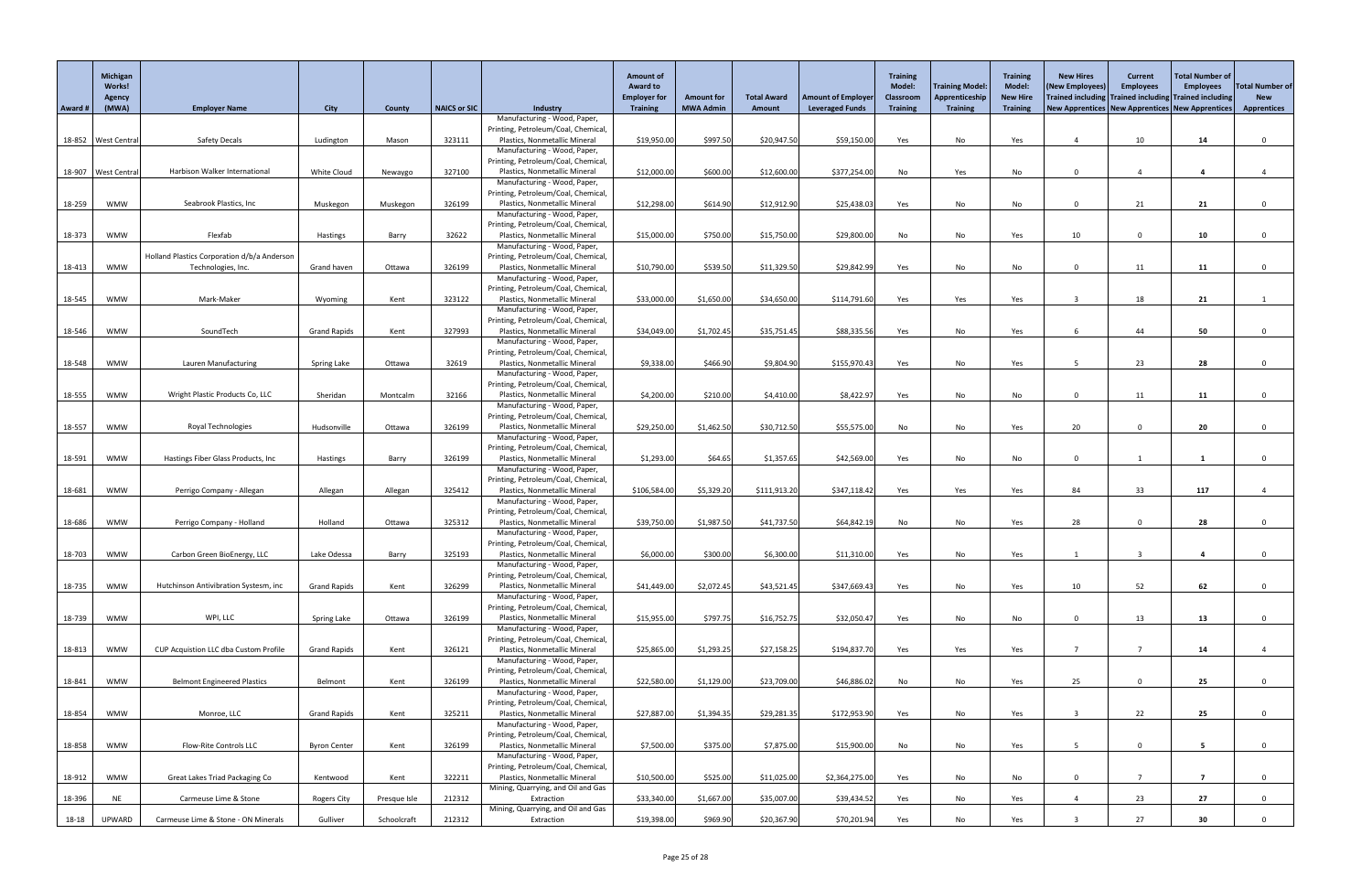|          | Michigan<br><b>Works!</b><br>Agency |                                                                                       |                      |                       |                     |                                                         | <b>Amount of</b><br><b>Award to</b><br><b>Employer for</b><br><b>Training</b> | <b>Amount for</b> | <b>Total Award</b> | <b>Amount of Employer</b> | <b>Training</b><br><b>Model:</b><br>Classroom | <b>Training Model:</b><br>Apprenticeship | <b>Training</b><br><b>Model:</b><br><b>New Hire</b> | <b>New Hires</b><br>(New Employees)<br>Trained including Trained including Trained including | <b>Current</b><br><b>Employees</b> | <b>Total Number of</b><br><b>Employees</b> | <b>Total Number of</b><br><b>New</b> |
|----------|-------------------------------------|---------------------------------------------------------------------------------------|----------------------|-----------------------|---------------------|---------------------------------------------------------|-------------------------------------------------------------------------------|-------------------|--------------------|---------------------------|-----------------------------------------------|------------------------------------------|-----------------------------------------------------|----------------------------------------------------------------------------------------------|------------------------------------|--------------------------------------------|--------------------------------------|
| Award #  | (MWA)                               | <b>Employer Name</b>                                                                  | <b>City</b>          | <b>County</b>         | <b>NAICS or SIC</b> | <b>Industry</b><br><b>Other Services (except Public</b> |                                                                               | <b>MWA Admin</b>  | Amount             | <b>Leveraged Funds</b>    | <b>Training</b>                               | <b>Training</b>                          | <b>Training</b>                                     | <b>New Apprentices   New Apprentices   New Apprentices</b>                                   |                                    |                                            | <b>Apprentices</b>                   |
| 18-163   | CAMW                                | SandMold Systems Inc.                                                                 | Newaygo              | Newaygo               | 811310              | Administration)<br><b>Other Services (except Public</b> | \$3,000.00                                                                    | \$150.00          | \$3,150.00         | \$15,220.22               | No                                            | No                                       | Yes                                                 |                                                                                              |                                    | $\overline{2}$                             | 0                                    |
| 18-247   | CAMW                                | <b>Roberts Sinto Corporation</b>                                                      | Lansing              | Ingham                | 811310              | Administration)                                         | \$45,556.00                                                                   | \$2,277.80        | \$47,833.80        | \$141,299.04              | Yes                                           | Yes                                      | Yes                                                 | 8                                                                                            | 31                                 | 39                                         |                                      |
| 18-298   | GLB                                 | York Repair                                                                           | <b>Bay City</b>      | Bay                   | 811310              | <b>Other Services (except Public</b><br>Administration) | \$13,315.00                                                                   | \$665.75          | \$13,980.75        | \$36,350.30               | Yes                                           | No                                       | No                                                  |                                                                                              | 16                                 | 16                                         |                                      |
|          |                                     |                                                                                       |                      |                       |                     | <b>Other Services (except Public</b>                    |                                                                               |                   |                    |                           |                                               |                                          |                                                     |                                                                                              |                                    |                                            |                                      |
| 18-755   | <b>MWSE</b>                         | Dusty's Collision Inc                                                                 | Ann Arbor            | Washtenaw             | 811121              | Administration)<br><b>Other Services (except Public</b> | \$58,916.00                                                                   | \$2,945.80        | \$61,861.80        | \$450,279.31              | Yes                                           | No                                       | Yes                                                 |                                                                                              | 70                                 | 71                                         | 0                                    |
| 18-758   | <b>MWSE</b>                         | UIS Scada, Inc                                                                        | Dexter               | Washtenaw             | 811310              | Administration)                                         | \$45,622.00                                                                   | \$2,281.10        | \$47,903.10        | \$89,411.82               | Yes                                           | No                                       | Yes                                                 |                                                                                              | 30                                 | 31                                         |                                      |
| 18-960-A | <b>NE</b>                           | AuSable Valley Animal Shelter                                                         | Grayling             | Crawford              | 812910              | <b>Other Services (except Public</b><br>Administration) | \$1,499.00                                                                    | \$74.95           | \$1,573.95         | \$720.00                  | Yes                                           | No                                       | No                                                  | $\Omega$                                                                                     |                                    |                                            | $\Omega$                             |
|          |                                     |                                                                                       |                      |                       |                     | <b>Other Services (except Public</b>                    |                                                                               |                   |                    |                           |                                               |                                          |                                                     |                                                                                              |                                    |                                            |                                      |
| 18-960-C | <b>NE</b>                           | <b>Grayling Regional Chamber of Commerce</b>                                          | Grayling             | Crawford              | 813910              | Administration)<br><b>Other Services (except Public</b> | \$1,499.00                                                                    | \$74.95           | \$1,573.95         | \$800.00                  | Yes                                           | No                                       | No                                                  | $\Omega$                                                                                     |                                    |                                            | $\Omega$                             |
| 18-960-D | <b>NE</b>                           | <b>River House</b>                                                                    | Grayling             | Crawford              | 812910              | Administration)                                         | \$1,499.00                                                                    | \$74.95           | \$1,573.95         | \$840.00                  | Yes                                           | No                                       | No                                                  | $\Omega$                                                                                     |                                    |                                            |                                      |
| 18-12    | Oakland                             | Coventry Industries LLC                                                               | Troy                 | Oakland               | 811310              | <b>Other Services (except Public</b><br>Administration) | \$6,000.00                                                                    | \$300.00          | \$6,300.00         | \$14,294.00               | Yes                                           | No                                       | No                                                  | $\Omega$                                                                                     |                                    | 4                                          | $\Omega$                             |
|          |                                     |                                                                                       |                      |                       |                     | <b>Other Services (except Public</b>                    |                                                                               |                   |                    |                           |                                               |                                          |                                                     |                                                                                              |                                    |                                            |                                      |
| 18-839   | Region 7B                           | <b>Ogemaw Habitat for Humanity Restore</b>                                            | West Branch          | Ogemaw                | 813319              | Administration)<br><b>Other Services (except Public</b> | \$1,473.00                                                                    | \$73.65           | \$1,546.65         | \$1,060.56                | Yes                                           | No                                       | No                                                  | $\Omega$                                                                                     |                                    | $\overline{2}$                             | $\Omega$                             |
| 18-357   | <b>SEMCA</b>                        | Metropolitan Detroit Area Hospital Services<br>Michigan Minority Supplier Development | Detroit              | Wayne                 | 812320              | Administration)<br><b>Other Services (except Public</b> | \$800.00                                                                      | \$40.00           | \$840.00           | \$88,888.89               | Yes                                           | No                                       | No                                                  | $\Omega$                                                                                     |                                    |                                            |                                      |
| 18-596   | SEMCA                               | Council                                                                               | Detroit              | Wayne                 | 813410              | Administration)                                         | \$6,865.00                                                                    | \$343.25          | \$7,208.25         | \$42,520.63               | Yes                                           | No                                       | No                                                  | $\Omega$                                                                                     | 9                                  | 9                                          |                                      |
| 18-623   | <b>SEMCA</b>                        | <b>DFM Solutions</b>                                                                  | Detroit              | Wayne                 | 811310              | <b>Other Services (except Public</b><br>Administration) | \$14,670.00                                                                   | \$733.50          | \$15,403.50        | \$50,314.14               | Yes                                           | No                                       | No                                                  | $\Omega$                                                                                     | 10                                 | 10                                         | $\Omega$                             |
|          |                                     |                                                                                       |                      |                       |                     | Professional, Scientific, and Technical                 |                                                                               |                   |                    |                           |                                               |                                          |                                                     |                                                                                              |                                    |                                            |                                      |
| 18-619   | <b>BCVB</b>                         | Riveer                                                                                | South Haven          | Van Buren             | 541990              | Services<br>Professional, Scientific, and Technical     | \$16,180.00                                                                   | \$809.00          | \$16,989.00        | \$22,715.15               | Yes                                           | No                                       | Yes                                                 | 10                                                                                           |                                    | 12                                         |                                      |
| 18-241   | CAMW                                | Piper & Gold Public Relations                                                         | Lansing              | Ingham                | 541820              | Services                                                | \$5,700.00                                                                    | \$285.00          | \$5,985.00         | \$18,204.00               | Yes                                           | No                                       | No                                                  |                                                                                              |                                    | -5                                         |                                      |
| 18-278   | CAMW                                | Triterra                                                                              | Lansing              | Ingham                | 541620              | Professional, Scientific, and Technical<br>Services     | \$7,357.00                                                                    | \$367.85          | \$7,724.85         | \$28,989.9                | Yes                                           | No                                       | No                                                  | $\Omega$                                                                                     |                                    | 7                                          | $\Omega$                             |
| 18-695   | CAMW                                | NuWave Technology Partners, LLC                                                       | Lansing              | Ingham                | 541512              | Professional, Scientific, and Technical<br>Services     | \$39,628.00                                                                   | \$1,981.40        | \$41,609.40        | \$118,722.93              | Yes                                           | No                                       | No                                                  | $\Omega$                                                                                     | 28                                 | 28                                         | 0                                    |
|          |                                     |                                                                                       |                      |                       |                     | Professional, Scientific, and Technical                 |                                                                               |                   |                    |                           |                                               |                                          |                                                     |                                                                                              |                                    |                                            |                                      |
| 18-952-D | CAMW                                | Triterra                                                                              | Lansing              | Ingham                | 541620              | Services<br>Professional, Scientific, and Technical     | \$5,300.00                                                                    | \$265.00          | \$5,565.00         | \$19,772.00               | Yes                                           | No                                       | No                                                  | $\cap$                                                                                       |                                    | 5                                          |                                      |
| 18-428   | <b>DESC</b>                         | Process Control and Instrumentation                                                   | Detroit              | Wayne                 | 541330              | Services                                                | \$31,395.00                                                                   | \$1,569.75        | \$32,964.75        | \$96,895.21               | Yes                                           | No                                       | Yes                                                 |                                                                                              | 19                                 | 21                                         |                                      |
| 18-746   | <b>MWSE</b>                         | <b>MDA Information Systems LLC</b>                                                    | Ypsilanti            | Washtenaw             | 541370              | Professional, Scientific, and Technical<br>Services     | \$30,856.00                                                                   | \$1,542.80        | \$32,398.80        | \$131,344.88              | Yes                                           | No                                       | Yes                                                 |                                                                                              | 25                                 | 28                                         | $\Omega$                             |
|          | <b>MWSE</b>                         | SimuQuest, Inc                                                                        | Ann Arbor            | Washtenaw             | 541512              | Professional, Scientific, and Technical<br>Services     |                                                                               | \$492.85          | \$10,349.85        | \$28,695.06               |                                               | No                                       |                                                     |                                                                                              |                                    |                                            |                                      |
| 18-751   |                                     |                                                                                       |                      |                       |                     | Professional, Scientific, and Technical                 | \$9,857.00                                                                    |                   |                    |                           | Yes                                           |                                          | Yes                                                 |                                                                                              |                                    |                                            |                                      |
| 18-754   | <b>MWSE</b>                         | Quantum Signal LLC                                                                    | Saline               | Washtenaw             | 541712              | Services<br>Professional, Scientific, and Technical     | \$9,750.00                                                                    | \$487.50          | \$10,237.50        | \$23,930.00               | Yes                                           | No                                       | No                                                  | $\Omega$                                                                                     |                                    |                                            |                                      |
| 18-764   | <b>MWSE</b>                         | Logic Solutions, Inc                                                                  | Ann Arbor            | Washtenaw             | 541512              | Services                                                | \$8,145.00                                                                    | \$407.25          | \$8,552.25         | \$58,276.73               | Yes                                           | No                                       | No                                                  | $\Omega$                                                                                     |                                    | $\overline{2}$                             |                                      |
| 18-816   | <b>MWSE</b>                         | <b>Boss Engineering</b>                                                               | Howell               | Livingston            | 541330              | Professional, Scientific, and Technical<br>Services     | \$12,000.00                                                                   | \$600.00          | \$12,600.00        | \$28,448.00               | Yes                                           | No                                       | No                                                  | $\Omega$                                                                                     |                                    |                                            |                                      |
|          |                                     |                                                                                       |                      |                       |                     | Professional, Scientific, and Technical                 |                                                                               |                   |                    |                           |                                               |                                          |                                                     |                                                                                              |                                    |                                            |                                      |
| 18-975-A | <b>MWSE</b>                         | CSP Mgt. Inc, dba MEP Services (CS Partners)                                          | Brighton             | Livingston            | 541612              | Services<br>Professional, Scientific, and Technical     | \$8,982.00                                                                    | \$449.10          | \$9,431.10         | \$21,282.78               | Yes                                           | No                                       | No                                                  | $\Omega$                                                                                     |                                    | 9                                          |                                      |
| 18-266   | <b>NW</b>                           | Northwest Design Group, LLC                                                           | Petoskey             | Emmet                 | 541330              | Services<br>Professional, Scientific, and Technical     | \$4,738.00                                                                    | \$236.90          | \$4,974.90         | \$43,355.72               | Yes                                           | No                                       | No                                                  | $\Omega$                                                                                     |                                    |                                            |                                      |
| 18-917   | <b>NW</b>                           | Oneupweb                                                                              | <b>Traverse City</b> | <b>Grand Traverse</b> | 541810              | Services                                                | \$1,998.00                                                                    | \$99.90           | \$2,097.90         | \$13,889.00               | Yes                                           | No                                       | No                                                  | $\Omega$                                                                                     |                                    | $\overline{2}$                             | $\Omega$                             |
| 18-21    | Oakland                             | P3 North America                                                                      | Southfield           | Oakland               | 541330              | Professional, Scientific, and Technical<br>Services     | \$12,960.00                                                                   | \$648.00          | \$13,608.00        | \$21,951.90               | Yes                                           | No                                       | No                                                  | $\Omega$                                                                                     | 12                                 | 12                                         | $\Omega$                             |
|          |                                     |                                                                                       |                      |                       |                     | Professional, Scientific, and Technical                 |                                                                               |                   |                    |                           |                                               |                                          |                                                     |                                                                                              |                                    |                                            |                                      |
| 18-25    | Oakland                             | JGA, Inc.                                                                             | Southfield           | Oakland               | 871202              | Services<br>Professional, Scientific, and Technical     | \$23,120.00                                                                   | \$1,156.00        | \$24,276.00        | \$40,910.00               | Yes                                           | No                                       | No                                                  |                                                                                              | 17                                 | 17                                         |                                      |
| 18-39    | Oakland                             | <b>Applied Manufacturing Technologies</b>                                             | Lake Orion           | Oakland               | 541330              | Services                                                | \$26,200.00                                                                   | \$1,310.00        | \$27,510.00        | \$140,756.00              | Yes                                           | No                                       | Yes                                                 | 18                                                                                           |                                    | 19                                         | $\Omega$                             |
| 18-41    | Oakland                             | <b>Esys Automation</b>                                                                | Auburn Hills         | Oakland               | 541712              | Professional, Scientific, and Technical<br>Services     | \$44,854.00                                                                   | \$2,242.70        | \$47,096.70        | \$157,122.21              | Yes                                           | No                                       | No                                                  | $\Omega$                                                                                     | 42                                 | 42                                         |                                      |
| 18-125   | Oakland                             | <b>Spire Intergrated Systems</b>                                                      | Troy                 | Oakland               | 541511              | Professional, Scientific, and Technical<br>Services     | \$11,750.00                                                                   | \$587.50          | \$12,337.50        | \$38,734.71               | Yes                                           | No                                       | Yes                                                 |                                                                                              |                                    | 9                                          | $\mathbf{0}$                         |
|          |                                     | ADAgbay Enterprises (dba Decypher                                                     |                      |                       |                     | Professional, Scientific, and Technical                 |                                                                               |                   |                    |                           |                                               |                                          |                                                     |                                                                                              |                                    |                                            |                                      |
| 18-142   | Oakland                             | Corporation)                                                                          | Berkley              | Oakland               | 541512              | Services                                                | \$19,943.00                                                                   | \$997.15          | \$20,940.15        | \$62,980.41               | Yes                                           | No                                       | Yes                                                 |                                                                                              | 13                                 | 14                                         | $\mathbf 0$                          |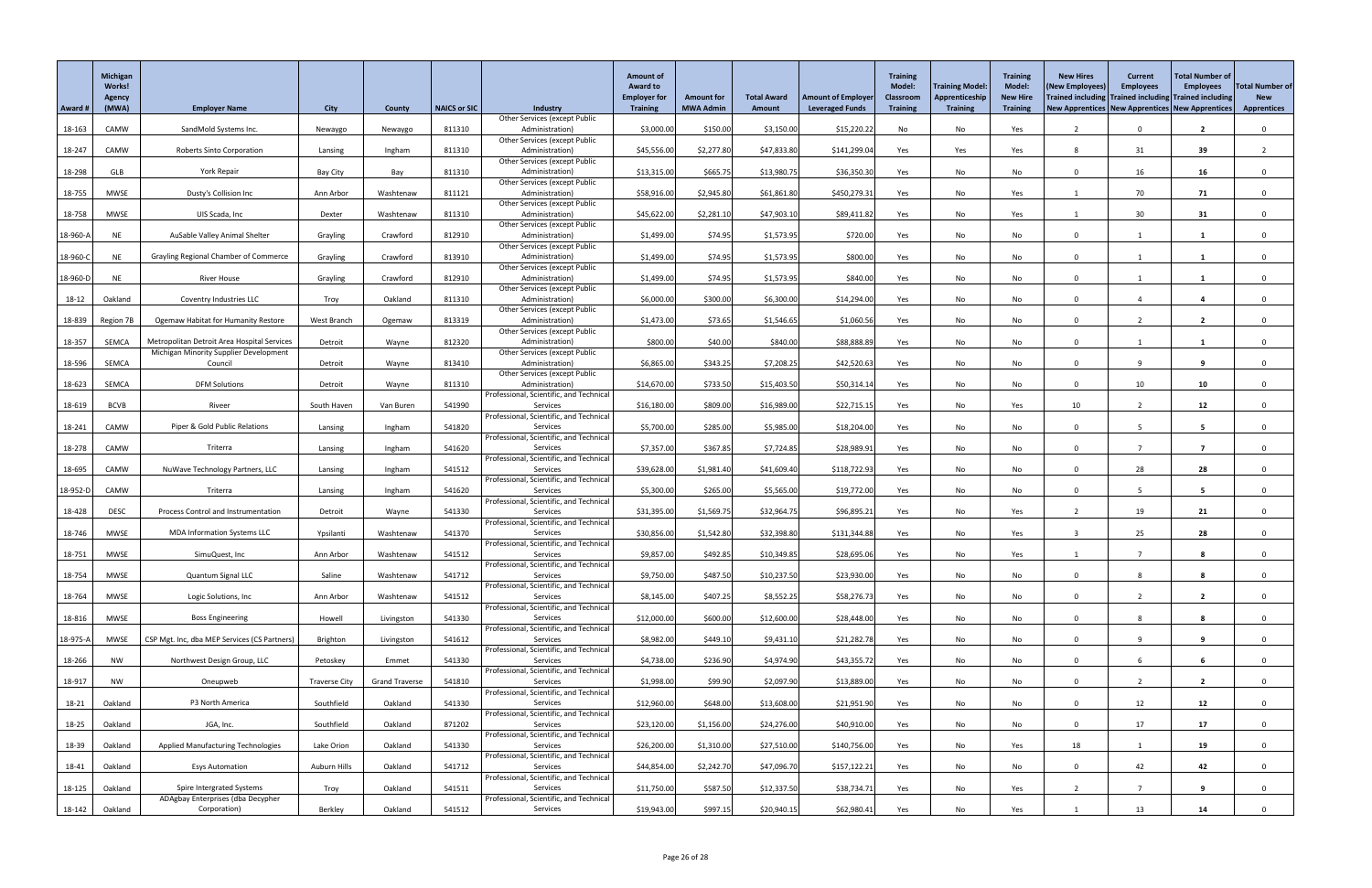|                      | Michigan<br><b>Works!</b><br>Agency |                                                       |                      |                       |                     |                                                                    | <b>Amount of</b><br><b>Award to</b><br><b>Employer for</b> | <b>Amount for</b>       | <b>Total Award</b>         | <b>Amount of Employer</b>   | <b>Training</b><br><b>Model:</b><br><b>Classroom</b> | <b>Training Model:</b><br>Apprenticeship | <b>Training</b><br><b>Model:</b><br><b>New Hire</b> | <b>New Hires</b><br>(New Employees)<br>Trained including Trained including Trained including | <b>Current</b><br><b>Employees</b> | <b>Total Number of</b><br><b>Employees</b> | <b>Total Number of</b><br><b>New</b> |
|----------------------|-------------------------------------|-------------------------------------------------------|----------------------|-----------------------|---------------------|--------------------------------------------------------------------|------------------------------------------------------------|-------------------------|----------------------------|-----------------------------|------------------------------------------------------|------------------------------------------|-----------------------------------------------------|----------------------------------------------------------------------------------------------|------------------------------------|--------------------------------------------|--------------------------------------|
| Award #              | (MWA)                               | <b>Employer Name</b>                                  | <b>City</b>          | <b>County</b>         | <b>NAICS or SIC</b> | <b>Industry</b>                                                    | <b>Training</b>                                            | <b>MWA Admin</b>        | <b>Amount</b>              | <b>Leveraged Funds</b>      | <b>Training</b>                                      | <b>Training</b>                          | <b>Training</b>                                     | New Apprentices   New Apprentices   New Apprentices                                          |                                    |                                            | <b>Apprentices</b>                   |
| 18-143               | Oakland                             | EDAG Inc.                                             | Troy                 | Oakland               | 541330              | Professional, Scientific, and Technical<br>Services                | \$7,500.00                                                 | \$375.00                | \$7,875.00                 | \$16,180.00                 | Yes                                                  | No                                       | No                                                  | $\Omega$                                                                                     |                                    |                                            | $\mathbf{0}$                         |
|                      |                                     |                                                       |                      |                       |                     | Professional, Scientific, and Technical                            |                                                            |                         |                            |                             |                                                      |                                          |                                                     |                                                                                              |                                    |                                            |                                      |
| 18-148               | Oakland                             | <b>Detroit Engineered Products</b>                    | Troy                 | Oakland               | 541330              | Services                                                           | \$29,780.00                                                | \$1,489.00              | \$31,269.00                | \$33,542.53                 | Yes                                                  | No                                       | Yes                                                 | 15                                                                                           | 8                                  | 23                                         | $\Omega$                             |
|                      |                                     |                                                       |                      | Oakland               | 541990              | Professional, Scientific, and Technical<br>Services                |                                                            |                         |                            | \$74,795.00                 |                                                      |                                          |                                                     | $\Omega$                                                                                     | 49                                 | 49                                         |                                      |
| 18-150               | Oakland                             | <b>Henniges Automotive</b>                            | Auburn Hills         |                       |                     | Professional, Scientific, and Technical                            | \$28,032.00                                                | \$1,401.60              | \$29,433.60                |                             | Yes                                                  | No                                       | No                                                  |                                                                                              |                                    |                                            | $\mathbf{0}$                         |
| 18-196               | Oakland                             | ESG Automotive, Inc.                                  | Troy                 | Oakland               | 541330              | Services                                                           | \$60,637.00                                                | \$3,031.85              | \$63,668.85                | \$71,680.88                 | Yes                                                  | No                                       | Yes                                                 | 10                                                                                           | 34                                 | 44                                         | $\Omega$                             |
|                      |                                     |                                                       |                      |                       |                     | Professional, Scientific, and Technical                            |                                                            |                         |                            |                             |                                                      |                                          |                                                     |                                                                                              |                                    |                                            |                                      |
| 18-529               | Oakland                             | PITSS America                                         | Troy                 | Oakland               | 541511              | Services<br>Professional, Scientific, and Technical                | \$10,485.00                                                | \$524.25                | \$11,009.25                | \$46,610.72                 | Yes                                                  | No                                       | No                                                  |                                                                                              | $\Omega$                           |                                            |                                      |
| 18-530               | Oakland                             | Hofer Powertrain                                      | Troy                 | Oakland               | 541330              | Services                                                           | \$11,466.00                                                | \$573.30                | \$12,039.30                | \$37,040.05                 | Yes                                                  | No                                       | Yes                                                 | Q                                                                                            |                                    | 13                                         | $\Omega$                             |
|                      |                                     |                                                       |                      |                       |                     | Professional, Scientific, and Technical                            |                                                            |                         |                            |                             |                                                      |                                          |                                                     |                                                                                              |                                    |                                            |                                      |
| $18-3$               | SEMCA                               | El Shaddai Consulting dba EverythingHR                | Rochester Hills      | Oakland               | 541611              | Services<br>Professional, Scientific, and Technical                | \$5,920.00                                                 | \$296.00                | \$6,216.00                 | \$13,416.46                 | Yes                                                  | No                                       | Yes                                                 |                                                                                              |                                    |                                            | $\Omega$                             |
| $18 - 4$             | SEMCA                               | Vitec LLC                                             | Detroit              | Wayne                 | 54614               | Services                                                           | \$7,360.00                                                 | \$368.00                | \$7,728.00                 | \$22,219.26                 | Yes                                                  | No                                       | No                                                  | $\Omega$                                                                                     |                                    | $\overline{\mathbf{z}}$                    | $\Omega$                             |
|                      |                                     |                                                       |                      |                       |                     | Professional, Scientific, and Technical                            |                                                            |                         |                            |                             |                                                      |                                          |                                                     |                                                                                              |                                    |                                            |                                      |
| 18-92                | SEMCA                               | Environmental Testing and Consulting, Inc.            | Romulus              | Wayne                 | 541620              | Services                                                           | \$67,700.00                                                | \$3,385.00              | \$71,085.00                | \$271,231.0                 | Yes                                                  | No                                       | Yes                                                 | 21                                                                                           | 36                                 | 57                                         | $\Omega$                             |
| 18-552               | SEMCA                               | Isuzu North America                                   | Plymouth             | Wayne                 | 541330              | Professional, Scientific, and Technical<br>Services                | \$57,108.00                                                | \$2,855.40              | \$59,963.40                | \$358,099.29                | Yes                                                  | No                                       | No                                                  | $\Omega$                                                                                     | 64                                 | 64                                         | $\Omega$                             |
|                      |                                     |                                                       |                      |                       |                     | Professional, Scientific, and Technical                            |                                                            |                         |                            |                             |                                                      |                                          |                                                     |                                                                                              |                                    |                                            |                                      |
| 18-597               | SEMCA                               | Johnson Matthey                                       | Taylor               | Wayne                 | 541380              | Services                                                           | \$9,295.00                                                 | \$464.75                | \$9,759.75                 | \$164,855.00                | Yes                                                  | No                                       | No                                                  | $\Omega$                                                                                     |                                    |                                            | $\Omega$                             |
|                      |                                     | IFM Americas Inc                                      |                      |                       | 541519              | Professional, Scientific, and Technical<br>Services                | \$4,795.00                                                 | \$239.75                | \$5,034.75                 | \$19,318.62                 |                                                      |                                          |                                                     | $\Omega$                                                                                     |                                    |                                            |                                      |
| 18-727               | SEMCA                               |                                                       | Plymouth             | Wayne                 |                     | Professional, Scientific, and Technical                            |                                                            |                         |                            |                             | Yes                                                  | No                                       | No                                                  |                                                                                              |                                    |                                            |                                      |
| 18-169               | UPWARD                              | Great Lakes Sound & Vibration Inc                     | Houghton             | Houghton              | 541330              | Services                                                           | \$28,750.00                                                | \$1,437.50              | \$30,187.50                | \$81,197.94                 | Yes                                                  | No                                       | No                                                  | $\Omega$                                                                                     | 21                                 | 21                                         | $\Omega$                             |
|                      |                                     |                                                       |                      |                       |                     | Professional, Scientific, and Technical                            |                                                            |                         |                            |                             |                                                      |                                          |                                                     |                                                                                              |                                    |                                            |                                      |
| 18-484               | <b>West Central</b>                 | <b>Dynamic Fremont LLC</b>                            | Fremont              | Newaygo               | 541690              | Services<br>Professional, Scientific, and Technical                | \$6,000.00                                                 | \$300.00                | \$6,300.00                 | \$56,489.00                 | Yes                                                  | No                                       | No                                                  |                                                                                              |                                    |                                            |                                      |
| 18-262               | <b>WMW</b>                          | DeWys Engineering                                     | Coopersville         | Ottawa                | 541330              | Services                                                           | \$4,690.00                                                 | \$234.50                | \$4,924.50                 | \$9,394.00                  | Yes                                                  | No                                       | No                                                  | <sup>n</sup>                                                                                 |                                    |                                            |                                      |
|                      |                                     |                                                       |                      |                       |                     | Professional, Scientific, and Technical                            |                                                            |                         |                            |                             |                                                      |                                          |                                                     |                                                                                              |                                    |                                            |                                      |
| 18-424               | WMW                                 | <b>Perception Engineering</b>                         | Allendale            | Ottawa                | 541330              | Services<br>Professional, Scientific, and Technical                | \$4,700.00                                                 | \$235.00                | \$4,935.00                 | \$11,222.03                 | Yes                                                  | No                                       | Yes                                                 |                                                                                              |                                    |                                            | $\Omega$                             |
| 18-518               | <b>WMW</b>                          | <b>CQL</b>                                            | <b>Grand Rapids</b>  | Kent                  | 541511              | Services                                                           | \$24,650.00                                                | \$1,232.50              | \$25,882.50                | \$71,897.84                 | Yes                                                  | No                                       | Yes                                                 | $\Omega$                                                                                     | 17                                 | 17                                         | $\Omega$                             |
|                      |                                     |                                                       |                      |                       |                     | Professional, Scientific, and Technical                            |                                                            |                         |                            |                             |                                                      |                                          |                                                     |                                                                                              |                                    |                                            |                                      |
| 18-540               | <b>WMW</b>                          | Elevator Up                                           | <b>Grand Rapids</b>  | Kent                  | 541511              | Services<br>Professional, Scientific, and Technical                | \$4,198.00                                                 | \$209.90                | \$4,407.90                 | \$8,529.17                  | Yes                                                  | No                                       | Yes                                                 |                                                                                              |                                    | -3                                         | $\Omega$                             |
| 18-577               | WMW                                 | Open Systems Technologies DE                          | <b>Grand Rapids</b>  | Kent                  | 54519               | Services                                                           | \$27,495.00                                                | \$1,374.75              | \$28,869.75                | \$74,654.94                 | Yes                                                  | No                                       | Yes                                                 | 16                                                                                           | 10                                 | 26                                         |                                      |
|                      |                                     |                                                       |                      |                       |                     | Professional, Scientific, and Technical                            |                                                            |                         |                            |                             |                                                      |                                          |                                                     |                                                                                              |                                    |                                            |                                      |
| 18-578               | <b>WMW</b>                          | <b>Real IT Solutions</b>                              | <b>Comstock Park</b> | Kent                  | 541512              | Services                                                           | \$4,488.00                                                 | \$224.40                | \$4,712.40                 | \$10,692.35                 | Yes                                                  | No                                       | No                                                  | $\Omega$                                                                                     | 3                                  | $\mathbf{3}$                               | $\Omega$                             |
| 18-592               | <b>WMW</b>                          | Worksighted                                           | Holland              | Ottawa                | 541512              | Professional, Scientific, and Technical<br>Services                | \$19,500.00                                                | \$975.00                | \$20,475.00                | \$81,740.39                 | Yes                                                  | No                                       | Yes                                                 |                                                                                              |                                    | 13                                         |                                      |
|                      |                                     |                                                       |                      |                       |                     | Professional, Scientific, and Technical                            |                                                            |                         |                            |                             |                                                      |                                          |                                                     |                                                                                              |                                    |                                            |                                      |
| 18-593               | <b>WMW</b>                          | i3 Business Solutions                                 | <b>Grand Rapids</b>  | Kent                  | 541512              | Services                                                           | \$1,500.00                                                 | \$75.00                 | \$1,575.00                 | \$5,902.64                  | No                                                   | No                                       | Yes                                                 |                                                                                              | $\Omega$                           |                                            | $\Omega$                             |
| 18-708               | <b>WMW</b>                          | HR Solutions Group of West Michigan LLC               | Zeeland              | Ottawa                | 541612              | Professional, Scientific, and Technical<br>Services                | \$2,895.00                                                 | \$144.75                | \$3,039.75                 | \$11,827.66                 | Yes                                                  | No                                       | Yes                                                 |                                                                                              |                                    | $\overline{\mathbf{2}}$                    | $\Omega$                             |
|                      |                                     |                                                       |                      |                       |                     | Professional, Scientific, and Technical                            |                                                            |                         |                            |                             |                                                      |                                          |                                                     |                                                                                              |                                    |                                            |                                      |
| 18-822               | <b>WMW</b>                          | Die Cad Group                                         | <b>Grand Rapids</b>  | Kent                  | 541330              | Services                                                           | \$52,028.00                                                | \$2,601.40              | \$54,629.40                | \$194,795.25                | Yes                                                  | Yes                                      | No                                                  | $\Omega$                                                                                     | 40                                 | 40                                         |                                      |
| 18-886               | <b>WMW</b>                          | Driesenga & Associates, Inc.                          | Holland              | Ottawa                | 541330              | Professional, Scientific, and Technical<br>Services                | \$15,188.00                                                | \$759.40                | \$15,947.40                | \$53,918.16                 | Yes                                                  | No                                       | Yes                                                 |                                                                                              | 20                                 | 22                                         | $\Omega$                             |
| 18-973-H             | CAMW                                | Ingham County                                         | Lansing              | Ingham                | 921120              | <b>Public Administration</b>                                       | \$2,994.00                                                 | \$149.70                | \$3,143.70                 | \$5,040.00                  | Yes                                                  | No                                       | No                                                  | $\cap$                                                                                       |                                    | -3                                         | $\Omega$                             |
| 18-977-B             | <b>NE</b>                           | City of Grayling                                      | Grayling             | Crawford              | 921110              | <b>Public Administration</b>                                       | \$200.00                                                   | \$10.00                 | \$210.00                   | \$221.8                     | Yes                                                  | No                                       | No                                                  | <sup>n</sup>                                                                                 |                                    |                                            | $\Omega$                             |
| 18-977-0             | <b>NE</b>                           | <b>Crawford County</b>                                | Grayling             | Crawford              | 921110              | <b>Public Administration</b>                                       | \$1,200.00                                                 | \$60.00                 | \$1,260.00                 | \$1,096.29                  | Yes                                                  | No                                       | No                                                  | $\Omega$                                                                                     |                                    |                                            | $\Omega$                             |
| 18-949-A<br>18-949-B | Region 7B<br>Region 7B              | City of Harrison<br>Village of Farwell                | Harrison<br>Farwell  | Clare<br>Clare        | 92114<br>92114      | <b>Public Administration</b><br><b>Public Administration</b>       | \$6,450.00<br>\$3,000.00                                   | \$322.50<br>\$150.00    | \$6,772.50<br>\$3,150.00   | \$3,840.7<br>\$1,249.3      | Yes<br>Yes                                           | No<br>No                                 | No<br>No                                            | $\cap$<br>$\Omega$                                                                           |                                    |                                            | $\Omega$<br>$\Omega$                 |
| 18-949-C             | Region 7B                           | <b>Clare County</b>                                   | Harrison             | Clare                 | 921130              | <b>Public Administration</b>                                       | \$13,500.00                                                | \$675.00                | \$14,175.00                | \$4,666.9                   | Yes                                                  | No                                       | Yes                                                 |                                                                                              | 10                                 | 11                                         | $\Omega$                             |
| 18-950-A             | Region 7B                           | Village of Farwell                                    | Farwell              | Clare                 | 92114               | <b>Public Administration</b>                                       | \$4,500.00                                                 | \$225.00                | \$4,725.00                 | \$5,106.00                  | Yes                                                  | No                                       | No                                                  | $\cap$                                                                                       |                                    | $\mathbf{3}$                               | $\Omega$                             |
| 18-950-B<br>$18-915$ | Region 7B<br>CAMW                   | City of Harrison                                      | Harrison             | Clare                 | 92114<br>531390     | <b>Public Administration</b><br>Real Estate and Rental and Leasing | \$9,000.00<br>\$256,093.00                                 | \$450.00<br>\$12,804.65 | \$9,450.00<br>\$268,897.65 | \$5,090.40<br>\$338,650.61  | Yes                                                  | No                                       | No                                                  | $\Omega$<br>24                                                                               | 176                                | 200                                        | $\mathbf 0$                          |
| 18-952-B             | CAMW                                | Jones Lang LaSalle (JLL)<br>Jones Lang LaSalle (JLL)  | Lansing<br>Lansing   | Ingham<br>Ingham      | 531390              | Real Estate and Rental and Leasing                                 | \$5,300.00                                                 | \$265.00                | \$5,565.00                 | \$8,000.00                  | Yes<br>Yes                                           | No<br>No                                 | Yes<br>No                                           | $\Omega$                                                                                     | -5                                 | 5                                          | $\mathbf{0}$                         |
| 18-962-F             | CAMW                                | Jones Lang LaSalle (JLL)                              | Lansing              | Ingham                | 531390              | Real Estate and Rental and Leasing                                 | \$1,996.00                                                 | \$99.80                 | \$2,095.80                 | \$2,560.00                  | Yes                                                  | No                                       | No                                                  | $\Omega$                                                                                     | ി                                  | $\overline{2}$                             |                                      |
| 18-182               | GLB                                 | AHB Tooling & Manufacturing, Inc.                     | Saginaw              | Saginaw               | 45439               | <b>Retail Trade</b>                                                | \$13,963.00                                                | \$698.15                | \$14,661.15                | \$55,530.88                 | Yes                                                  | No                                       | No                                                  | $\Omega$                                                                                     | 29                                 | 29                                         | $\Omega$                             |
| 18-901<br>18-72      | GLB<br><b>GST</b>                   | <b>Morley Companies</b><br>Quick Sav Food Stores, FTD | Saginaw<br>Flint     | Saginaw<br>Genesee    | 454390<br>447110    | Retail Trade<br><b>Retail Trade</b>                                | \$107,928.00<br>\$4,408.00                                 | \$5,396.40<br>\$220.40  | \$113,324.40<br>\$4,628.40 | \$274,538.51<br>\$10,326.60 | No<br>Yes                                            | No<br>No                                 | Yes<br>No                                           | 149<br>$\Omega$                                                                              | $\Omega$<br>17                     | 149<br>17                                  | $\Omega$<br>$\Omega$                 |
| 18-453               | <b>MWSW</b>                         | <b>Optimed Specialty Pharmacy</b>                     | Kalamazoo            | Kalamazoo             | 446110              | <b>Retail Trade</b>                                                | \$14,250.00                                                | \$712.50                | \$14,962.50                | \$8,228.06                  | No                                                   | No                                       | Yes                                                 | 11                                                                                           |                                    | 11                                         | n.                                   |
| 18-970-C             | <b>NW</b>                           | Big Dipper Dough Co., LLC                             | <b>Traverse City</b> | <b>Grand Traverse</b> | 445299              | <b>Retail Trade</b>                                                | \$2,250.00                                                 | \$112.50                | \$2,362.50                 | \$3,696.00                  | Yes                                                  | No                                       | No                                                  | $\Omega$                                                                                     |                                    | $\overline{\mathbf{2}}$                    | $\Omega$                             |
|                      | 18-257-C Region 7B                  | Harrison Do-It Best Lumber                            | Harrison             | Clare                 | 444130              | Retail Trade                                                       | \$6,000.00                                                 | \$300.00                | \$6,300.00                 | \$3,696.00                  | Yes                                                  | No                                       | No                                                  | $\Omega$                                                                                     |                                    |                                            | $\Omega$                             |